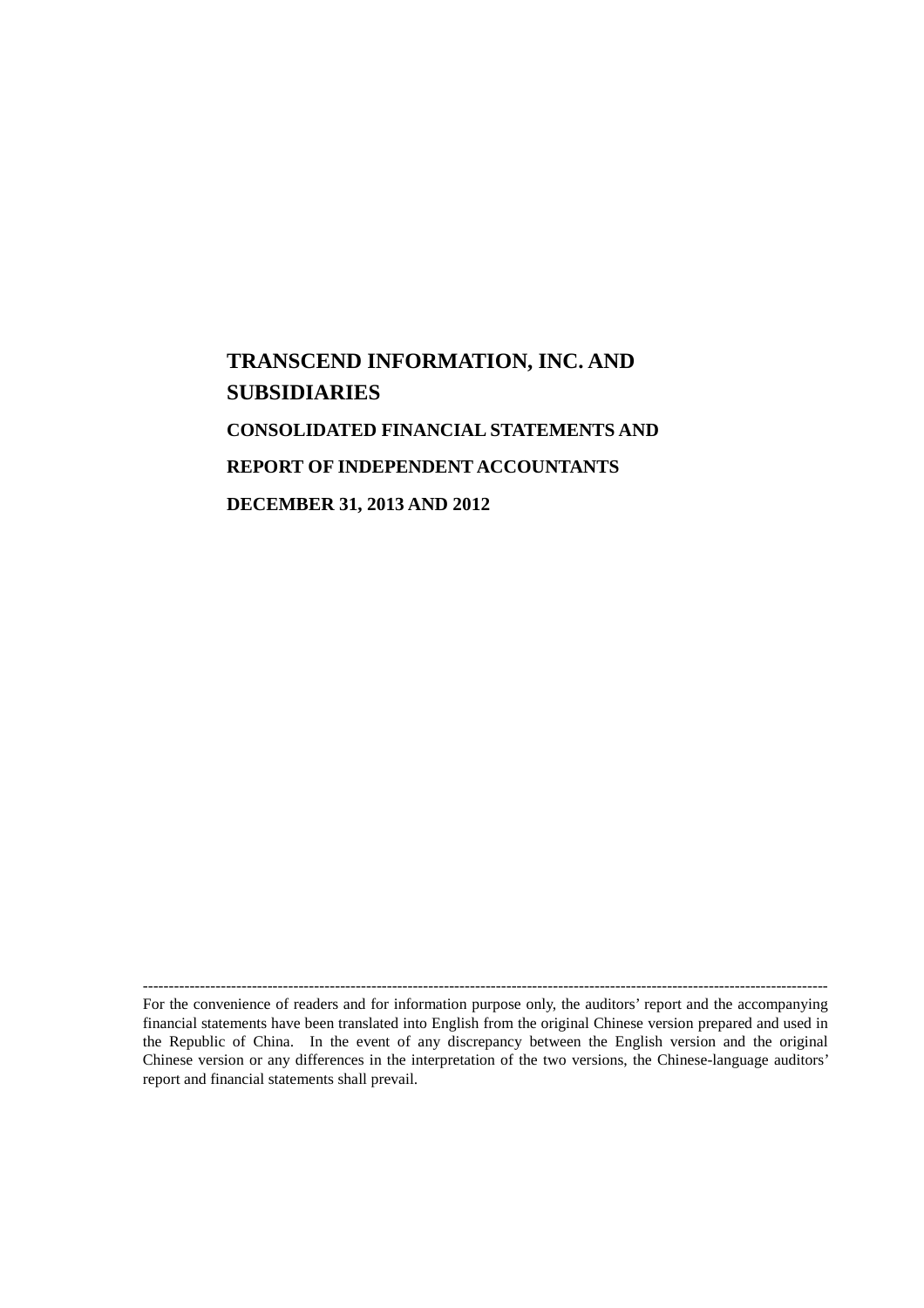### REPORT OF INDEPENDENT ACCOUNTANTS TRANSLATED FROM CHINESE

#### PWCR13000270

To the Board of Directors and Stockholders of Transcend Information, Inc.

We have audited the accompanying consolidated balance sheets of Transcend Information, Inc. and its subsidiaries as of December 31, 2013, December 31, 2012, and January 1, 2012 and the related consolidated statements of comprehensive income, of changes in equity, and of cash flows for the years ended December 31, 2013 and 2012. These consolidated financial statements are the responsibility of the Company's management. Our responsibility is to express an opinion on these consolidated financial statements based on our audits. As disclosed in Note 4(3)B, we did not audit the financial statements of certain subsidiaries, which statements reflect total assets of NT\$547,456 thousand, NT\$636,489 thousand, and NT\$684,112 thousand, constituting 2 percent, 3 percent, and 3 percent of the consolidated total assets, as of December 31, 2013, December 31, 2012, and January 1, 2012, respectively, and total revenues of NT\$2,748,290 thousand and NT\$2,958,740 thousand, both constituting 11 percent of the consolidated total operating revenue, for the years ended December 31, 2013 and 2012, respectively. Furthermore, we did not audit the financial statements of equity investments accounted for under the equity method. The investment loss from these equity investments amounted to NT\$30,403 thousand for the year ended December 31, 2013. Those financial statements whose reports thereon have been furnished to us, and our opinion expressed herein is based solely on the audit reports of the other independent accountants. As of December 31, 2013, the equity investment accounted for using the equity method was NT\$221,255 thousand.

We conducted our audits in accordance with the "Regulations Governing Auditing and Attestation of Financial Statements by Certified Public Accountants" and generally accepted auditing standards in the Republic of China. Those standards require that we plan and perform the audit to obtain reasonable assurance about whether the financial statements are free of material misstatement. An audit includes examining, on a test basis, evidence supporting the amounts and disclosures in the financial statements. An audit also includes assessing the accounting principles used and significant estimates made by management, as well as evaluating the overall financial statement presentation. We believe that our audits provide a reasonable basis for our opinion.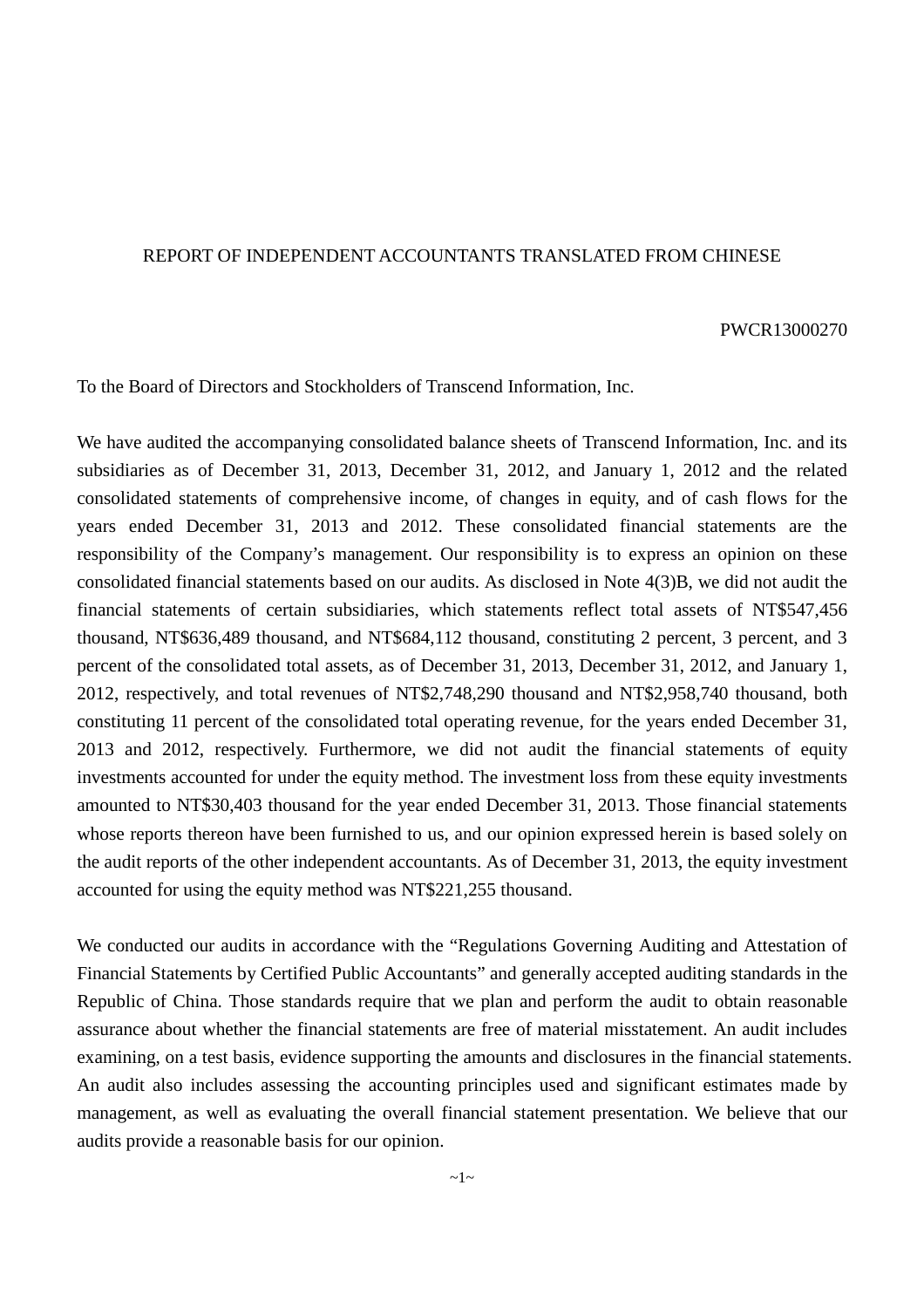In our opinion, based on our audits and the report of other independent accountants, the consolidated financial statements referred to above present fairly, in all material respects, the financial position of Transcend Information, Inc. and its subsidiaries as of December 31, 2013, December 31, 2012 and January 1, 2012, and their financial performance and cash flows for the years ended December 31, 2013 and 2012 in conformity with the "Rules Governing the Preparations of Financial Statements by Securities Issuers" and the International Financial Reporting Standards, International Accounting Standards, IFRIC Interpretations, and SIC Interpretations as endorsed by the Financial Supervisory Commission.

We have also audited the parent company only financial statements of Transcend Information, Inc. as of and for the years ended December 31, 2013 and 2012, and have expressed a modified unqualified opinion on such financial statements.

March 19, 2014 Taipei, Taiwan

Republic of China -------------------------------------------------------------------------------------------------------------------------------------------------

The accompanying consolidated financial statements are not intended to present the financial position and results of operations and cash flows in accordance with accounting principles generally accepted in countries and jurisdictions other than the Republic of China. The standards, procedures and practices in the Republic of China governing the audit of such financial statements may differ from those generally accepted in countries and jurisdictions other than the Republic of China. Accordingly, the accompanying consolidated financial statements and report of independent accountants are not intended for use by those who are not informed about the accounting principles or auditing standards generally accepted in the Republic of China, and their applications in practice.

As the financial statements are the responsibility of the management, PricewaterhouseCoopers cannot accept any liability for the use of, or reliance on, the English translation or for any errors or misunderstandings that may derive from the translation.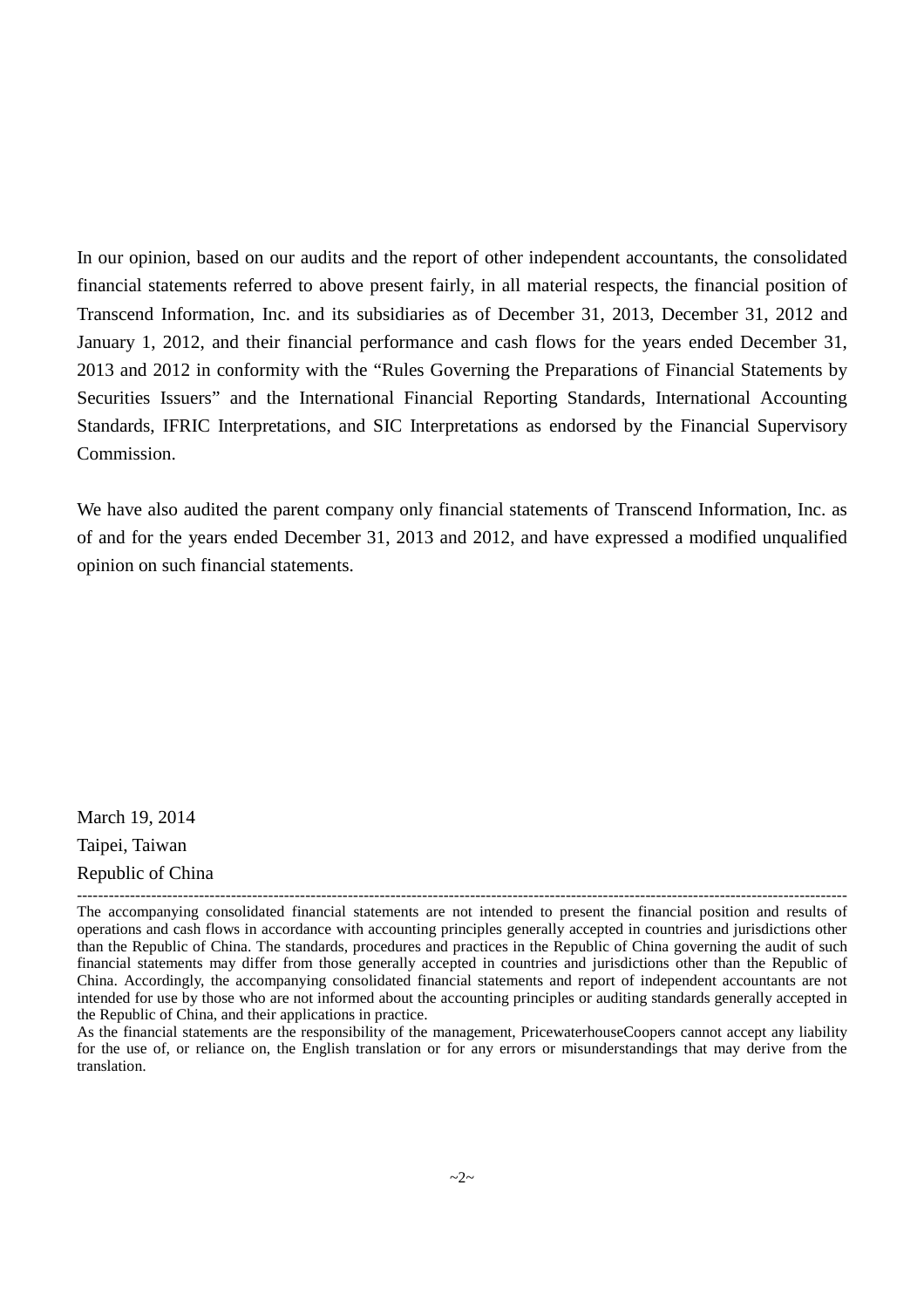|      |                               |              | December 31, 2013 |               |              | December 31, 2012 |               |                          | January 1, 2012 |               |                |
|------|-------------------------------|--------------|-------------------|---------------|--------------|-------------------|---------------|--------------------------|-----------------|---------------|----------------|
|      | Assets                        | <b>Notes</b> |                   | <b>AMOUNT</b> | %            |                   | <b>AMOUNT</b> | %                        |                 | <b>AMOUNT</b> | %              |
|      | <b>Current assets</b>         |              |                   |               |              |                   |               |                          |                 |               |                |
| 1100 | Cash and cash equivalents     | 6(1)         | \$                | 11,639,505    | 48           | - \$              | 9,872,243     | 41                       | $\$\$           | 9,708,263     | 44             |
| 1147 | Current bond investments      | 6(2)         |                   |               |              |                   |               |                          |                 |               |                |
|      | without active market         |              |                   | 123,698       | 1            |                   | 470,064       | 2                        |                 | 96,140        |                |
| 1150 | Notes receivable, net         |              |                   | 4,158         |              |                   | 9,987         | $\overline{\phantom{a}}$ |                 | 7,780         |                |
| 1170 | Accounts receivable, net      | 6(3)         |                   | 2,732,001     | 11           |                   | 2,418,600     | 10                       |                 | 2,430,418     | 11             |
| 1180 | Accounts receivable due from  | 7(1)         |                   |               |              |                   |               |                          |                 |               |                |
|      | related parties, net          |              |                   |               |              |                   | 162,247       | 1                        |                 | 108,774       | 1              |
| 1200 | Other receivables             |              |                   | 254,528       | 1            |                   | 278,281       | $\mathbf{1}$             |                 | 331,478       | $\sqrt{2}$     |
| 130X | Inventories, net              | 6(4)         |                   | 5,075,939     | 21           |                   | 6,222,330     | 26                       |                 | 4,502,324     | 20             |
| 1470 | Other current assets          |              |                   | 36,311        |              |                   | 58,898        |                          |                 | 47,386        |                |
| 11XX | <b>Current Assets</b>         |              |                   | 19,866,140    | 82           |                   | 19,492,650    | 81                       |                 | 17, 232, 563  | 78             |
|      | Non-current assets            |              |                   |               |              |                   |               |                          |                 |               |                |
| 1523 | Available-for-sale financial  | 6(5)         |                   |               |              |                   |               |                          |                 |               |                |
|      | assets-non-current            |              |                   | 264,422       | $\mathbf{1}$ |                   | 417,317       | $\overline{2}$           |                 | 457,748       | 2              |
| 1550 | Investments accounted for     | 6(6)         |                   |               |              |                   |               |                          |                 |               |                |
|      | using equity method           |              |                   | 221,255       | $\mathbf{1}$ |                   |               |                          |                 |               |                |
| 1600 | Property, plant and equipment | $6(7)$ and 8 |                   | 3,330,875     | 14           |                   | 3,473,891     | 15                       |                 | 3,708,190     | 17             |
| 1760 | Investment property, net      | 6(8)         |                   | 303,232       | 1            |                   | 306,272       | 1                        |                 | 316,818       | $\overline{2}$ |
| 1840 | Deferred tax assets           | 6(21)        |                   | 78,915        |              |                   | 84,314        |                          |                 | 76,064        | $\overline{a}$ |
| 1900 | Other non-current assets      | $6(9)$ and 8 |                   | 183,691       | 1            |                   | 157,966       | $\perp$                  |                 | 188,862       | 1              |
| 15XX | <b>Non-current Assets</b>     |              |                   | 4,382,390     | $18\,$       |                   | 4,439,760     | 19                       |                 | 4,747,682     | 22             |
| 1XXX | <b>Total Assets</b>           |              | \$                | 24, 248, 530  | 100          | \$                | 23, 932, 410  | 100                      | \$              | 21,980,245    | 100            |

#### TRANSCEND INFORMATION, INC. AND SUBSIDIARIES CONSOLIDATED BALANCE SHEETS (Expressed in thousands of New Taiwan Dollars)

(Continued)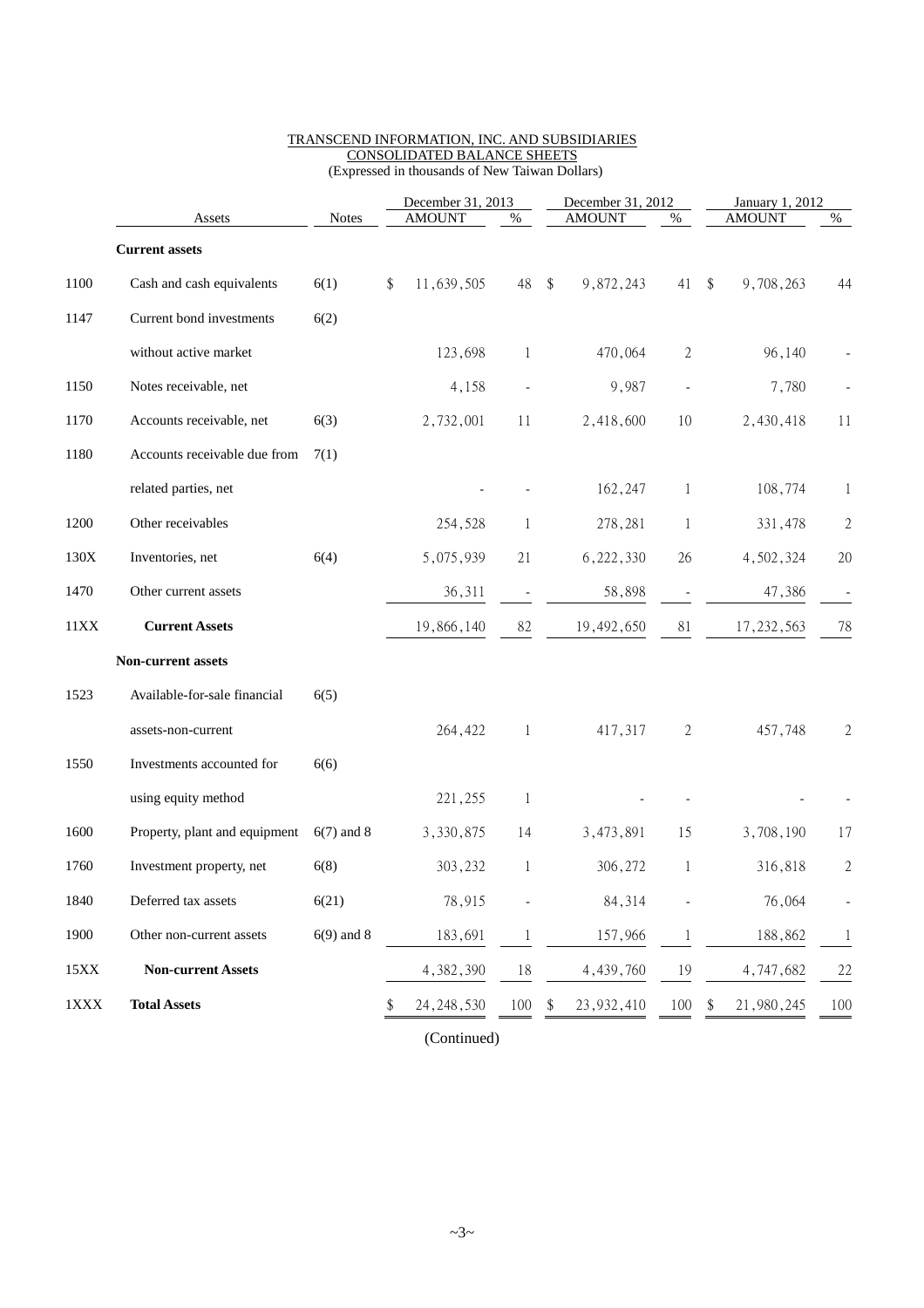|                 |                                     |              | December 31, 2013  |                          | December 31, 2012 |                          |                            | January 1, 2012 |                |
|-----------------|-------------------------------------|--------------|--------------------|--------------------------|-------------------|--------------------------|----------------------------|-----------------|----------------|
|                 | Liabilities and Equity              | <b>Notes</b> | <b>AMOUNT</b>      | $\%$                     | <b>AMOUNT</b>     | $\%$                     |                            | <b>AMOUNT</b>   | $\%$           |
|                 | <b>Current liabilities</b>          |              |                    |                          |                   |                          |                            |                 |                |
| 2100            | Short-term borrowings               | 6(10)        | \$<br>579,040      | $\overline{2}$           | \$<br>168,200     | $\mathbf{1}$             | $\boldsymbol{\mathsf{\$}}$ |                 |                |
| 2150            | Notes payable                       |              | 1,215              |                          | 3,608             |                          |                            | 167             |                |
| 2170            | Accounts payable                    |              | 2,669,584          | 11                       | 3, 323, 331       | 14                       |                            | 1,713,204       | 8              |
| 2180            | Accounts payable to related         | 7(1)         |                    |                          |                   |                          |                            |                 |                |
|                 | parties                             |              | 45,801             |                          |                   |                          |                            |                 |                |
| 2200            | Other payables                      |              | 393,810            | 2                        | 468,202           | $\mathbf{2}$             |                            | 589,310         | $\overline{c}$ |
| 2230            | Current tax liabilities             | 6(21)        | 239,967            | 1                        | 248,795           | 1                        |                            | 427,409         | $\overline{c}$ |
| 2300            | Other current liabilities           |              | 50,013             | $\overline{\phantom{m}}$ | 39,577            | $\overline{\phantom{a}}$ |                            | 59,540          |                |
| 21XX            | <b>Current Liabilities</b>          |              | 3,979,430          | 16                       | 4, 251, 713       | 18                       |                            | 2,789,630       | 12             |
|                 | <b>Non-current liabilities</b>      |              |                    |                          |                   |                          |                            |                 |                |
| 2570            | Deferred tax liabilities            | 6(21)        | 395,542            | 2                        | 326,411           | 1                        |                            | 304,878         | $\mathbf{c}$   |
| 2600            | Other non-current liabilities       | 6(11)        | 49,349             | $\overline{\phantom{a}}$ | 59,867            | $\overline{\phantom{a}}$ |                            | 83,800          |                |
| $25XX$          | <b>Non-current Liabilities</b>      |              | 444,891            | $\sqrt{2}$               | 386,278           | $\mathbf{1}$             |                            | 388,678         | $\overline{c}$ |
| $2\mathbf{XXX}$ | <b>Total Liabilities</b>            |              | 4, 424, 321        | 18                       | 4,637,991         | 19                       |                            | 3,178,308       | 14             |
|                 | Share capital                       | 6(12)        |                    |                          |                   |                          |                            |                 |                |
| 3110            | Common stock                        |              | 4,307,617          | 18                       | 4,307,617         | 18                       |                            | 4,307,617       | 20             |
|                 | <b>Capital surplus</b>              | 6(13)        |                    |                          |                   |                          |                            |                 |                |
| 3200            | Capital surplus                     |              | 4,799,075          | $20\,$                   | 5,014,456         | 21                       |                            | 5,014,456       | 23             |
|                 | <b>Retained earnings</b>            | 6(14)        |                    |                          |                   |                          |                            |                 |                |
| 3310            | Legal reserve                       |              | 2,733,339          | 11                       | 2,448,801         | 10                       |                            | 2, 162, 186     | 10             |
| 3350            | Unappropriated retained             |              |                    |                          |                   |                          |                            |                 |                |
|                 | earnings                            |              | 7,975,047          | 33                       | 7,639,812         | 32                       |                            | 7,327,965       | 33             |
|                 | Other equity interest               | 6(16)        |                    |                          |                   |                          |                            |                 |                |
| 3400            | Other equity interest               |              | 9,131              |                          | 116,267           | - (                      |                            | 10,287          |                |
| 31XX            | Total equity attributable to        |              |                    |                          |                   |                          |                            |                 |                |
|                 | owners of parent                    |              | 19,824,209         | 82                       | 19,294,419        | 81                       |                            | 18,801,937      | 86             |
| 3XXX            | <b>Total Equity</b>                 |              | 19,824,209         | 82                       | 19,294,419        | 81                       |                            | 18,801,937      | 86             |
|                 | <b>Commitments and contingent</b>   | 9            |                    |                          |                   |                          |                            |                 |                |
|                 | liabilities                         |              |                    |                          |                   |                          |                            |                 |                |
|                 | <b>Significant subsequent event</b> | 11           |                    |                          |                   |                          |                            |                 |                |
|                 | <b>Total Liabilities and Equity</b> |              | \$<br>24, 248, 530 | $100 - $$                | 23,932,410        | 100                      | \$                         | 21,980,245      | 100            |

#### TRANSCEND INFORMATION, INC. AND SUBSIDIARIES CONSOLIDATED BALANCE SHEETS (Expressed in thousands of New Taiwan Dollars)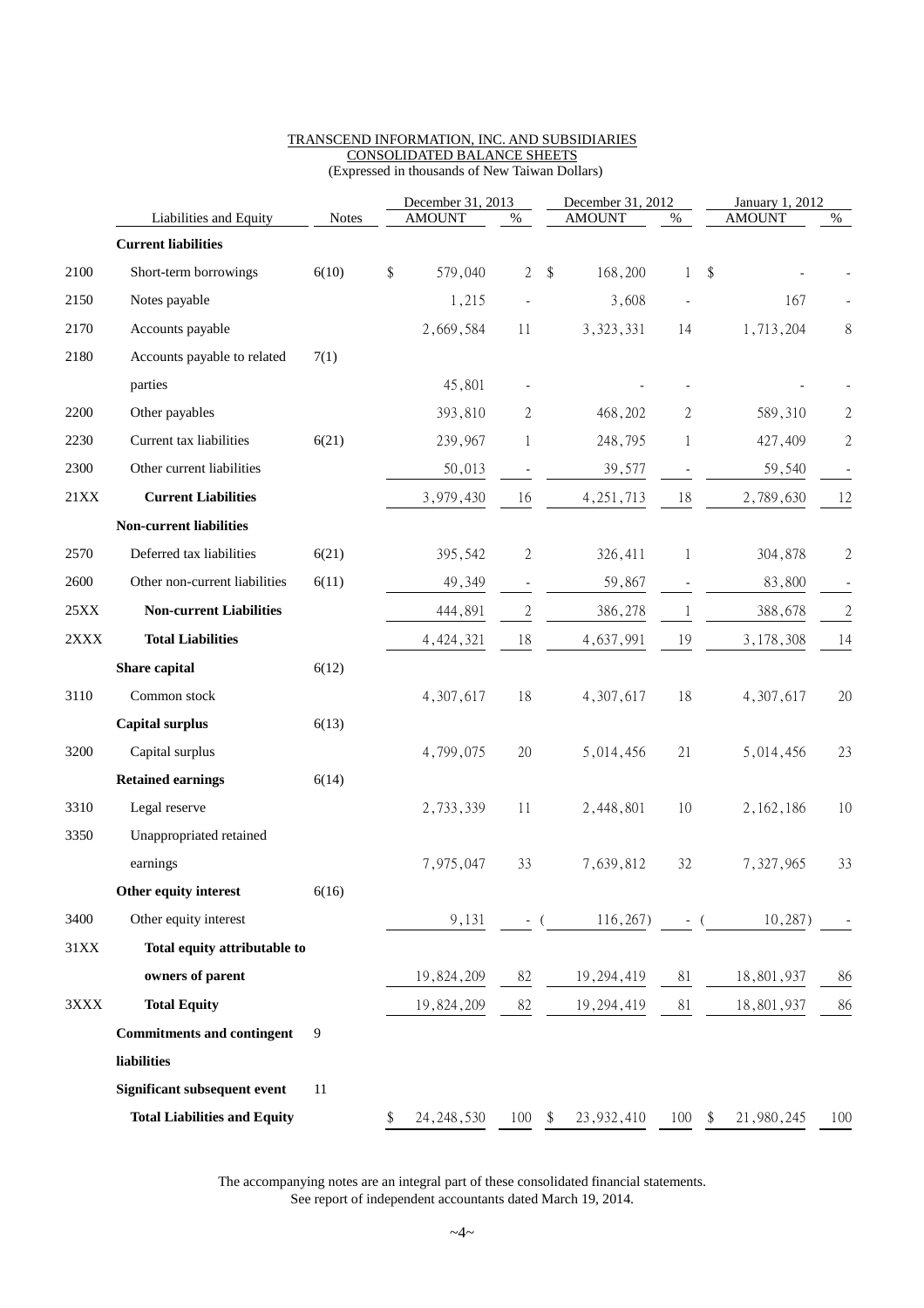#### TRANSCEND INFORMATION, INC. AND SUBSIDIARIES CONSOLIDATED STATEMENTS OF COMPREHENSIVE INCOME (Expressed in thousands of New Taiwan Dollars, except earnings per share amount)

|      |                                                           |               | Year ended December 31<br>2012 |                    |                        |                 |                 |  |  |  |  |
|------|-----------------------------------------------------------|---------------|--------------------------------|--------------------|------------------------|-----------------|-----------------|--|--|--|--|
|      |                                                           |               |                                | 2013               |                        |                 |                 |  |  |  |  |
|      | Items                                                     | <b>Notes</b>  |                                | <b>AMOUNT</b>      | $\%$                   | <b>AMOUNT</b>   | $\%$            |  |  |  |  |
| 4000 | <b>Operating Revenue</b>                                  | $6(17)$ and 7 | \$                             | 26, 122, 390       | 100<br>\$              | 26, 215, 961    | 100             |  |  |  |  |
| 5000 | <b>Operating Costs</b>                                    | $6(4)$ and 7  |                                | $21, 201, 143$ ) ( | 81)                    | $21,268,979$ (  | 81)             |  |  |  |  |
| 5900 | <b>Gross Profit</b>                                       |               |                                | 4,921,247          | 19                     | 4,946,982       | 19              |  |  |  |  |
|      | <b>Operating Expenses</b>                                 | 6(20)         |                                |                    |                        |                 |                 |  |  |  |  |
| 6100 | Sales and marketing                                       |               |                                |                    |                        |                 |                 |  |  |  |  |
|      | expenses                                                  |               |                                | $1,020,315$ ) (    | $4)$ (                 | $982,033$ )(    | 4)              |  |  |  |  |
| 6200 | General and administrative                                |               |                                |                    |                        |                 |                 |  |  |  |  |
|      | expenses                                                  |               |                                | $392,338$ ) (      | $1)$ (                 | $399,418$ ) (   | 1)              |  |  |  |  |
| 6300 | Research and development                                  |               |                                |                    |                        |                 |                 |  |  |  |  |
|      | expenses                                                  |               |                                | $157,028$ ) (      | $1)$ (                 | $145, 155$ ) (  | 1)              |  |  |  |  |
| 6000 | <b>Total operating expenses</b>                           |               |                                | $, 569, 681)$ (    | 6)                     | $, 526, 606)$ ( | $\overline{6}$  |  |  |  |  |
| 6900 | <b>Operating Profit</b>                                   |               |                                | 3,351,566          | 13                     | 3,420,376       | $\overline{13}$ |  |  |  |  |
|      | <b>Non-operating Income and</b><br><b>Expenses</b>        |               |                                |                    |                        |                 |                 |  |  |  |  |
| 7010 | Other income                                              | 6(18)         |                                | 130,645            |                        | 109,938         |                 |  |  |  |  |
| 7020 | Other gains and losses                                    | 6(19)         |                                | 292,236            |                        | 78,559)         |                 |  |  |  |  |
| 7050 | Finance costs                                             |               |                                | 5,900              | $\overline{ }$         | 1,581)          |                 |  |  |  |  |
| 7060 | Share of profit/(loss) of                                 | 6(6)          |                                |                    |                        |                 |                 |  |  |  |  |
|      | associates and joint ventures                             |               |                                |                    |                        |                 |                 |  |  |  |  |
|      | accounted for under equity                                |               |                                |                    |                        |                 |                 |  |  |  |  |
|      | method                                                    |               |                                | 30,403)            |                        |                 |                 |  |  |  |  |
| 7000 | <b>Total non-operating</b>                                |               |                                |                    |                        |                 |                 |  |  |  |  |
|      | income and expenses                                       |               |                                | 386,578            |                        | 29,798          |                 |  |  |  |  |
| 7900 | <b>Profit before Income Tax</b>                           |               |                                | 3,738,144          | 14                     | 3,450,174       | $\overline{13}$ |  |  |  |  |
| 7950 | Income tax expense                                        | 6(21)         |                                | 539, 187) (        | 2)                     | $501,839$ ) (   | $\overline{2})$ |  |  |  |  |
| 8200 | <b>Profit for the Year</b>                                |               |                                | 3,198,957          | 12                     | 2,948,335       | 11              |  |  |  |  |
|      | <b>Other Comprehensive</b>                                |               |                                |                    |                        |                 |                 |  |  |  |  |
|      | <b>Income</b>                                             |               |                                |                    |                        |                 |                 |  |  |  |  |
| 8310 | Foreign exchange translation                              |               |                                |                    |                        |                 |                 |  |  |  |  |
|      | differences for foreign                                   |               |                                |                    |                        |                 |                 |  |  |  |  |
|      | operations                                                |               | \$                             | 148,571            | $($ \$<br>$\mathbf{1}$ | 115, 143)       |                 |  |  |  |  |
| 8325 | Unrealized gain (loss) on<br>available-for-sale financial | 6(5)          |                                |                    |                        |                 |                 |  |  |  |  |
|      | assets                                                    |               |                                | 2,085              |                        | 10,431)         |                 |  |  |  |  |
| 8360 | Actuarial gain on defined                                 | 6(11)         |                                |                    | $\left($               |                 |                 |  |  |  |  |
|      | benefit plan                                              |               |                                | 5,387              |                        | 19,317          |                 |  |  |  |  |
| 8399 | Income tax on other                                       | 6(21)         |                                |                    |                        |                 |                 |  |  |  |  |
|      | comprehensive income                                      |               |                                | 25,258             |                        | 19,594          |                 |  |  |  |  |
| 8500 | <b>Total comprehensive income</b>                         |               |                                | 3,329,742          | $\overline{13}$<br>\$  | 2,861,672       | 11              |  |  |  |  |
|      | Net Profit attributable to:                               |               |                                |                    |                        |                 |                 |  |  |  |  |
| 8610 | Owners of parent                                          |               | \$                             | 3,198,957          | 12<br>\$               | 2,948,335       | 11              |  |  |  |  |
|      | <b>Comprehensive Income</b>                               |               |                                |                    |                        |                 |                 |  |  |  |  |
|      | attributable to:                                          |               |                                |                    |                        |                 |                 |  |  |  |  |
| 8710 | Owners of parent                                          |               | \$                             | 3,329,742          | $\frac{\$}{}$<br>13    | 2,861,672       | 11              |  |  |  |  |
|      |                                                           |               |                                |                    |                        |                 |                 |  |  |  |  |
|      | <b>Earnings Per Share</b>                                 | 6(22)         |                                |                    |                        |                 |                 |  |  |  |  |
| 9750 | Basic earnings per share                                  |               |                                |                    | 7.43                   |                 | 6.84            |  |  |  |  |
| 9850 | Diluted earnings per share                                |               |                                |                    | 7.41                   |                 | 6.83            |  |  |  |  |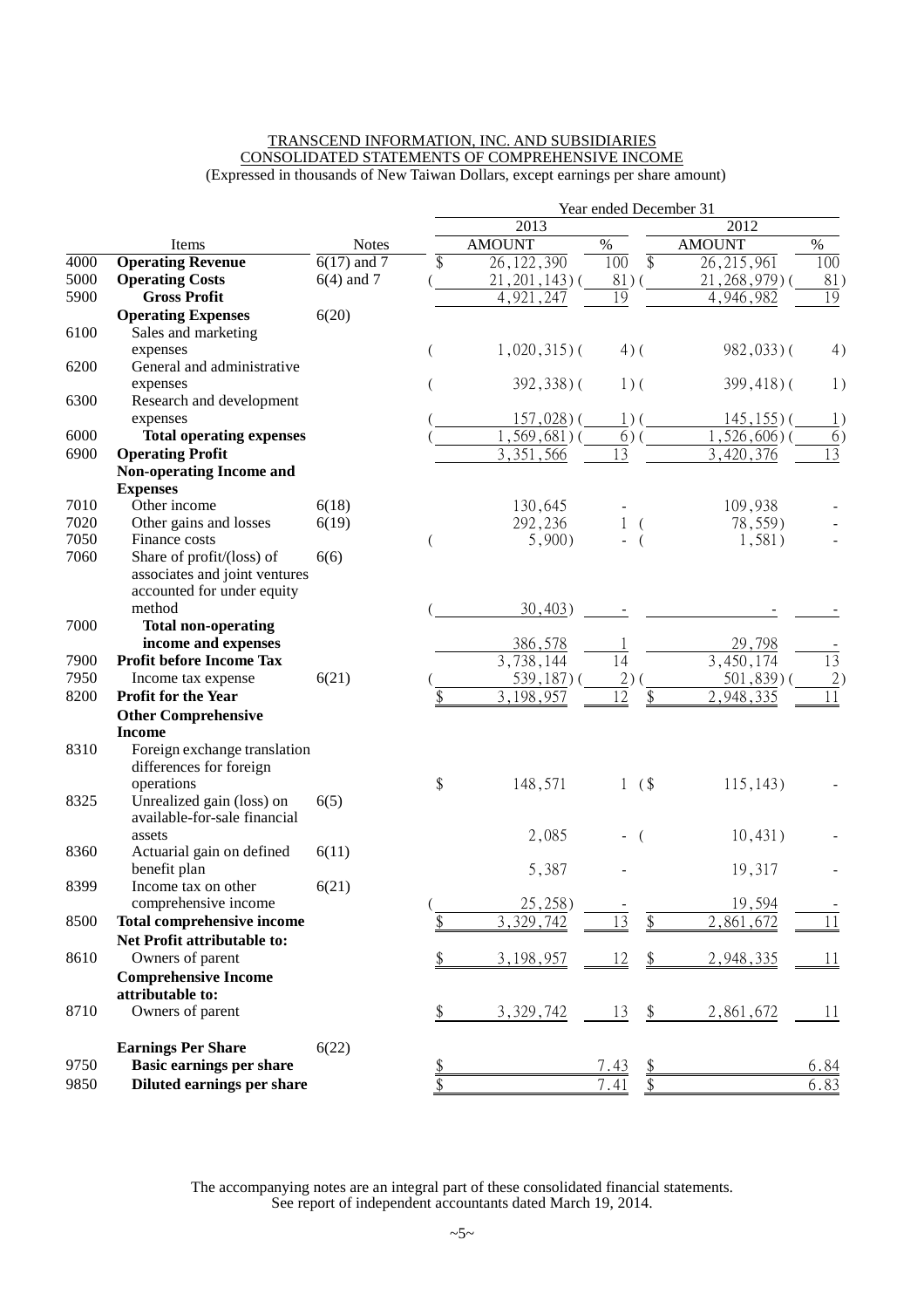#### TRANSCEND INFORMATION, INC. AND SUBSIDIARIES CONSOLIDATED STATEMENTS OF CHANGES IN EQUITY (Expressed in thousands of New Taiwan Dollars)

|                                          |              | Equity attributable to owners of the parent |                               |     |                               |              |                          |                          |  |                                        |    |                                                                                  |        |                                                                         |              |
|------------------------------------------|--------------|---------------------------------------------|-------------------------------|-----|-------------------------------|--------------|--------------------------|--------------------------|--|----------------------------------------|----|----------------------------------------------------------------------------------|--------|-------------------------------------------------------------------------|--------------|
|                                          |              |                                             |                               |     | Capital Surplus               |              |                          | <b>Retained Earnings</b> |  | Other equity interest                  |    |                                                                                  |        |                                                                         |              |
|                                          | Common stock |                                             | Additional<br>paid-in capital |     | Donated<br>assets<br>received |              | Premium<br>from merger   | Legal reserve            |  | Unappropriated<br>retained<br>earnings |    | Financial<br>exchange<br>translation<br>differences for<br>foreign<br>operations |        | Unrealized gain or<br>loss on<br>available-for-sale<br>financial assets | Total equity |
| For the year ended December 31, 2012     |              |                                             |                               |     |                               |              |                          |                          |  |                                        |    |                                                                                  |        |                                                                         |              |
| Balance at January 1, 2012               | \$4,307,617  | \$                                          | 4,975,222                     | \$  | 4,106                         | -\$          | 35,128                   | \$2,162,186              |  | \$7,327,965                            | \$ | $\sim 100$                                                                       | $($ \$ | $10,287$ ) \$                                                           | 18,801,937   |
| Appropriations of 2011 earnings          |              |                                             |                               |     |                               |              |                          |                          |  |                                        |    |                                                                                  |        |                                                                         |              |
| Legal reserve                            |              |                                             |                               |     |                               |              | $\overline{\phantom{a}}$ | 286,615                  |  | $286,615$ )                            |    |                                                                                  |        |                                                                         |              |
| Cash dividends                           |              |                                             |                               |     |                               |              |                          | $\overline{\phantom{a}}$ |  | 2,369,190)                             |    |                                                                                  |        | $\sim$                                                                  | 2,369,190)   |
| Profit for the year                      |              |                                             |                               |     |                               |              |                          | $\overline{\phantom{a}}$ |  | 2,948,335                              |    |                                                                                  |        |                                                                         | 2,948,335    |
| Other comprehensive income for the year  |              |                                             |                               |     |                               |              |                          |                          |  | 19,317                                 |    | 95,549)                                                                          |        | 10,431)                                                                 | 86,663)      |
| Balance at December 31, 2012             | \$4,307,617  |                                             | 4,975,222                     |     | 4,106                         |              | 35,128                   | \$2,448,801              |  | 7,639,812                              | (  | 95,549)                                                                          | $($ \$ | 20,718)                                                                 | 19,294,419   |
| For the the year ended December 31, 2013 |              |                                             |                               |     |                               |              |                          |                          |  |                                        |    |                                                                                  |        |                                                                         |              |
| Balance at January 1, 2013               | \$4,307,617  | \$                                          | 4,975,222                     | \$  | 4,106                         | £.           | 35,128                   | \$2,448,801              |  | \$7,639,812                            | 6  | $95,549$ ) (\$                                                                   |        | $20,718$ ) \$                                                           | 19,294,419   |
| Appropriations of 2012 earnings          |              |                                             |                               |     |                               |              |                          |                          |  |                                        |    |                                                                                  |        |                                                                         |              |
| Legal reserve                            |              |                                             |                               |     |                               |              |                          | 284,538                  |  | 284,538)                               |    |                                                                                  |        |                                                                         |              |
| Cash dividends                           |              |                                             |                               |     |                               |              |                          | ÷.                       |  | 2,584,571)                             |    |                                                                                  |        |                                                                         | 2,584,571)   |
| Change in capital surplus                |              |                                             |                               |     |                               |              |                          |                          |  |                                        |    |                                                                                  |        |                                                                         |              |
| Cash distribution of capital surplus     | $\sim$       |                                             | 215,381)                      |     |                               |              |                          |                          |  |                                        |    |                                                                                  |        | ÷.                                                                      | 215,381)     |
| Profit for the year                      |              |                                             |                               |     |                               |              |                          | $\overline{\phantom{a}}$ |  | 3,198,957                              |    |                                                                                  |        |                                                                         | 3, 198, 957  |
| Other comprehensive income for the year  |              |                                             |                               |     |                               |              |                          |                          |  | 5,387                                  |    | 123,313                                                                          |        | 2,085                                                                   | 130,785      |
| Balance at December 31, 2013             | \$4,307,617  | \$.                                         | 4,759,841                     | \$. | 4,106                         | $\mathbb{S}$ | 35,128                   | \$2,733,339              |  | \$7,975,047                            |    | 27,764                                                                           | (      | 18,633)                                                                 | 19,824,209   |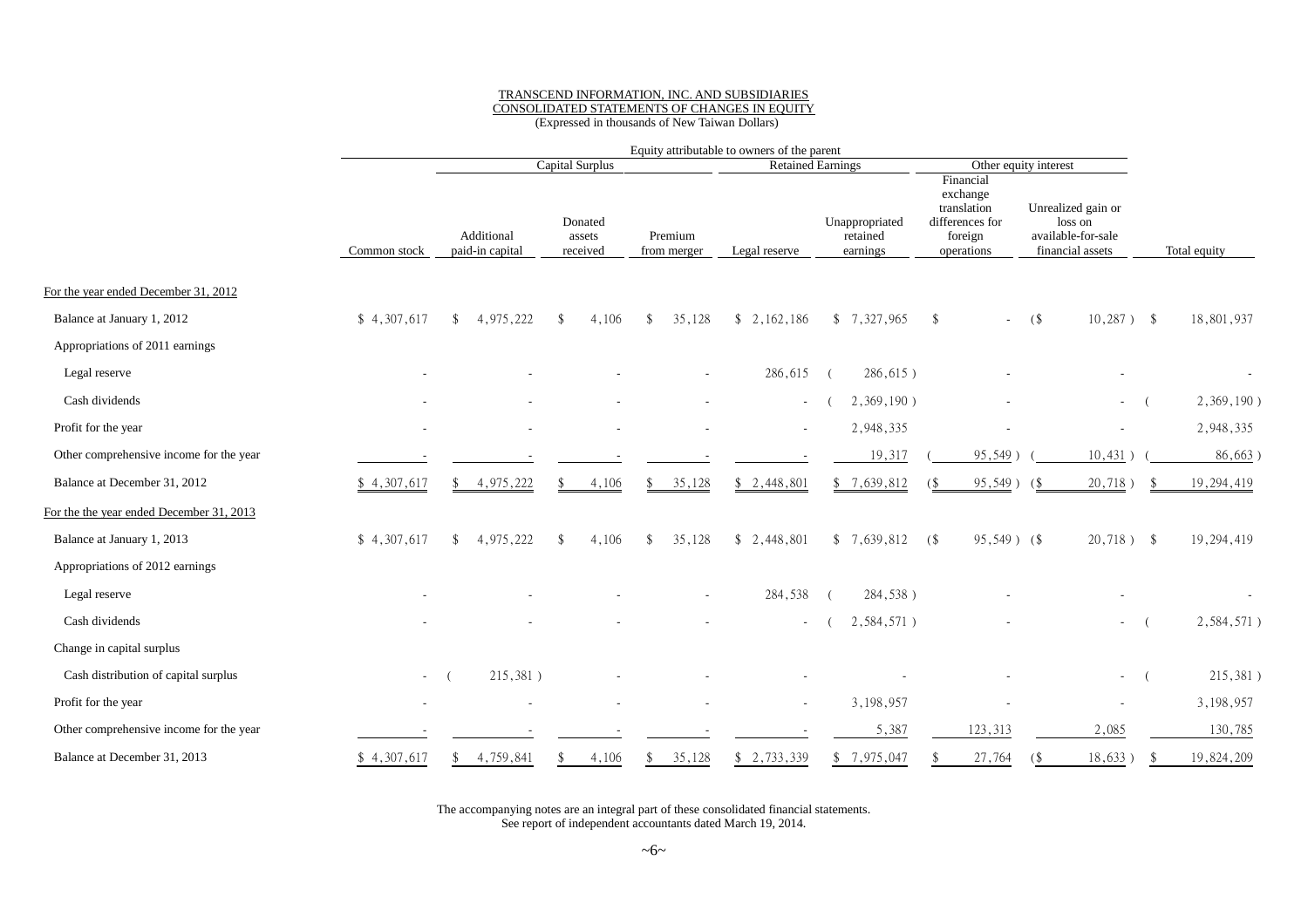#### TRANSCEND INFORMATION, INC. AND SUBSIDIARIES

CONSOLIDATED STATEMENTS OF CASH FLOWS

(Expressed in thousands of New Taiwan Dollars)

|                                                                       |    | For the year ended December 31, |                 |                                       |
|-----------------------------------------------------------------------|----|---------------------------------|-----------------|---------------------------------------|
|                                                                       |    | 2013                            |                 | 2012                                  |
| <b>CASH FLOWS FROM OPERATING ACTIVITIES</b>                           |    |                                 |                 |                                       |
| Consolidated profit before tax for the year                           | \$ | 3,738,144                       | \$              | 3,450,174                             |
| Adjustments to reconcile income before tax to net cash provided by    |    |                                 |                 |                                       |
| operating activities:                                                 |    |                                 |                 |                                       |
| Income and expenses having no effect on cash flows                    |    |                                 |                 |                                       |
| Net gains on valuation of financial assets at fair value through      |    |                                 |                 |                                       |
| profit or loss                                                        |    | 29,979)                         |                 |                                       |
| Gain on disposal of financial assets                                  |    | $112,397$ ) (                   |                 | 27,973)                               |
| Share of loss of associates and joint ventures accounted for          |    |                                 |                 |                                       |
| using equity method                                                   |    | 30,403                          |                 |                                       |
| Provision for bad debt expense                                        |    | 14,900                          |                 | 10,673                                |
| (Gain) loss on market price (recovery) decline of inventory           | (  | 9,668)                          |                 | 16,395                                |
| Depreciation expense                                                  |    | 238,147                         |                 | 237,463                               |
| Amortization expense                                                  |    | 2,238                           |                 | 2,956                                 |
| Interest income                                                       |    | $115,182$ ) (                   |                 | 95,494)                               |
| Impairment loss on financial assets                                   | (  |                                 |                 | 30,000                                |
| Gains on disposal of property, plant and equipment                    |    | $1,916$ )                       |                 | 746)                                  |
| Dividend income                                                       |    | $15,074$ ) (                    |                 | 24,584)                               |
| Changes in assets/liabilities relating to operating activities        |    |                                 |                 |                                       |
| Net changes in assets relating to operating activities                |    |                                 |                 |                                       |
| Net gain on financial assets at fair value through profit or loss     |    | 29,979                          |                 |                                       |
| Notes and accounts receivable                                         | (  | $160,225$ ) (                   |                 | 54,535)                               |
| Other receivables                                                     |    | 39,086                          |                 | 66,651                                |
| Inventories                                                           |    | 1,156,059                       |                 | $1,736,401$ )                         |
| Other current assets                                                  |    | 1,708                           |                 |                                       |
| Net changes in liabilities relating to operating activities           |    |                                 | (               | $11,512$ )                            |
|                                                                       |    |                                 |                 |                                       |
| Notes and accounts payable<br>Other payables                          |    | 610,339)<br>67,664)             |                 | 1,613,568<br>$120,355$ )              |
| Other current liabilities                                             |    |                                 |                 |                                       |
| Other non-current liabilities                                         |    | 10,436                          |                 | 19,963)                               |
|                                                                       |    | 5,131)<br>4, 133, 525           |                 | 4,616)<br>3, 331, 701                 |
| Cash provided by generated from operations<br>Cash dividends received |    |                                 |                 |                                       |
| Interest received                                                     |    | 15,074                          |                 | 24,584                                |
|                                                                       |    | 99,849                          |                 | 82,040                                |
| Interest paid                                                         |    | 6,728)                          |                 | 753)                                  |
| Income tax paid                                                       |    | 498,742)                        |                 | 653,223)<br>$\overline{2}$ , 784, 349 |
| Net cash provided by operating activities                             |    | 742,978                         |                 |                                       |
| <b>CASH FLOWS FROM INVESTING ACTIVITIES</b>                           |    |                                 |                 |                                       |
| Decrease (increase) in bond investments without active markets        |    | 388,276                         |                 | 350,943)                              |
| Acquisition of property, plant and equipment                          |    | 54,858)                         |                 | 48,915)                               |
| Disposal of property, plant and equipment                             |    | 7,780                           |                 | 3,579                                 |
| Increase in other non-current assets                                  |    | 8,640)                          |                 | 990)                                  |
| Net cash provided by (used in) investing activities                   |    | 332,558                         |                 | 397, 269)                             |
| CASH FLOWS FROM FINANCING ACTIVITIES                                  |    |                                 |                 |                                       |
| Proceeds from short-term borrowings                                   |    | 447,390                         |                 | 168,200                               |
| Payment of cash dividends (including cash distribution of capital     |    |                                 |                 |                                       |
| surplus)                                                              |    | 2,799,952                       |                 | 2,369,190)                            |
| Net cash used in financing activities                                 |    | 2,352,562)                      |                 | 2,200,990                             |
| Effect of foreign exchange rate changes                               |    | 44,288                          |                 | 22,110                                |
| Increase in cash and cash equivalents                                 |    | 1,767,262                       |                 | 163,980                               |
| Cash and cash equivalents at beginning of year                        |    | 9,872,243                       |                 | 9,708,263                             |
| Cash and cash equivalents at end of year                              | \$ | ,639,505<br>11                  | $\overline{\$}$ | 9,872,243                             |
|                                                                       |    |                                 |                 |                                       |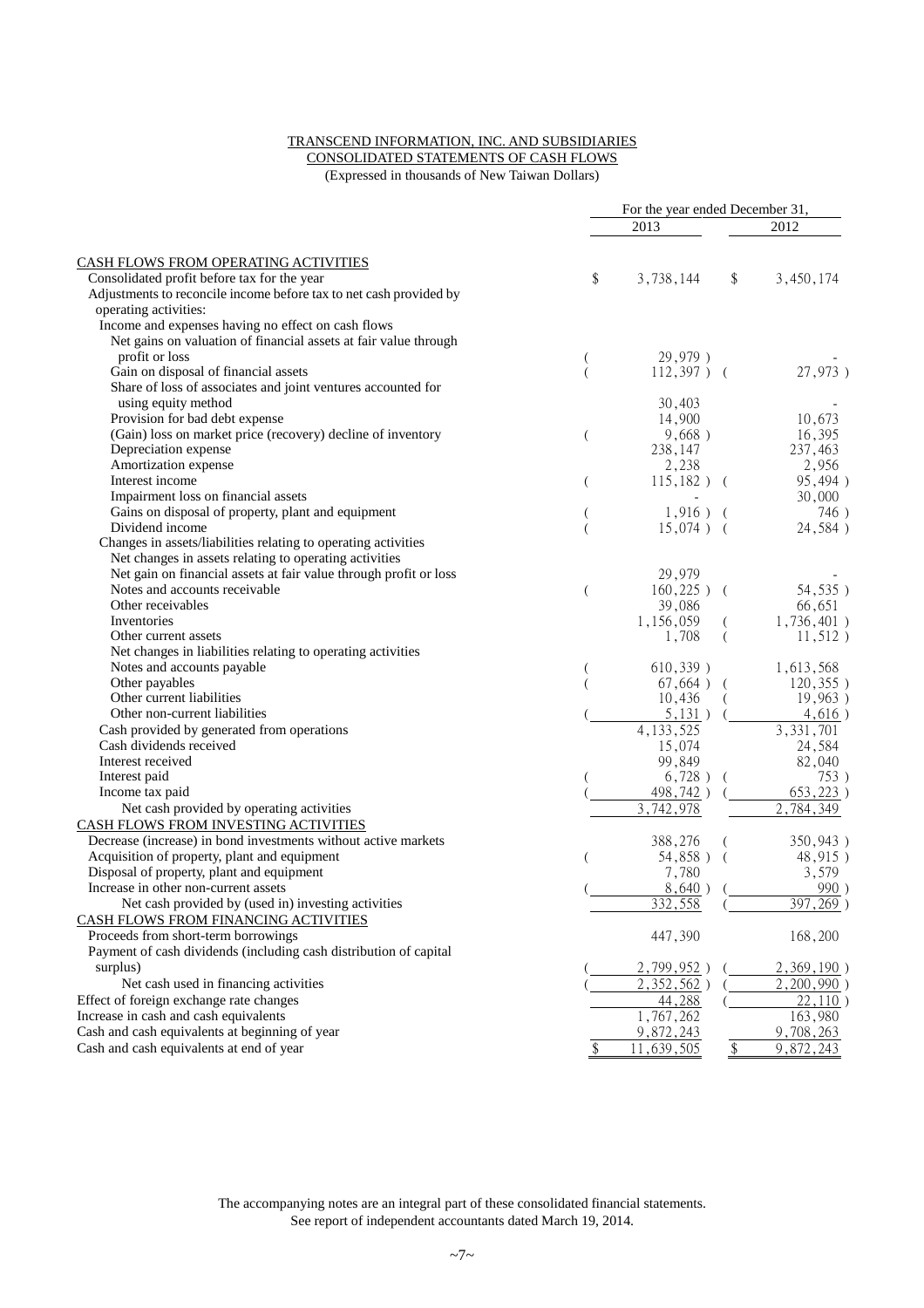## TRANSCEND INFORMATION, INC. AND SUBSIDIARIES NOTES TO THE CONSOLIDATED FINANCIAL STATEMENTS DECEMBER 31, 2013 AND 2012 (EXPRESSED IN THOUSANDS OF NEW TAIWAN DOLLARS, EXCEPT AS OTHERWISE INDICATED)

## 1. HISTORY AND ORGANIZATION

Transcend Information, Inc. (the "Company") was incorporated under the provisions of the Company Law of the Republic of China (R.O.C.) in August 1989. The main activities of the Company and its subsidiaries (collectively referred herein as the "Group") are manufacturing, processing and the sale of computer software and hardware, peripheral equipment and other computer components. The Securities and Futures Commission of the Republic of China had approved the Company's shares to be listed on the Taiwan Stock Exchange and the shares started trading on May 3, 2001.

### 2. THE DATE OF AUTHORIZATION FOR ISSUANCE OF THE CONSOLIDATED FINANCIAL STATEMENTS AND PROCEDURES FOR AUTHORIZATION

These consolidated financial statements were authorized for issuance by the Board of Directors on March 19, 2014.

### 3. APPLICATION OF NEW STANDARDS, AMENDMENTS AND INTERPRETATIONS

(1) Effect of the adoption of new issuances of or amendments to International Financial Reporting Standards ("IFRS") as endorsed by the Financial Supervisory Commission ("FSC")

Not applicable as it is the first-time adoption of IFRSs by the Group this year.

(2) Effect of new issuances of or amendments to IFRSs as endorsed by the FSC but not yet adopted by the Group

IFRS 9, 'Financial Instruments: Classification and measurement of financial instruments'

- A. The International Accounting Standards Board ("IASB") published IFRS 9, 'Financial Instruments', in November, 2009, which will take effect on January 1, 2013 with early application permitted. Through the amendments to IFRS 9 published on November 19, 2013, the IASB has removed the previous mandatory effective date, but the standard is available for immediate application. Although the FSC has endorsed IFRS 9, FSC does not permit early application of IFRS 9 when IFRSs are adopted in R.O.C. in 2013. Instead, enterprises should apply International Accounting Standard No. 39 ("IAS 39"), 'Financial Instruments: Recognition and Measurement' reissued in 2009.
- B. IFRS 9 was issued as the first step to replace IAS 39. IFRS 9 outlines the new classification and measurement requirements for financial instruments, which might affect the accounting treatments for financial instruments of the Group.
- C. The Group has not evaluated the overall effect of the IFRS 9 adoption. However, based on preliminary evaluation, it was noted that the IFRS 9 adoption might have an impact on those instruments classified as 'available-for-sale financial assets' held by the Group, as IFRS 9 specifies that the fair value changes in the equity instruments that meet certain criteria may be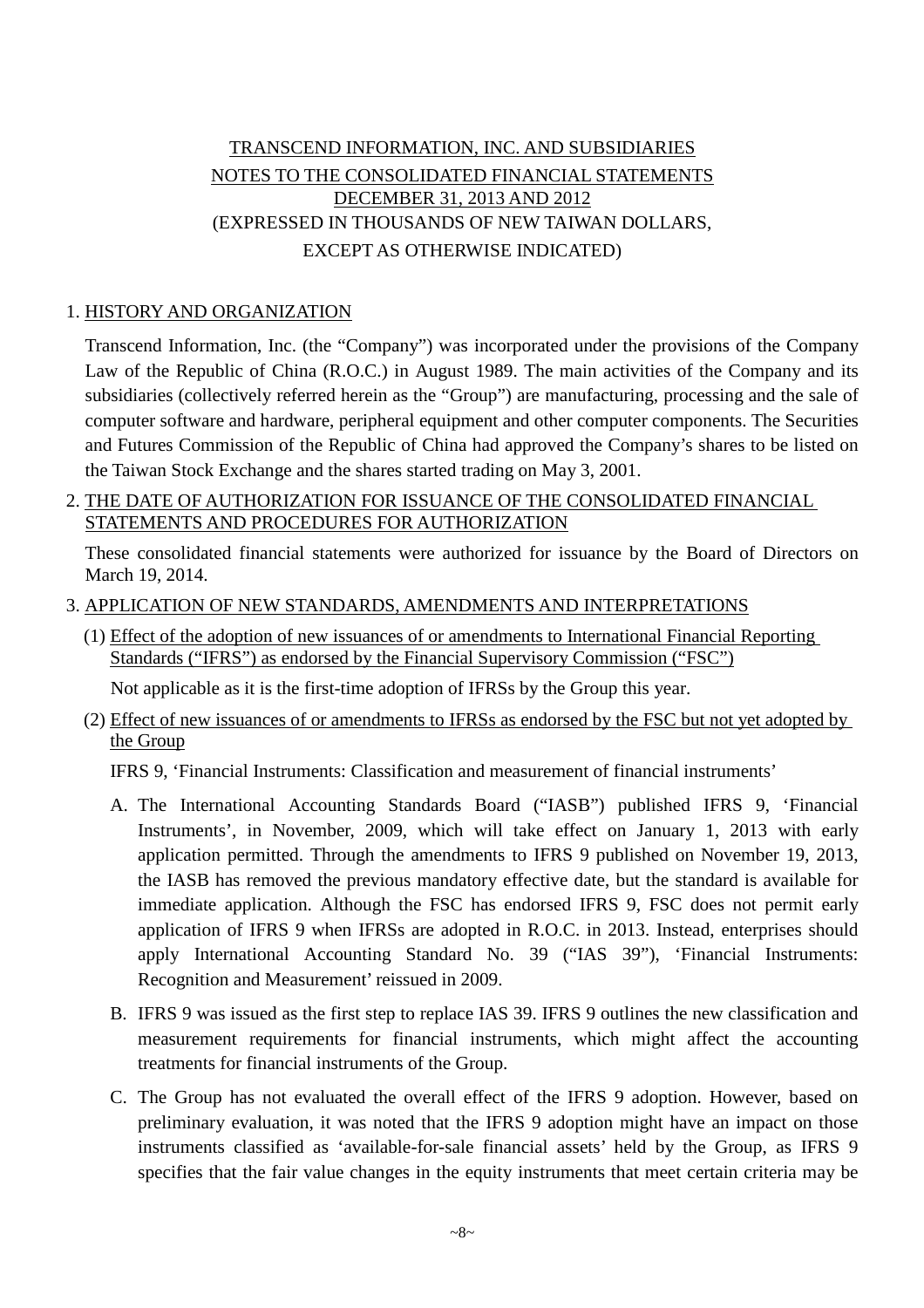reported in other comprehensive income, and such amount that has been recognised in other comprehensive income should not be reclassified to profit or loss when such assets are derecognised. The Group recognised gain on equity instruments amounting to \$2,085 in other comprehensive income for the year ended December 31, 2013.

(3) IFRSs issued by IASB but not yet endorsed by the FSC

The following are the assessment of new standards, interpretations and amendments issued by IASB that are effective but not yet endorsed by the FSC and have not been adopted by the Group (application of the new standards, interpretations and amendments should follow the regulations of the FSC):

| New Standards,<br>Interpretations and                                                                |                                                                                                                                                                                                                                                                                                                                                                                                                                                                                                                                                                                                                                                                                                                                                                                                                                                                                                                                                                                                                            |                       |
|------------------------------------------------------------------------------------------------------|----------------------------------------------------------------------------------------------------------------------------------------------------------------------------------------------------------------------------------------------------------------------------------------------------------------------------------------------------------------------------------------------------------------------------------------------------------------------------------------------------------------------------------------------------------------------------------------------------------------------------------------------------------------------------------------------------------------------------------------------------------------------------------------------------------------------------------------------------------------------------------------------------------------------------------------------------------------------------------------------------------------------------|-----------------------|
| Amendments                                                                                           | <b>Main Amendments</b>                                                                                                                                                                                                                                                                                                                                                                                                                                                                                                                                                                                                                                                                                                                                                                                                                                                                                                                                                                                                     | <b>Effective Date</b> |
| comparative IFRS 7<br>IFRS $1)$                                                                      | Limited exemption from The amendment provides first-time adopters of July 1, 2010<br>IFRSs with the same transition relief that existing<br>disclosures for first-time IFRS preparers received in IFRS 7, 'Financial<br>adopters (amendment to Instruments: Disclosures' and exempts first-time<br>from<br>additional<br>adopters<br>providing<br>the<br>comparative disclosures.                                                                                                                                                                                                                                                                                                                                                                                                                                                                                                                                                                                                                                          |                       |
| 2010                                                                                                 | Improvements to IFRSs Amendments to IFRS 1, IFRS 3, IFRS 7, IAS 1, January 1, 2011<br>IAS 34 and IFRIC 13.                                                                                                                                                                                                                                                                                                                                                                                                                                                                                                                                                                                                                                                                                                                                                                                                                                                                                                                 |                       |
| IFRS 9, 'Financial<br>instruments:<br>Classification and<br>measurement of<br>financial liabilities' | IFRS 9 requires gains and losses on financial November 19, 2013<br>liabilities designated at fair value through profit (Not mandatory)<br>or loss to be split into the amount of change in<br>the fair value that is attributable to changes in the<br>credit risk of the liability, which shall be<br>presented in other comprehensive income, and<br>cannot be reclassified to profit or loss when<br>derecognising the liabilities; and all other<br>changes in fair value are recognised in profit or<br>loss. The new guidance allows the recognition of<br>the full amount of change in the fair value in the<br>profit or loss only if there is reasonable evidence<br>initial<br>recognition that<br>showing<br>on<br>the<br>recognition of changes in the liability's credit risk<br>in other comprehensive income would create or<br>enlarge an accounting mismatch (inconsistency)<br>in profit or loss. (That determination is made at<br>recognition<br>and is not<br>initial<br>reassessed<br>subsequently.) |                       |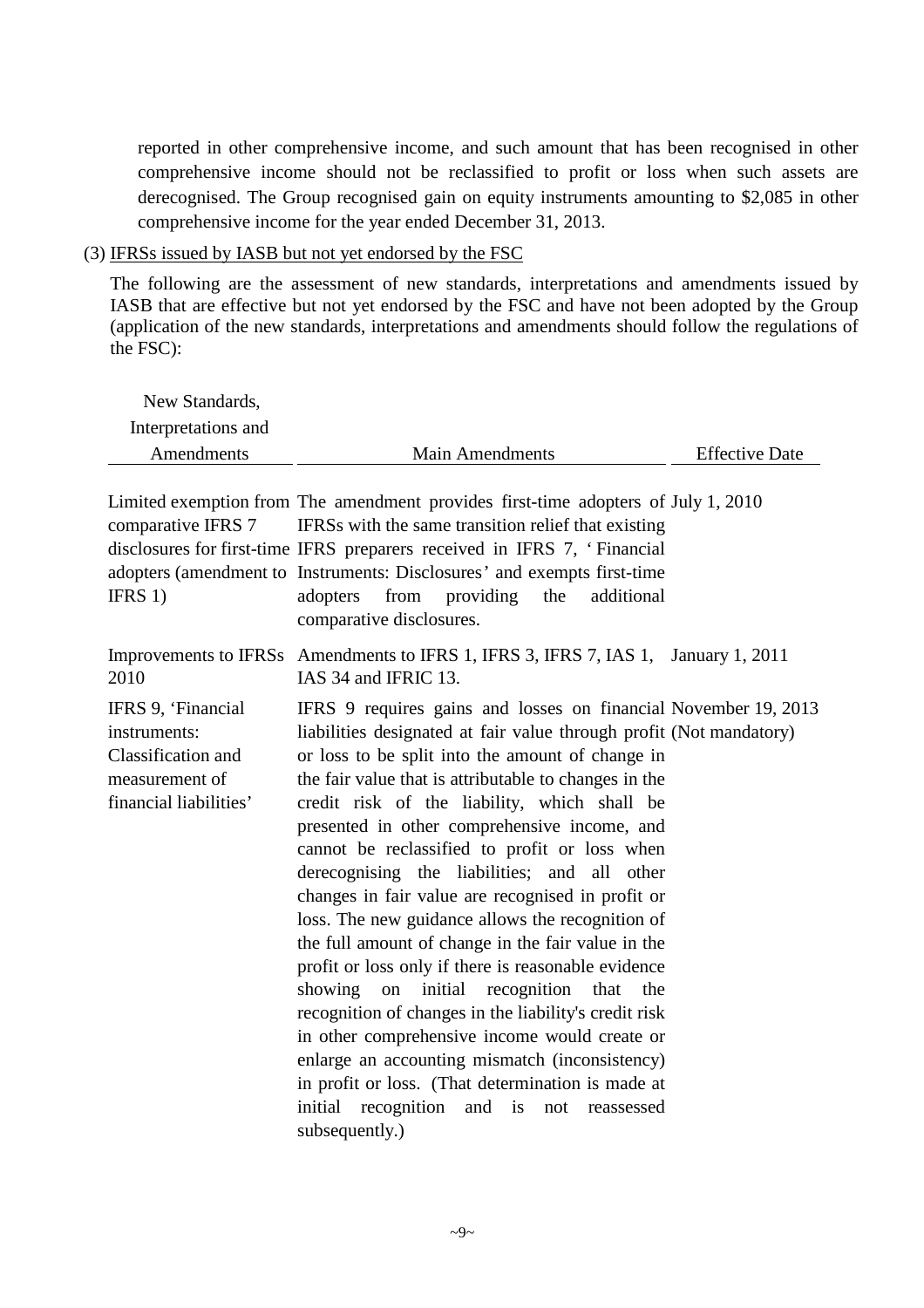| New Standards,<br>Interpretations and                                                                      |                                                                                                                                                                                                                                                                                                                                                                                                                                                                                                                                                                                                                                |                        |
|------------------------------------------------------------------------------------------------------------|--------------------------------------------------------------------------------------------------------------------------------------------------------------------------------------------------------------------------------------------------------------------------------------------------------------------------------------------------------------------------------------------------------------------------------------------------------------------------------------------------------------------------------------------------------------------------------------------------------------------------------|------------------------|
| Amendments                                                                                                 | <b>Main Amendments</b>                                                                                                                                                                                                                                                                                                                                                                                                                                                                                                                                                                                                         | <b>Effective Date</b>  |
| Disclosures - transfers<br>of financial assets<br>(amendment to IFRS 7)                                    | amendment enhances qualitative and<br>The<br>quantitative disclosures for all transferred<br>financial assets that are not derecognised and<br>for any continuing involvement in transferred<br>assets, existing at the reporting date.                                                                                                                                                                                                                                                                                                                                                                                        | July 1, 2011           |
| Severe hyperinflation<br>and removal of fixed<br>dates for first-time<br>adopters (amendment to<br>IFRS 1) | When an entity's date of transition to IFRSs is<br>after, the<br>functional<br><b>or</b><br>currency<br>on,<br>normalisation date, the entity may elect to<br>measure all assets and liabilities held before the<br>functional currency normalisation date at fair<br>value on the date of transition to IFRSs. First-<br>time adopters shall apply the derecognition<br>requirements in IAS 39, 'Financial instruments:<br>Recognition and measurement', prospectively<br>from the date of transition to IFRSs, and they<br>are allowed not to retrospectively recognise<br>related gains on the date of transition to IFRSs. | July 1, 2011           |
| Deferred tax: recovery<br>of underlying assets<br>(amendment to IAS 12)                                    | The amendment gives a rebuttable presumption<br>carrying amount of investment<br>the<br>that<br>properties measured at fair value is recovered<br>entirely by sale, unless there exists any<br>evidence that could rebut this presumption.<br>The amendment also replaces SIC 21, 'Income<br>taxes — recovery of revalued non-depreciable<br>assets'                                                                                                                                                                                                                                                                           | <b>January 1, 2012</b> |
| IFRS 10, 'Consolidated<br>financial statements'                                                            | The standard builds on existing principles by<br>identifying the concept of control as the<br>determining factor in whether an entity should<br>be included within the consolidated financial<br>statements of the parent company. The standard<br>provides additional guidance to assist in the<br>determination of control where it is difficult to<br>assess.                                                                                                                                                                                                                                                               | January 1, 2013        |
| IFRS 11, Joint<br>arrangements'                                                                            | Judgments applied when assessing the types of<br>joint arrangements-joint operations and joint<br>the<br>entity<br>should<br>ventures,<br>assess<br>the<br>contractual rights and obligations instead of the<br>legal form only. The standard also prohibits the<br>proportional consolidation for joint ventures.                                                                                                                                                                                                                                                                                                             | <b>January 1, 2013</b> |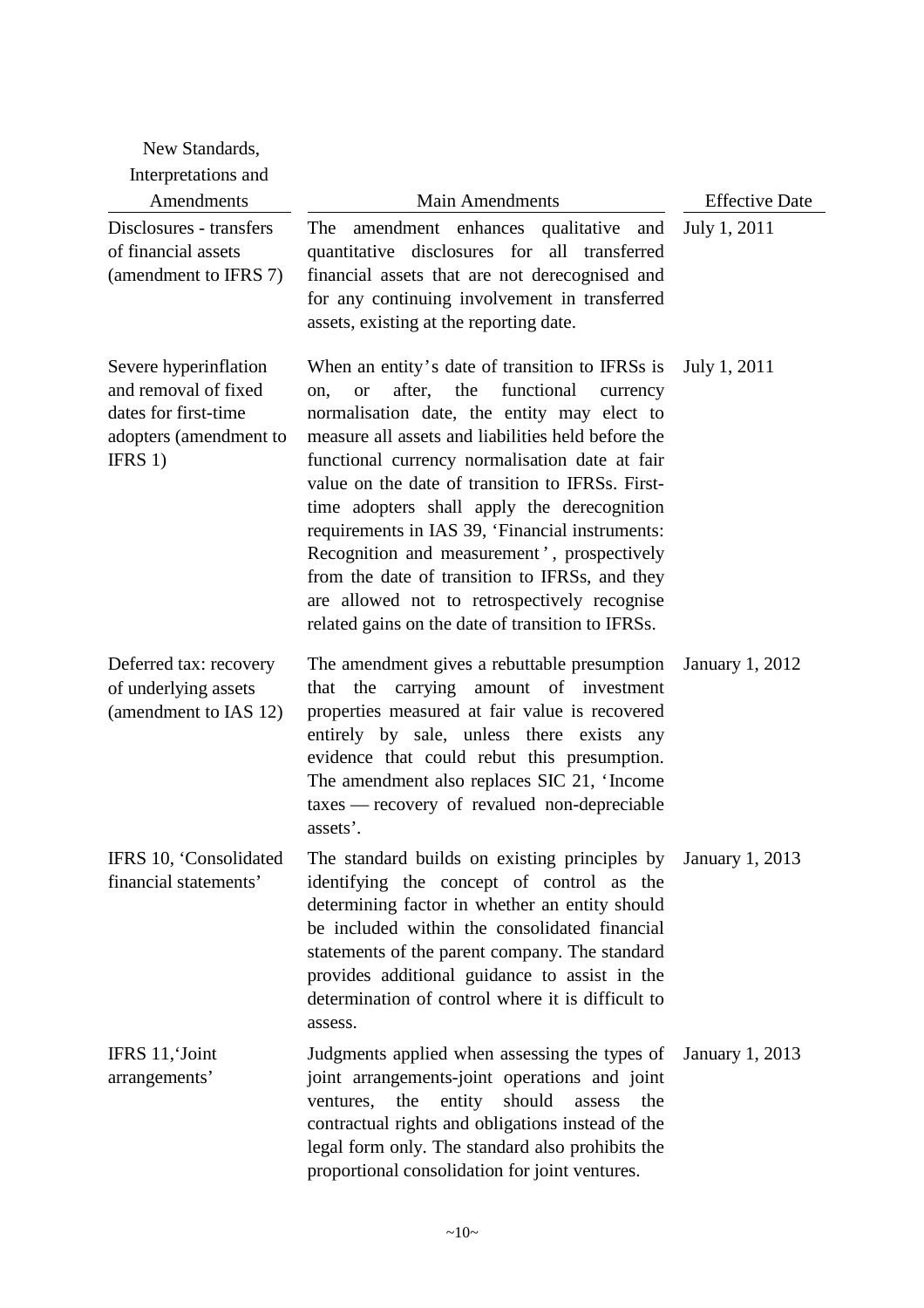| New Standards,                                                                      |                                                                                                                                                                                                                                                                                                                                                                                                                                                                                                                                                                                |                        |
|-------------------------------------------------------------------------------------|--------------------------------------------------------------------------------------------------------------------------------------------------------------------------------------------------------------------------------------------------------------------------------------------------------------------------------------------------------------------------------------------------------------------------------------------------------------------------------------------------------------------------------------------------------------------------------|------------------------|
| Interpretations and<br>Amendments                                                   | <b>Main Amendments</b>                                                                                                                                                                                                                                                                                                                                                                                                                                                                                                                                                         | <b>Effective Date</b>  |
|                                                                                     |                                                                                                                                                                                                                                                                                                                                                                                                                                                                                                                                                                                |                        |
| IFRS 12, 'Disclosure of<br>interests in other entities'                             | The standard requires the disclosure of interests<br>in other entities including subsidiaries, joint<br>arrangements, associates and unconsolidated<br>structured entities.                                                                                                                                                                                                                                                                                                                                                                                                    | January 1, 2013        |
| IAS 27, Separate<br>Financial Statements' (as<br>amended in 2011)                   | The standard removes the requirements of<br>consolidated financial statements from IAS27<br>and those requirements are addressed in IFRS<br>10, 'Consolidated Financial Statements'.                                                                                                                                                                                                                                                                                                                                                                                           | <b>January 1, 2013</b> |
| IAS 28, Investments in<br>associates and joint<br>ventures' (as amended in<br>2011) | As consequential amendments resulting from<br>the issuance of IFRS 11, 'Joint Arrangements',<br>IAS 28 (revised) sets out the requirements for<br>the application of the equity method when<br>accounting for investments in joint ventures.                                                                                                                                                                                                                                                                                                                                   | January 1, 2013        |
| IFRS 13, 'Fair value<br>measurement'                                                | IFRS 13 aims to improve consistency and<br>reduce complexity by providing a precise<br>definition of fair value and a single source of<br>fair<br>and<br>value<br>measurement<br>disclosure<br>requirements for use across IFRSs. The<br>requirements do not extend the use of fair value<br>accounting but provide guidance on how it<br>should be applied where its use is already<br>required or permitted by other standards within<br>IFRS <sub>s</sub> .                                                                                                                 | <b>January 1, 2013</b> |
| IAS 19 revised, '<br>Employee benefits' (as<br>amended in 2011)                     | revised standard<br>eliminates<br>The<br>corridor<br>approach and requires actuarial gains and losses<br>recognised immediately in other<br>be<br>to<br>comprehensive income. Past service costs will<br>be recognised immediately in the period<br>incurred. Net interest expense or income,<br>calculated by applying the discount rate to the<br>net defined benefit asset or liability, replace the<br>finance charge and expected return on plan<br>assets. The return of plan assets, excluding net<br>interest expense, is recognised in other<br>comprehensive income. | <b>January 1, 2013</b> |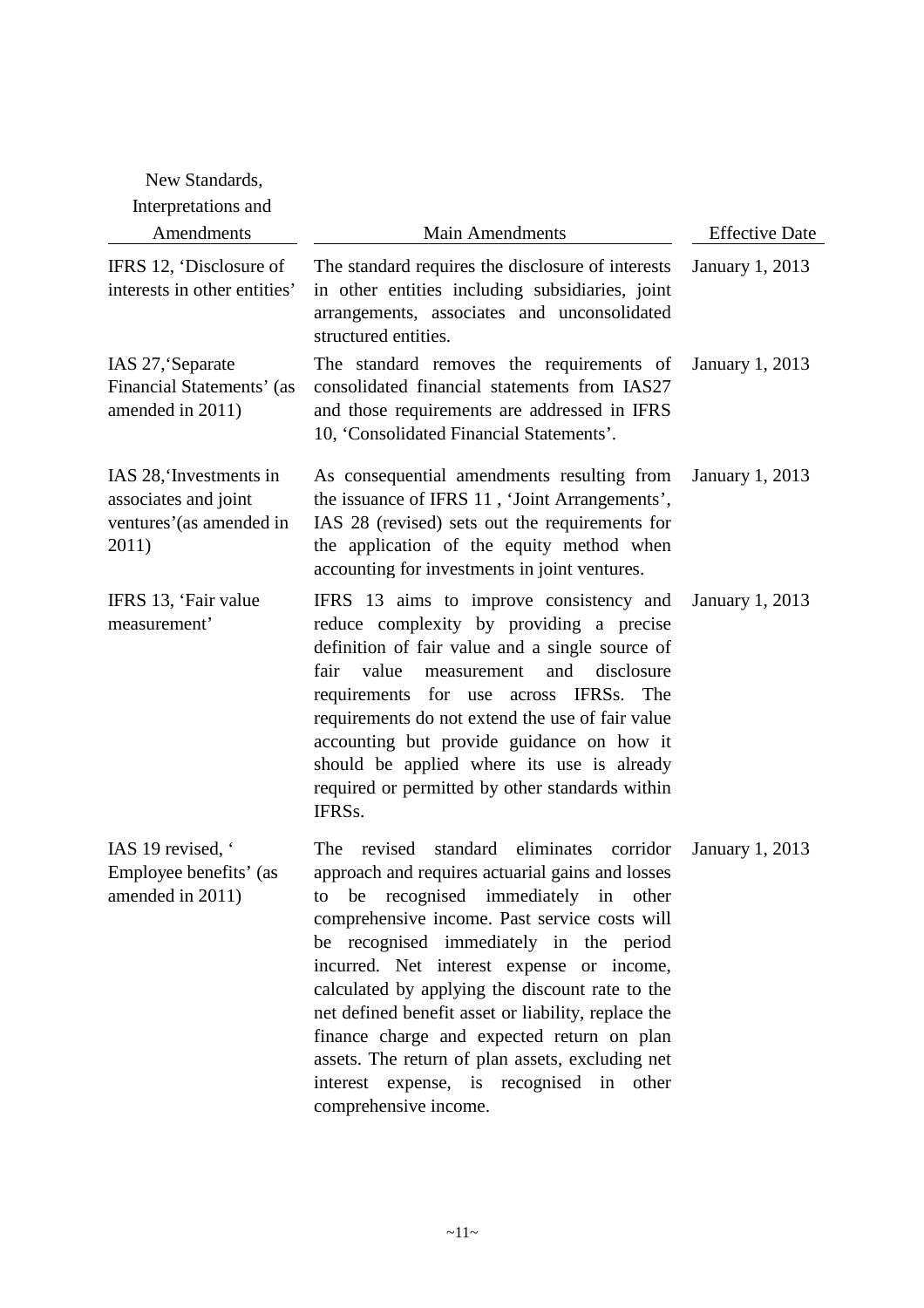| New Standards,                                                                                              |                                                                                                                                                                                                                                                                                                                                                                                                                                                                                                              |                        |
|-------------------------------------------------------------------------------------------------------------|--------------------------------------------------------------------------------------------------------------------------------------------------------------------------------------------------------------------------------------------------------------------------------------------------------------------------------------------------------------------------------------------------------------------------------------------------------------------------------------------------------------|------------------------|
| Interpretations and                                                                                         |                                                                                                                                                                                                                                                                                                                                                                                                                                                                                                              |                        |
| Amendments                                                                                                  | <b>Main Amendments</b>                                                                                                                                                                                                                                                                                                                                                                                                                                                                                       | <b>Effective Date</b>  |
| Presentation of items<br>of other<br>comprehensive income<br>(amendment to IAS 1)                           | The amendment requires profit or loss and<br>other comprehensive income (OCI) to be<br>presented separately in the statement of<br>comprehensive income. Also, the amendment<br>requires entities to separate items presented in<br>OCI into two groups based on whether or not<br>they may be recycled to profit or loss<br>subsequently.                                                                                                                                                                   | July 1, 2012           |
| Disclosures—<br><b>Offsetting financial</b><br>assets and financial<br>liabilities (amendment<br>to IFRS 7) | The amendment requires disclosures to include<br>quantitative information that will enable users<br>of an entity's financial statements to evaluate<br>the effect or potential effect of netting<br>arrangements.                                                                                                                                                                                                                                                                                            | January 1, 2013        |
| <b>Offsetting Financial</b><br><b>Assets and Financial</b><br>Liabilities (amendment<br>to IAS $32)$        | The amendments clarify the requirements for<br>financial<br>offsetting<br>instruments<br>the<br>on<br>statement of financial position: (i) the meaning<br>of 'currently has a legally enforceable right to<br>set off the recognised amounts'; and (ii) that<br>some gross settlement mechanisms with certain<br>features may be considered equivalent to net<br>settlement.                                                                                                                                 | January 1, 2014        |
| Government loans<br>(amendment to<br>IFRS 1)                                                                | The amendment provides exception to first-<br>time adopters to apply the requirements in IFRS<br>9, 'Financial instruments', and IAS 20, '<br>Accounting for government<br>and<br>grants<br>disclosure of government<br>assistance ',<br>prospectively to government loans that exist at<br>the date of transition to IFRSs; and first-time<br>adopters<br>should<br>recognise<br>not<br>the<br>corresponding benefit of the government loan at<br>a below-market rate of interest as a government<br>grant. | <b>January 1, 2013</b> |
| Improvements to<br>IFRSs 2009-2011                                                                          | Amendments to IFRS 1, IAS 1, IAS 16, IAS 32<br>and IAS 34.                                                                                                                                                                                                                                                                                                                                                                                                                                                   | January 1, 2013        |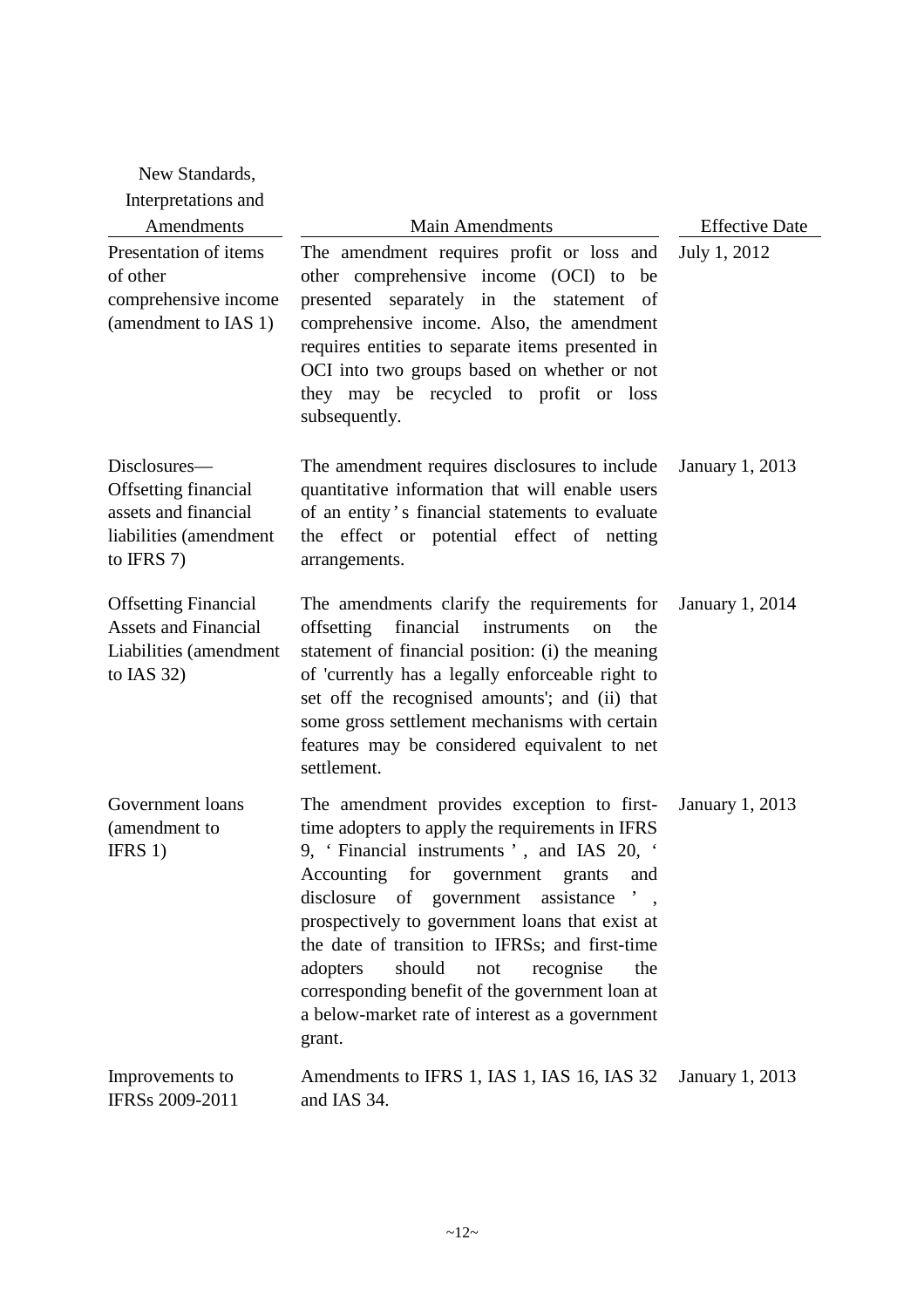| New Standards,                                                                                                                                                                             |                                                                                                                                                                                                                                                                                               |                        |
|--------------------------------------------------------------------------------------------------------------------------------------------------------------------------------------------|-----------------------------------------------------------------------------------------------------------------------------------------------------------------------------------------------------------------------------------------------------------------------------------------------|------------------------|
| Interpretations and                                                                                                                                                                        |                                                                                                                                                                                                                                                                                               |                        |
| Amendments                                                                                                                                                                                 | <b>Main Amendments</b>                                                                                                                                                                                                                                                                        | <b>Effective Date</b>  |
| Consolidated financial<br>statements, joint<br>arrangements and<br>disclosure of interests in<br>other entities: Transition<br>guidance (amendments<br>to IFRS 10, IFRS 11<br>and IFRS 12) | The amendment clarifies that the date of initial<br>application is the first day of the annual period<br>in which IFRS 10, 11 and 12 is adopted.                                                                                                                                              | <b>January 1, 2013</b> |
| Investment entities<br>(amendments to IFRS<br>10, IFRS 12 and IAS<br>27)                                                                                                                   | The amendments define 'Investment Entities'<br>and their characteristics. The parent company<br>that meets the definition of investment entities<br>should measure its subsidiaries using fair value<br>through profit of loss instead of consolidating<br>them.                              | <b>January 1, 2014</b> |
| IFRIC 21, 'Levies'                                                                                                                                                                         | The interpretation addresses the accounting for<br>levies imposed by governments in accordance<br>with legislation (other than income tax). A<br>liability to pay a levy shall be recognised in<br>with IAS 37, ' Provisions,<br>accordance<br>contingent liabilities and contingent assets'. | <b>January 1, 2014</b> |
| Recoverable amount<br>disclosures for non-<br>financial assets<br>(amendments to IAS 36)                                                                                                   | The amendments remove the requirement to<br>disclose recoverable amount when a cash<br>generating unit (CGU) contains goodwill or<br>intangible assets with indefinite useful lives<br>that were not impaired.                                                                                | <b>January 1, 2014</b> |
| Novation of derivatives<br>and continuation of<br>hedge accounting<br>(amendments to IAS 39)                                                                                               | The amendment states that the novation of a<br>hedging instrument would not be considered an<br>expiration or termination giving rise to the<br>discontinuation of hedge accounting when the<br>hedging instrument that is being novated<br>complies with specified criteria.                 | January 1, 2014        |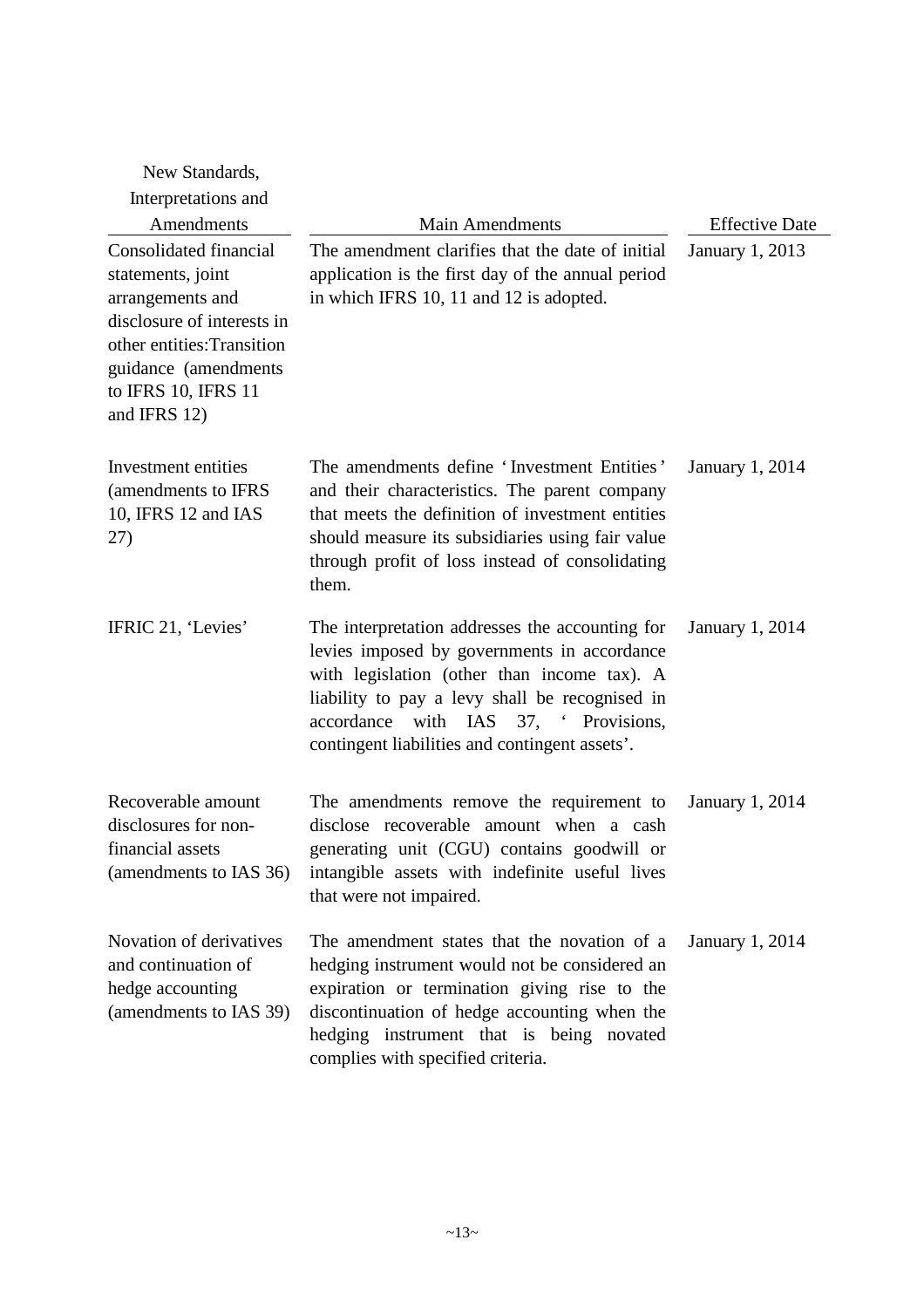| New Standards,                                                                                             |                                                                                                                                                                                                                                                                                                                                                                                                                                                                                                           |                                         |
|------------------------------------------------------------------------------------------------------------|-----------------------------------------------------------------------------------------------------------------------------------------------------------------------------------------------------------------------------------------------------------------------------------------------------------------------------------------------------------------------------------------------------------------------------------------------------------------------------------------------------------|-----------------------------------------|
| Interpretations and                                                                                        |                                                                                                                                                                                                                                                                                                                                                                                                                                                                                                           |                                         |
| Amendments                                                                                                 | <b>Main Amendments</b>                                                                                                                                                                                                                                                                                                                                                                                                                                                                                    | <b>Effective Date</b>                   |
| <b>IFRS 9 "Financial</b><br>assets: hedge<br>accounting" and<br>amendments to IFRS 9,<br>IFRS 7 and IAS 39 | 1. IFRS 9 relaxes the requirements for hedged<br>items and hedging instruments and removes the<br>bright line of effectiveness to better align hedge<br>accounting with the risk management activities<br>of an entity.<br>2. An entity can elect to early adopt the<br>requirement to recognize the changes in fair<br>value attributable to changes in an entity's own<br>credit risk from financial liabilities that are<br>designated under the fair value option in 'other<br>comprehensive income'. | November 19,<br>2013<br>(Not mandatory) |
| Services related<br>contributions from<br>employees or third<br>parties<br>(amendments to IAS<br>19R)      | The amendment allows contributions from<br>employees or third parties that are linked to<br>service, and do not vary with the length of<br>employee service, to be deducted from the cost<br>of benefits earned in the period that the service<br>is provided. Contributions that are linked to<br>service, and vary according to the length of<br>employee service, must be spread over the<br>service period using the same attribution<br>method that is applied to the benefits.                      | July 1, 2014                            |
| Improvements to IFRSs<br>2010-2012                                                                         | Amendments to IFRS 2, IFRS 3, IFRS 8, IFRS<br>13, IAS 16, IAS 24 and IAS 38.                                                                                                                                                                                                                                                                                                                                                                                                                              | July 1, 2014                            |
| Improvements to IFRSs<br>2011-2013                                                                         | Amendments to IFRS 1, IFRS 3, IFRS 13 and<br><b>IAS 40.</b>                                                                                                                                                                                                                                                                                                                                                                                                                                               | July 1, 2014                            |

The Group is assessing the potential impact of the new standards, interpretations and amendments above and has not yet been able to reliably estimate their impact on the consolidated financial statements.

### 4. SUMMARY OF SIGNIFICANT ACCOUNTING POLICIES

The principal accounting policies applied in the preparation of these consolidated financial statements are set out below. These policies have been consistently applied to all the periods presented, unless otherwise stated.

### (1) Compliance statement

A. These consolidated financial statements are the first consolidated financial statements prepared by the Group in accordance with the "Rules Governing the Preparation of Financial Statements by Securities Issuers" and the International Financial Reporting Standards, International Accounting Standards, IFRIC Interpretations, and SIC Interpretations as endorsed by the FSC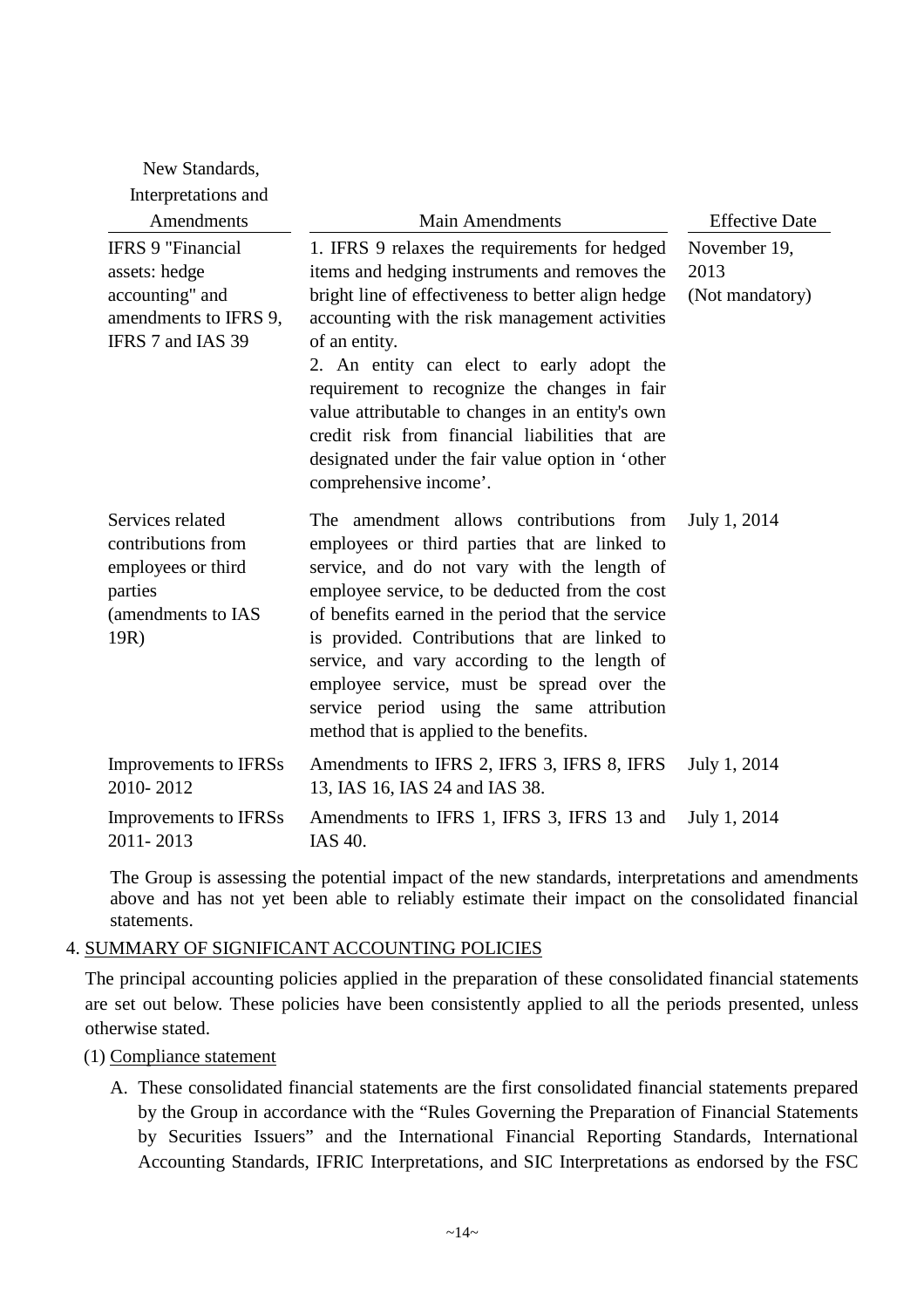(collectively referred herein as the "IFRSs").

- B. In the preparation of the balance sheet of January 1, 2012 (the Group's date of transition to IFRSs) ("the opening IFRS balance sheet"), the Group has adjusted the amounts that were reported in the consolidated financial statements in accordance with previous R.O.C. GAAP. Please refer to Note 15 for the impact of transitioning from R.O.C. GAAP to IFRSs on the Group's financial position, financial performance and cash flows.
- (2) Basis of preparation
	- A. Except for the following items, these consolidated financial statements have been prepared under the historical cost convention:
		- (a) Available-for-sale financial assets measured at fair value.
		- (b) Defined benefit liabilities recognised based on the net amount of pension fund assets less present value of defined benefit obligation.
	- B. The preparation of financial statements in compliance with IFRSs requires the use of certain critical accounting estimates. It also requires management to exercise its judgment in the process of applying the Group's accounting policies. The areas involving a higher degree of judgment or complexity, or areas where assumptions and estimates are significant to the consolidated financial statements are disclosed in Note 5.
- (3) Basis of consolidation
	- A. Basis for preparation of consolidated financial statements:
		- (a) All subsidiaries are included in the Group's consolidated financial statements. Subsidiaries are all entities over which the Group has the power to govern the financial and operating policies. In general, control is presumed to exist when the parent owns, directly or indirectly through subsidiaries, more than half of the voting power of an entity. The existence and effect of potential voting rights that are currently exercisable or convertible have been considered when assessing whether the Group controls another entity. Subsidiaries are fully consolidated from the date on which control is transferred to the Group. They are de-consolidated from the date that control ceases.
		- (b) Inter-company transactions, balances and unrealised gains or losses on transactions between companies within the Group are eliminated. Accounting policies of subsidiaries have been adjusted where necessary to ensure consistency with the policies adopted by the Group.
		- (c) Profit or loss and each component of other comprehensive income are attributed to the owners of the parent and to the non-controlling interests. Total comprehensive income is attributed to the owners of the parent and to the non-controlling interests even if this results in the non-controlling interests having a deficit balance.
		- (d) Changes in a parent's ownership interest in a subsidiary that do not result in the parent losing control of the subsidiary (transactions with non-controlling interests) are accounted for as equity transactions, i.e. transactions with owners in their capacity as owners. Any difference between the amount by which the non-controlling interests are adjusted and the fair value of the consideration paid or received is recognised directly in equity.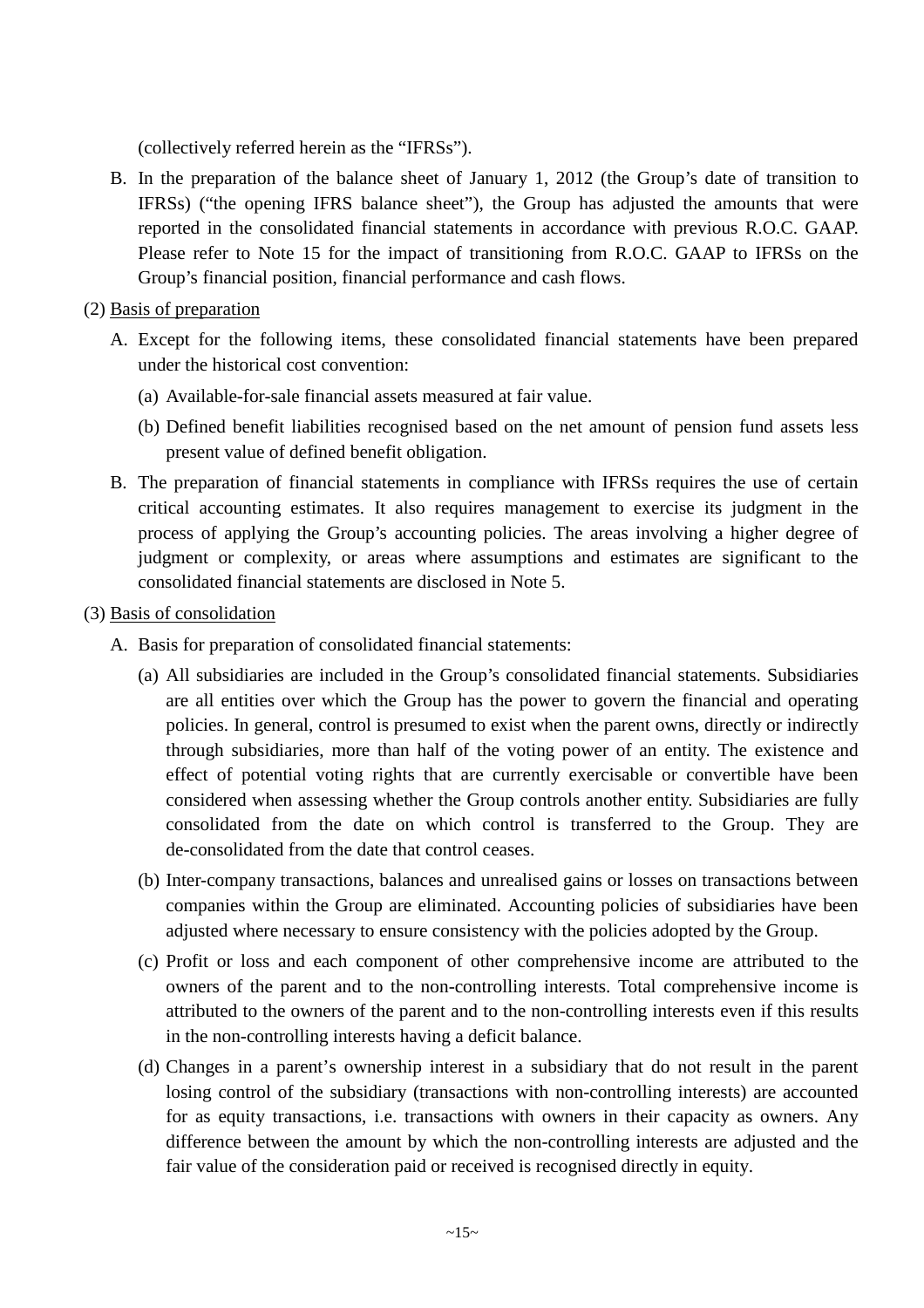(e) When the Group loses control of a subsidiary, the Group remeasures any investment retained in the former subsidiary at its fair value. Any difference between fair value and carrying amount is recognised in profit or loss. All amounts previously recognised in other comprehensive income in relation to the subsidiary are reclassified to profit or loss or transferred directly to retained earnings as appropriate, on the same basis as would be required if the related assets or liabilities were disposed of. That is, when the Group loses control of a subsidiary, all gains or losses previously recognised in other comprehensive income in relation to the subsidiary should be reclassified from equity to profit or loss, if such gains or losses would be reclassified to profit or loss when the related assets or liabilities are disposed of.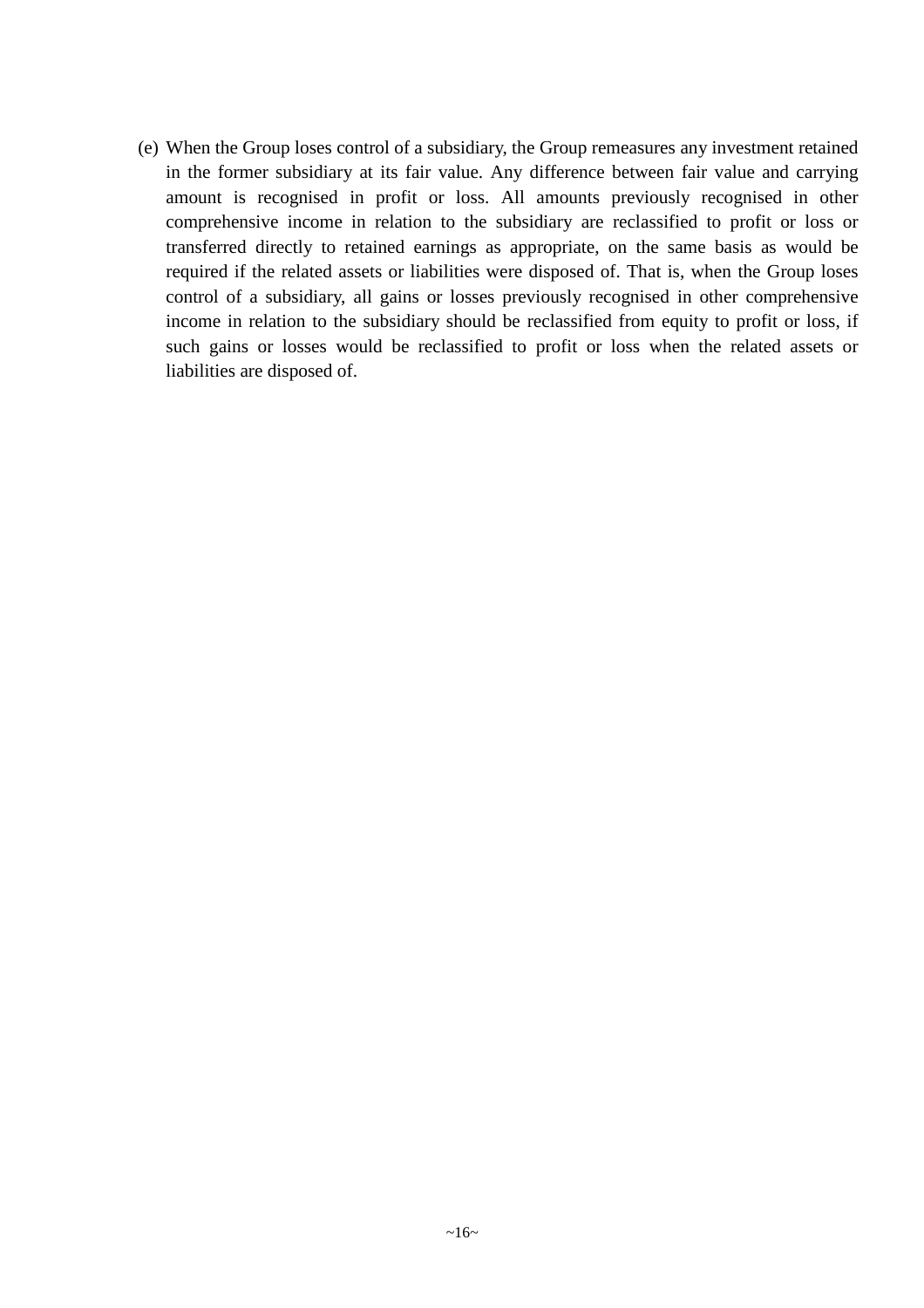|                            |                                                                              |                                                                                                                                   |          | Ownership (%) |             |
|----------------------------|------------------------------------------------------------------------------|-----------------------------------------------------------------------------------------------------------------------------------|----------|---------------|-------------|
| Name of                    | Name of                                                                      | <b>Main Business</b>                                                                                                              | December | December      |             |
| Investor                   | Subsidiary                                                                   | Activities                                                                                                                        | 31, 2013 | 31, 2012      | Description |
| Transcend<br>Taiwan        | Saffire Investment Ltd.<br>(Saffire)                                         | Investment holding company                                                                                                        | 100      | 100           |             |
| $\prime\prime$             | Transcend Japan Inc.<br>(Transcend Japan)                                    | Wholesaler of computer memory<br>modules and peripheral products                                                                  | 100      | 100           |             |
| $\prime\prime$             | <b>Transcend Information UK</b><br>Limited (Transcend UK)                    | Wholesaler of computer memory<br>modules and peripheral products                                                                  |          | 100           | Note 2      |
| n                          | Transcend Information Inc.<br>(Transcend USA)                                | Wholesaler of computer memory<br>modules and peripheral products                                                                  | 100      | 100           | Note 1      |
| n                          | Transcend Korea Inc.<br>(Transcend Korea)                                    | Wholesaler of computer memory<br>modules and peripheral products                                                                  | 100      | 100           |             |
| Saffire<br>Investment Ltd. | Memhiro Pte. Ltd.<br>(Memhiro)                                               | Investment holding company                                                                                                        | 100      | 100           |             |
| Memhiro Pte.<br>Ltd.       | <b>Transcend Information</b><br>Europe B.V. (Transcend<br>Europe)            | Wholesaler of computer memory<br>modules and peripheral products                                                                  | 100      | 100           |             |
| n                          | <b>Transcend Information</b><br>Trading GmbH, Hamburg<br>(Transcend Germany) | Wholesaler of computer memory<br>modules and peripheral products                                                                  | 100      | 100           | Note 1      |
| n                          | <b>Transcend Information</b><br>(Shanghai), Ltd.<br>(Transcend Shanghai)     | Manufacturing, processing and sale<br>of computer software and hardware,<br>peripheral equipment and other<br>computer components | 100      | 100           |             |
| n                          | <b>Transtech Trading</b><br>(Shanghai) Co., Ltd.<br>(Transtech Shanghai)     | Wholesaler of computer memory<br>modules, peripheral equipment and<br>other computer components                                   | 100      | 100           |             |
| n                          | <b>Transcend Information</b><br>(Hong Kong), Ltd.<br>(Transcend Hong Kong)   | Wholesaler of computer memory<br>modules and peripheral products                                                                  | 100      |               |             |

### B. Subsidiaries included in the consolidated financial statements: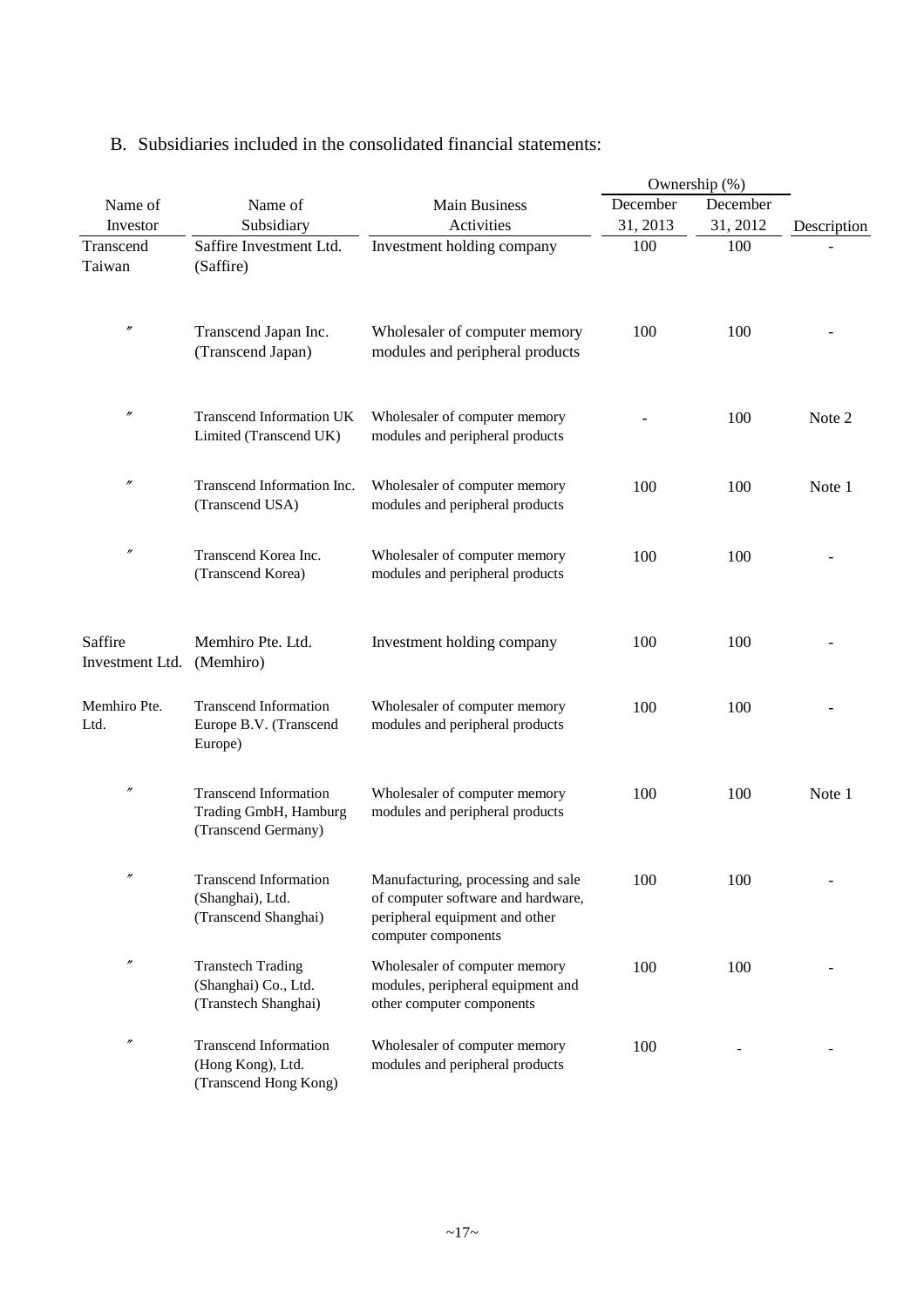|                               |                                                                              |                                                                                                                                   | Ownership (%) |             |
|-------------------------------|------------------------------------------------------------------------------|-----------------------------------------------------------------------------------------------------------------------------------|---------------|-------------|
| Name of                       | Name of                                                                      | <b>Main Business</b>                                                                                                              | January       |             |
| Investor                      | Subsidiary                                                                   | Activities                                                                                                                        | 1,2012        | Description |
| Transcend                     | Saffire Investment Ltd.                                                      | Investment holding company                                                                                                        | 100           |             |
| Taiwan                        | (Saffire)                                                                    |                                                                                                                                   |               |             |
|                               |                                                                              |                                                                                                                                   |               |             |
| $\prime\prime$                | Transcend Japan Inc.<br>(Transcend Japan)                                    | Wholesaler of computer memory<br>modules and peripheral products                                                                  | 100           |             |
| $\prime\prime$                | Limited (Transcend UK)                                                       | Transcend Information UK Wholesaler of computer memory<br>modules and peripheral products                                         | 100           | Note 2      |
| n                             | (Transcend USA)                                                              | Transcend Information Inc. Wholesaler of computer memory<br>modules and peripheral products                                       | 100           | Note 1      |
| $^{\prime\prime}$             | Transcend Korea Inc.<br>(Transcend Korea)                                    | Wholesaler of computer memory<br>modules and peripheral products                                                                  | 100           |             |
| Saffire<br>Investment<br>Ltd. | Memhiro Pte. Ltd.<br>(Memhiro)                                               | Investment holding company                                                                                                        | 100           |             |
| Ltd.                          | Memhiro Pte. Transcend Information<br>Europe B.V. (Transcend<br>Europe)      | Wholesaler of computer memory<br>modules and peripheral products                                                                  | 100           |             |
| $\prime\prime$                | <b>Transcend Information</b><br>Trading GmbH, Hamburg<br>(Transcend Germany) | Wholesaler of computer memory<br>modules and peripheral products                                                                  | 100           | Note 1      |
| $^{\prime\prime}$             | <b>Transcend Information</b><br>(Shanghai), Ltd.<br>(Transcend Shanghai)     | Manufacturing, processing and sale<br>of computer software and<br>hardware, peripheral equipment<br>and other computer components | 100           |             |
| n                             | <b>Transtech Trading</b><br>(Shanghai) Co., Ltd.<br>(Transtech Shanghai)     | Wholesaler of computer memory<br>modules, peripheral equipment and<br>other computer components                                   | 100           |             |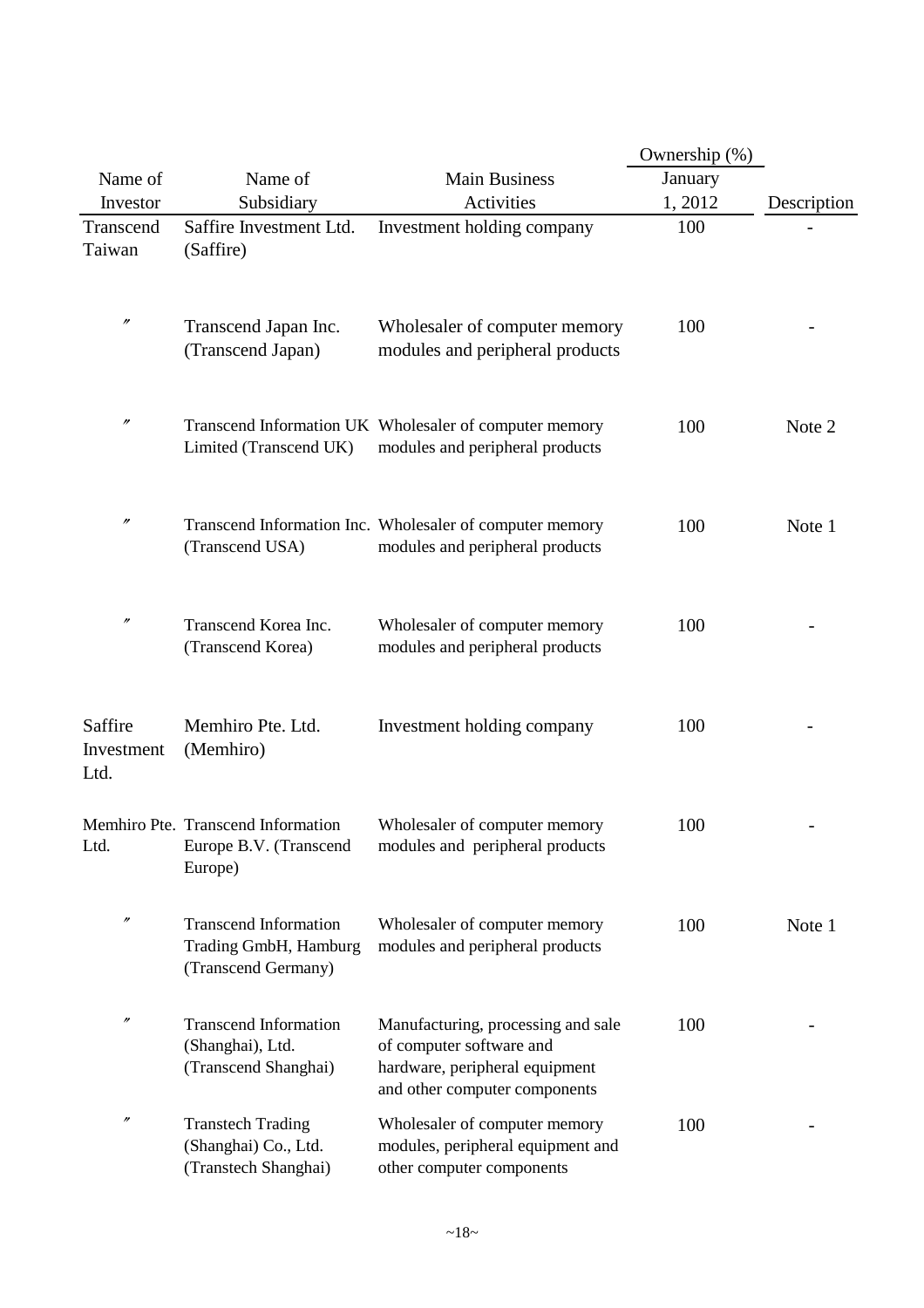- Note 1:The financial statements of Transcend USA and Transcend Germany as of and for the years ended December 31, 2013 and 2012 were audited by other independent accountants.
- Note 2:Transcend UK is in the process of liquidation for the purpose of reorganization for the Group's operational requirments. The investment funds were repatriated in September, 2013.
- C. Subsidiaries not included in the consolidated financial statements: None.
- D. Adjustment for subsidiaries with difference balance sheet dates: None.
- E. Nature and extent of the restrictions on fund remittance from subsidiaries to the parent company: None.
- (4) Foreign currency translation

Items included in the financial statements of each of the Group's entities are measured using the currency of the primary economic environment in which the entity operates (the "functional currency"). The consolidated financial statements are presented in New Taiwan dollars, which is the Company's functional and the Group's presentation currency.

- A. Foreign currency transactions and balances
	- (a) Foreign currency transactions are translated into the functional currency using the exchange rates prevailing at the dates of the transactions or valuation where items are remeasured. Foreign exchange gains and losses resulting from the settlement of such transactions are recognised in profit or loss in the period in which they arise.
	- (b) Monetary assets and liabilities denominated in foreign currencies at the period end are re-translated at the exchange rates prevailing at the balance sheet date. Exchange differences arising upon re-translation at the balance sheet date are recognised in profit or loss.
	- (c) Non-monetary assets and liabilities denominated in foreign currencies held at fair value through profit or loss are re-translated at the exchange rates prevailing at the balance sheet date; their translation differences are recognised in profit or loss as part of the fair value gain or loss. Non-monetary assets and liabilities denominated in foreign currencies held at fair value through other comprehensive income are re-translated at the exchange rates prevailing at the balance sheet date; their translation differences are recognised in other comprehensive income. However, non-monetary assets and liabilities denominated in foreign currencies that are not measured at fair value are translated using the historical exchange rates at the dates of the initial transactions.
	- (d) All foreign exchange gains and losses are presented in the statement of comprehensive income within 'other gains and losses'.
- B. Translation of foreign operations

The operating results and financial position of all the group entities that have a functional currency different from the presentation currency are translated into the presentation currency as follows:

- (a) Assets and liabilities for each balance sheet presented are translated at the closing exchange rate at the date of that balance sheet;
- (b) Income and expenses for each statement of comprehensive income are translated at average exchange rates of that period; and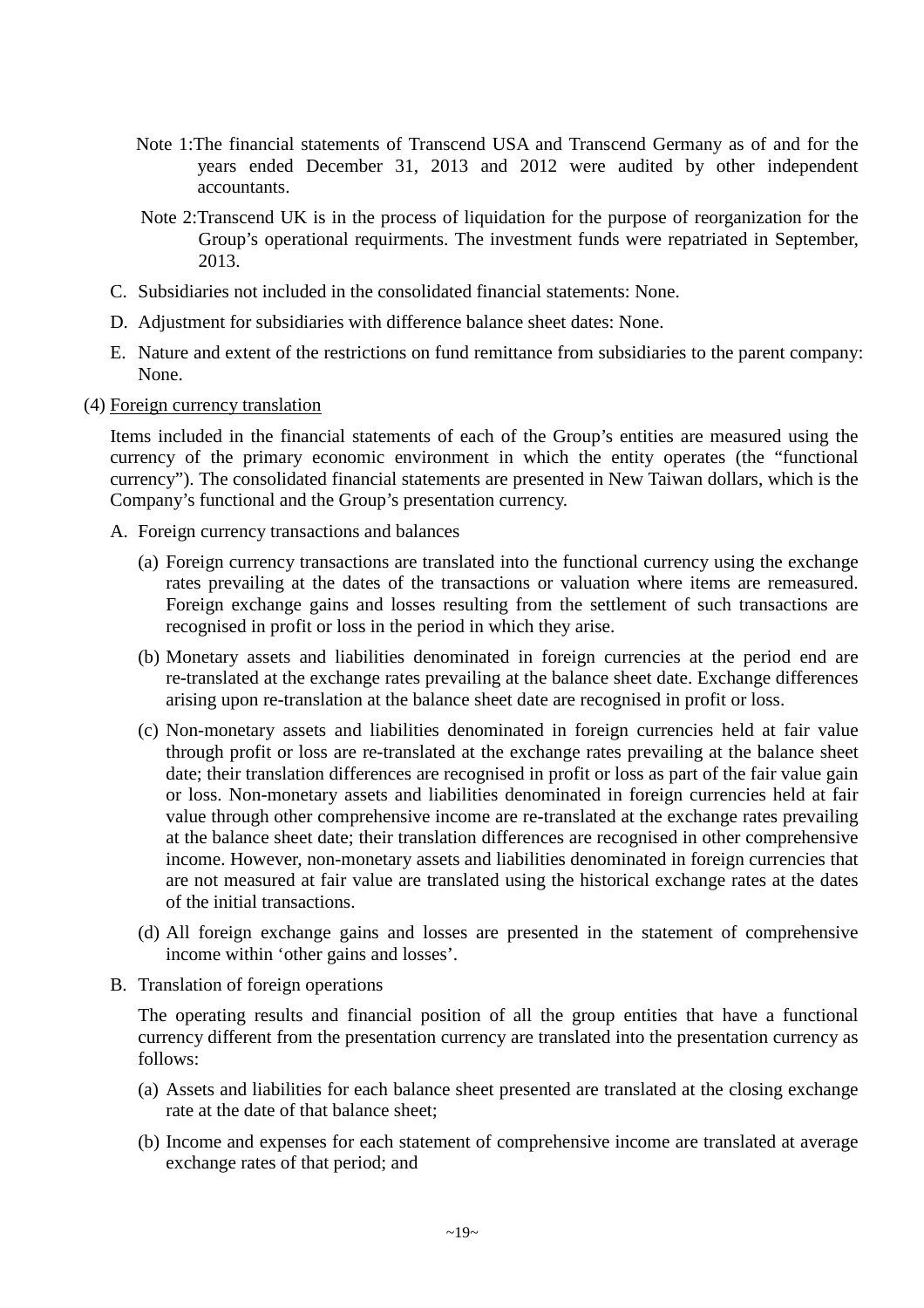- (c) All resulting exchange differences are recognised in other comprehensive income.
- (5) Classification of current and non-current items
	- A. Assets that meet one of the following criteria are classified as current assets; otherwise they are classified as non-current assets:
		- (a) Assets arising from operating activities that are expected to be realised, or are intended to be sold or consumed within the normal operating cycle;
		- (b) Assets held mainly for trading purposes;
		- (c) Assets that are expected to be realised within twelve months from the balance sheet date;
		- (d) Cash and cash equivalents, excluding restricted cash and cash equivalents and those that are to be exchanged or used to pay off liabilities more than twelve months after the balance sheet date.
	- B. Liabilities that meet one of the following criteria are classified as current liabilities; otherwise they are classified as non-current liabilities:
		- (a) Liabilities that are expected to be paid off within the normal operating cycle;
		- (b) Liabilities arising mainly from trading activities;
		- (c) Liabilities that are to be paid off within twelve months from the balance sheet date;
		- (d) Liabilities for which the repayment date cannot be extended unconditionally to more than twelve months after the balance sheet date. Terms of a liability that could, at the option of the counterparty, result in its settlement by the issue of equity instruments do not affect its classification.
- (6) Cash equivalents

Cash equivalents refer to short-term highly liquid investments that are readily convertible to known amount of cash and subject to an insignificant risk of changes in value. Time deposits that meet the above criteria and are held for the purpose of meeting short-term cash commitment in operations are classified as cash equivalents.

### (7) Receivables

A. Accounts receivable

Accounts receivable are receivables originated by the entity. They are created by the entity by selling goods or providing services to customers in the ordinary course of business. Accounts receivable are initially recognised at fair value and subsequently measured at amortised cost using the effective interest method, less provision for impairment. However, for short-term accounts receivable without bearing interest, as the effect of discount is insignificant, they are measured subsequently at original invoice amount.

- B. Bond investments without active market
	- (a) Bond investments without active market are loans and receivables not originated by the entity. They are bond investments with fixed or determinable payments that are not quoted in an active market, and also meet all of the following conditions:
		- i. Not designated on initial recognition as at fair value through profit or loss;
		- ii. Not designated on initial recognition as available-for-sale;
		- iii. Not for which the holder may not recover substantially all of its initial investment, other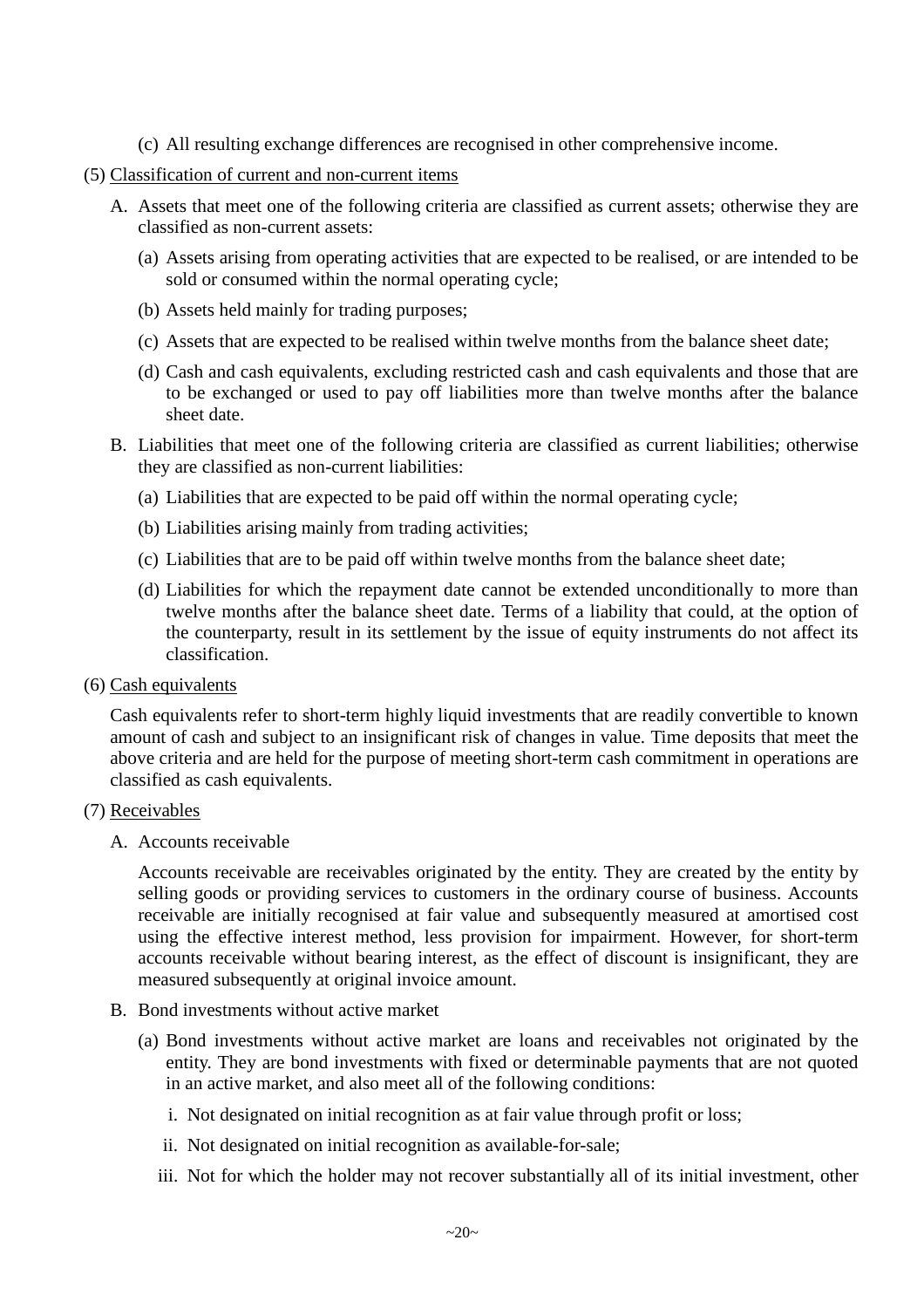than because of credit deterioration.

- (b) On a regular way purchase or sale basis, bond investments without active market are recognised and derecognised using trade date accounting.
- (c) Bond investments without active market are initially recognised at fair value on the trade date plus transaction costs and subsequently measured at amortised cost using the effective interest method, less provision for impairment. Amortisation of a premium or a discount on such assets is recognised in profit or loss.

### (8) Inventories

Inventories are stated at the lower of cost and net realisable value. Cost is determined using the weighted-average method. The cost of finished goods and work in progress comprises raw materials, direct labour, other direct costs and related production overheads (allocated based on normal operating capacity). It excludes borrowing costs. The item by item approach is used in applying the lower of cost and net realisable value. Net realisable value is the estimated selling price in the ordinary course of business, less the estimated cost of completion and applicable variable selling expenses.

#### (9) Available-for-sale financial assets

- A. Available-for-sale financial assets are non-derivatives that are either designated in this category or not classified in any of the other categories.
- B. On a regular way purchase or sale basis, available-for-sale financial assets are recognised and derecognised using trade date accounting.
- C. Available-for-sale financial assets are initially recognised at fair value plus transaction costs. These financial assets are subsequently remeasured and stated at fair value, and any changes in the fair value of these financial assets are recognised in other comprehensive income.

#### (10) Impairment of financial assets

- A.The Group assesses at each balance sheet date whether there is objective evidence that a financial asset or a group of financial assets is impaired as a result of one or more events that occurred after the initial recognition of the asset (a 'loss event') and that loss event (or events) has an impact on the estimated future cash flows of the financial asset or group of financial assets that can be reliably estimated.
- B.The criteria that the Group uses to determine whether there is objective evidence of an impairment loss is as follows:
	- (a) Significant financial difficulty of the issuer or debtor;
	- (b) A breach of contract, such as a default or delinquency in interest or principal payments;
	- (c) The Group, for economic or legal reasons relating to the borrower's financial difficulty, granted the borrower a concession that a lender would not otherwise consider;
	- (d) It becomes probable that the borrower will enter bankruptcy or other financial reorganisation;
	- (e) The disappearance of an active market for that financial asset because of financial difficulties;
	- (f) Observable data indicating that there is a measurable decrease in the estimated future cash flows from a group of financial assets since the initial recognition of those assets, although the decrease cannot yet be identified with the individual financial asset in the group,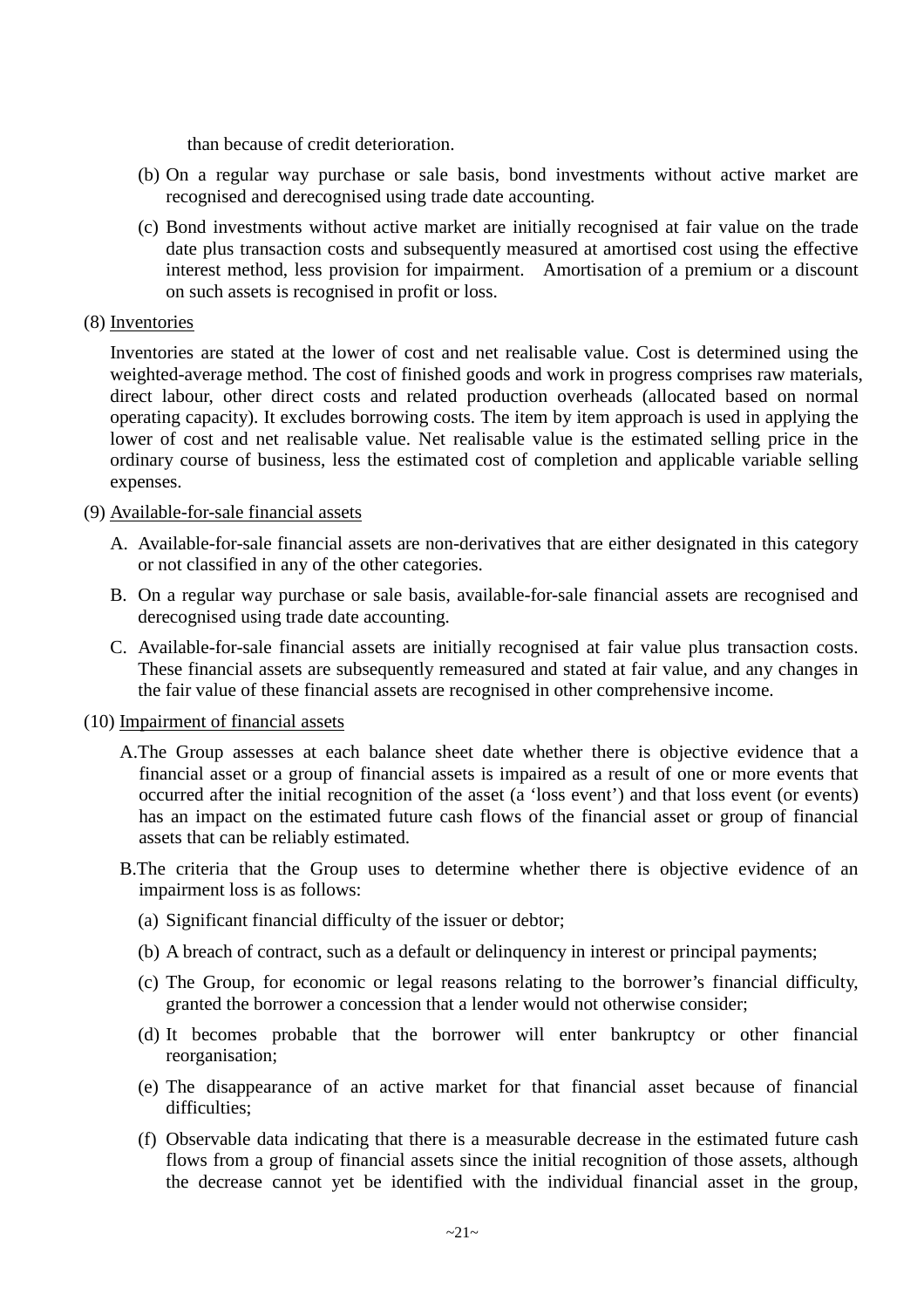including adverse changes in the payment status of borrowers in the group or national or local economic conditions that correlate with defaults on the assets in the group;

- (g) Information about significant changes with an adverse effect that have taken place in the technology, market, economic or legal environment in which the issuer operates, and indicates that the cost of the investment in the equity instrument may not be recovered; or
- (h) A significant or prolonged decline in the fair value of an investment in an equity instrument below its cost.
- C.When the Group assesses that there has been objective evidence of impairment and an impairment loss has occurred, accounting for impairment is made as follows according to the category of financial assets:
	- (a) Bond investments without active market

The amount of the impairment loss is measured as the difference between the asset's carrying amount and the present value of estimated future cash flows discounted at the financial asset's original effective interest rate, and is recognised in profit or loss. If, in a subsequent period, the amount of the impairment loss decreases and the decrease can be related objectively to an event occurring after the impairment loss was recognised, the previously recognised impairment loss is reversed through profit or loss to the extent that the carrying amount of the asset does not exceed its amortised cost that would have been at the date of reversal had the impairment loss not been recognised previously. Impairment loss is recognised and reversed by adjusting the carrying amount of the asset through the use of an impairment allowance account.

(b) Available-for-sale financial assets

The amount of the impairment loss is measured as the difference between the asset's acquisition cost (less any principal repayment and amortisation) and current fair value, less any impairment loss on that financial asset previously recognised in profit or loss, and is reclassified from 'other comprehensive income' to 'profit or loss'. If, in a subsequent period, the fair value of an investment in a debt instrument increases, and the increase can be related objectively to an event occurring after the impairment loss was recognised, then such impairment loss is reversed through profit or loss. Impairment loss of an investment in an equity instrument recognised in profit or loss shall not be reversed through profit or loss. Impairment loss is recognised and reversed by adjusting the carrying amount of the asset through the use of an impairment allowance account.

(11) Derecognition of financial assets

The Group derecognises a financial asset when one of the following conditions is met:

- A.The contractual rights to receive cash flows from the financial asset expire.
- B.The contractual rights to receive cash flows from the financial asset have been transferred and the Group has transferred substantially all risks and rewards of ownership of the financial asset.
- C.The contractual rights to receive cash flows from the financial asset have been transferred; however, the Group has not retained control of the financial asset.
- (12) Investments accounted for using equity method / associates
	- A.Associates are all entities over which the Group has significant influence but not control. In general, it is presumed that the investor has significant influence, if an investor holds, directly or indirectly 20 percent or more of the voting power of the investee. Investments in associates are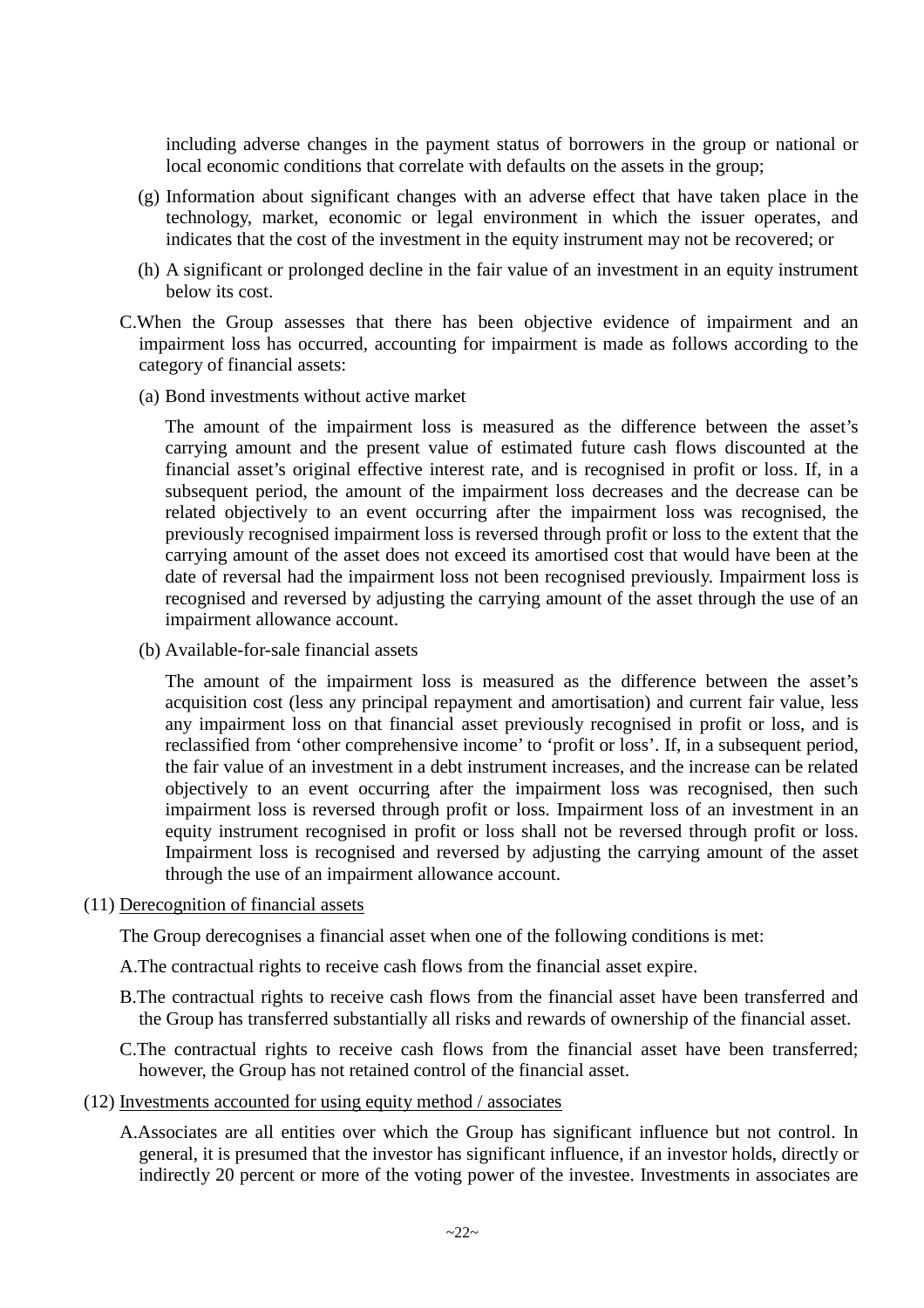accounted for under the equity method and are initially recognised at cost.

- B.The Group's share of its associates' post-acquisition profits or losses is recognised in profit or loss, and its share of post-acquisition movements in other comprehensive income is recognised in other comprehensive income.When the Group's share of losses in an associate equals or exceeds its interest in the associate, including any other unsecured receivables, the Group does not recognise further losses, unless it has incurred legal or constructive obligations or made payments on behalf of the associate.
- C.When changes in an associate's equity are not recognised in profit or loss or other comprehensive income of the associate and such changes do not affect the Group's ownership percentage of the associate, the Group recognises change in ownership interests in the associate in 'capital surplus' in proportion to its ownership.
- D.Unrealised gains on transactions between the Group and its associates are eliminated to the extent of the Group's interest in the associates. Unrealised losses are also eliminated unless the transaction provides evidence of an impairment of the asset transferred. Accounting policies of associates have been adjusted where necessary to ensure consistency with the policies adopted by the Group.
- E.When the Group disposes its investment in an associate, if it loses significant influence over this associate, the amounts previously recognised in other comprehensive income in relation to the associate, are reclassified to profit or loss on the same basis as would be required if the relevant assets or liabilities were disposed of. If it still retains significant influence over this associate, then the amounts previously recognised in other comprehensive income in relation to the associate are reclassified to profit or loss proportionately in accordance with the aforementioned approach.
- (13) Property, plant and equipment
	- A.Property, plant and equipment are initially recorded at cost. Borrowing costs incurred during the construction period are capitalised.
	- B.Subsequent costs are included in the asset's carrying amount or recognised as a separate asset, as appropriate, only when it is probable that future economic benefits associated with the item will flow to the Group and the cost of the item can be measured reliably. The carrying amount of the replaced part is derecognised. All other repairs and maintenance are charged to profit or loss during the financial period in which they are incurred.
	- C.Land is not depreciated. Other property, plant and equipment apply cost model and are depreciated using the straight-line method to allocate their cost over their estimated useful lives. If each component of property, plant and equipment is significant, it is depreciated separately.
	- D.The assets' residual values, useful lives and depreciation methods are reviewed, and adjusted if appropriate, at each balance sheet date. If expectations for the assets' residual values and useful lives differ from previous estimates or the patterns of consumption of the assets' future economic benefits embodied in the assets have changed significantly, any change is accounted for as a change in estimate under IAS 8, 'Accounting Policies, Changes in Accounting Estimates and Errors', from the date of the change.

The estimated useful lives of property, plant and equipment are as follows: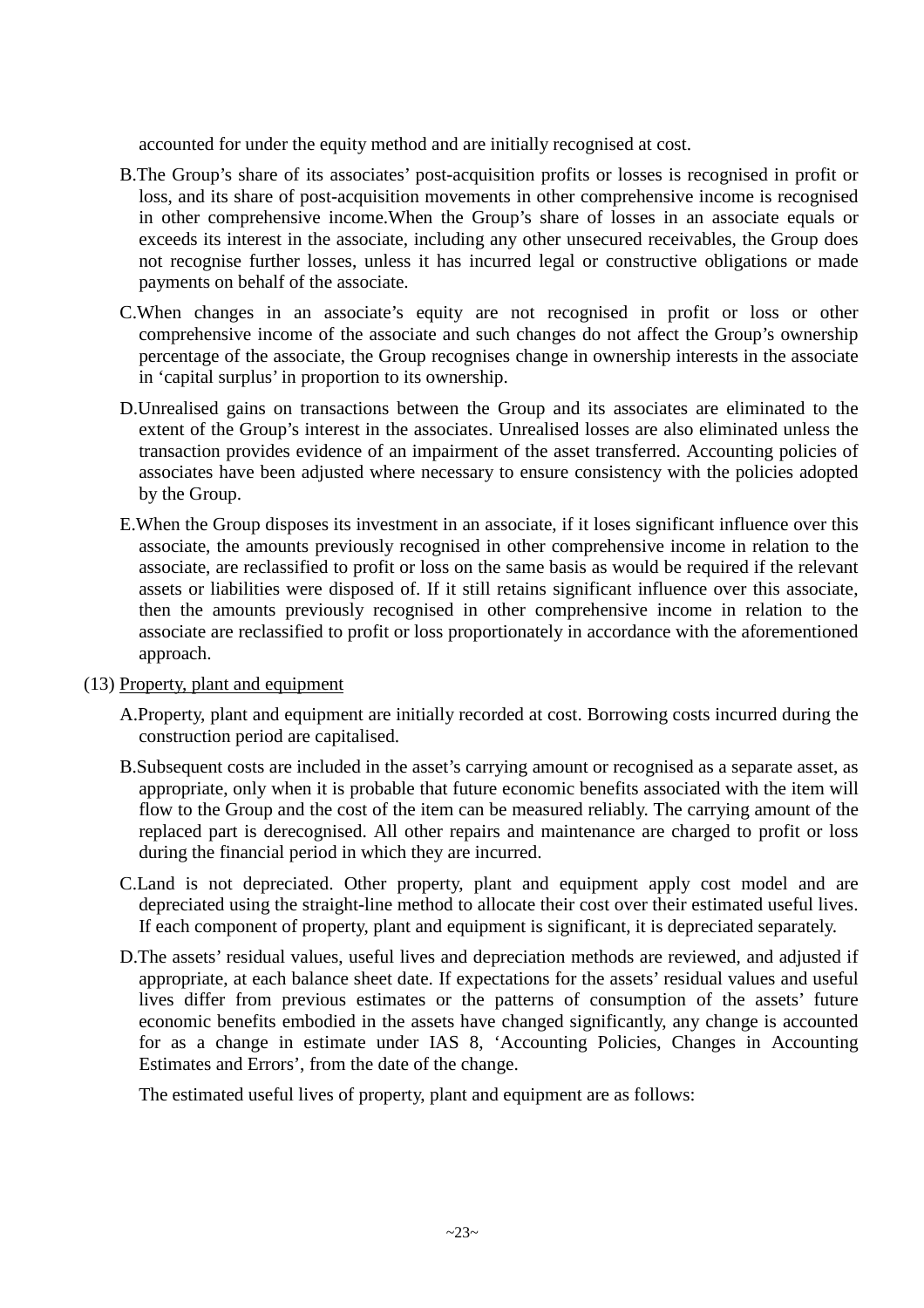| <b>Buildings</b>                             | $2 \sim 55$ years |
|----------------------------------------------|-------------------|
| Machinery and equipment                      | $2 \sim 10$ years |
| <b>Transportation equipment</b>              | $3 \sim 5$ years  |
| Office equipment and miscellaneous equipment | $3 \sim 5$ years  |

#### (14) Investment property

An investment property is stated initially at its cost and measured subsequently using the cost model. Except for land, investment property is depreciated on a straight-line basis over its estimated useful life of  $8 \sim 55$  years.

#### (15) Operating lease

Payments made under an operating lease are recognised in profit or loss on a straight-line basis over the lease term.

#### (16) Long-term prepaid rents

Long-term prepaid rents include premium paid for land use right of Transcend Shanghai and are amortized over the term of granted period of 50 years using the straight-line method.

#### (17) Impairment of non-financial assets

The Group assesses at each balance sheet date the recoverable amounts of those assets where there is an indication that they are impaired. An impairment loss is recognised for the amount by which the asset's carrying amount exceeds its recoverable amount. The recoverable amount is the higher of an asset's fair value less costs to sell or value in use. When the circumstances or reasons for recognizing impairment loss for an asset in prior years no longer exist or diminish, the impairment loss is reversed. The increased carrying amount due to reversal should not be more than what the depreciated or amortised historical cost would have been if the impairment had not been recognised.

#### (18) Borrowings

Borrowings are recognised initially at fair value, net of transaction costs incurred. Borrowings are subsequently stated at amortised cost; any difference between the proceeds net of transaction costs and the redemption value is recognised in profit or loss over the period of the borrowings using the effective interest method.

#### (19) Notes and accounts payable

Notes and accounts payable are obligations to pay for goods or services that have been acquired in the ordinary course of business from suppliers. They are recognised initially at fair value and subsequently measured at amortised cost using the effective interest method. However, short-term accounts payable without bearing interest are subsequently measured at initial invoice amount as effect of discounting is immaterial.

#### (20) Employee benefits

### A.Short-term employee benefits

Short-term employee benefits are measured at the undiscounted amount of the benefits expected to be paid in respect of service rendered by employees in a period and should be recognised as expenses in that period when the employees render service.

#### B.Pensions

(a) Defined contribution plans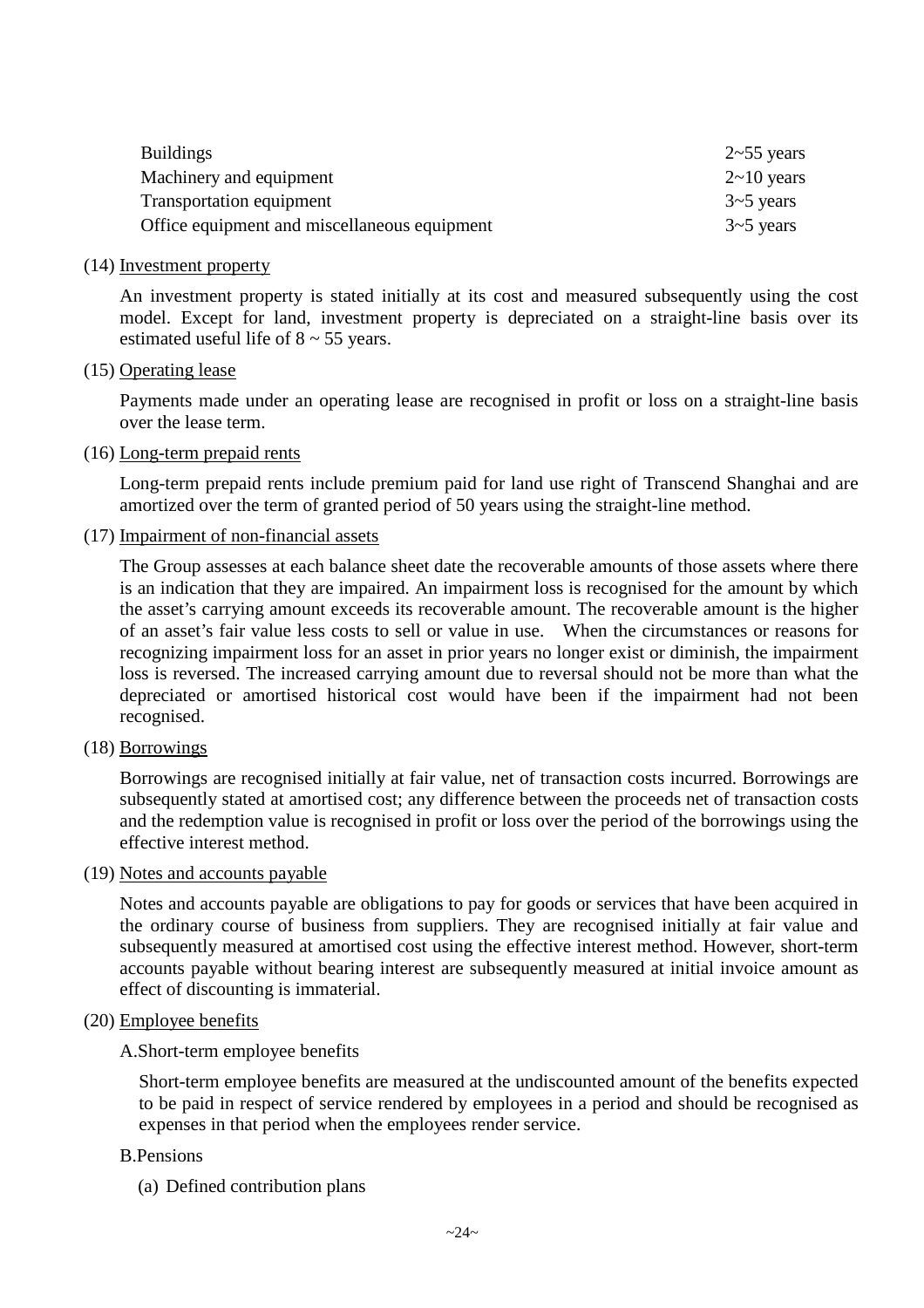For defined contribution plans, the contributions are recognised as pension expenses when they are due on an accrual basis. Prepaid contributions are recognised as an asset to the extent of a cash refund or a reduction in the future payments.

- (b) Defined benefit plans
	- i...Net obligation under a defined benefit plan is defined as the present value of an amount of pension benefits that employees will receive on retirement for their services with the Group in current period or prior periods. The liability recognised in the balance sheet in respect of defined benefit pension plans is the present value of the defined benefit obligation at the balance sheet date less the fair value of plan assets, together with adjustments for unrecognised past service costs. The defined benefit net obligation is calculated annually by independent actuaries using the projected unit credit method. The rate used to discount is determined by using interest rates of government bonds (at the balance sheet date).
	- ii. Actuarial gains and losses arising on defined benefit plans are recognised in other comprehensive income in the period in which they arise.

### C.Employees' bonus and directors' and supervisors' remuneration

Employees' bonus and directors' and supervisors' remuneration are recognised as expenses and liabilities, provided that such recognition is required under legal or constructive obligation and those amounts can be reliably estimated. However, if the accrued amounts for employees' bonus and directors' and supervisors' remuneration are different from the actual distributed amounts as resolved by the stockholders at their stockholders' meeting subsequently, the differences should be recognised based on the accounting for changes in estimates. The Group calculates the number of shares of employees' stock bonus based on the fair value per share at the previous day of the stockholders' meeting held in the year following the financial reporting year, and after taking into account the effects of ex-rights and ex-dividends.

(21) Employee share-based payment

For the equity-settled share-based payment arrangements, the employee services received are measured at the fair value of the equity instruments granted at the grant date, and are recognised as compensation cost over the vesting period, with a corresponding adjustment to equity. The fair value of the equity instruments granted shall reflect the impact of market vesting conditions and non-market vesting conditions. Compensation cost is subject to adjustment based on the service conditions that are expected to be satisfied and the estimates of the number of equity instruments that are expected to vest under the non-market vesting conditions at each balance sheet date. And ultimately, the amount of compensation cost recognised is based on the number of equity instruments that eventually vest.

### (22) Income tax

- A.The tax expense for the period comprises current and deferred tax. Tax is recognised in profit or loss, except to the extent that it relates to items recognised in other comprehensive income or items recognised directly in equity, in which cases the tax is recognised in other comprehensive income or equity.
- B.The current income tax expense is calculated on the basis of the tax laws enacted or substantively enacted at the balance sheet date in the countries where the Company and its subsidiaries operate and generate taxable income. Management periodically evaluates positions taken in tax returns with respect to situations in accordance with applicable tax regulations. It establishes provisions where appropriate based on the amounts expected to be paid to the tax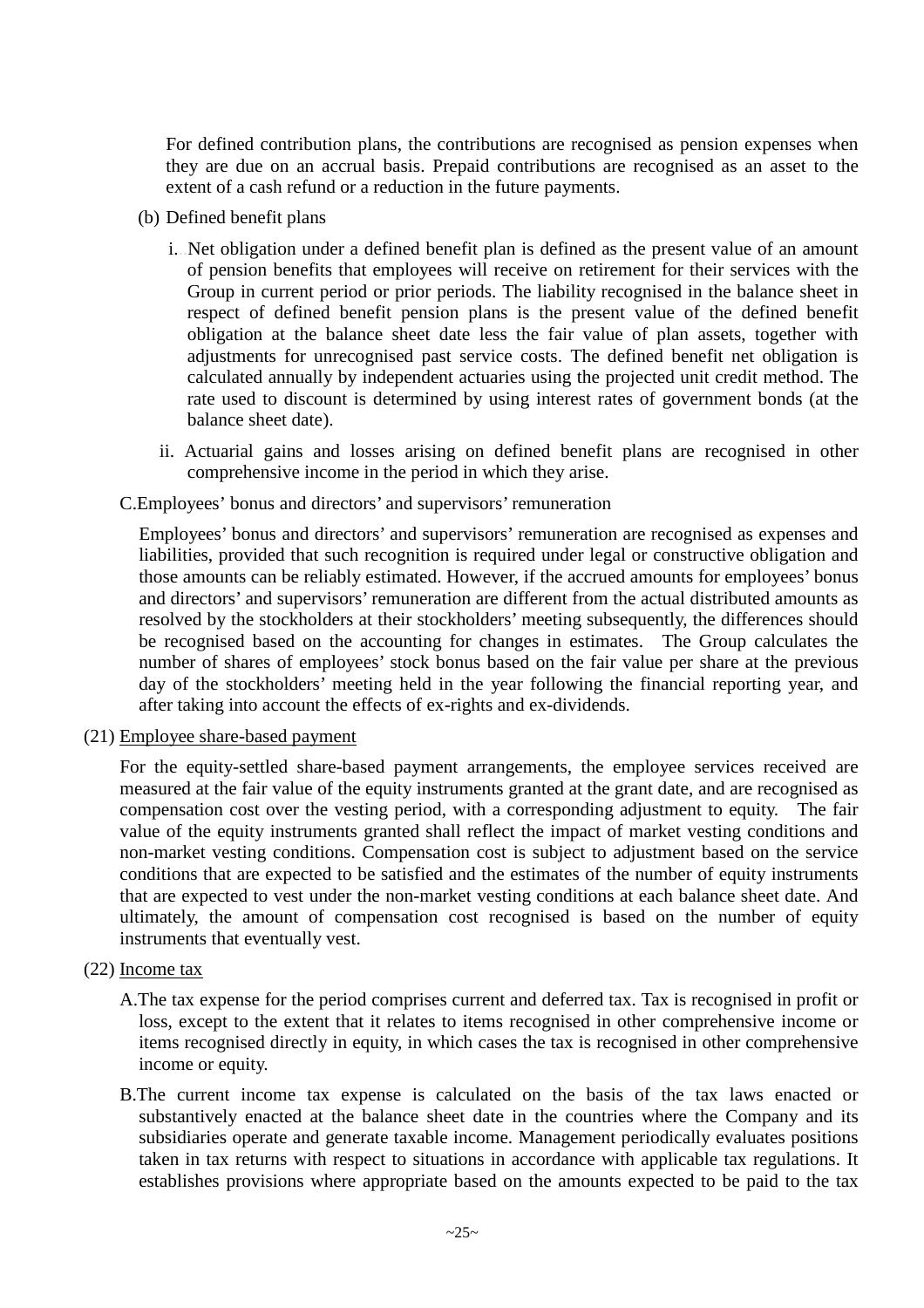authorities. An additional 10% tax is levied on the unappropriated retained earnings and is recorded as income tax expense in the year the stockholders resolve to retain the earnings.

- C.Deferred income tax is recognised, using the balance sheet liability method, on temporary differences arising between the tax bases of assets and liabilities and their carrying amounts in the consolidated balance sheet. Deferred income tax is determined using tax rates (and laws) that have been enacted or substantially enacted by the balance sheet date and are expected to apply when the related deferred income tax asset is realised or the deferred income tax liability is settled.
- D.Deferred income tax assets are recognised only to the extent that it is probable that future taxable profit will be available against which the temporary differences can be utilised. At each balance sheet date, unrecognised and recognised deferred income tax assets are reassessed.
- E. A deferred tax asset shall be recognised for the carryforward of unused tax credits resulting from acquisitions of equipment or technology, research and development expenditures to the extent that it is possible that future taxable profit will be available against which the unused tax credits can be utilised.

### (23) Share capital

Ordinary shares are classified as equity. Incremental costs directly attributable to the issue of new shares or stock options are shown in equity as a deduction, net of tax, from the proceeds.

(24) Dividends

Dividends are recorded in the Company's financial statements in the period in which they are approved by the Company's shareholders. Cash dividends are recorded as liabilities; stock dividends are recorded as stock dividends to be distributed and are reclassified to ordinary shares on the effective date of new shares issuance.

(25) Revenue recognition

The Group manufactures and sells computer software and hardware, peripheral equipment and other computer components. Revenue is measured at the fair value of the consideration received or receivable taking into account of returns, rebates and discounts for the sale of goods to external customers in the ordinary course of the Group's activities. Revenue arising from the sales of goods should be recognised when the Group has delivered the goods to the customer, the amount of sales revenue can be measured reliably and it is probable that the future economic benefits associated with the transaction will flow to the entity. The delivery of goods is completed when the significant risks and rewards of ownership have been transferred to the customer, the Group retains neither continuing managerial involvement to the degree usually associated with ownership nor effective control over the goods sold, and the customer has accepted the goods based on the sales contract or there is objective evidence showing that all acceptance provisions have been satisfied.

(26) Operating segments

Operating segments are reported in a manner consistent with the internal reporting provided to the chief operating decision-maker. The chief operating decision-maker, who is responsible for allocating resources and assessing performance of the operating segments segments, has been identified as the Chairman of the Board who makes strategic decisions.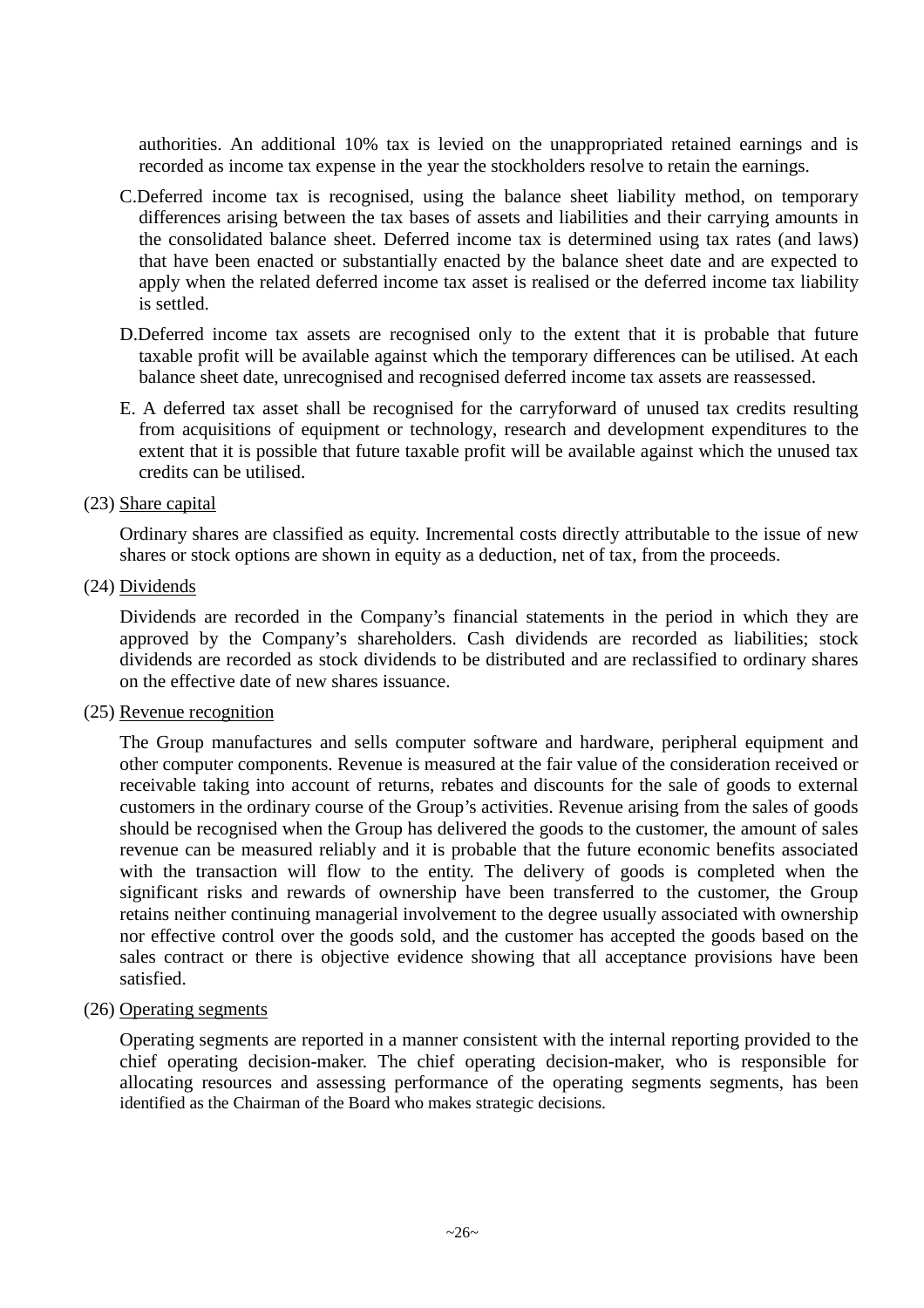### 5. CRITICAL ACCOUNTING JUDGEMENTS, ESTIMATES AND KEY SOURCES OF ASSUMPTION UNCERTAINTY

The preparation of these consolidated financial statements requires management to make critical judgements in applying the Group's accounting policies and make critical assumptions and estimates concerning future events. Assumptions and estimates may differ from the actual results and are continually evaluated and adjusted based on historical experience and other factors. The information is addressed below:

### (1) Critical judgements in applying the Group's accounting policies

Investment property

The Group uses part of the property for its own use and part to earn rentals or for capital appreciation. When the portions cannot be sold separately and cannot be leased separately under finance lease, the property is classified as investment property only if the own-use portion accounts of the property is not material.

(2) Critical accounting estimates and assumptions

A. Impairment assessment of investments accounted for using equity method

The Group assesses the impairment of an investment accounted for using equity method as soon as there is any indication that it might have been impaired and its carrying amount cannot be recoverable. The Group assesses the recoverable amounts of an investment accounted for using equity method based on the present value of expected future cash flows from the investee, and analyzes the reasonableness of related assumptions.

B. Realisability of deferred income tax assets

Deferred income tax assets are recognised only to the extent that it is probable that future taxable profit will be available against which the deductible temporary differences can be utilised. Assessment of the realisability of deferred income tax assets involves critical accounting judgements and estimates of the management, including the assumptions of expected future sales revenue growth rate and profit rate, tax exempt duration, available tax credits, tax planning, etc. Any variations in global economic environment, industrial environment, and laws and regulations might cause material adjustments to deferred income tax assets.

As of December 31, 2013, the Group recognised deferred income tax assets amounting to \$78,915.

C. Evaluation of inventories

As inventories are stated at the lower of cost and net realisable value, the Group must determine the net realisable value of inventories on balance sheet date using judgements and estimates. Due to the rapid technology innovation, the Group evaluates the amounts of normal inventory comsumption, obsolete inventories or inventories without market selling value on balance sheet date, and writes down the cost of inventories to the net realisable value. Such an evaluation of inventories is principally based on the demand for the products within the specified period in the future. Therefore, there might be material changes to the evaluation.

As of December 31, 2013, the carrying amount of inventories was \$5,075,939.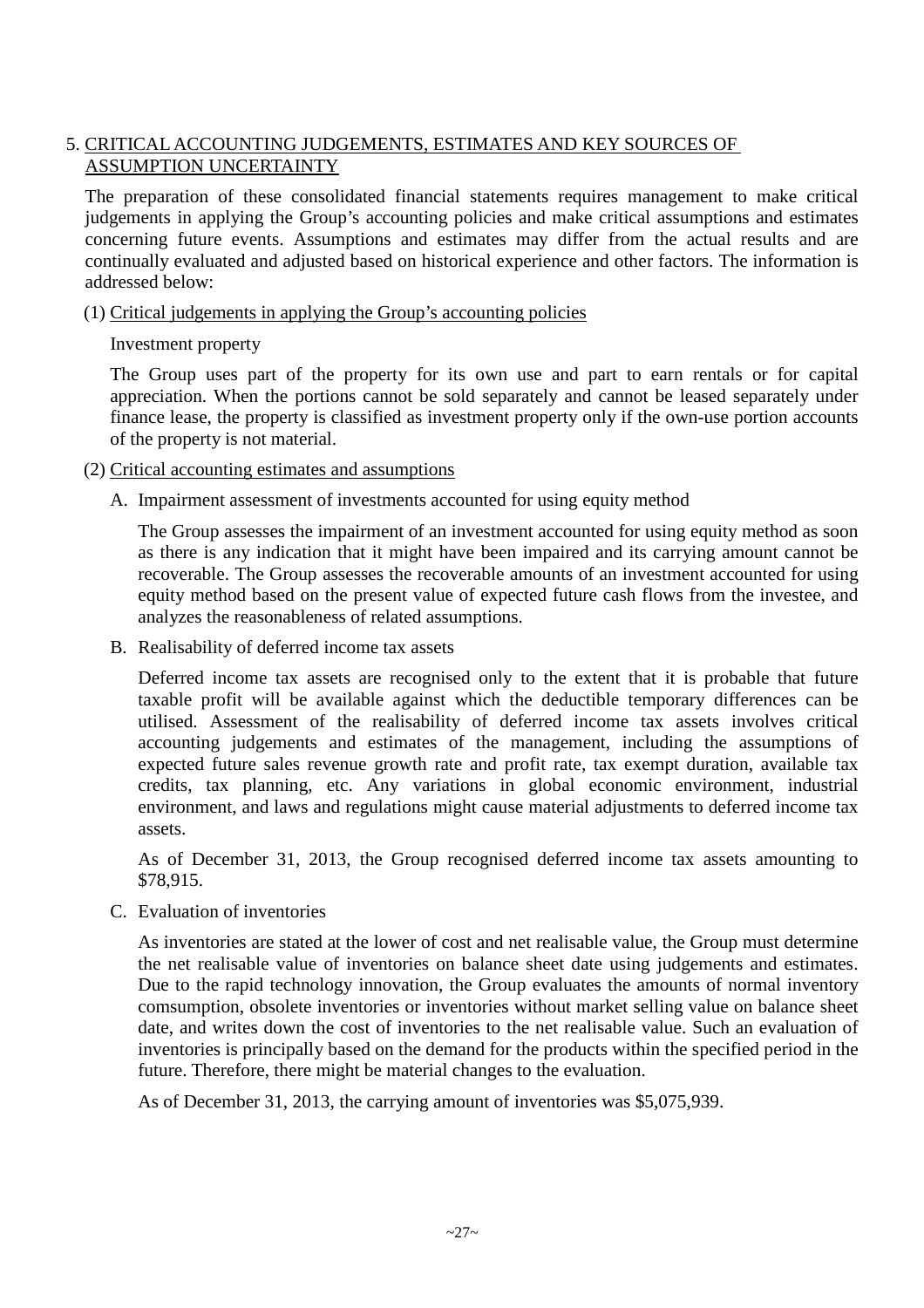### 6. DETAILS OF SIGNIFICANT ACCOUNTS

(1) Cash and cash equivalents

|                              |    |            | December 31, 2013 December 31, 2012 |           | January 1, 2012 |           |
|------------------------------|----|------------|-------------------------------------|-----------|-----------------|-----------|
| Cash on hand and petty cash  | \$ | 736        | \$                                  | 814       | $\mathcal{S}$   | 1,083     |
| Checking accounts and demand |    |            |                                     |           |                 |           |
| deposits                     |    | 5,608,593  |                                     | 3,917,527 |                 | 5,459,103 |
| Time deposits                |    | 5,985,468  |                                     | 5,953,902 |                 | 4,248,077 |
| Cash equivalents -           |    |            |                                     |           |                 |           |
| Bond with repurchase         |    |            |                                     |           |                 |           |
| agreement                    |    | 44,708     |                                     |           |                 |           |
| Total                        |    | 11,639,505 |                                     | 9,872,243 | \$              | 9,708,263 |

A. The Group associates with a variety of financial institutions all with high credit quality to disperse credit risk, so it expects that the probability of counterparty default is remote. The Group's maximum exposure to credit risk at balance sheet date is the carrying amount of all cash and cash equivalents.

- B. Cash and cash equivalents pledged as collateral had been reclassified as 'other non-current assets' in the amounts of \$2,981, \$2,904 and \$3,028, as of December 31, 2013, December 31, 2012 and January 1, 2012, respectively. Please refer to Note 8.
- C. As of December 31, 2013, the bond with repurchase agreement recognized as cash equivalents is a 30-day highly-liquid investment with annual interest rate of 1.5 %.
- (2) Current bond investments without active markets

| Items                  | December 31, 2013 December 31, 2012 |         |      | January 1, 2012 |
|------------------------|-------------------------------------|---------|------|-----------------|
| Current items $\colon$ |                                     |         |      |                 |
| Funds-bonds            | \$<br>49,185                        | 470,064 | - \$ | 96,140          |
| Bond with repurchase   |                                     |         |      |                 |
| agreement              | 74,513                              |         |      |                 |
|                        | \$<br>123,698                       | 470,064 |      | 96,140          |

- A. The counterparties of the Group's funds investments, namely Industrial and Commercial Bank of China, Bank of China, China Construction Bank and Shanghai Pudong Development Bank, are well-known banks in the People's Republic of China. The bond with repurchase agreements is sold by Yuanta Asset Management Limited. The maximum exposure to credit risk at balance sheet date is the carrying amount of bond investments without active markets.
- B. The Group recognised gain on disposal of financial assets of \$15,719 and \$27,973 in profit or loss for the years ended December 31, 2013 and 2012, respectively.
- C. No bond investments without active market were pledged to others.

### (3) Accounts receivable

|                               |              | December 31, 2013 December 31, 2012 |              | January 1, 2012 |           |
|-------------------------------|--------------|-------------------------------------|--------------|-----------------|-----------|
| Accounts receivable           | 2,779,323 \$ |                                     | 2,475,867 \$ |                 | 2,477,012 |
| Less: Allowance for bad debts | 47,322)      |                                     | 57,267)      |                 | 46,594)   |
|                               | 2,732,001    |                                     | 2,418,600    |                 | 2,430,418 |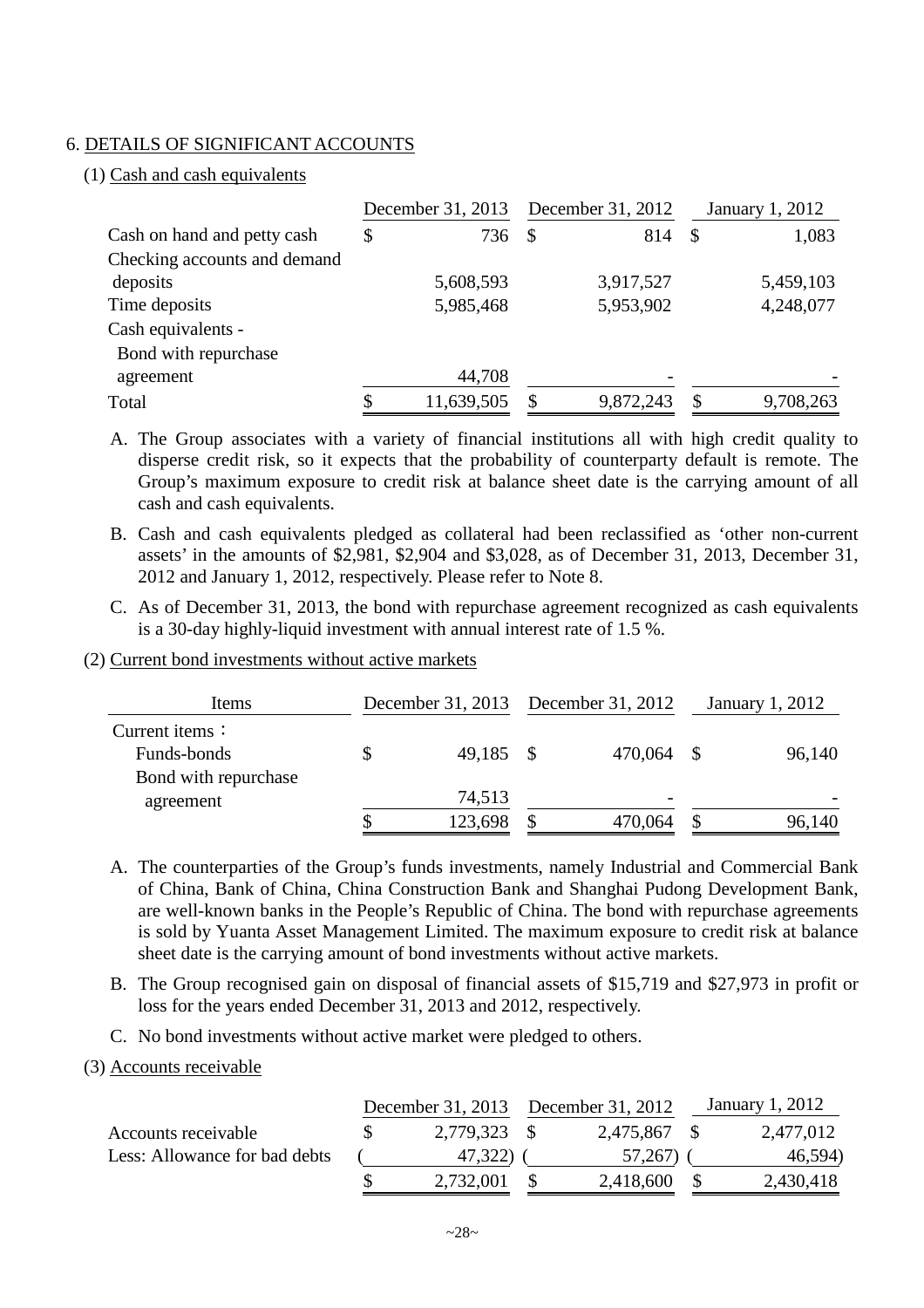A.The Group has obtained credit insurance that covers accounts receivable of its major customers. Should bad debt occur, the Group will receive 90% of the losses resulting from non-payment.

B. The ageing analysis of accounts receivable that were past due but not impaired is as follows:

|                 | December 31, 2013 December 31, 2012 |  |         |  | January 1, 2012 |  |
|-----------------|-------------------------------------|--|---------|--|-----------------|--|
| Up to 30 days   | 656,958                             |  | 443,544 |  | 270,902         |  |
| $31$ to 90 days | 20,339                              |  | 11,136  |  | 17,435          |  |
| 91 to 180 days  | 1,775                               |  | 15,550  |  | 942             |  |
|                 | 679,072                             |  | 470,230 |  | 289,279         |  |

C.Movement analysis of financial assets that were impaired is as follows:

(a)As of December 31, 2013, December 31, 2012, and January 1, 2012, the Group's accounts receivable that were impaired amounted to \$47,322, \$57,267 and \$46,594, respectively.

(b)Movements on the Group provision for impairment of accounts receivable are as follows:

|                            | 2013         |  | 2012                                      |  |
|----------------------------|--------------|--|-------------------------------------------|--|
|                            |              |  | Individual provision Individual provision |  |
| At January 1               | \$<br>57,267 |  | 46,594                                    |  |
| Provision for impairment   | 14,900       |  | 10,673                                    |  |
| Write-offs during the year | 24,845)      |  |                                           |  |
| At December 31             | \$<br>47,322 |  | 57,267                                    |  |

D.The credit quality of accounts receivable that were neither past due nor impaired was in the following categories based on the Group's Credit Quality Control Policy:

|         |  |           | December 31, 2013 December 31, 2012 |           | January 1, 2012 |
|---------|--|-----------|-------------------------------------|-----------|-----------------|
| Group 1 |  | 682,540   |                                     | 846,026   | 1,004,307       |
| Group 2 |  | 1,370,389 |                                     | 1,102,344 | 1,136,832       |
|         |  | 2,052,929 |                                     | 1,948,370 | 2, 141, 139     |

Group 1:Customers with credit line under \$20,000, including a comprehensive consideration of revenues, capital, and operational performance.

Group 2:Customers with credit line over \$20,000, including a comprehensive consideration of revenues, capital, and operational performance.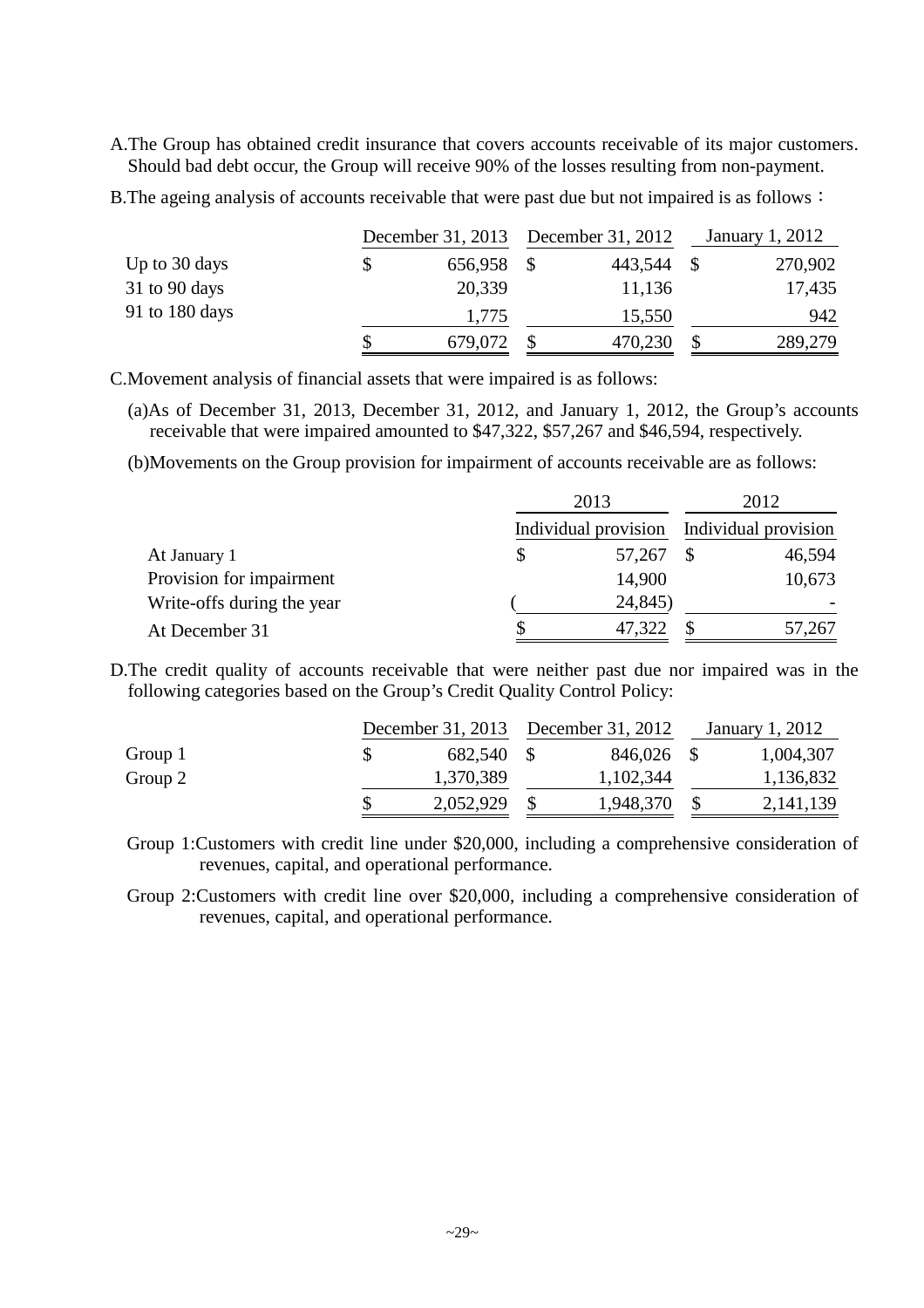E.The Group's maximum exposure to credit risk as of December 31, 2013, December 31, 2012 and January 1, 2012 was the carrying amount of every class of receivables less 90% of insurance claims.

F.The Group does not hold any collateral as security.

### (4) Inventories

|                  | December 31, 2013 |               |   |                              |               |            |  |  |  |
|------------------|-------------------|---------------|---|------------------------------|---------------|------------|--|--|--|
|                  |                   | Cost          |   | Allowance for valuation loss |               | Book value |  |  |  |
| Raw materials    | $\mathcal{S}$     | 2,581,990 (\$ |   | $24,610$ \$                  |               | 2,557,380  |  |  |  |
| Work in progress |                   | 1,057,654     |   | 7,210)                       |               | 1,050,444  |  |  |  |
| Finished goods   |                   | 1,513,269     |   | 45,154)                      |               | 1,468,115  |  |  |  |
| Total            | \$                | 5,152,913     | ( | 76,974)                      | \$            | 5,075,939  |  |  |  |
|                  |                   |               |   | December 31, 2012            |               |            |  |  |  |
|                  |                   | Cost          |   | Allowance for valuation loss |               | Book value |  |  |  |
| Raw materials    | $\mathcal{S}$     | 3,532,935     | ( | 30,935                       | $\mathcal{S}$ | 3,502,000  |  |  |  |
| Work in progress |                   | 898,082       |   | 16,276                       |               | 881,806    |  |  |  |
| Finished goods   |                   | 1,877,955     |   | 39,431)                      |               | 1,838,524  |  |  |  |
| Total            | \$                | 6,308,972     | ( | 86,642)                      | $\mathcal{S}$ | 6,222,330  |  |  |  |
|                  |                   |               |   | January 1, 2012              |               |            |  |  |  |
|                  |                   | Cost          |   | Allowance for valuation loss |               | Book value |  |  |  |
| Raw materials    | \$                | 2,324,033     | ( | $37,168$ \$                  |               | 2,286,865  |  |  |  |
| Work in progress |                   | 706,760       |   | 3,706)                       |               | 703,054    |  |  |  |
| Finished goods   |                   | 1,541,778     |   | 29,373)                      |               | 1,512,405  |  |  |  |
| Total            | \$                | 4,572,571     | ( | 70,247)                      | \$            | 4,502,324  |  |  |  |

A.Expense and loss incurred on inventories for the years ended December 31, 2013 and 2012 were as follows:

|                                    |              | For the year ended December 31, |            |  |
|------------------------------------|--------------|---------------------------------|------------|--|
|                                    | 2013         |                                 | 2012       |  |
| Cost of inventories sold           | 21,210,811   |                                 | 21,252,584 |  |
| (Reversal of) inventory write-down | 9,668)       |                                 | 16,395     |  |
|                                    | 21, 201, 143 |                                 | 21,268,979 |  |

The reversal of inventory write-down for the year ended December 31, 2013 was caused by the price recovery of certain finished goods affecting the allowance of valuation loss on certain raw materials and work-in-process goods.

B.No inventory was pledged to others.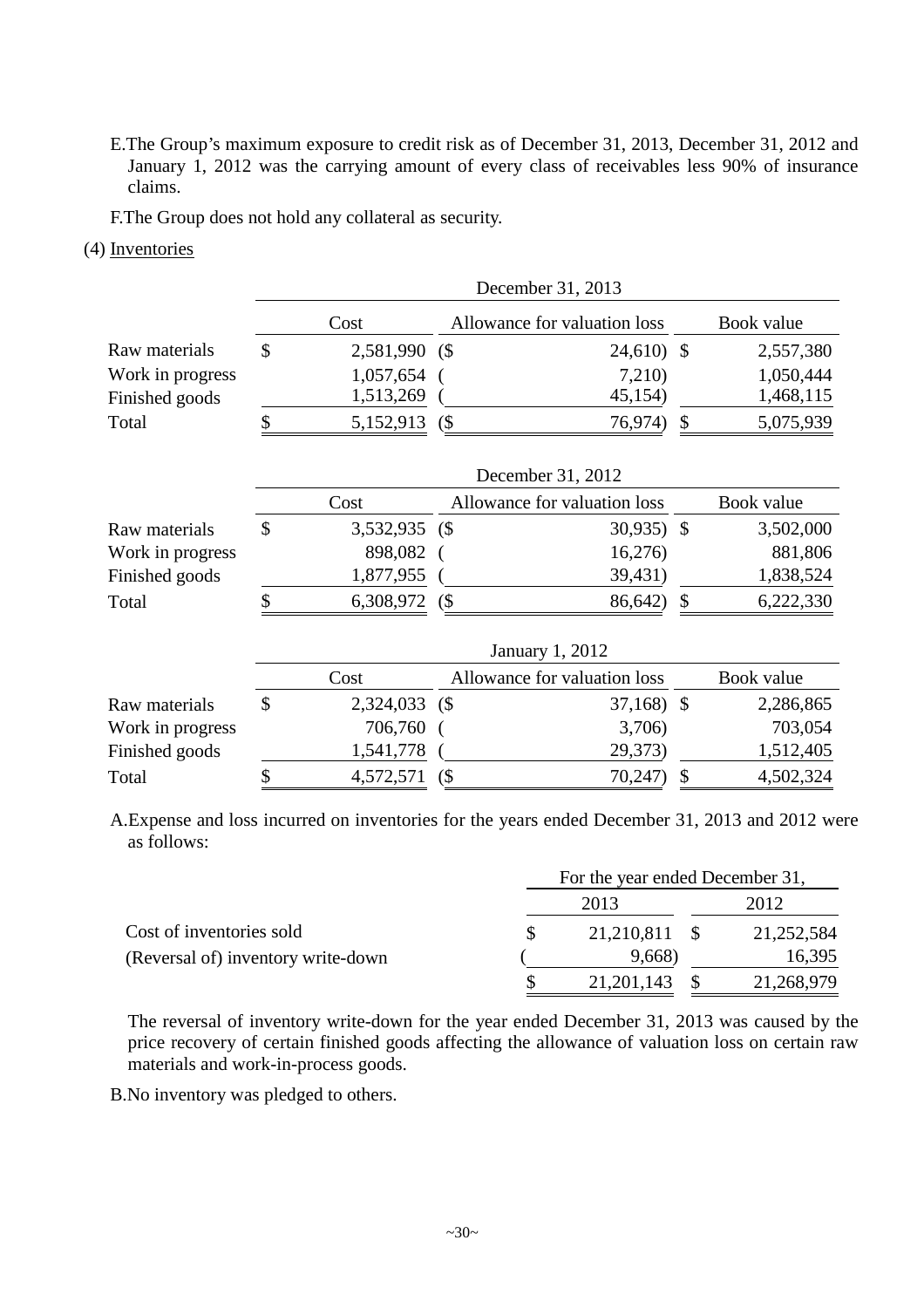| Items                                          | December 31, 2013 |    | December 31, 2012 |               | January 1, 2012 |
|------------------------------------------------|-------------------|----|-------------------|---------------|-----------------|
| Non-current items:                             |                   |    |                   |               |                 |
| Listed stocks                                  | \$<br>281,930     | \$ | 436,910           | $\mathcal{S}$ | 436,910         |
| Others                                         | 31,125            |    | 31,125            |               | 31,125          |
| Subtotal                                       | 313,055           |    | 468,035           |               | 468,035         |
| Valuation adjustments of<br>available-for-sale |                   |    |                   |               |                 |
| financial assets                               | $18,633$ ) (      |    | $20,718$ (        |               | 10,287          |
| Accumulated impairment                         | $30,000$ )        |    | 30,000            |               |                 |
| Total                                          | 264,422           | S  | 417,317           | \$.           | 457,748         |

(5) Non-current available-for-sale financial assets

A. The Group recognised \$2,085 and (\$10,431) in other comprehensive income for fair value change for the years ended December 31, 2013 and 2012, respectively.

B. Skyviia Corp., one of the Group's equity investments, experienced an unexpected poor business performance in 2012. On November 29, 2012, the stockholders at the extraordinary stockholders' meeting adopted a resolution to dissolve and liquidate Skyviia Corp. The Group assessed full impairment on the investment and recognized impairment loss of \$30,000 for the year ended December 31, 2012.

C. Equity investment in Taiwan IC Packaging Corporation was initially recognized as available-for-sale financial assets. On June 17, 2013, as resolved by the Board of Directors and the shareholders' meeting, the Group and Group's Chairman of the Board were elected as a director and the Chairman of the Board of Taiwan IC Packaging Corporation, respectively. Pursuant to the above, the Group gained significance influence on Taiwan IC Packaging Corporation. The Group, in accordance with IAS and IFRS, reclassified the investment to investment accounted for using equity method for the amount of \$251,658. Please refer to Note 6(6).

D. No available-for-sale financial assets were pledged to others.

### (6) Investments accounted for using equity method

A.Details are as follows:

|                           | December 31, 2013 |  |            | December 31, 2012 |            |
|---------------------------|-------------------|--|------------|-------------------|------------|
|                           | Percentage of     |  |            | Percentage of     |            |
| <b>Investee Company</b>   | ownership         |  | Book value | ownership         | Book value |
| Taiwan IC Packaging Corp. | 13.55             |  | 221,255    |                   |            |
|                           |                   |  |            |                   |            |
|                           |                   |  |            | January 1, 2012   |            |
|                           |                   |  |            | Percentage of     |            |
| <b>Investee Company</b>   |                   |  |            | ownership         | Book value |
| Taiwan IC Packaging Corp. |                   |  |            |                   |            |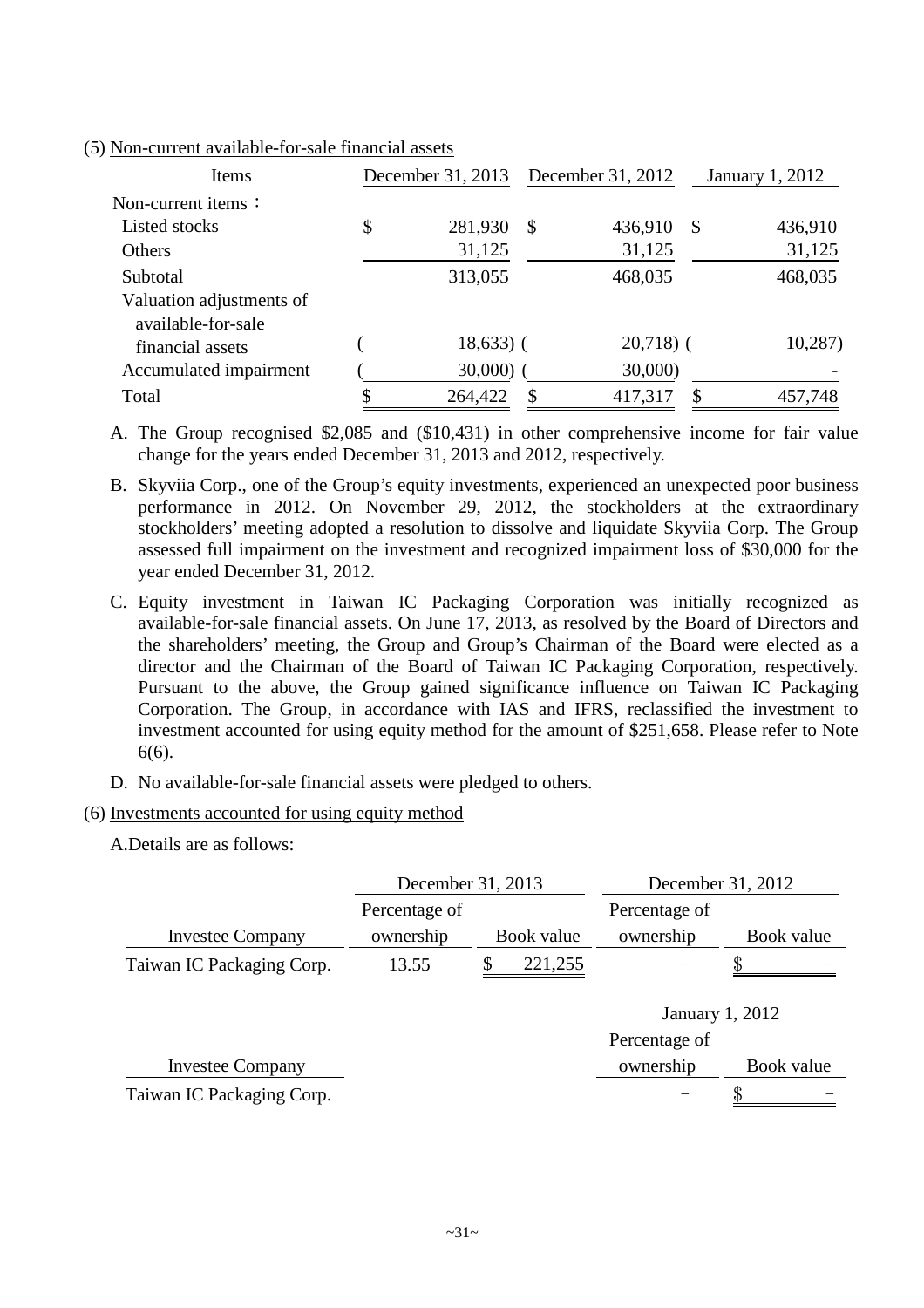B.Associates – Entity controlled by the Group's key management

The financial information of the Company's principal associates is summarized below:

|                              | Assets      | Liabilities | Revenue             | Profit(Loss)    | % interest held |
|------------------------------|-------------|-------------|---------------------|-----------------|-----------------|
| December 31, 2013            |             |             |                     |                 |                 |
| Taiwan IC<br>Packaging Corp. | \$3,051,768 |             | 504,558 \$2,249,714 | (\$<br>405,554) | 13.55%          |

C.Share of loss of investments accounted for using equity method are as follows:

|                           |             | For the year ended December 31, |
|---------------------------|-------------|---------------------------------|
| Investee Company          | 2013        | 2012                            |
| Taiwan IC Packaging Corp. | $30,403$ \$ |                                 |

D.The Group's investment in Taiwan IC Packaging Corporation has quoted market price. The fair value of Taiwan IC Packaging Corporation was \$291,100 as of December 31, 2013.

E.The investment loss for the year ended December 31, 2013 was recognised based on the financial statements of the investee company which was audited by other independent accountants.

F.The investment in Taiwan IC Packaging Corporation was reclassified from the non-current available-for-sale financial assets. Please refer to Note 6(5)C.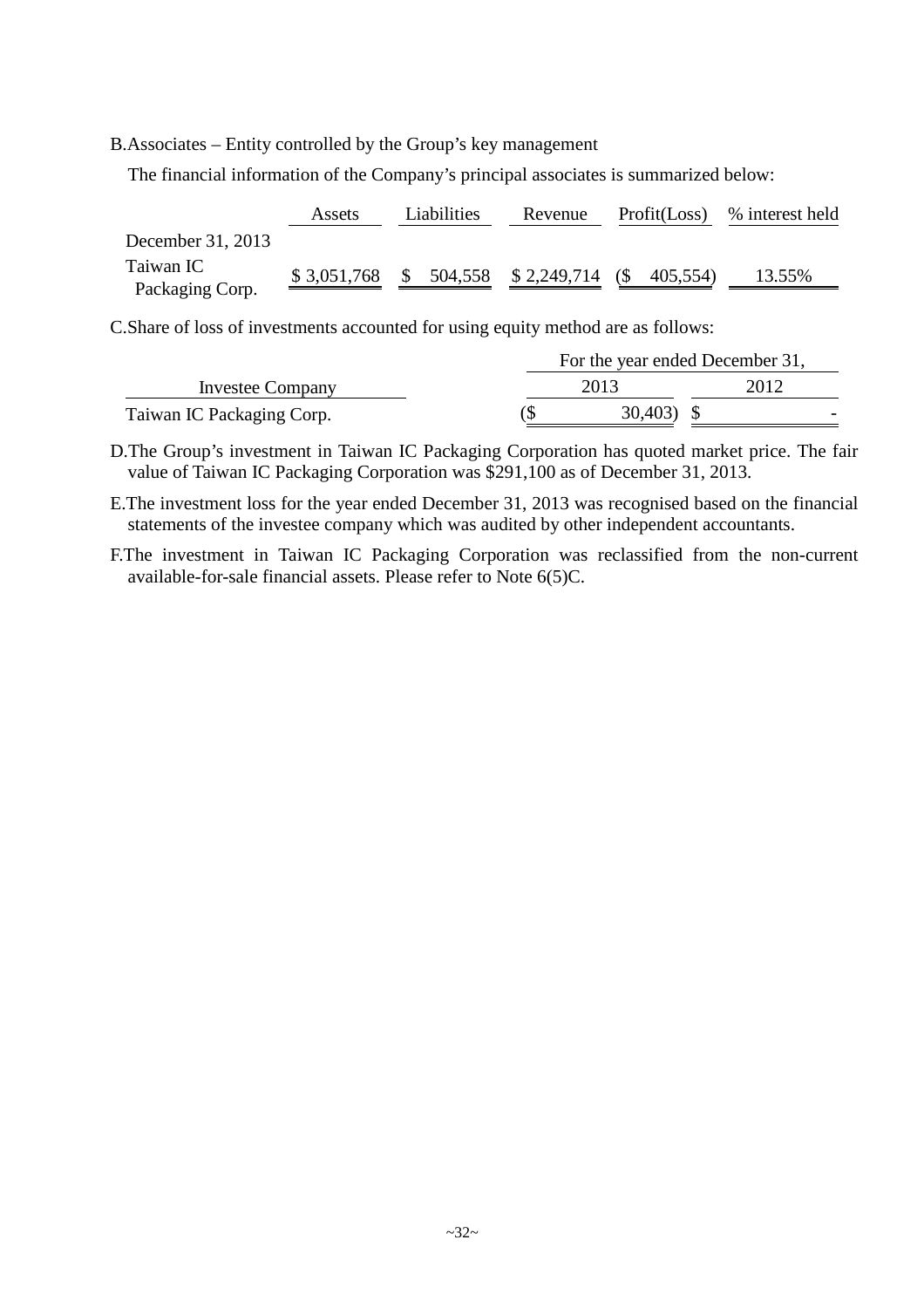## (7) Property, plant and equipment

|                                                        |               |               |                       |               |                        |               |                      |               | Office                  |                      |              |                       |
|--------------------------------------------------------|---------------|---------------|-----------------------|---------------|------------------------|---------------|----------------------|---------------|-------------------------|----------------------|--------------|-----------------------|
|                                                        | Land          |               | <b>Buildings</b>      |               | Machinery              |               | Vehicles             |               | Equipment               | Others               |              | Total                 |
| At January 1, 2013<br>Cost<br>Accumulated depreciation | \$<br>748,603 | -S            | 2,722,444<br>517,899) | <sup>\$</sup> | 814,401<br>$330,516$ ) | -S            | 17,820 \$<br>12,575) |               | 52,365<br>-S<br>35,873) | 66,298 \$<br>51,177) |              | 4,421,931<br>948,040) |
|                                                        | 748,603       | \$            | 2,204,545             | <sup>S</sup>  | 483,885                | \$            | 5,245                | <sup>\$</sup> | 16,492<br><sup>S</sup>  | 15,121               | <sup>S</sup> | 3,473,891             |
| 2013                                                   |               |               |                       |               |                        |               |                      |               |                         |                      |              |                       |
| Opening net book amount \$                             | 748,603       | <sup>\$</sup> | 2,204,545             | <sup>\$</sup> | 483,885 \$             |               | 5,245 \$             |               | 16,492<br>-S            | 15,121               | \$           | 3,473,891             |
| <b>Additions</b>                                       |               |               | 4,189                 |               | 39,381                 |               |                      |               | 3,109                   | 9,735                |              | 56,414                |
| Disposals                                              |               |               | - (                   |               | $4,644$ ) (            |               | $167)$ (             |               | $237)$ (                | 815(                 |              | 5,863)                |
| Depreciation charge                                    | $\sim$ $-$    |               | $118,452$ ) (         |               | $99,097$ ) (           |               | $2,049$ (            |               | $4,716$ ) (             | $6,139$ (            |              | 230,453)              |
| Net exchange differences                               | 18,756)       |               | 41,403                |               | 13,144                 |               | 144                  |               | 245                     | 706                  |              | 36,886                |
| Closing net book amount                                | 729,847       |               | 2,131,685             |               | 432,669                |               | 3,173                |               | 14,893                  | 18,608               |              | 3,330,875             |
| At December 31, 2013                                   |               |               |                       |               |                        |               |                      |               |                         |                      |              |                       |
| Cost                                                   | \$<br>729,847 | -S            | 2,780,284             | <sup>\$</sup> | 863,765                | <sup>\$</sup> | 12,411               | -S            | 53,981<br><sup>\$</sup> | 71,969               | -\$          | 4,512,257             |
| Accumulated depreciation                               |               |               | 648,599) (            |               | 431,096) (             |               | 9,238)               |               | 39,088)                 | 53,361)              |              | 1,181,382)            |
|                                                        | 729,847       |               | 2,131,685             |               | 432,669                | S             | 3,173                |               | 14,893                  | 18,608               |              | 3,330,875             |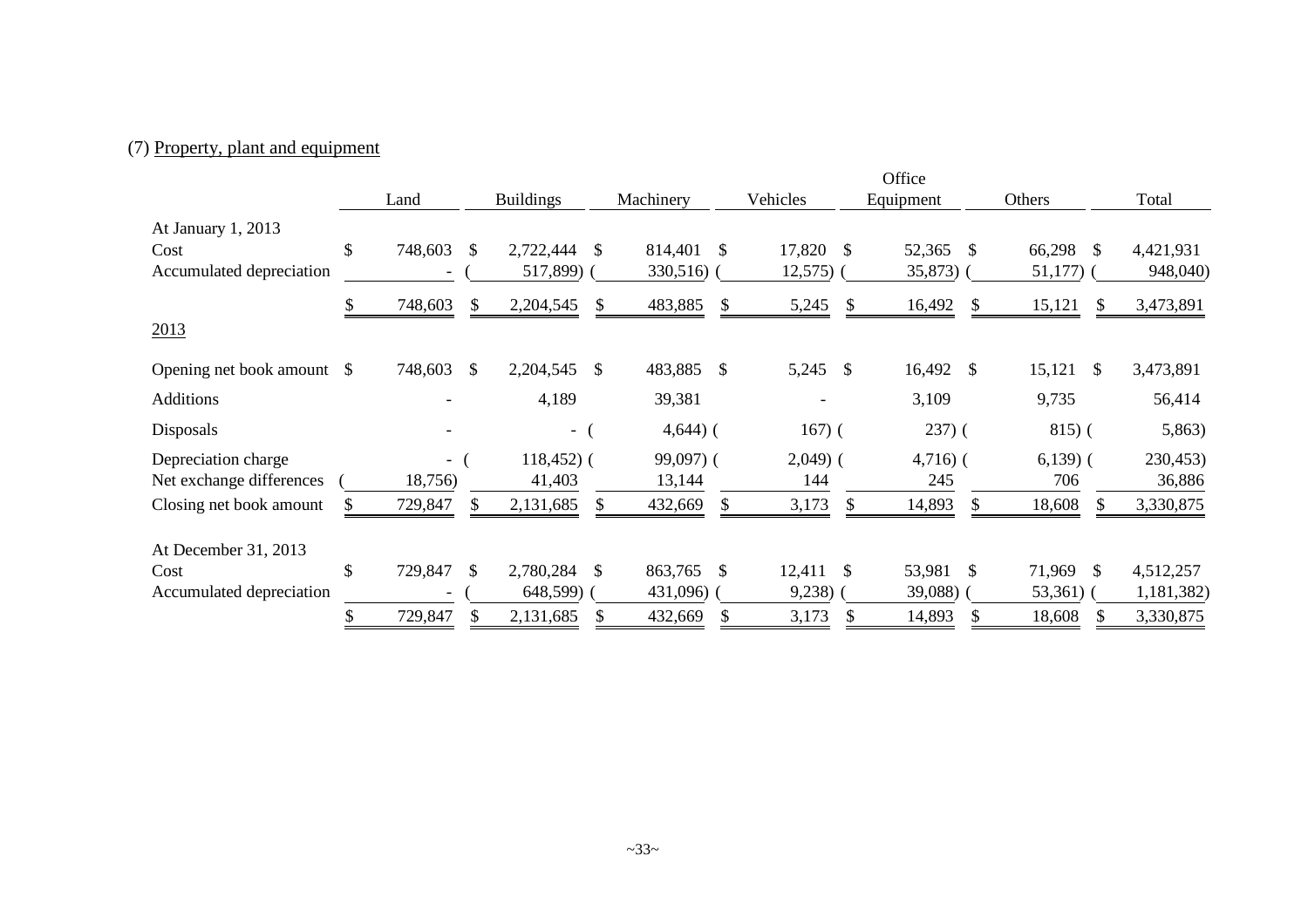|                                                 |               |                                     |               |                        |      |                     |    |                   |    | Office             |              |                     |                     |
|-------------------------------------------------|---------------|-------------------------------------|---------------|------------------------|------|---------------------|----|-------------------|----|--------------------|--------------|---------------------|---------------------|
|                                                 |               | Land                                |               | <b>Buildings</b>       |      | Machinery           |    | Vehicles          |    | Equipment          |              | Others              | Total               |
| At January 1, 2012<br>Cost                      | \$            | 769,586 \$                          |               | 2,787,628              | - \$ | 851,703             | -S | 20,322            | -S | 59,801 \$          |              | 68,027<br>-S        | 4,557,067           |
| Accumulated depreciation                        |               |                                     |               | $462,567$ )            |      | 286,656)            |    | 14,872)           |    | 38,394)            |              | 46,388)             | 848,877)            |
|                                                 | S.            | 769,586                             | \$            | 2,325,061              |      | 565,047             | S  | 5,450             | \$ | 21,407             | S            | 21,639<br>\$        | 3,708,190           |
| 2012                                            |               |                                     |               |                        |      |                     |    |                   |    |                    |              |                     |                     |
| Opening net book amount                         | <sup>\$</sup> | 769,586 \$                          |               | 2,325,061              | -S   | 565,047 \$          |    | 5,450             | \$ | 21,407 \$          |              | 21,639<br>- \$      | 3,708,190           |
| <b>Additions</b>                                |               |                                     |               | 47,196                 |      | 23,174              |    | 2,462             |    | 2,904              |              | 2,109               | 77,845              |
| Disposals                                       |               | $\sim$                              |               | $181)$ (               |      | $1,613)$ (          |    | $392)$ (          |    | $205)$ (           |              | $442)$ (            | 2,833)              |
| Depreciation charge<br>Net exchange differences |               | $\overline{\phantom{0}}$<br>20,983) |               | $118,446$ (<br>49,085) |      | 94,348) (<br>8,375) |    | $2,217)$ (<br>58) |    | $7,072)$ (<br>542) |              | $7,655$ ) (<br>530) | 229,738)<br>79,573) |
| Closing net book amount                         |               | 748,603                             | \$            | 2,204,545              |      | 483,885             |    | 5,245             |    | 16,492             | <sup>S</sup> | 15,121              | 3,473,891           |
| At December 31, 2012                            |               |                                     |               |                        |      |                     |    |                   |    |                    |              |                     |                     |
| Cost                                            | \$            | 748,603                             | <sup>\$</sup> | 2,722,444              | -S   | 814,401             | -S | 17,820            | -S | 52,365 \$          |              | 66,298 \$           | 4,421,931           |
| Accumulated depreciation                        |               |                                     |               | 517,899) (             |      | 330,516)            |    | $12,575$ (        |    | 35,873             |              | $51,177$ )          | 948,040)            |
|                                                 |               | 748,603                             |               | 2,204,545              |      | 483,885             |    | 5,245             |    | 16,492             | \$           | 15,121              | 3,473,891           |

Information about the property, plant and equipment that were pledged to others as collaterals is provided in Note 8.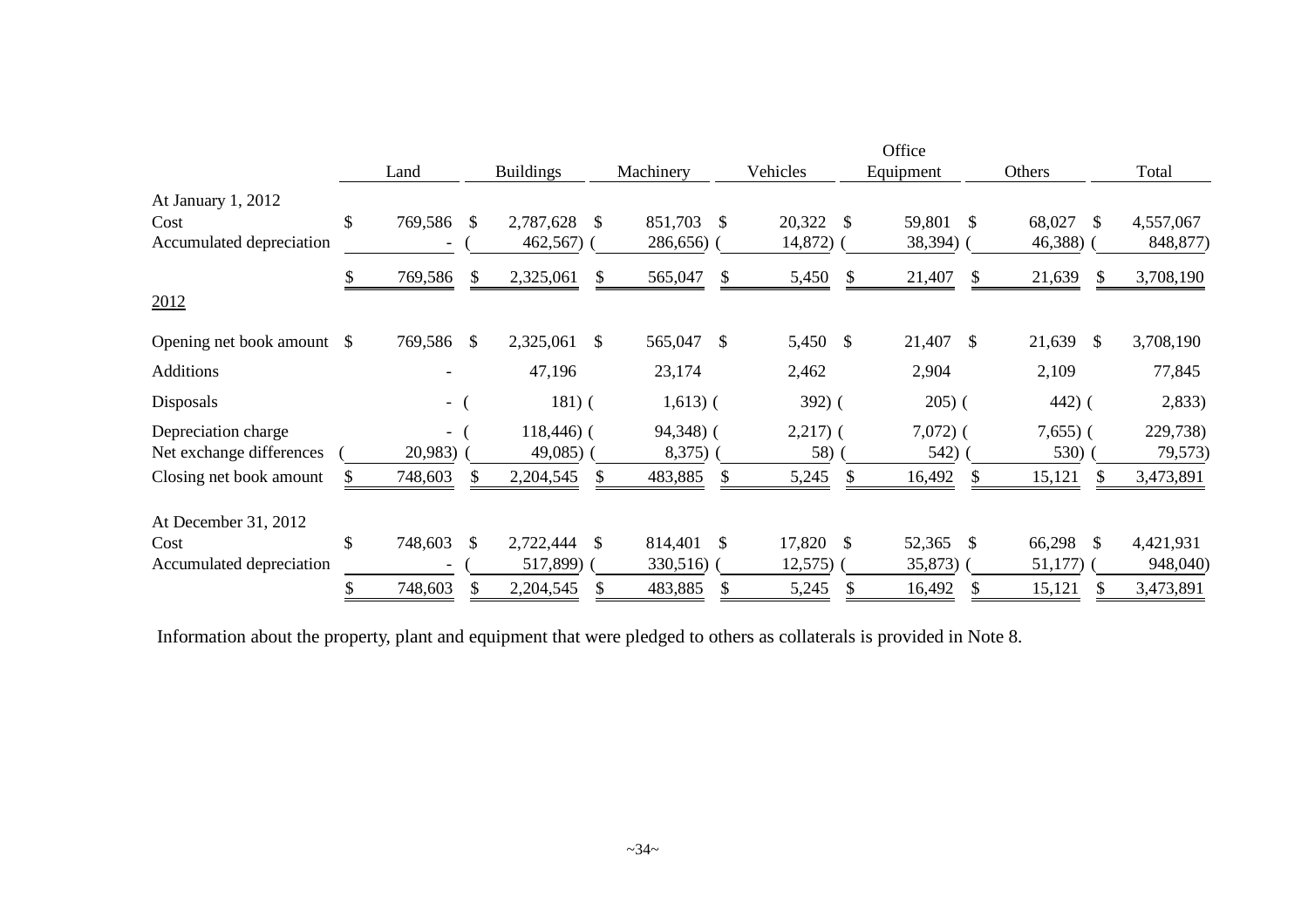## (8) Investment property

|                                                 | Land          |                           | <b>Buildings</b>   | Total                    |
|-------------------------------------------------|---------------|---------------------------|--------------------|--------------------------|
| At January 1, 2013                              |               |                           |                    |                          |
| Cost                                            | \$<br>137,037 | \$                        | 226,931            | \$<br>363,968            |
| Accumulated depreciation and impairment         |               |                           | 57,696)            | 57,696)                  |
|                                                 | \$<br>137,037 | $\boldsymbol{\mathsf{S}}$ | 169,235            | \$<br>306,272            |
| 2013                                            |               |                           |                    |                          |
| Opening net book amount                         | \$<br>137,037 | \$                        | 169,235            | \$<br>306,272            |
| Depreciation charge                             |               |                           | $7,694$ ) (        | 7,694)                   |
| Net exchange differences                        |               |                           | 4,654              | 4,654                    |
| Closing net book amount                         | \$<br>137,037 | \$                        | 166,195            | \$<br>303,232            |
| At December 31, 2013                            |               |                           |                    |                          |
| Cost                                            | \$<br>137,037 | \$                        | 232,509            | \$<br>369,546            |
| Accumulated depreciation and impairment         |               |                           | 66,314)            | 66,314)                  |
|                                                 | \$<br>137,037 | \$                        | 166,195            | \$<br>303,232            |
|                                                 |               |                           |                    |                          |
|                                                 | Land          |                           | <b>Buildings</b>   | Total                    |
| At January 1, 2012                              |               |                           |                    |                          |
| Cost                                            | \$<br>137,037 | \$                        | 232,867            | \$<br>369,904            |
| Accumulated depreciation and impairment         |               |                           | 53,086)            | 53,086)                  |
|                                                 | \$<br>137,037 | \$                        | 179,781            | \$<br>316,818            |
|                                                 |               |                           |                    |                          |
| 2012<br>Opening net book amount                 | \$<br>137,037 | \$                        | 179,781            | \$<br>316,818            |
| Depreciation charge                             |               |                           | $7,725$ ) (        | 7,725)                   |
| Net exchange differences                        |               |                           | 2,821)             | 2,821)                   |
| Closing net book amount                         | \$<br>137,037 | \$                        | 169,235            | \$<br>306,272            |
|                                                 |               |                           |                    |                          |
| At December 31, 2012                            |               |                           |                    |                          |
| Cost<br>Accumulated depreciation and impairment | \$<br>137,037 | \$                        | 226,931<br>57,696) | \$<br>363,968<br>57,696) |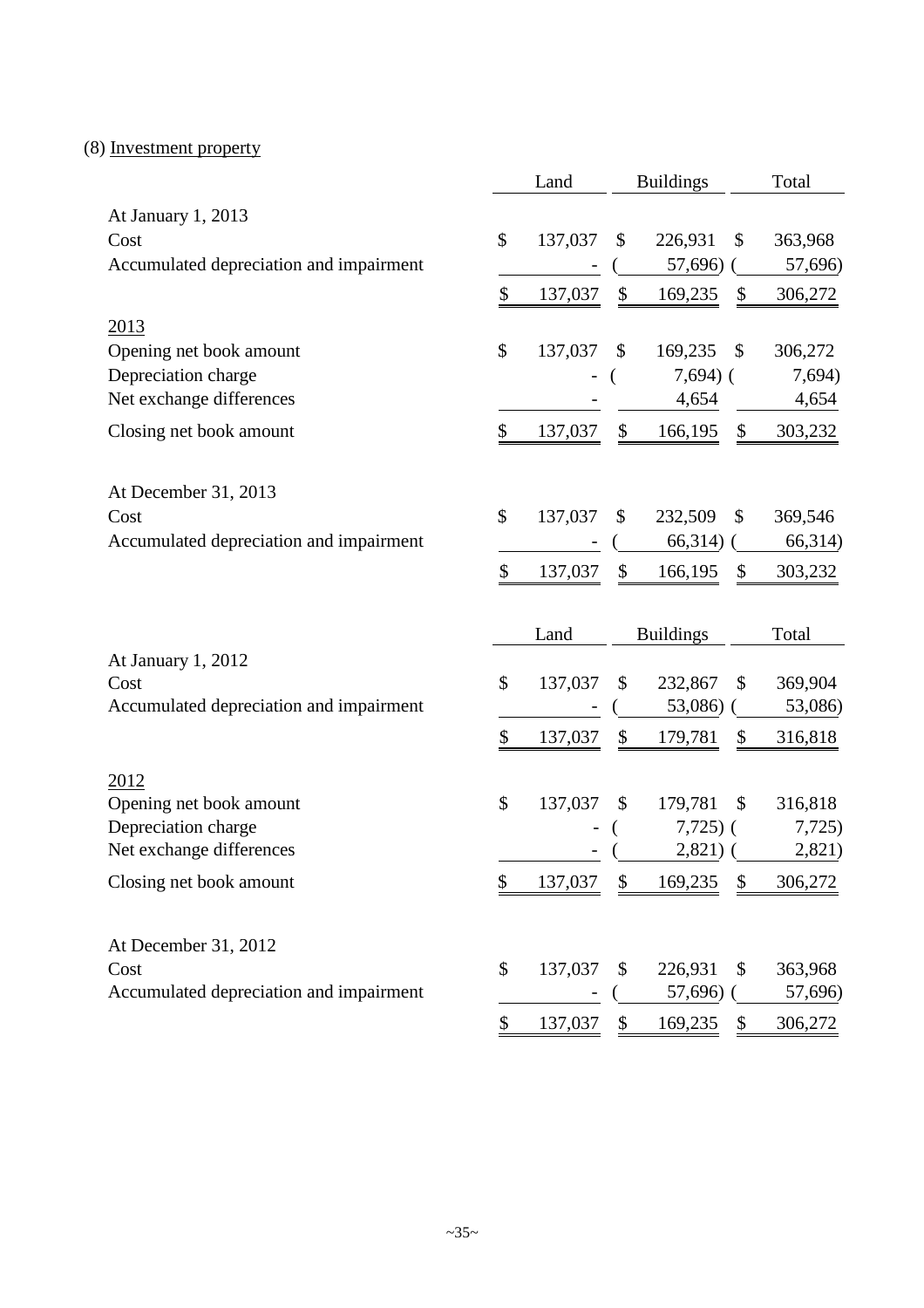A. Rental income from investment property and direct operating expenses arising from investment property are shown below:

|                                                                                     | For the year ended December 31, |        |      |        |  |  |
|-------------------------------------------------------------------------------------|---------------------------------|--------|------|--------|--|--|
|                                                                                     |                                 | 2013   | 2012 |        |  |  |
| Rental income from investment property                                              |                                 | 15,463 | S    | 14,444 |  |  |
| Direct operating expenses arising from<br>investment property that generated rental |                                 |        |      |        |  |  |
| income during the year                                                              |                                 | 6,849  |      | 6,711  |  |  |
| Direct operating expenses arising from<br>investment property that did not generate |                                 |        |      |        |  |  |
| rental income during the year                                                       |                                 |        |      | .014   |  |  |

- B. The fair value of the investment property held by the Group was \$1,027,201, \$830,371 and \$806,122 as of December 31, 2013, December 31, 2012 and January 1, 2012, respectively, which was based on the transaction prices of similar properties in the same area.
- (9) Other non-current assets

|                         | December 31, 2013 December 31, 2012 |         | January 1, 2012 |
|-------------------------|-------------------------------------|---------|-----------------|
| Long-term prepaid rents | 116,669                             | 113,244 | 119,562         |
| Others                  | 67,022                              | 44,722  | 69,300          |
|                         | 183,691                             | 157,966 | 188,862         |

In May, 2005, the Group signed a land-use right contract with the People's Republic of China for the use of land with term of 50 years. All rentals had been paid on the contract date. The Group recognised rental expenses of \$2,766 and \$2,684 for the years ended December 31, 2013 and 2012, respectively.

(10) Short-term borrowings

| Type of borrowings        | December 31, 2013  | Interest rate | Collateral                                     |
|---------------------------|--------------------|---------------|------------------------------------------------|
| Bank secured borrowings   | 283,900<br>\$      | 0.65%         | Transcend Japan's<br>Land and Buildings        |
| Bank unsecured borrowings | 295,140<br>579,040 | 2.46%         |                                                |
| Type of borrowings        | December 31, 2012  | Interest rate | Collateral                                     |
| Bank secured borrowings   | 168,200            | 0.91%         | Transcend Japan's<br><b>Land and Buildings</b> |

The Group had no short-term borrowings as of January 1, 2012.

- (11) Pensions
	- A.(a)The Company has a defined benefit pension plan in accordance with the Labor Standards Law, covering all regular employees' service years prior to the enforcement of the Labor Pension Act on July 1, 2005 and service years thereafter of employees who chose to continue to be subject to the pension mechanism under the Law. Under the defined benefit plan, two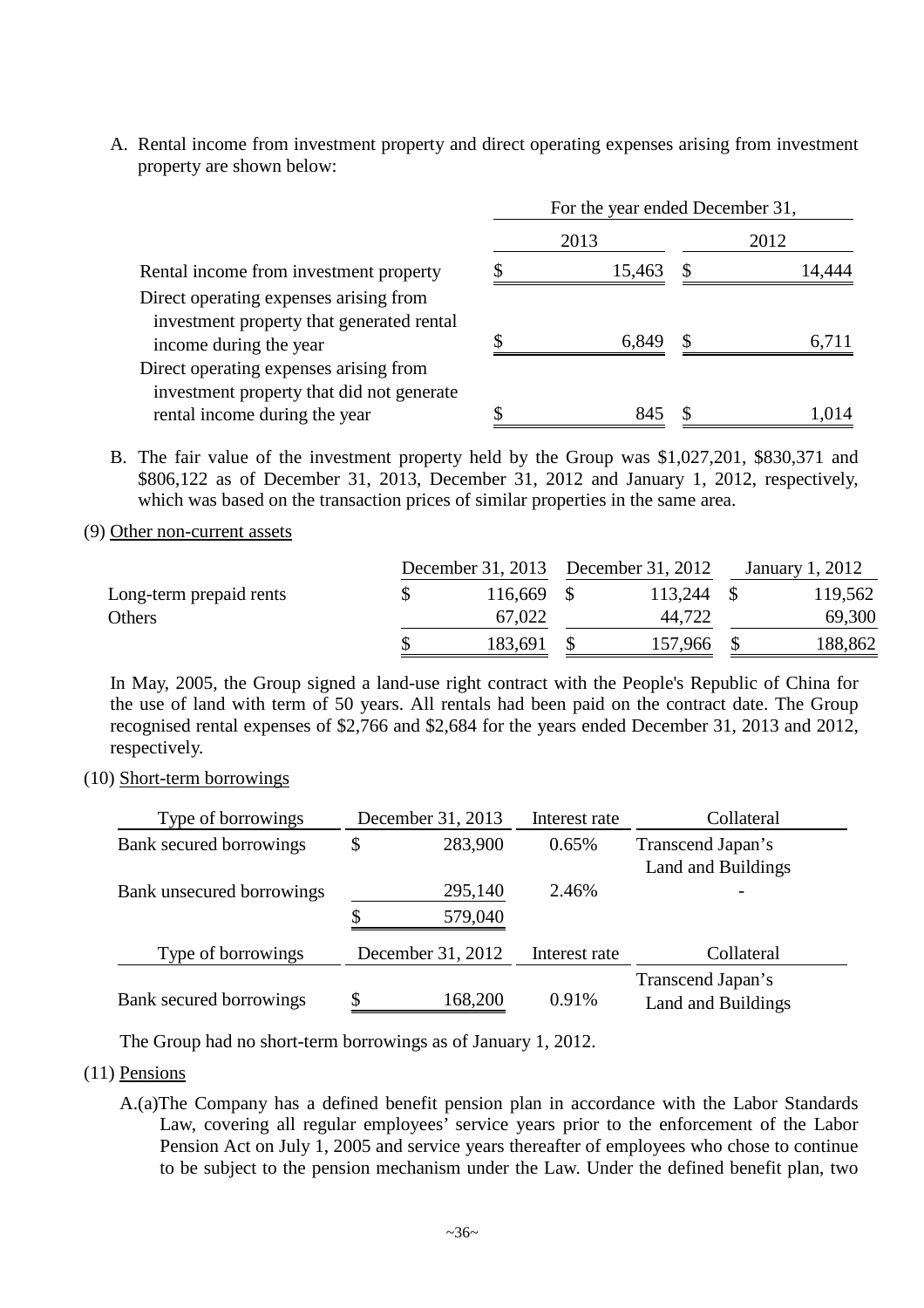units are accrued for each year of service for the first 15 years and one unit for each additional year thereafter, subject to a maximum of 45 units. Pension benefits are based on the number of units accrued and the average monthly salaries and wages of the last 6 months prior to retirement. The Company contributes monthly an amount equal to 2% of the employees' monthly salaries and wages to the retirement fund deposited with the Bank of Taiwan, the trustee, under the name of the independent retirement fund committee.

(b)The amounts recognised in the balance sheet are determined as follows:

|                                        |              | December 31, 2013 December 31, 2012 |  |           |  | January 1, 2012 |  |
|----------------------------------------|--------------|-------------------------------------|--|-----------|--|-----------------|--|
| Present value of funded<br>obligations | <sup>S</sup> | 55,354 \$                           |  | 72,645 \$ |  | 97,921          |  |
| Fair value of plan assets              |              | 31,206                              |  | 43,205)   |  | 46,936)         |  |
| Net liability in the<br>balance sheet  |              | 24,148                              |  | 29,440    |  | 50,985          |  |

(c)Changes in present value of funded obligations are as follows:

|                                     |                           | 2013         | 2012    |
|-------------------------------------|---------------------------|--------------|---------|
| Present value of funded obligations |                           |              |         |
| At January 1                        | \$                        | 72,645<br>-S | 97,921  |
| Current service cost                |                           | 1,355        | 1,666   |
| Interest cost                       |                           | 1,086        | 1,712   |
| Actuarial profit                    |                           | $5,673$ ) (  | 19,851) |
| Benefits paid                       |                           | $3,256$ ) (  | 1,118)  |
| Curtailment and settlement          |                           | 10,803)      | 7,685)  |
| At December 31                      | $\boldsymbol{\mathsf{S}}$ | 55,354       | 72,645  |

(d)Changes in fair value of plan assets are as follows:

|                                | 2013               | 2012   |
|--------------------------------|--------------------|--------|
| Fair value of plan assets      |                    |        |
| At January 1                   | \$<br>43,205<br>-S | 46,936 |
| Expected return on plan assets | 772                | 972    |
| <b>Actuarial loss</b>          | $286)$ (           | 534)   |
| Contributions                  | 2,808              | 3,197  |
| Benefits paid                  | $3,256$ ) (        | 1,118) |
| Settlement                     | 12,037)            | 6,248  |
| At December 31                 | 31,206<br>S        | 43,205 |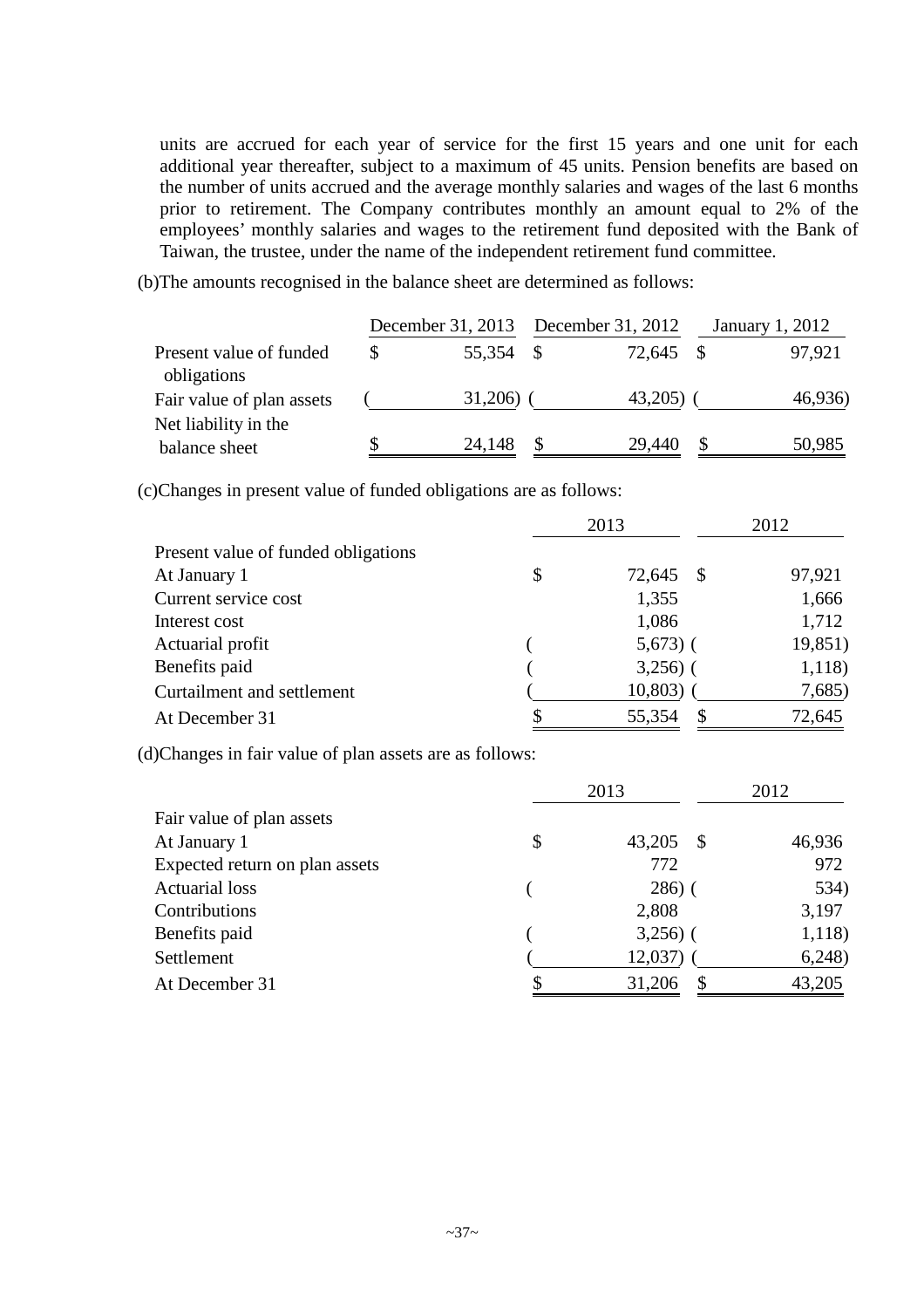(e)Amounts of expenses recognised in statements of comprehensive income are as follows:

|                                             | 2013  | 2012  |
|---------------------------------------------|-------|-------|
| Current service cost                        | 1,355 | 1,666 |
| Interest cost                               | 1,086 | 1,712 |
| Expected return on plan assets              | 772)  | 972)  |
| Curtailment or settlement profit and (loss) | 1,235 |       |
| Current pension costs                       | 2.904 | 969   |

(f)Amounts recognised under other comprehensive income are as follows:

| Recognition for current period |  | 5,387  |  | 19.317 |
|--------------------------------|--|--------|--|--------|
| Accumulated amount             |  | 24.704 |  | 19,317 |

(g)The Bank of Taiwan was commissioned to manage the Fund of the Company's and domestic subsidiaries' defined benefit pension plan in accordance with the Fund's annual investment and utilisation plan and the "Regulations for Revenues, Expenditures, Safeguard and Utilisation of the Labor Retirement Fund" (Article 6: The scope of utilisation for the Fund includes deposit in domestic or foreign financial institutions, investment in domestic or foreign listed, over-the-counter, or private placement equity securities, investment in domestic or foreign real estate securitization products, etc.). With regard to the utilisation of the Fund, its minimum earnings in the annual distributions on the final financial statements shall be no less than the earnings attainable from the amounts accrued from two-year time deposits with the interest rates offered by local banks. The constitution of fair value of plan assets as of December 31, 2013 and 2012 is given in the Annual Labor Retirement Fund Utilisation Report published by the government. Expected return on plan assets was a projection of overall return for the obligations period, which was estimated based on historical returns and by reference to the status of Labor Retirement Fund utilisation by the Labor Pension Fund Supervisory Committee and taking into account the effect that the Fund's minimum earnings in the annual distributions on the final financial statements shall be no less than the earnings attainable from the amounts accrued from two-year time deposits with the interest rates offered by local banks.

The Company's actual return of plan assets was \$486 and \$438 for the years ended December 31, 2013 and 2012, respectively.

|                         | 2013  | 2012  | 2011  |
|-------------------------|-------|-------|-------|
| Discount rate           | 2.00% | 1.50% | 1.75% |
| Future salary increases | 2.00% | 2.00% | 2.00% |
| Expected return on plan | 1.75% | 1.75% | 2.00% |
| assets                  |       |       |       |

(h)The principal actuarial assumptions used were as follows:

Assumptions regarding future mortality experience are set based on actuarial advice in accordance with published statistics and experience in each territory.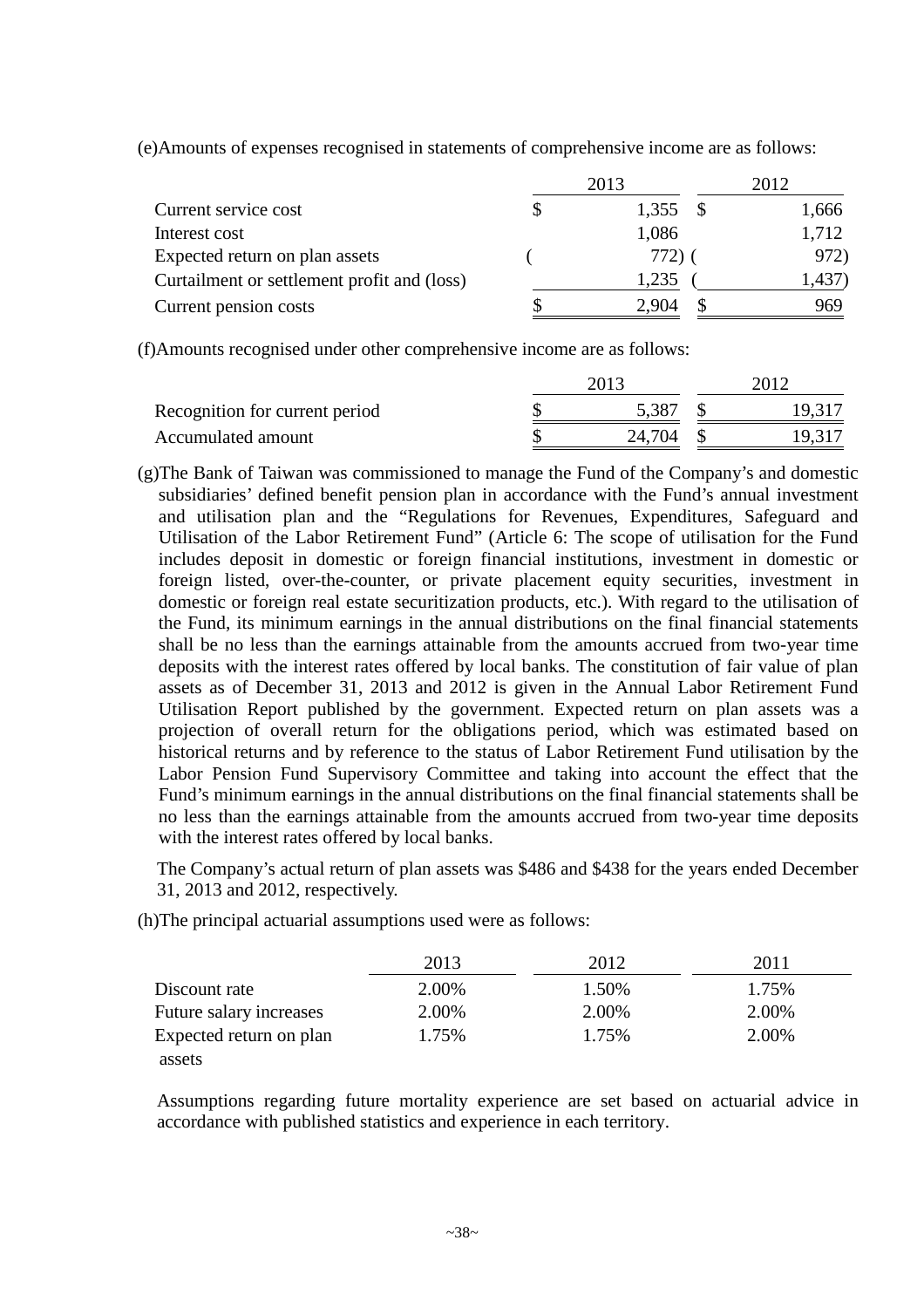|                                            |    | 2013    |     | 2012    |
|--------------------------------------------|----|---------|-----|---------|
| Present value defined benefit obligation   | S  | 55,354  |     | 72,645  |
| Fair value of plan assets                  |    | 31,206) |     | 43,205) |
| Deficit in the plan                        |    | 24,148  |     | 29,440  |
| Experience adjustments on plan liabilities | \$ | 1,070   | (\$ | 23,199) |
| Experience adjustments on plan assets      | S  | 286)    |     | 534)    |

(i)Historical information of experience adjustments was as follows:

- (j)Expected contributions to the defined benefit pension plans of the Group within one year from December 31, 2013 amounts to \$2,809.
- B.(a)Effective July 1, 2005, the Company and its domestic subsidiaries have established a defined contribution pension plan (the "New Plan") under the Labor Pension Act (the "Act"), covering all regular employees with R.O.C. nationality. Under the New Plan, the Company and its domestic subsidiaries contribute monthly an amount based on 6% of the employees' monthly salaries and wages to the employees' individual pension accounts at the Bureau of Labor Insurance. The benefits accrued are paid monthly or in lump sum upon termination of employment.
	- (b)The Group's mainland subsidiaries have a defined contribution plan. Monthly contributions to an independent fund administered by the government in accordance with the pension regulations in the People's Republic of China (PRC) are based on certain percentage of employees' monthly salaries and wages, ranging from 12.5% to 22%. Other than the monthly contributions, the Group has no further obligations.
	- (c)Transcend Japan, Transcend Korea, Transcend USA, Transcend Europe and Transcend Germany have a defined contribution plan. Monthly contributions are based on a certain percentage of employees' monthly salaries and wages and are recognized as pension costs accordingly. Other than the monthly contributions, the Group has no further obligations.
	- (d)The pension costs under defined contribution pension plans of the Group for the years ended December 31, 2013 and 2012 were \$41,561 and \$39,415, respectively.
- (12) Share capital

As of December 31, 2013, the Company's authorised capital was \$5,000,000, consisting of 500,000 thousand shares of ordinary stock (including 25 thousand shares reserved for employee stock options), and the paid-in capital was \$4,307,617 with a par value of \$10 (in dollars) per share. All proceeds from shares issued have been collected.

(13) Capital surplus

Pursuant to the R.O.C. Company Law, capital reserve arising from paid-in capital in excess of par value on issuance of common stocks and donations can be used to cover accumulated deficit or to issue new stocks or cash to shareholders in proportion to their share ownership, provided that the Company has no accumulated deficit. Further, the R.O.C. Securities and Exchange Law requires that the amount of capital reserve to be capitalized mentioned above should not exceed 10% of the paid-in capital each year. Capital reserve shall not be used to cover accumulated deficit unless the legal reserve is insufficient.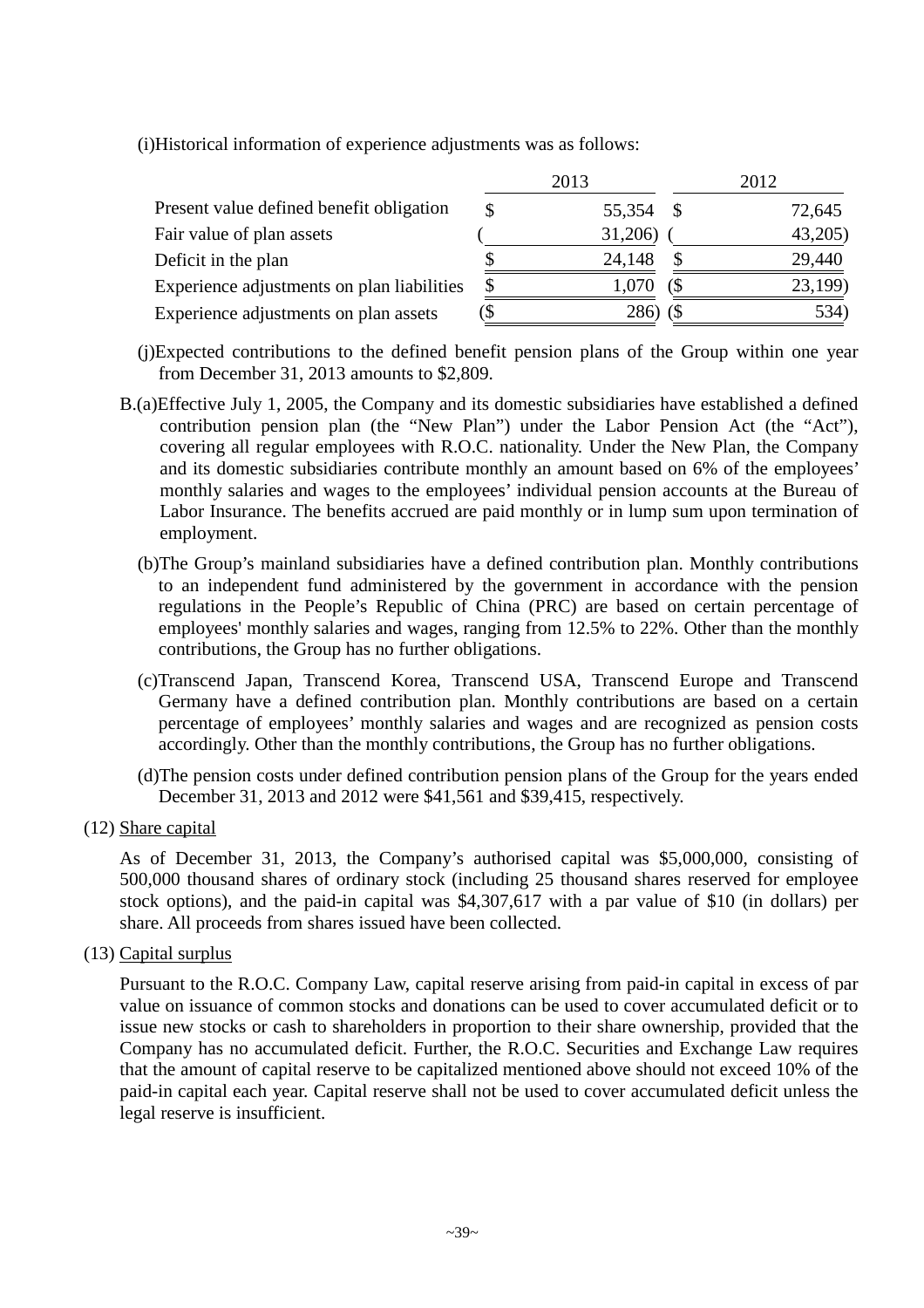### (14) Retained earnings

- A.In accordance with the Company's Articles of Incorporation, the current year's earnings, if any, shall first be used to pay all taxes and offset prior years' operating losses and then 10% of the remaining amount shall be set aside as legal reserve. The Company shall also set aside special reserve in accordance with the regulations. On the premise that there is no effect on the Company's normal operations and no violation of regulations, the Company shall reserve certain amount for maintaining stability of dividends. The remainder, if any, is distributable earnings. When distributing earnings, the Company shall appropriate 0.2% of the total distributable amount as the directors' and supervisors' remuneration. Bonus distributed to the employees shall account for at least 1% of the total distributable earnings. The remainder to be appropriated shall be resolved by stockholders at the stockholders' meeting, and cash dividends shall account for at least 5% of the total dividends distributed.
- B.The Company distributes dividends taking into consideration the Company's economic environment and growth phases, future demands of funds, long-term financial planning, and the cash flows that the stockholders desire. Cash dividends shall account for at least 5% of the total dividend distributed.
- C.Except for covering accumulated deficit or issuing new stocks or cash to shareholders in proportion to their share ownership, the legal reserve shall not be used for any other purpose. The use of legal reserve for the issuance of stocks or cash to shareholders in proportion to their share ownership is permitted, provided that the distribution of the reserve is limited to the portion in excess of 25% of the Company's paid-in capital.
- D.In accordance with the regulations, the Company shall set aside special reserve from the debit balance on other equity items at the balance sheet date before distributing earnings. When debit balance on other equity items is reversed subsequently, the reversed amount could be included in the distributable earnings.
- E.For the years ended December 31, 2013 and 2012, employees' bonus was accrued at \$58,849 and \$78,711, respectively, which was based on a certain percentage prescribed by the Company's Articles of Incorporation of net profit after taking into account the legal reserve and other factors (under the Company's Articles of Incorporation, bonus distributed to the employees shall account for at least 1% and 3% of total distributable earnings for the years ended December 31, 2013 and 2012, respectively.)

Information about the appropriation of employees' bonus and directors' and supervisors' remuneration by the Company as proposed by the Board of Directors and resolved by the stockholders will be posted in the "Market Observation Post System" at the website of the Taiwan Stock Exchange.

F.(a)The appropriation of earnings and distribution of capital reserve of year 2012 and 2011 had been resolved at the stockholders' meeting on June 13, 2013 and June 15, 2012, respectively. Details are summarized below: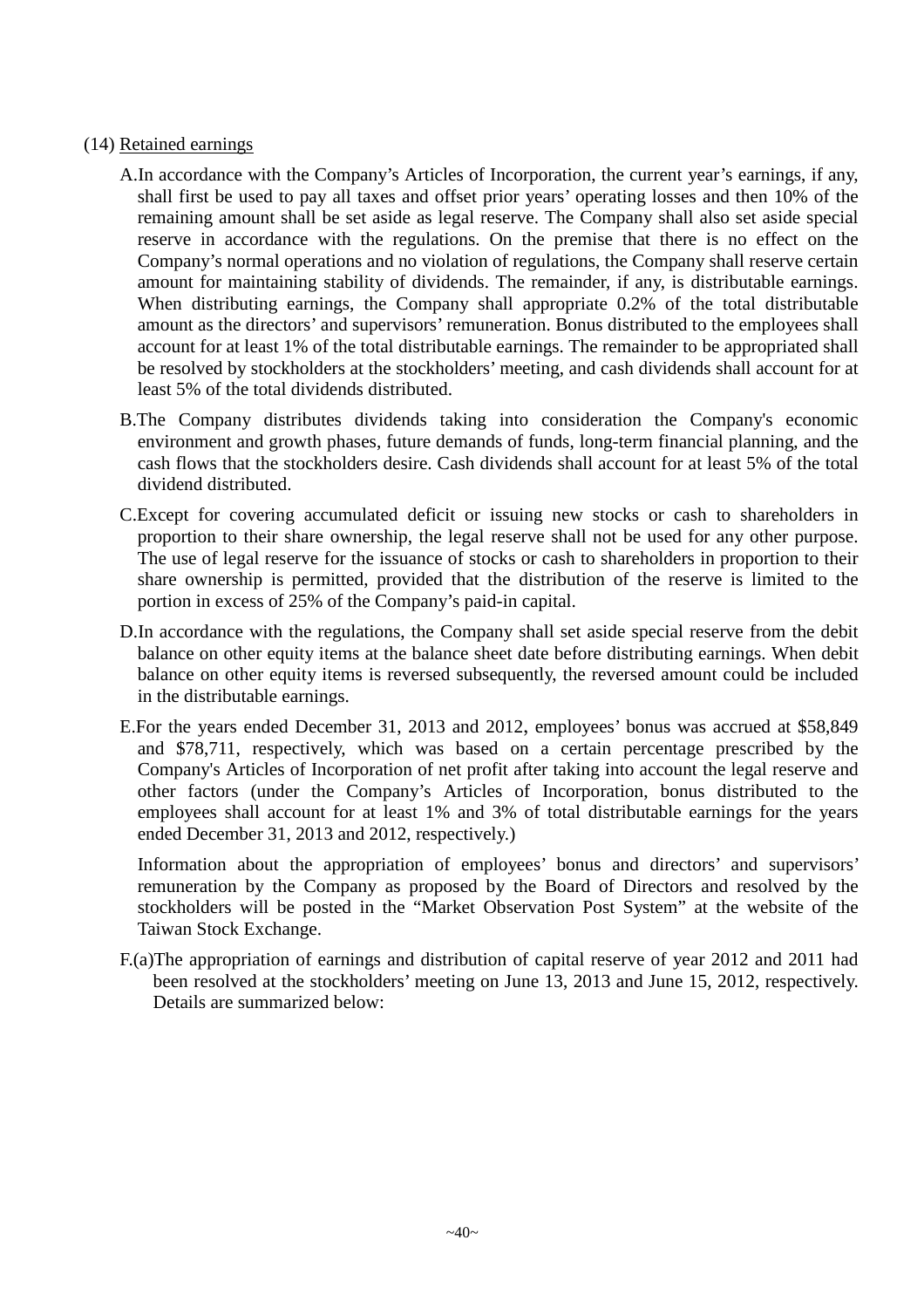|                                           | 2012 |           |                           | 2011         |               |           |               |    |              |
|-------------------------------------------|------|-----------|---------------------------|--------------|---------------|-----------|---------------|----|--------------|
|                                           |      |           | Dividends                 |              |               |           |               |    | Dividends    |
|                                           |      |           |                           | per share    |               |           |               |    | per share    |
|                                           |      | Amount    |                           | (in dollars) |               | Amount    |               |    | (in dollars) |
| Legal reserve                             | \$   | 284,538   |                           |              | $\mathcal{S}$ |           | 286,615       |    |              |
| Cash dividends                            |      | 2,584,571 | $\boldsymbol{\mathsf{S}}$ | 6.0          |               | 2,369,190 |               | \$ | 5.5          |
| Cash distribution from<br>capital reserve |      | 215,381   |                           | 0.5          |               |           |               |    |              |
| Total                                     |      | 3,084,490 |                           |              |               | 2,655,805 |               |    |              |
| Note:                                     |      |           |                           |              |               |           |               |    |              |
|                                           |      |           |                           |              | 2012          |           |               |    | 2011         |
| Directors' and supervisors' remuneration  |      |           |                           | \$           |               | 5,166     | $\mathcal{S}$ |    | 5,733        |
| Employees' cash bonus                     |      |           |                           |              |               | 85,361    |               |    | 85,985       |
|                                           |      |           |                           | \$           |               | 90,527    | \$            |    | 91,718       |

The actual appropriation of the Company's retained earnings for the year ended December 31, 2011 was as follows. For the year ended December 31, 2011, the difference of employees' bonus and directors' and supervisors' remuneration between the amount as resolved at the shareholders' meeting and the amount recognized in the 2011 financial statements was \$2,820 and \$5,733, respectively. The differences had been adjusted in the 2012 statement of comprehensive income. For the year ended December 31, 2012, the difference between the actual appropriations of employees' bonus and the amount recognized in the 2012 financial statements was \$6,650, and the difference had been adjusted in the 2013 statement of comprehensive income; the actual appropriation of directors' and supervisors' remuneration was in agreement with the amount as resolved at the shareholders' meeting.

(b)The appropriation of earnings for the year of 2013 was proposed by the Board of Directors on March 19, 2014. Details are summarized below:

|                                          | 2013 |           |               |                     |  |  |
|------------------------------------------|------|-----------|---------------|---------------------|--|--|
|                                          |      |           |               | Dividends per share |  |  |
|                                          |      | Amount    |               | (in dollars)        |  |  |
| Legal reserve                            | \$   | 319,896   |               |                     |  |  |
| Cash dividends                           |      | 2,886,103 | $\mathcal{S}$ | 6.7                 |  |  |
| Total                                    |      | 3,205,999 |               |                     |  |  |
| Note:                                    |      |           |               |                     |  |  |
|                                          |      |           |               | 2013                |  |  |
| Director's and supervisor's remuneration |      |           | \$            | 5,192               |  |  |
| Employees' cash bonus                    |      |           |               | 25,962              |  |  |
|                                          |      |           |               | 31,154              |  |  |

The above appropriation of earnings of 2013 and legal reserve has yet to be resolved by the shareholders as of March 19, 2014.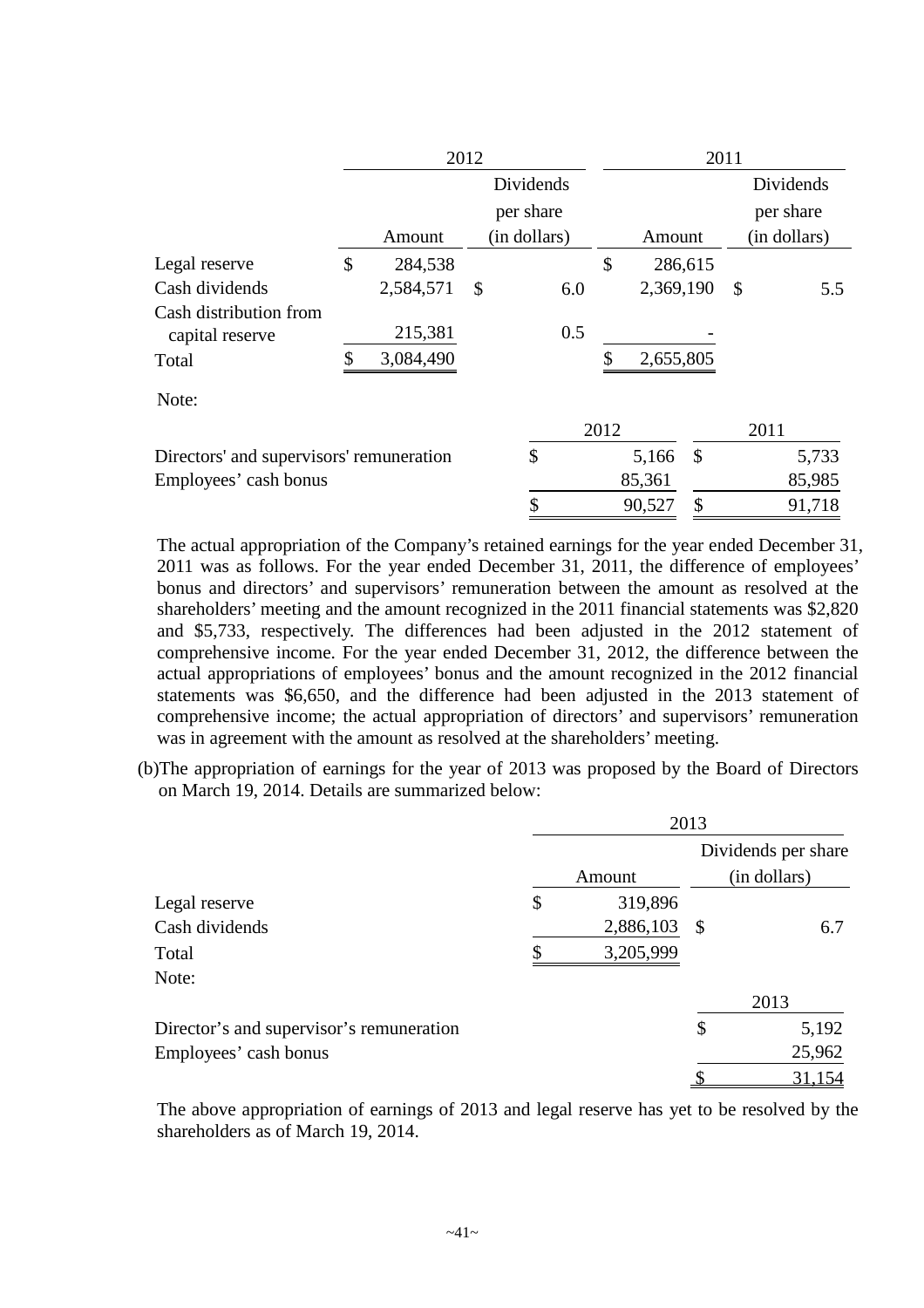#### (15) Share-based payment-employee compensation plan

A.As of December 31, 2013 and 2012, the Company's share-based payment transactions were set forth below:

|                                                               |            | Quantity granted |                                 | Vesting          |
|---------------------------------------------------------------|------------|------------------|---------------------------------|------------------|
| Type of arrangement                                           | Grant date | (in thousands)   | Contract period                 | conditions       |
| Employee stock options                                        | 2007.10.15 | 4,536            | 6 years                         | 2 years' service |
| B. Details of the employee stock options are set forth below: |            |                  |                                 |                  |
|                                                               |            |                  | For the year ended December 31, |                  |

|                                                                                                           |    |                |               |                      | For the year ended December 31,                                             |                      |              |  |
|-----------------------------------------------------------------------------------------------------------|----|----------------|---------------|----------------------|-----------------------------------------------------------------------------|----------------------|--------------|--|
|                                                                                                           |    | 2013           |               |                      | 2012                                                                        |                      |              |  |
|                                                                                                           |    |                |               | Weighted-<br>average |                                                                             | Weighted-<br>average |              |  |
|                                                                                                           |    | (in thousands) |               | (in dollars)         | No. of shares exercise price No. of shares exercise price<br>(in thousands) |                      | (in dollars) |  |
| Options outstanding at beginning                                                                          |    |                |               |                      |                                                                             |                      |              |  |
| of year                                                                                                   | \$ | 1,192          | $\mathcal{S}$ | 107.8                | \$<br>2,124                                                                 | \$                   | 107.8        |  |
| Options granted                                                                                           |    |                |               |                      |                                                                             |                      |              |  |
| Distribution of stock dividends/<br>adjustments for number<br>of shares granted for one unit<br>of option |    |                |               |                      |                                                                             |                      |              |  |
| Options forfeited                                                                                         |    |                |               |                      |                                                                             |                      |              |  |
| Options exercised                                                                                         |    |                |               |                      |                                                                             |                      |              |  |
| Options expired                                                                                           |    | 1,192)         |               | 107.8                | 932)                                                                        |                      | 107.8        |  |
| Options outstanding at end of year                                                                        |    |                |               |                      | 1,192                                                                       |                      | 107.8        |  |
| Options exercisable at end of year                                                                        |    |                |               |                      | 1,192                                                                       |                      | 107.8        |  |

C.The expiry date and exercise price of stock options outstanding at balance sheet date are as follows:

|                        |             | December 31, 2013               |                                |                                 | December 31, 2012              |  |  |
|------------------------|-------------|---------------------------------|--------------------------------|---------------------------------|--------------------------------|--|--|
| Issue date<br>approved | Expiry date | No. of shares<br>(in thousands) | Exercise price<br>(in dollars) | No. of shares<br>(in thousands) | Exercise price<br>(in dollars) |  |  |
| 2007.10.15 2013.10.15  |             |                                 | $\mathcal{S}$                  | 1,192                           | 107.8<br>-S                    |  |  |
|                        |             |                                 |                                |                                 | January 1, 2012                |  |  |
| Issue date             |             |                                 |                                | No. of shares                   | Exercise price                 |  |  |
| approved               | Expiry date |                                 |                                | (in thousands)                  | (in dollars)                   |  |  |
| 2007.10.15             | 2013.10.15  |                                 |                                | 2,124                           | <sup>\$</sup><br>107.8         |  |  |

D.The fair value of stock options granted on October 15, 2007 is measured using the Black-Scholes option-pricing model. Relevant information is as follows: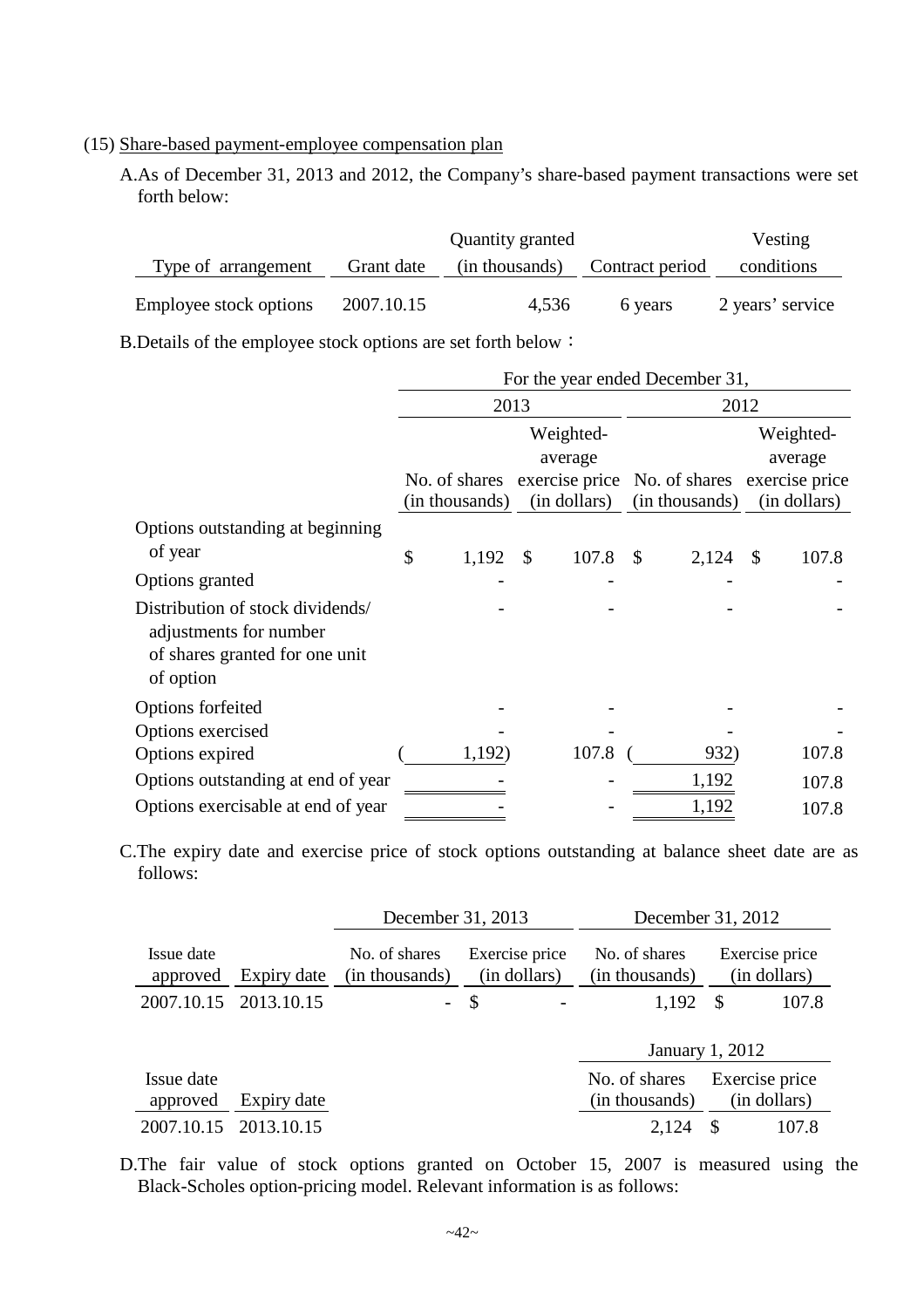|                           |            |       |               |          | Expected   |               | Expected   | Risk-free |            |
|---------------------------|------------|-------|---------------|----------|------------|---------------|------------|-----------|------------|
| Type of                   |            | Stock |               | Exercise | price      | Expected      | dividend   | interest  | Fair value |
| arrangement               | Grant date | price |               | price    | volatility | period        | vield rate | rate      | per unit   |
| Employee<br>stock options | 2007.10.15 | 120   | <sup>\$</sup> | 120      | 39.68%     | $4.375$ years | 0%         | 2.61%     | 43.32      |

E.The Company has no expense incurred on share-based payment transactions for the years ended December 31, 2013 and 2012.

# (16) Other equity items

|                                                                                    |         | Unrealised gain                                                          |                |                                                                       |        |          |
|------------------------------------------------------------------------------------|---------|--------------------------------------------------------------------------|----------------|-----------------------------------------------------------------------|--------|----------|
|                                                                                    |         | or loss on                                                               |                | Foreign exchange                                                      |        |          |
|                                                                                    |         | available-for-                                                           |                | translation differences                                               |        |          |
|                                                                                    |         | sale financial assets                                                    |                | for foreign operations                                                |        | Total    |
| At January 1, 2013                                                                 | $($ \$  | $20,718$ ) (\$                                                           |                | 95,549) (\$                                                           |        | 116,267) |
| Change in unrealized gains or<br>losses for available-for-sale<br>financial assets |         | 2,085                                                                    |                |                                                                       |        | 2,085    |
| Foreign exchange translation<br>differences for foreign<br>operations              |         |                                                                          |                | 148,571                                                               |        | 148,571  |
| Effect from income tax                                                             |         |                                                                          |                | 25,258)                                                               |        | 25,258)  |
| At December 31, 2013                                                               | (       | 18,633)                                                                  | \$             | 27,764                                                                | \$     | 9,131    |
|                                                                                    |         | Unrealised gain<br>or loss on<br>available-for-<br>sale financial assets |                | Foreign exchange<br>translation differences<br>for foreign operations |        | Total    |
| At January 1, 2012                                                                 | $($ \$  | 10,287                                                                   | $\mathbb{S}$   |                                                                       | $($ \$ | 10,287)  |
| Change in unrealized gains or<br>losses for available-for-sale<br>financial assets |         | 10,431)                                                                  |                |                                                                       |        | 10,431)  |
| Foreign exchange translation<br>differences for foreign<br>operations              |         | $\overline{\phantom{0}}$                                                 | $\overline{(}$ | $115,143$ (                                                           |        | 115,143) |
| Effect from income tax                                                             |         |                                                                          |                | 19,594                                                                |        | 19,594   |
| At December 31, 2012                                                               | $(\$\,$ | 20,718)                                                                  | (              | 95,549)                                                               | (      | 116,267) |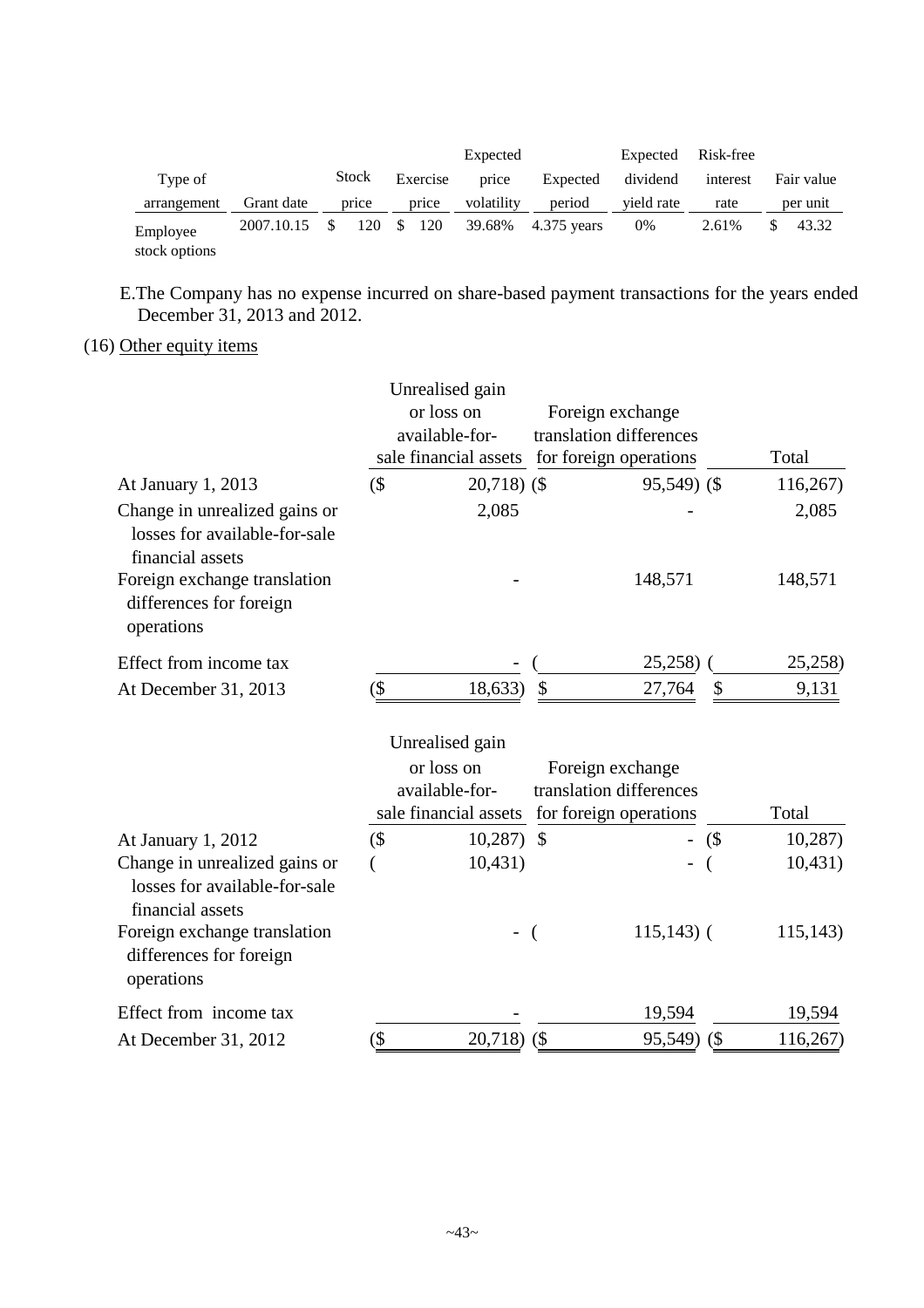# (17) Operating revenue

|                                            |                                 | For the year ended December 31, |            |  |
|--------------------------------------------|---------------------------------|---------------------------------|------------|--|
|                                            | 2013                            |                                 | 2012       |  |
| Sales revenue                              | 26,122,390                      | \$                              | 26,215,961 |  |
| $(18)$ Other income                        |                                 |                                 |            |  |
|                                            |                                 | For the year ended December 31, |            |  |
|                                            | 2013                            |                                 | 2012       |  |
| Interest income                            | \$<br>115,182                   | $\mathcal{S}$                   | 95,494     |  |
| Rental revenue                             | 15,463                          |                                 | 14,444     |  |
| Total                                      | \$<br>130,645                   | $\mathcal{S}$                   | 109,938    |  |
| (19) Other gains and losses                |                                 |                                 |            |  |
|                                            | For the year ended December 31, |                                 |            |  |
|                                            | 2013                            |                                 | 2012       |  |
| Net gain on financial assets at fair value |                                 |                                 |            |  |
| through profit or loss                     | \$<br>29,979                    | $\mathcal{S}$                   |            |  |
| Gain on disposal of financial assets       | 112,397                         |                                 | 27,973     |  |
| Gain on disposal of property, plant        | 1,916                           |                                 | 746        |  |
| and equipment                              |                                 |                                 |            |  |
| Net currency exchange gains (losses)       | 93,261                          | $\sqrt{ }$                      | 134,923)   |  |
| Dividends income                           | 15,074                          |                                 | 24,584     |  |
| Others                                     | 39,609                          |                                 | 3,061      |  |

# (20) Expenses by nature

|                                           | For the year ended December 31, |    |           |  |  |
|-------------------------------------------|---------------------------------|----|-----------|--|--|
|                                           | 2013                            |    | 2012      |  |  |
| Wages and salaries                        | \$<br>1,323,077                 | -S | 1,211,865 |  |  |
| Labor and health insurance fees           | 142,567                         |    | 132,549   |  |  |
| Pension costs                             | 44,465                          |    | 40,384    |  |  |
| Other personnel expenses                  | 69,216                          |    | 72,890    |  |  |
| Depreciation on property, plant and       |                                 |    |           |  |  |
| equipment (including investment property) | 238,147                         |    | 237,463   |  |  |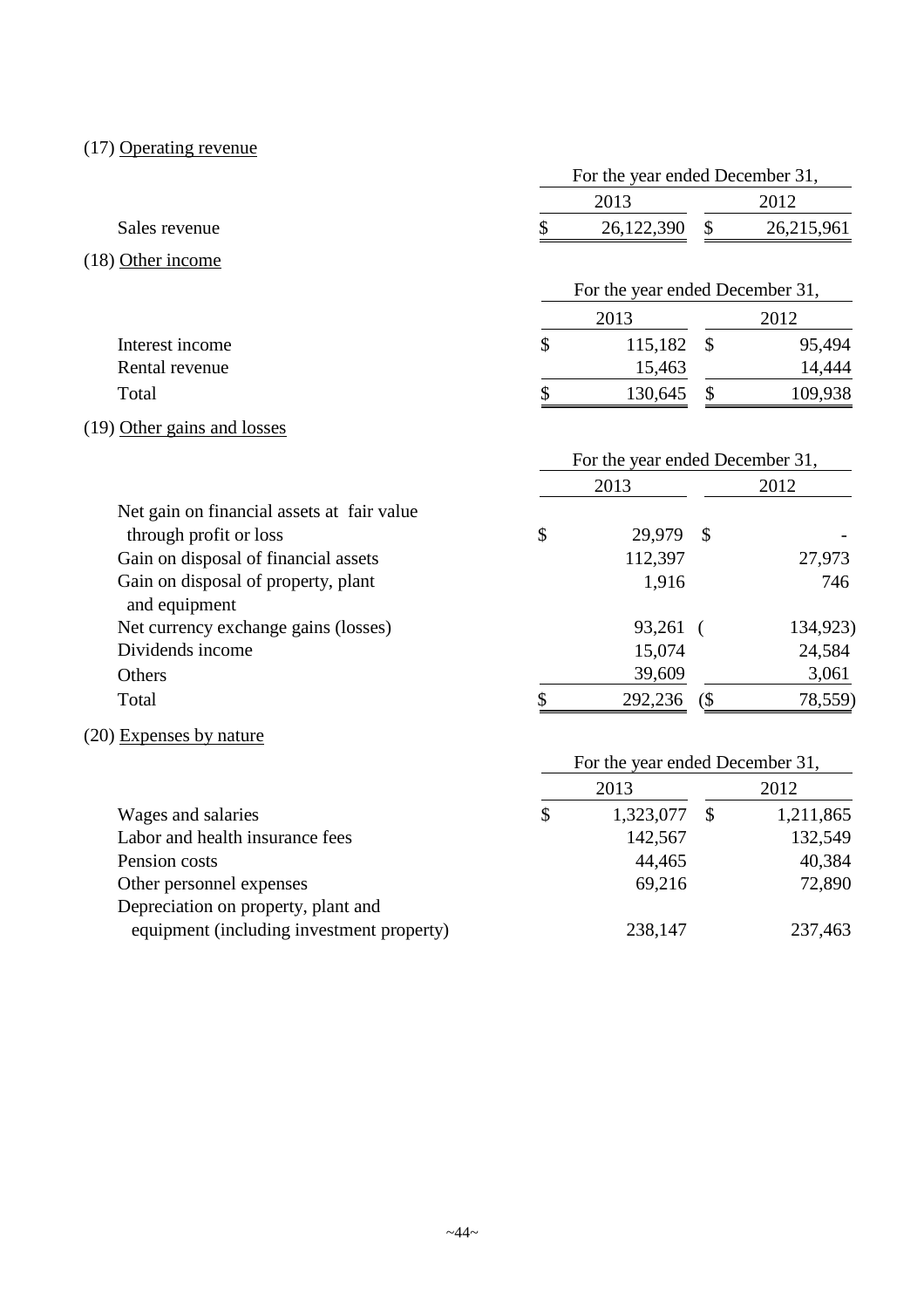# (21) Income tax

A. Income tax expense

(a)Components of income tax expense:

|                                       | For the year ended December 31, |         |               |         |  |  |  |  |
|---------------------------------------|---------------------------------|---------|---------------|---------|--|--|--|--|
|                                       |                                 | 2013    |               | 2012    |  |  |  |  |
| Current tax:                          |                                 |         |               |         |  |  |  |  |
| Current tax on profits for the year   | \$                              | 476,410 | <sup>\$</sup> | 461,015 |  |  |  |  |
| Prior year income tax underestimated  |                                 | 13,505  |               | 7,947   |  |  |  |  |
| Current tax                           |                                 | 489,915 |               | 468,962 |  |  |  |  |
| Deferred tax:                         |                                 |         |               |         |  |  |  |  |
| Origination and reversal of temporary |                                 |         |               |         |  |  |  |  |
| differences                           |                                 | 49,272  |               | 32,877  |  |  |  |  |
| Total deferred tax                    |                                 | 49,272  |               | 32,877  |  |  |  |  |
| Income tax expense                    | Φ                               | 539,187 |               | 501,839 |  |  |  |  |

(b)The income tax relating to components of other comprehensive income is as follows:

| 2013   |  |                                          |
|--------|--|------------------------------------------|
|        |  |                                          |
| 25,258 |  | 19,594)                                  |
|        |  | For the year ended December 31,<br>2012. |

B. Reconciliation between income tax expense and accounting profit

|                                              | For the year ended December 31, |               |          |  |  |  |  |  |  |
|----------------------------------------------|---------------------------------|---------------|----------|--|--|--|--|--|--|
|                                              |                                 | 2013          | 2012     |  |  |  |  |  |  |
| Tax calculated based on profit before tax    |                                 |               |          |  |  |  |  |  |  |
| and statutory tax rate                       | \$                              | 690,396<br>-8 | 668,606  |  |  |  |  |  |  |
| Effects from items disallowed by tax         |                                 |               |          |  |  |  |  |  |  |
| regulation                                   |                                 | $182,348$ ) ( | 183,651) |  |  |  |  |  |  |
| Effect from investment tax credit            |                                 | $17,270$ (    | 12,099)  |  |  |  |  |  |  |
| Prior year income tax underestimated         |                                 | 13,505        | 7,947    |  |  |  |  |  |  |
| <b>Effect from Alternative Minimum Tax</b>   |                                 | 34,904        |          |  |  |  |  |  |  |
| Additional 10% tax on undistributed earnings |                                 |               | 21,036   |  |  |  |  |  |  |
| Income tax expense                           |                                 | 539,187       | 501,839  |  |  |  |  |  |  |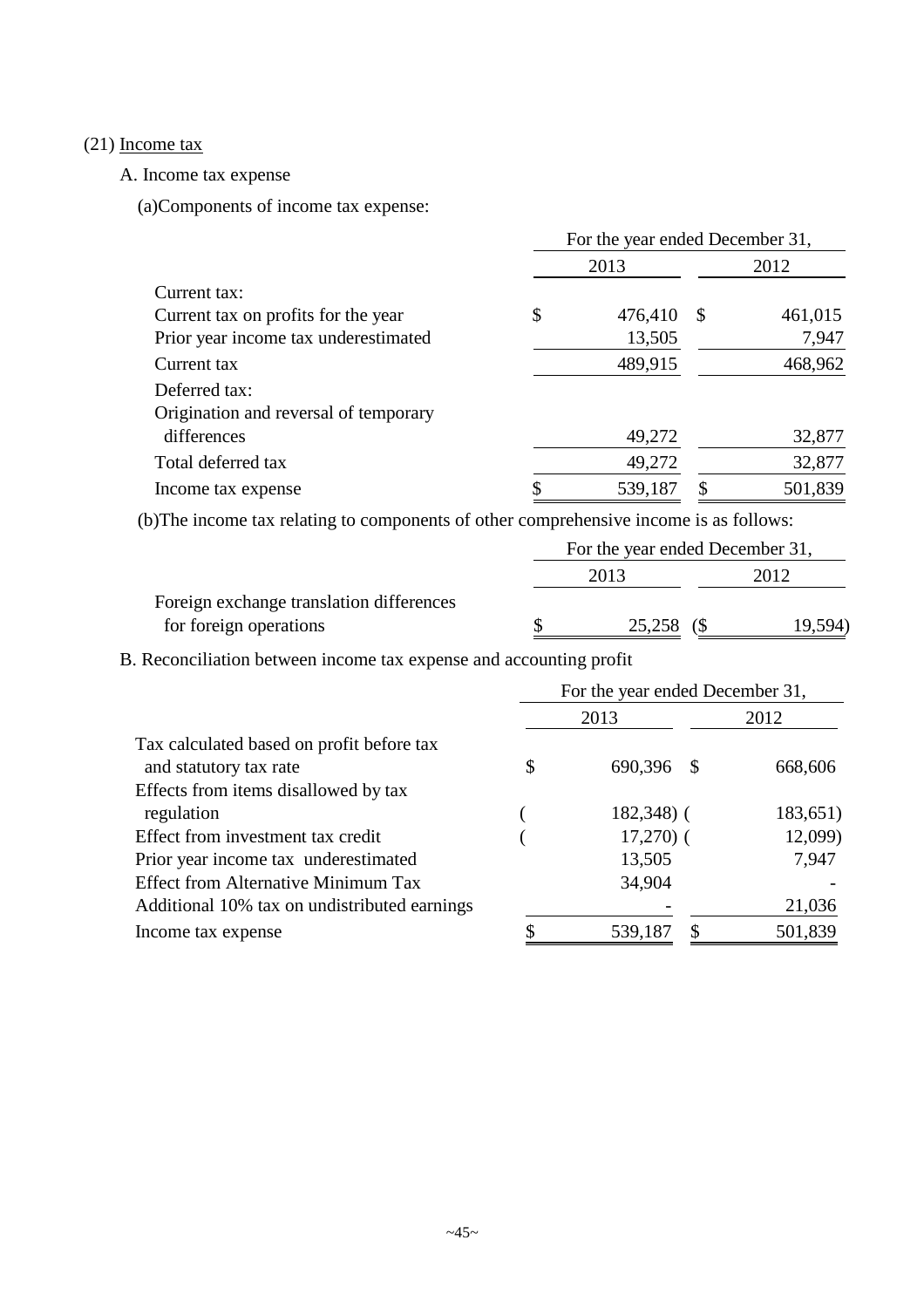|                                             |    |                   |          |                | For the year ended December 31, 2013 |            |             |
|---------------------------------------------|----|-------------------|----------|----------------|--------------------------------------|------------|-------------|
|                                             |    |                   |          |                | Recognised in other                  |            |             |
|                                             |    |                   |          | Recognised in  | comprehensive                        |            |             |
|                                             |    | January 1         |          | profit or loss | income                               |            | December 31 |
| Deferred tax assets                         |    |                   |          |                |                                      |            |             |
| Over provision of                           | \$ | 7,437             | \$       | 1,963          | \$                                   | \$         | 9,400       |
| allowance for doubtful                      |    |                   |          |                |                                      |            |             |
| accounts                                    |    |                   |          |                |                                      |            |             |
| Amount of pension<br>recognised over amount |    | $7,845$ (         |          | 107)           |                                      |            | 7,738       |
| contributed                                 |    |                   |          |                |                                      |            |             |
| Unused compensated                          |    | 1,411             |          | 2,671          |                                      |            | 4,082       |
| absences                                    |    |                   |          |                |                                      |            |             |
| <b>Unrealised sales</b>                     |    | 9,096             |          | 4,453          |                                      |            | 13,549      |
| discounts and                               |    |                   |          |                |                                      |            |             |
| allowances                                  |    |                   |          |                |                                      |            |             |
| Unrealised gross margin                     |    | 22,224            |          | 1,705          |                                      |            | 23,929      |
| Unrealised loss on                          |    | 14,775 (          |          | 1,642)         |                                      |            | 13,133      |
| market price decline                        |    |                   |          |                |                                      |            |             |
| and obsolete and slow-                      |    |                   |          |                |                                      |            |             |
| moving inventory                            |    |                   |          |                |                                      |            |             |
| Unrealised exchange loss                    |    | $8,569$ (         |          | 8,569)         |                                      |            |             |
| Others                                      |    | 12,957            |          | 5,873)         |                                      |            | 7,084       |
| Total                                       | \$ | 84,314            | (        | 5,399)         | \$                                   | \$         | 78,915      |
| Deferred tax liabilities                    |    |                   |          |                |                                      |            |             |
| Unrealised exchange gain                    | \$ |                   | $-$ (\$) | $1,340$ \$     |                                      | $($ \$     | 1,340       |
| Unrealised gain on                          |    |                   |          | 16,435         |                                      | €          | 16,435)     |
| disposal of financial                       |    |                   |          |                |                                      |            |             |
| assets                                      |    |                   |          |                |                                      |            |             |
| Foreign exchange translation                | (  | 15,806)           |          |                | $25,258$ ) (                         |            | 41,064)     |
| differences for foreign                     |    |                   |          |                |                                      |            |             |
| operations differences                      |    |                   |          |                |                                      |            |             |
| Net gain on investments                     |    | $310,605$ (       |          | 25,726)        |                                      | $\sqrt{2}$ | 336,331)    |
| accounted for using<br>equity method        |    |                   |          |                |                                      |            |             |
| Others                                      |    |                   |          | 372)           |                                      |            | 372)        |
| Total                                       |    | $($326,411)$ $($$ |          | 43,873) $($$   | 25,258)                              | $($ \$     | 395,542)    |
|                                             |    |                   |          |                |                                      |            |             |

C.Amounts of deferred tax assets or liabilities as a result of temporary difference are as follows: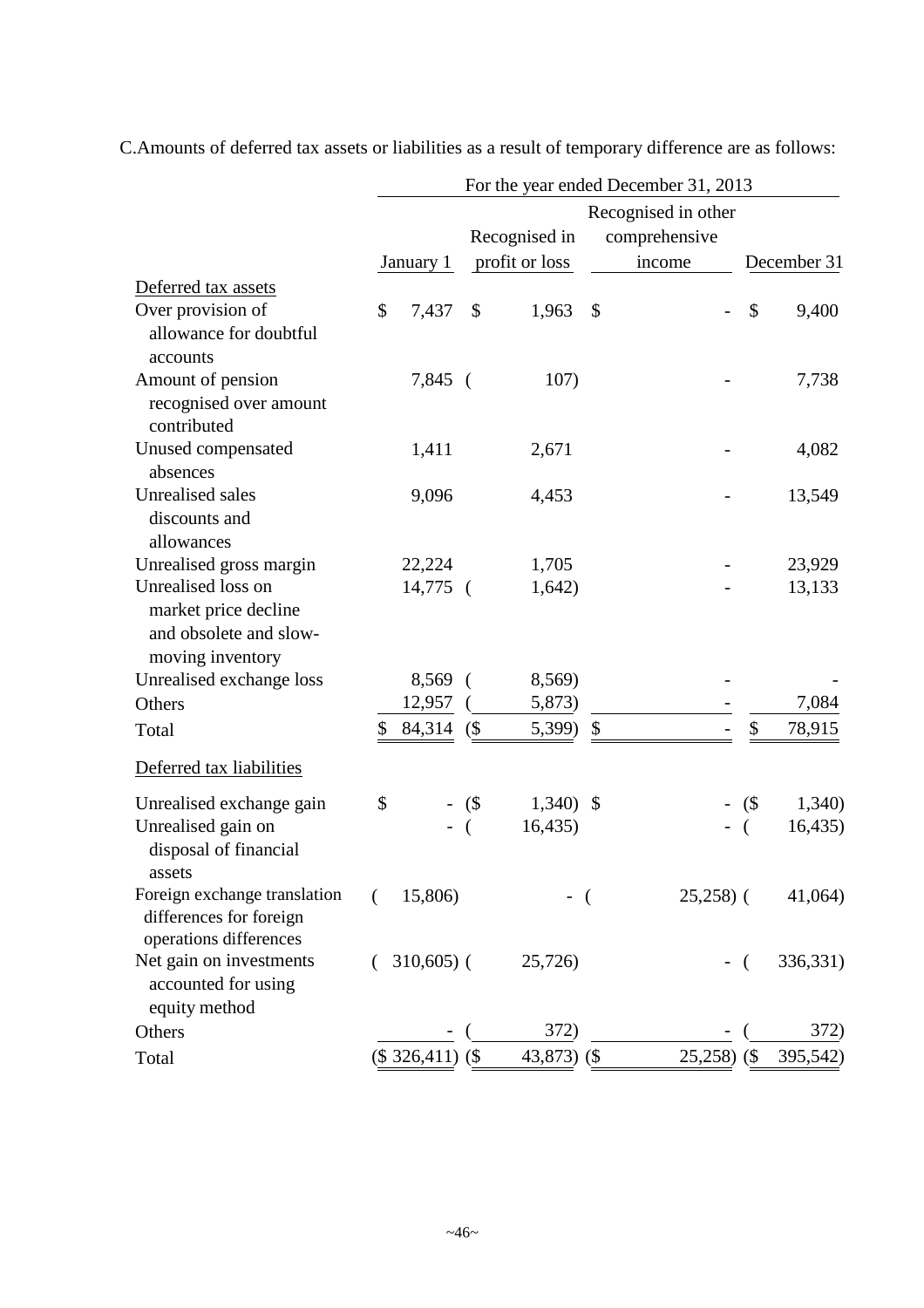|                                                                                                               |               |                   |                | For the year ended December 31, 2012 |               |             |
|---------------------------------------------------------------------------------------------------------------|---------------|-------------------|----------------|--------------------------------------|---------------|-------------|
|                                                                                                               |               |                   |                | Recognised in other                  |               |             |
|                                                                                                               |               |                   | Recognised in  | comprehensive                        |               |             |
|                                                                                                               |               | January 1         | profit or loss | income                               |               | December 31 |
| Deferred tax assets                                                                                           |               |                   |                |                                      |               |             |
| Over provision of<br>allowance for doubtful<br>accounts                                                       | $\mathcal{S}$ | 4,346             | \$<br>3,091    | \$                                   | $\mathcal{S}$ | 7,437       |
| Amount of pension<br>recognised over amount<br>contributed                                                    |               | 7,773             | 72             |                                      |               | 7,845       |
| Unused compensated<br>absences                                                                                |               | $5,647$ (         | 4,236          |                                      |               | 1,411       |
| Unrealised sales discounts<br>and allowances                                                                  |               |                   | 9,096          |                                      |               | 9,096       |
| Unrealised gross margin                                                                                       |               | 29,653 (          | 7,429)         |                                      |               | 22,224      |
| Unrealised loss on market<br>price decline and obsolete<br>and slow-moving<br>inventory                       |               | 11,990            | 2,785          |                                      |               | 14,775      |
| Unrealised exchange loss                                                                                      |               | 1,926             | 6,643          |                                      |               | 8,569       |
| Others                                                                                                        |               | 14,729            | 1,772)         |                                      |               | 12,957      |
| Total                                                                                                         | \$            | 76,064            | \$<br>8,250    | \$                                   | \$            | 84,314      |
| Deferred tax liabilities<br>Foreign exchange translation<br>differences for foreign<br>operations differences | $($ \$        | 35,400) \$        |                | \$<br>19,594                         | (             | 15,806)     |
| Net gain on investments<br>accounted for using                                                                |               | 269,478) (        | 41,127         |                                      |               | 310,605)    |
| equity method                                                                                                 |               |                   |                |                                      |               |             |
| Total                                                                                                         |               | $($304,878)$ $($$ | 41,127         | \$<br>19,594                         | $($ \$        | 326,411)    |

D.The amounts of deductible temporary difference that are not recognised as deferred tax assets are as follows:

|                      | December 31, 2013 December 31, 2012 |  |           | January 1, 2012 |        |
|----------------------|-------------------------------------|--|-----------|-----------------|--------|
| Deductible temporary |                                     |  |           |                 |        |
| differences          | 73,173 \$                           |  | 73,173 \$ |                 | 52,772 |

E.The investment plan of the Company to increase capital to expand business of "manufacturing of computers, electronic products and optical products, printing and reproduction of recorded media, and computer system designing services" qualified for "The Guidelines for the Calculation of Exempt Income for the Five-year Profit-seeking Enterprise Income Tax Exemption by Manufacturing Industries and their Related Technical Services Industries Increasing New Investment from July 1, 2008 to December 31, 2009", which indicates the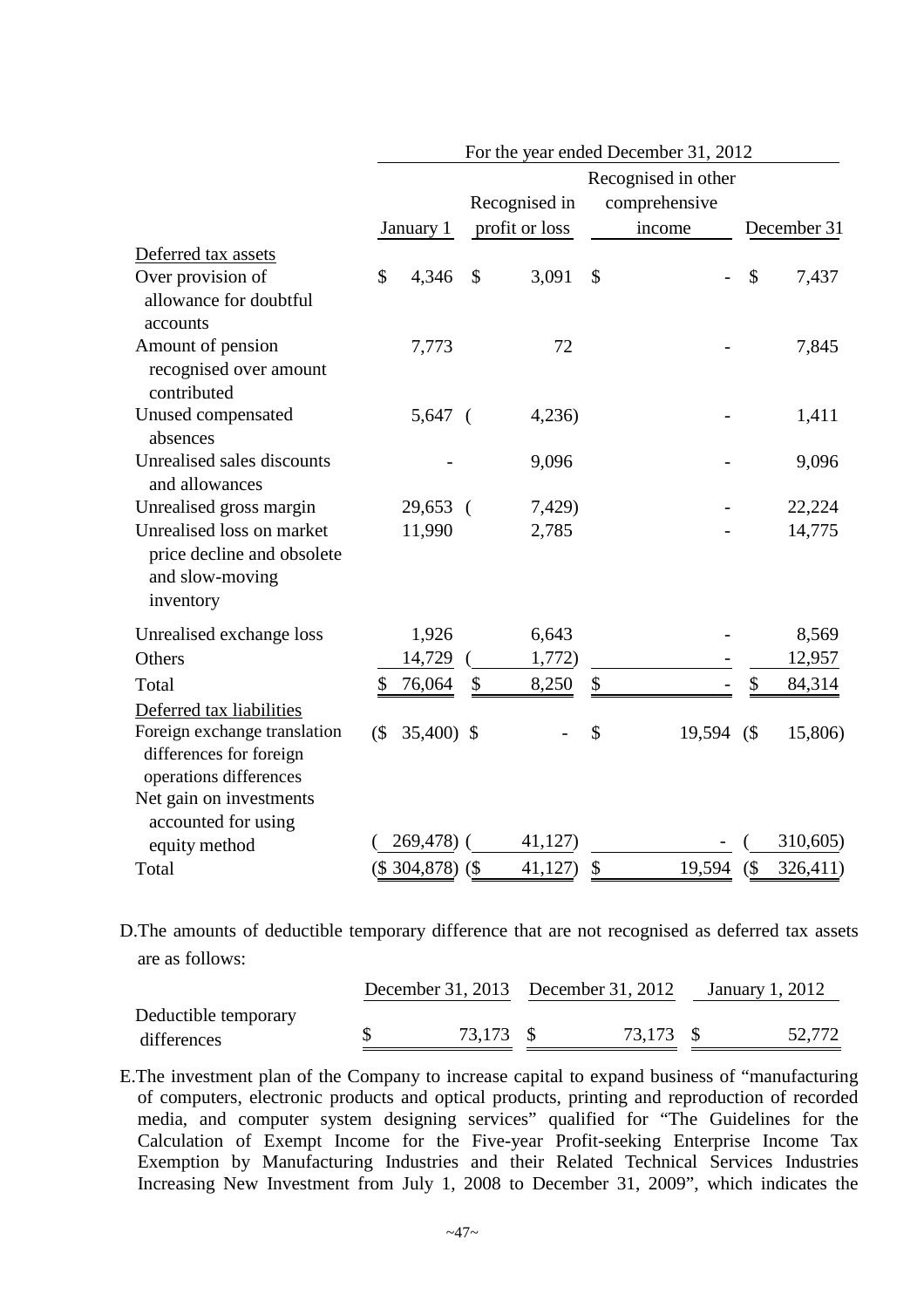Company is entitled to operating income tax exemption for 5 consecutive years (ending December 2016).

F.The Company's income tax returns through 2011 have been assessed and approved by the National Taxation Bureau of Taipei, Ministry of Finance, except for 2009.

G.Unappropriated retained earnings:

|                           | December 31, 2013 December 31, 2012 |  |            | January 1, 2012 |           |
|---------------------------|-------------------------------------|--|------------|-----------------|-----------|
| Earnings generated in and |                                     |  |            |                 |           |
| before 1997               | 121,097 \$                          |  | 121,097 \$ |                 | 121,097   |
| Earnings generated in and |                                     |  |            |                 |           |
| after 1998                | 7,853,950                           |  | 7,518,715  |                 | 7,206,868 |
|                           | 7,975,047                           |  | 7,639,812  |                 | 7,327,965 |

H.As of December 31, 2013, December 31, 2012 and January 1, 2012, the balance of the imputation tax credit account was \$1,028,831, \$1,141,552 and \$1,101,072, respectively. The creditable tax rate was 17.75% for 2012 and is estimated to be 15.89% for 2013.

### (22) Earnings per share

|                                      | For the year ended December 31, 2013 |                  |                  |  |              |  |  |
|--------------------------------------|--------------------------------------|------------------|------------------|--|--------------|--|--|
|                                      |                                      |                  | Weighted-average |  |              |  |  |
|                                      |                                      |                  | outstanding      |  | Earnings     |  |  |
|                                      |                                      |                  | common shares    |  | per share    |  |  |
|                                      |                                      | Profit after tax | (in thousands)   |  | (in dollars) |  |  |
| Basic earnings per share             |                                      |                  |                  |  |              |  |  |
| Profit attributable to owners of     |                                      |                  |                  |  |              |  |  |
| parent                               | \$                                   | 3,198,957        | 430,762          |  | 7.43         |  |  |
| Diluted earnings per share           |                                      |                  |                  |  |              |  |  |
| Profit attributable to owners of     |                                      |                  |                  |  |              |  |  |
| parent                               | \$                                   | 3,198,957        | 430,762          |  |              |  |  |
| Dilutive potential ordinary shares : |                                      |                  |                  |  |              |  |  |
| Employees' bonus                     |                                      |                  | 982              |  |              |  |  |
| Profit attributable to owners of     |                                      |                  |                  |  |              |  |  |
| parent plus assumed conversion       |                                      |                  |                  |  |              |  |  |
| of as dilutive potential ordinary    |                                      |                  |                  |  |              |  |  |
| shares                               | \$                                   | 3,198,957        | 431,744          |  | 7.41         |  |  |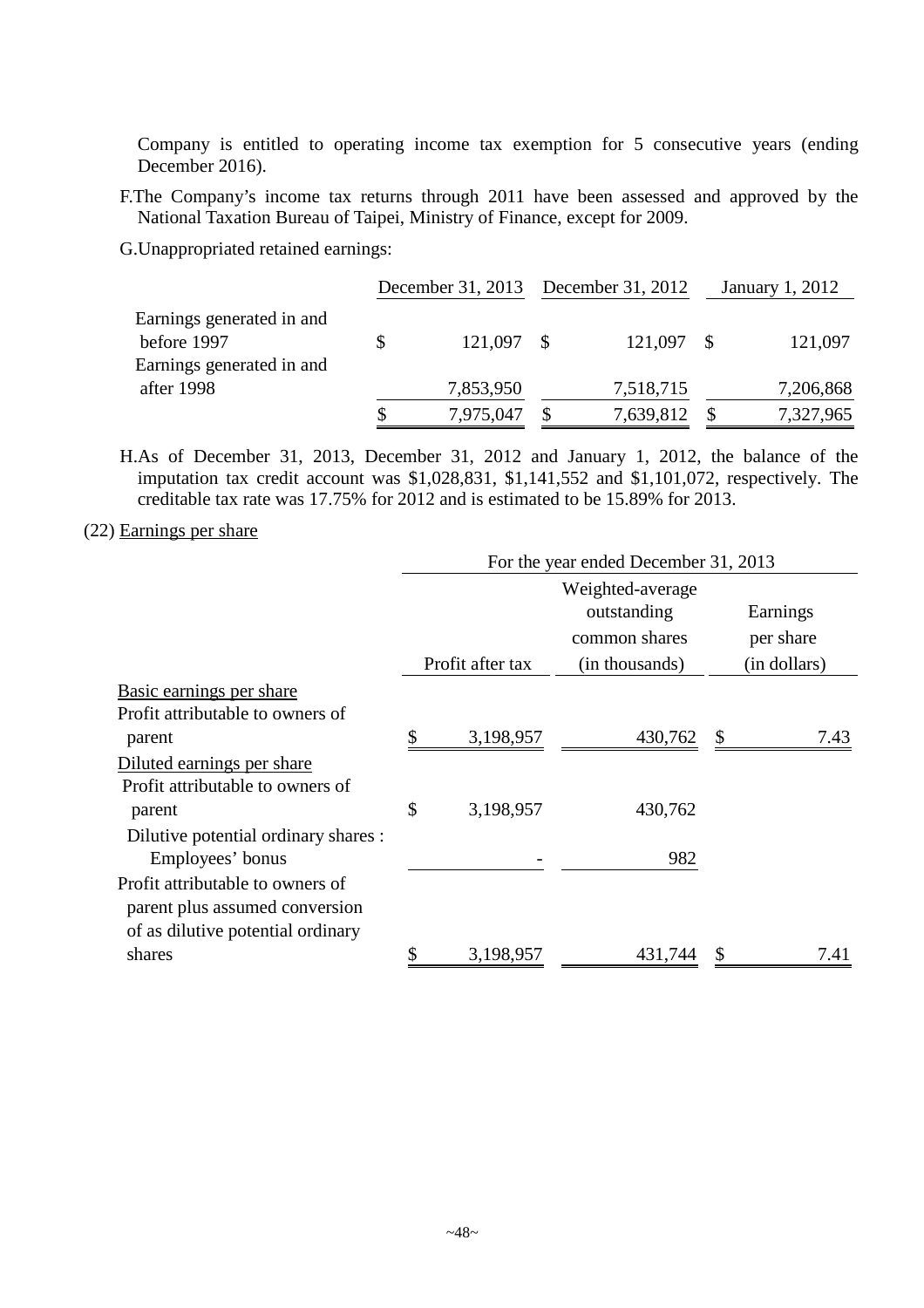|                                      |                  | For the year ended December 31, 2012 |                           |              |
|--------------------------------------|------------------|--------------------------------------|---------------------------|--------------|
|                                      |                  | Weighted-average<br>outstanding      |                           | Earnings     |
|                                      |                  | common shares                        |                           | per share    |
|                                      | Profit after tax | (in thousands)                       |                           | (in dollars) |
| Basic earnings per share             |                  |                                      |                           |              |
| Profit attributable to owners of     |                  |                                      |                           |              |
| parent                               | \$<br>2,948,335  | 430,762                              | $\boldsymbol{\mathsf{S}}$ | 6.84         |
| Diluted earnings per share           |                  |                                      |                           |              |
| Profit attributable to owners of     |                  |                                      |                           |              |
| parent                               | \$<br>2,948,335  | 430,762                              |                           |              |
| Dilutive potential ordinary shares : |                  |                                      |                           |              |
| Employees' bonus                     |                  | 1,045                                |                           |              |
| Profit attributable to owners of     |                  |                                      |                           |              |
| parent plus assumed conversion       |                  |                                      |                           |              |
| of as dilutive potential ordinary    |                  |                                      |                           |              |
| shares                               | \$<br>2,948,335  | 431,807                              |                           | 6.83         |

### (23) Operating leases

A.The Group leases land and buildings to others under operating lease agreements. Rental revenue of \$15,463 and \$14,444 were recognised for these leases in profit or loss for the years ended December 31, 2013 and 2012, respectively. The leases for buildings have terms expiring between 2014 and 2016, and all these lease agreements are not renewable at the end of the lease period. The future aggregate minimum lease payments receivable under non-cancellable operating leases are as follows:

|                           |   | December 31, 2013 December 31, 2012 |             | January 1, 2012 |
|---------------------------|---|-------------------------------------|-------------|-----------------|
| Not later than one year   | S | $10,059$ \$                         | $15,625$ \$ | 14,589          |
| Later than one year but   |   |                                     |             |                 |
| not later than five years |   | 17,640                              | 27,634      | 43,511          |
|                           |   | 27,699                              | 43,259      | 58,100          |

B.On April 8, 2009, the Company signed a land lease contract with its major stockholders, Won Chin and Cheng Chuan, to build a new plant on the leased land. The lease has a term of 10 years from April 10, 2009 to April 9, 2019. The annual rental payment is \$35,633 (exclusive of tax), which was determined based on the average rent of land near the leased land shown in the appraisal report issued by CCIS Real Estate Joint Appraisers Firm. Rent was paid on the contract date and become payable on the same date each following year until the end of the lease. The future aggregate minimum lease payments payable under non-cancellable operating leases are as follows: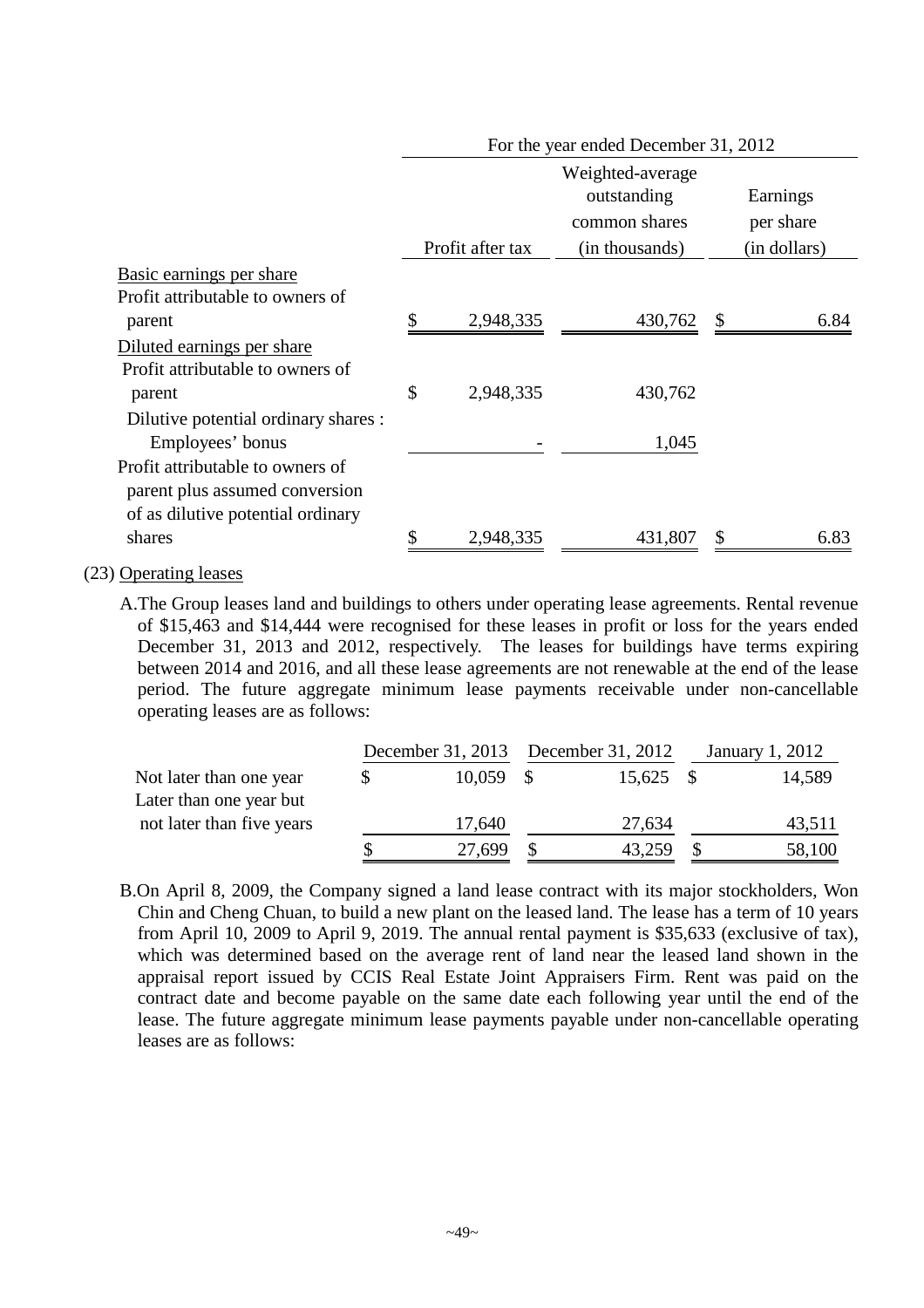|                             |   | December 31, 2013 December 31, 2012 |           |          | January 1, 2012 |
|-----------------------------|---|-------------------------------------|-----------|----------|-----------------|
| Not later than one year     | S | 37,415 \$                           | 37,415 \$ |          | 37,415          |
| Later than one year but not |   |                                     |           |          |                 |
| later than five years       |   | 149,659                             | 149,659   |          | 149,659         |
| Later than five years       |   | 12,472                              | 37,415    |          | 74,830          |
|                             |   | 199,546                             | 224,489   | <b>S</b> | 261,904         |

#### 7. RELATED PARTY TRANSACTIONS

#### (1) Significant transactions and balances with related parties

A.Sales

|                                             | For the year ended December 31, |  |         |  |  |  |
|---------------------------------------------|---------------------------------|--|---------|--|--|--|
|                                             | 2013                            |  | 2012    |  |  |  |
| Sales of $goods$ – Entity controlled by the |                                 |  |         |  |  |  |
| Group's key management                      | 240,688                         |  | 994,132 |  |  |  |

The sales prices charged to related parties are almost equivalent to those charged to third parties. The credit term to Transcend H.K. and C-Tech Corporation is 120 days and 15 days after monthly billings, respectively. The credit term to third parties is 30 to 60 days after monthly billings.

### B.Purchases of goods

|                                           | For the year ended December 31, |         |  |      |  |  |
|-------------------------------------------|---------------------------------|---------|--|------|--|--|
|                                           |                                 | 2013    |  | 2012 |  |  |
| Purchases of goods – Entity controlled by |                                 |         |  |      |  |  |
| the Group's key management                |                                 | 164,227 |  |      |  |  |

The purchase prices charged by related parties are almost equivalent to those charged by third parties. The credit term from Taiwan IC Packaging Corporation is 30 days after monthly billings. The credit term from third parties is 30 to 45 days after monthly billings.

#### C.Accounts receivable

|                             | December 31, 2013 December 31, 2012 |     |         | January 1, 2012 |         |
|-----------------------------|-------------------------------------|-----|---------|-----------------|---------|
| Receivables from related    |                                     |     |         |                 |         |
| parties – Entity controlled |                                     |     |         |                 |         |
| by the key management       |                                     | - 8 | 162,247 | -8              | 108,774 |

The receivables from related parties arise mainly from sales transactions. The credit term to Transcend H.K. and C-Tech Corporation is 120 days and 15 days after monthly billings, respectively. The receivables are unsecured and bear no interest. There are no provisions held against receivables from related parties.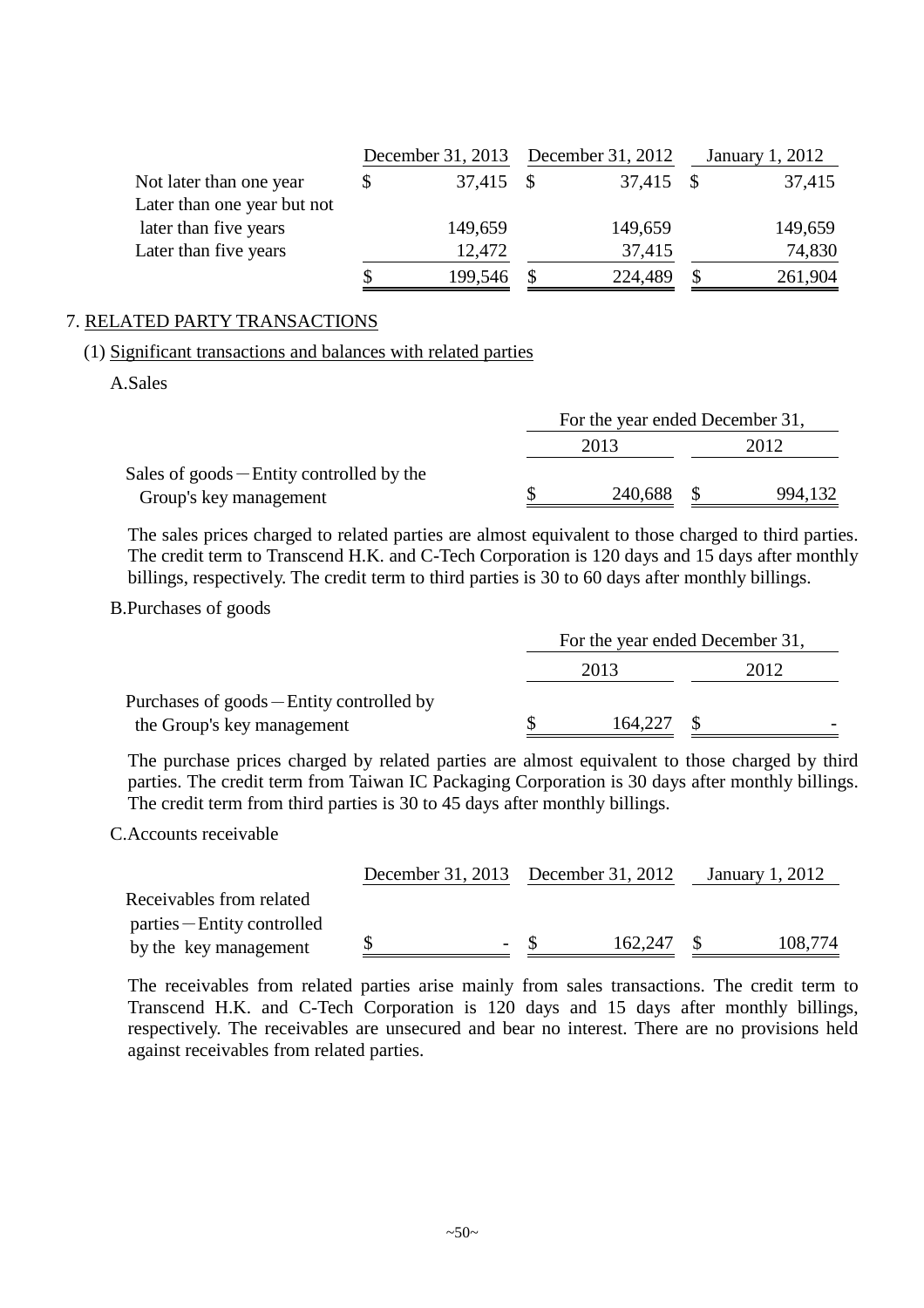D.Accounts payable

|                                 |        | December 31, 2013 December 31, 2012 | January 1, 2012 |
|---------------------------------|--------|-------------------------------------|-----------------|
| Payables to related parties $-$ |        |                                     |                 |
| Entity controlled by the        |        |                                     |                 |
| key management                  | 45,801 |                                     | $-$ S           |

The payables to related parties arise mainly from purchase transactions and are due 30 days after the date of purchase. The payables bear no interest.

E.Lease contracts

On April 8, 2009, the Company signed a land lease contract with its major stockholders, Won Chin and Cheng Chuan, to build a new plant on the leased land. Please refer to Note 6(23).

### (2) Compensation of key management

|                                                 | For the year ended December 31, |        |  |         |  |  |
|-------------------------------------------------|---------------------------------|--------|--|---------|--|--|
|                                                 |                                 | 2013   |  | 2012    |  |  |
| Salaries and other short-term employee benefits |                                 | 92.151 |  | 102,846 |  |  |

# 8. PLEDGED ASSETS

The Company's assets pledged as collateral are as follows:

|                               |    | December 31, |   | December 31, |  | January 1, |                                   |  |
|-------------------------------|----|--------------|---|--------------|--|------------|-----------------------------------|--|
| Nature of assets              |    | 2013         |   | 2012         |  | 2012       | Pledge purpose                    |  |
| Property, plant and equipment | -S | 979,500      | S | 1,021,236    |  | 1,064,753  | Long-term and<br>short-term loans |  |
| Other non-current assets      |    |              |   |              |  |            |                                   |  |
| Time deposit                  |    | 2,981        |   | 2,904        |  | 3,028      | Patent deposit                    |  |
|                               | S  | 982,481      |   | 1,024,140    |  | 1,067,781  |                                   |  |

# 9. COMMITMENTS AND CONTINGENT LIABILITIES

As of December 31, 2013, in addition to the significant commitments and contingent liabilities mentioned in Note 13(1)B and the lease contract described in Note 6(23), the Group had unused letters of credit for purchases of merchandise inventory amounting to \$100,000.

# 10. SIGNIFICANT CATASTROPHE

None.

# 11. SIGNIFICANT SUBSEQUENT EVENT

The appropriation of earnings and legal capital reserve has been resolved by the Board of Directors on March 19, 2014. Please refer to Note 6 (14) F (b).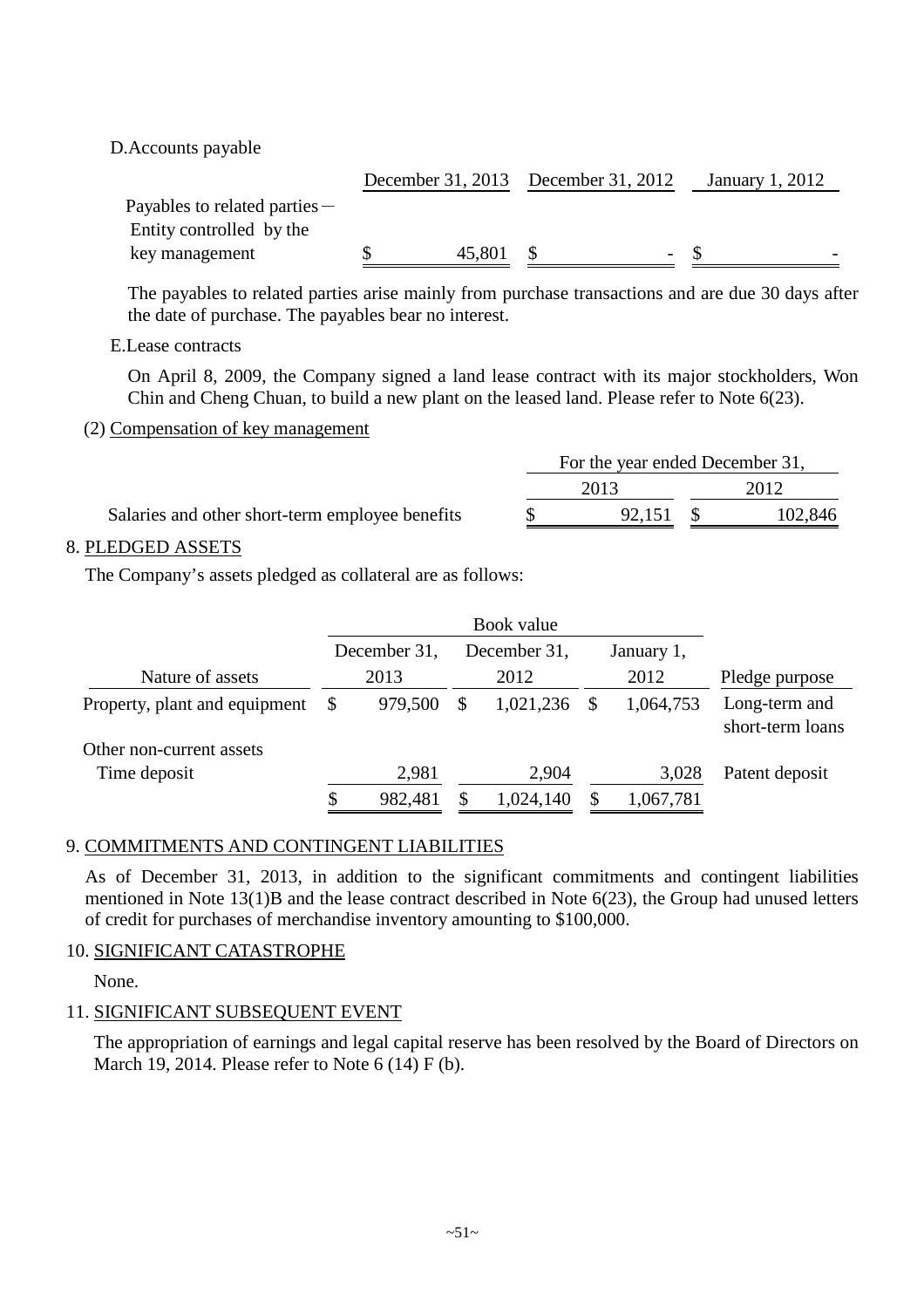# 12. OTHERS

### (1) Capital risk management

The Group's objectives when managing capital are to safeguard the Group's ability to continue as a going concern in order to provide returns for shareholders and to maintain an optimal capital structure to reduce the cost of capital. In order to maintain or adjust the capital structure, the Group may adjust the amount of dividends paid to shareholders, return capital to shareholders, issue new shares or sell assets to reduce debt. The Group's own funds are currently sufficient, daily operations can create stable cash inflows, and there are no significant capital expenditure plans in the short term. Except for obtaining loans to reduce the exchange rate exposure, the Group has sufficient funds to cover its own needs. Debt financing is not desirable and not necessary.

### (2) Financial instruments

A.Fair value information of financial instruments

The carrying amount of financial instruments which are not measured at fair value (including cash and cash equivalents, notes receivable, accounts receivable, other receivables, short-term borrowings, notes payable, accounts payable, other payables, current bond investment without active market and other financial assets (presented as "other non-current asset'')) are approximate to their fair values. The fair value information of financial instruments measured at fair value is provided in Note 12(3).

- B.Financial risk management policies
	- (a) The Group's risk management objective is to identify and analyze all the possible risks (including market risk, credit risk, liquidity risk and cash flow interest rate risk) by examining the impact of the macroeconomic conditions, industrial developments, market competition and the Group's business development plans so as to maintain the best risk position and adequate liquidity position and centralize the management of all market risks.
	- (b) For the purpose of managing assets, liabilities, revenue and expenditures effectively and control foreign exchange risk, the Group uses forward foreign exchange contracts and options as their hedging strategy.
- C.Significant financial risks and degrees of financial risks
	- (a) Market risk

Foreign exchange risk

- i. The Group operates internationally and is exposed to foreign exchange risk arising from various currency exposures, primarily with respect to the USD. Foreign exchange risk arises from future commercial transactions, recognised assets and liabilities and net investments in foreign operations.
- ii. The Group's businesses involve some non-functional currency operations (the Company's functional currency: NTD; the subsidiaries' functional currencies: JPY, KRW, USD, EUR, GBP and RMB, etc.). The information on assets and liabilities denominated in foreign currencies whose values would be materially affected by the exchange rate fluctuations is as follows: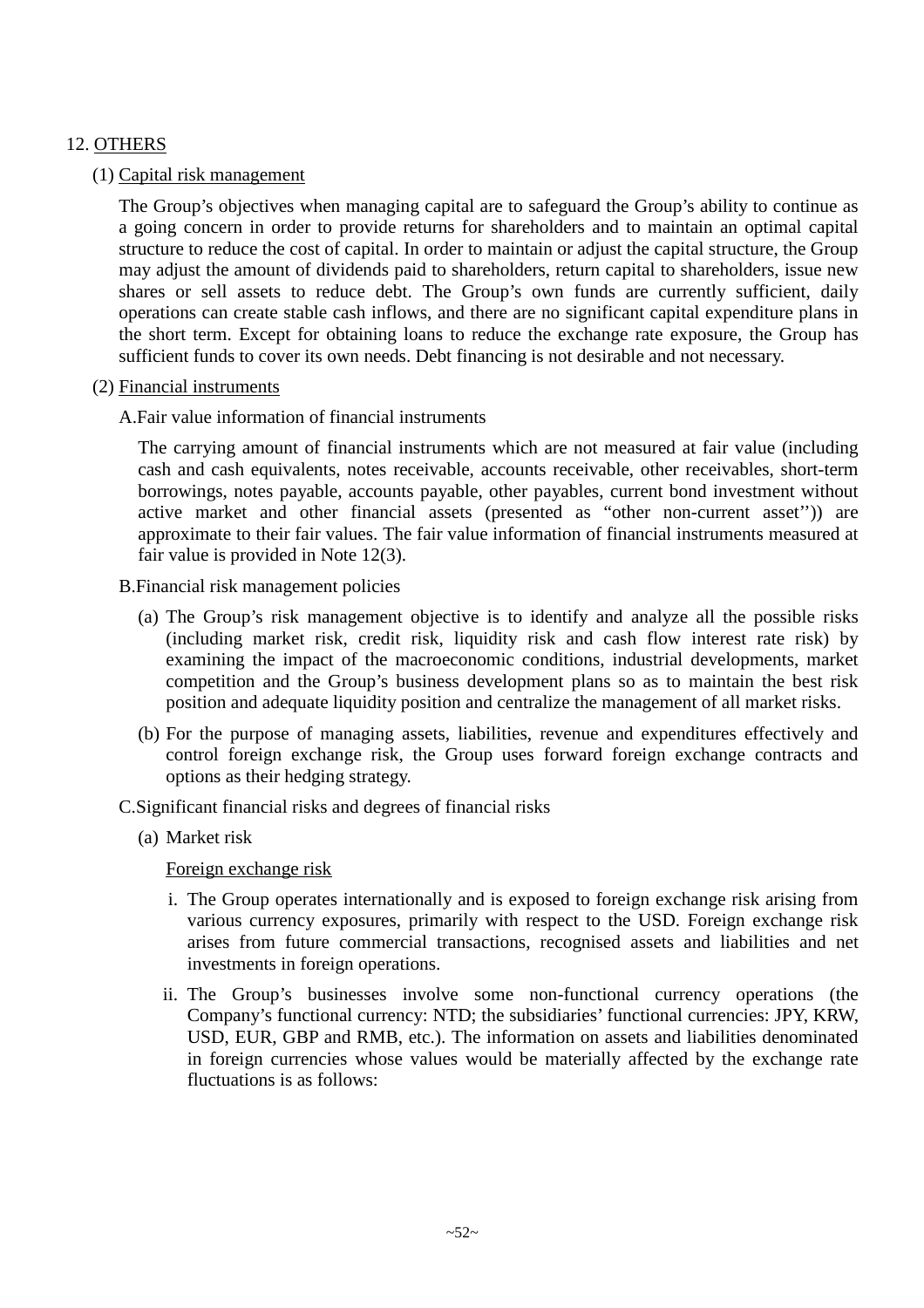|                              |                  |               | December 31, 2013      |                      |               |                  |
|------------------------------|------------------|---------------|------------------------|----------------------|---------------|------------------|
|                              |                  |               | Foreign Currency       |                      |               |                  |
|                              | Foreign Currency |               | Amount                 | <b>Exchange Rate</b> |               | Book Value (NTD) |
| Financial assets             | <b>USD:NTD</b>   | $\mathcal{S}$ | 100,687                | 29.8050              | $\mathcal{S}$ | 3,000,976        |
|                              | <b>RMB:NTD</b>   |               | 459,499                | 4.9190               |               | 2,260,276        |
|                              | <b>USD:RMB</b>   |               | 43,645                 | 6.0592               |               | 1,300,848        |
|                              | JPY:NTD          |               | 2,512,345              | 0.2839               |               | 713,255          |
|                              | <b>EUR:NTD</b>   |               | 12,084                 | 41.0900              |               | 496,532          |
| Financial liabilities        | <b>USD:NTD</b>   | \$            | 119,640                | 29.8050              | $\mathcal{S}$ | 3,565,870        |
|                              | <b>RMB:NTD</b>   |               | 60,000                 | 4.9190               |               | 295,140          |
|                              |                  |               | December 31, 2012      |                      |               |                  |
|                              |                  |               | Foreign Currency       |                      |               |                  |
|                              | Foreign Currency |               | Amount                 | <b>Exchange Rate</b> |               | Book Value (NTD) |
| <b>Financial</b> assets      | <b>USD:NTD</b>   | \$            | 66,780                 | 29.0400              | $\mathbb{S}$  | 1,939,291        |
|                              | <b>JPY:NTD</b>   |               | 2,797,391              | 0.3364               |               | 941,042          |
|                              | <b>USD:RMB</b>   |               | 21,967                 | 6.2318               |               | 637,926          |
|                              | <b>EUR:NTD</b>   |               | 15,483                 | 38.4900              |               | 595,941          |
| <b>Financial liabilities</b> | <b>USD:NTD</b>   | \$            | 108,265                | 29.0400              | \$            | 3,144,016        |
|                              | <b>USD:RMB</b>   |               | 5,105                  | 6.2318               |               | 148,250          |
|                              |                  |               | <b>January 1, 2012</b> |                      |               |                  |
|                              |                  |               | Foreign Currency       |                      |               |                  |
|                              | Foreign Currency |               | Amount                 | <b>Exchange Rate</b> |               | Book Value (NTD) |
| Financial assets             | <b>USD:NTD</b>   | \$            | 41,681                 | 30.2750              | \$            | 1,261,892        |
|                              | JPY:NTD          |               | 2,605,018              | 0.3906               |               | 1,017,520        |
|                              | <b>USD:RMB</b>   |               | 28,777                 | 6.2981               |               | 871,223          |
|                              | <b>EUR:NTD</b>   |               | 16,811                 | 39.1800              |               | 658,655          |
| <b>Financial liabilities</b> | <b>USD:NTD</b>   | \$            | 65,181                 | 30.2750              | \$            | 1,973,355        |
|                              | <b>USD:RMB</b>   |               | 9,391                  | 6.2981               |               | 284,312          |
|                              |                  |               |                        |                      |               |                  |

iii. Sensitivity analyses relating to foreign exchange rate risks are primarily for financial reporting years-end date of foreign currency monetary item. If the New Taiwan dollar exchange rate to the U.S. dollar increases or decreases by 1%, the Group's net income will increase or decrease by \$7,359 and \$7,151 for the years ended December 31, 2013 and 2012, respectively.

### Price risk

- i. The Group is exposed to equity securities price risk because of investments held by the Group and classified on the consolidated balance sheet as available-for-sale. The Group is not exposed to commodity price risk. To manage its price risk arising from investments in equity securities, the Group diversifies its portfolio.
- ii. The Group's investments in equity securities comprise domestic listed and unlisted stocks. The prices of equity securities would change due to the change of the future value of investee companies. If the prices of these equity securities had increased/decreased by 1% with all other variables held constant, other components of equity for the years ended December 31, 2013 and 2012 would have increased/decreased by \$2,644 and \$4,163, respectively, as a result of gains/losses on equity securities classified as available-for-sale.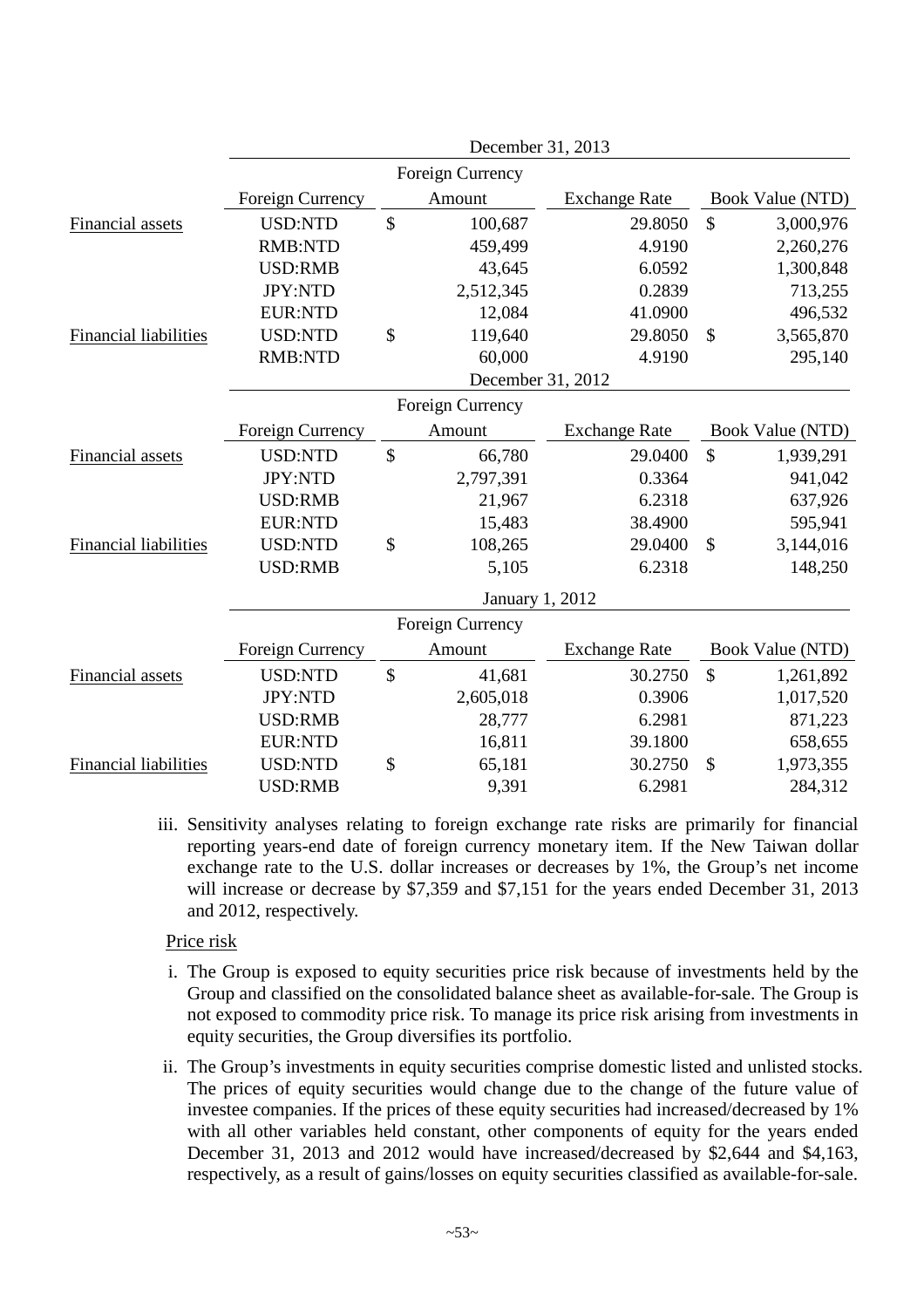### Interest rate risk

- i. The Group's principal interest-bearing assets are cash and cash equivalents, current bond investment without active market and short-term borrowings. Cash and cash equivalents are due within twelve months. Current bond investment without active market and short-term borrowings are maintained at fixed rates. Therefore, it is assessed that there is no significant cash flow interest rate risk.
- ii. The Group has not used any financial instruments to hedge its interest rate risk.

# (b) Credit risk

- i. Credit risk refers to the risk of financial loss to the Group arising from default by the clients or counterparties of financial instruments on the contract obligations. According to the Group's credit policy, each local entity in the Group is responsible for managing and analysing the credit risk for each of their new clients before standard payment and delivery terms and conditions are offered. Internal risk control assesses the credit quality of the customers, taking into account their financial position, past experience and other factors. Individual risk limits are set based on internal or external ratings in accordance with limits set by the Board of Directors. The utilisation of credit limits is regularly monitored. Credit risk arises from deposits with banks and financial institutions, as well as credit exposures to customers, including outstanding receivables.
- ii. No credit limits were exceeded during the reporting periods, and management does not expect any significant losses from non-performance by these counterparties for the years ended December 31, 2013 and 2012.
- (c) Liquidity risk
	- i. Cash flow forecasting is performed in the operating entities of the Group and aggregated by Group treasury. Group treasury monitors rolling forecasts of the Group's liquidity requirements to ensure it has sufficient cash to meet operational needs.
	- ii. Surplus cash held by the operating entities over and above balance required for working capital management are transferred to the Group treasury. The Group treasury invests surplus cash in interest bearing current accounts, time deposits, current bond investment without active market, choosing instruments with appropriate maturities or sufficient liquidity to provide sufficient head-room as determined by the above-mentioned forecasts. As of December 31, 2013, December 31, 2012 and January 1, 2012, the Group held money market position of \$11,763,203, \$10,342,307 and \$9,804,403, respectively, that are expected to readily generate cash inflows for managing liquidity risk.
	- iii. The Group's non-derivative financial liabilities are analysed based on the remaining period at the balance sheet date to the contractual maturity date, and all financial liabilities are due within one year.
- (3) Fair value estimation
	- A.The table below analyses financial instruments measured at fair value, by valuation method. The different levels have been defined as follows:

Level 1:Quoted prices in active markets for identical assets or liabilities.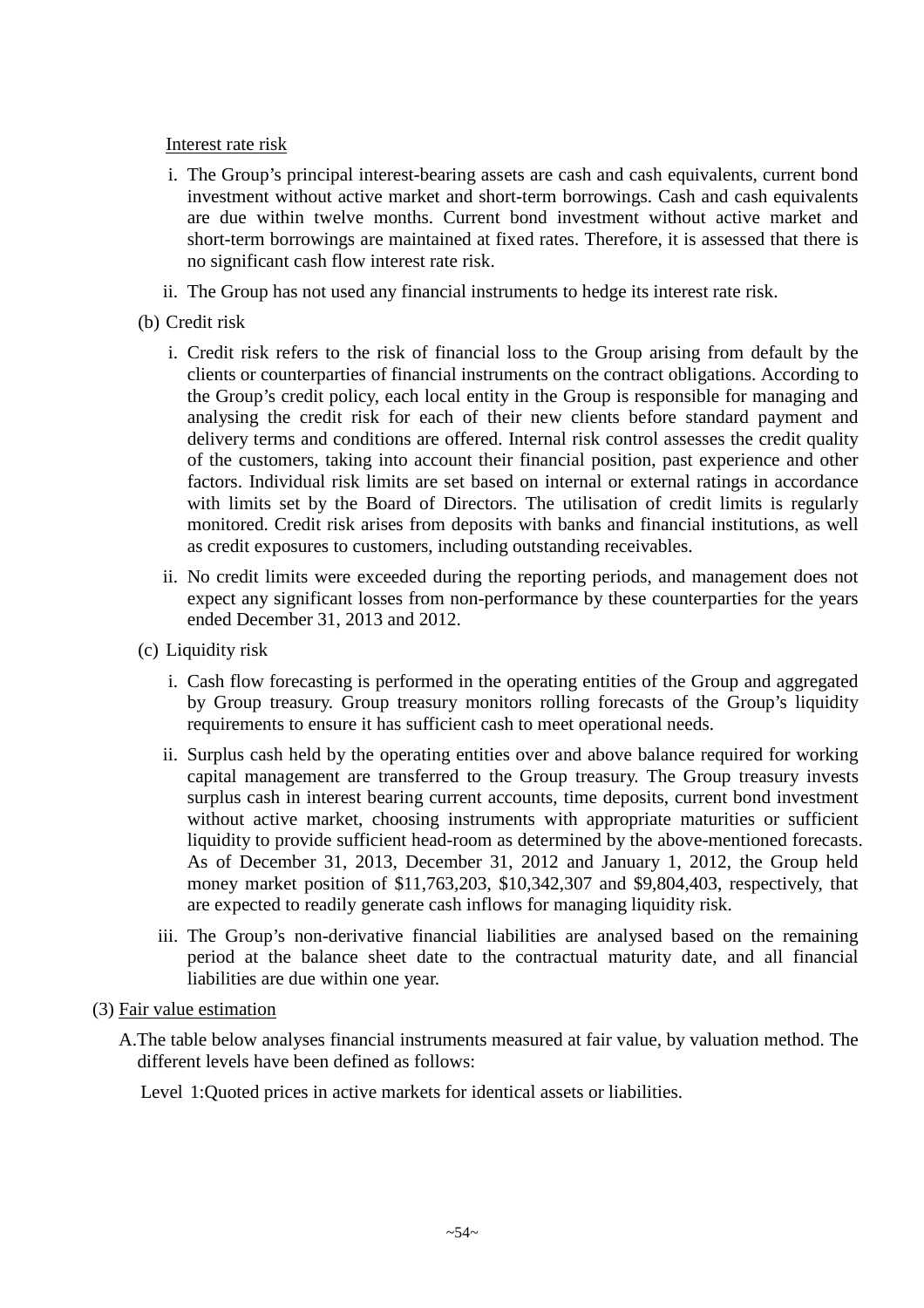Level 2:Inputs other than quoted prices included within level 1 that are observable for the asset or liability, either directly (that is, as prices) or indirectly (that is, derived from prices).

Level 3:Inputs for the assets or liabilities that are not based on observable market data.

The following table presents the Group's financial assets and liabilities that are measured at fair value at December 31, 2013, December 31, 2012 and January 1, 2012:

| December 31, 2013                                  | Level 1       |    | Level 2 | Level 3      |               | Total   |
|----------------------------------------------------|---------------|----|---------|--------------|---------------|---------|
| Financial assets:                                  |               |    |         |              |               |         |
| Non-current available-for-sale<br>financial assets | \$<br>263,297 | \$ |         | \$<br>1,125  | \$            | 264,422 |
| December 31, 2012                                  | Level 1       |    | Level 2 | Level 3      |               | Total   |
| Financial assets:                                  |               |    |         |              |               |         |
| Non-current available-for-sale<br>financial assets | \$<br>416,192 | \$ |         | 1,125        | $\mathcal{S}$ | 417,317 |
| January 1, 2012                                    | Level 1       |    | Level 2 | Level 3      |               | Total   |
| Financial assets:                                  |               |    |         |              |               |         |
| Non-current available-for-sale                     |               |    |         |              |               |         |
| financial assets                                   | \$<br>426,623 | S  |         | \$<br>31,125 | \$            | 457,748 |

- B.The fair value of financial instruments traded in active markets is based on quoted market prices at the balance sheet date. A market is regarded as active if quoted prices are readily and regularly available from an exchange, dealer, broker, industry group, pricing service, or regulatory agency, and those prices represent actual and regularly occurring market transactions on an arm's length basis. The quoted market price used for financial assets held by the Group is the closing price. These instruments are included in level 1. Instruments included in level 1 comprise primarily equity instruments classified as available-for-sale financial assets.
- C.The fair value of financial instruments not traded in an active market (such as the derivate instruments which traded in GTSM) is base on the cost of investment.
- D.If one or more of the significant inputs is not based on observable market data, the instrument is included in level 3.
- E.The financial instruments of Level 3 were recognized impairment loss amounting to \$30,000 for the year ended December 31, 2012, and there was no change in 2013.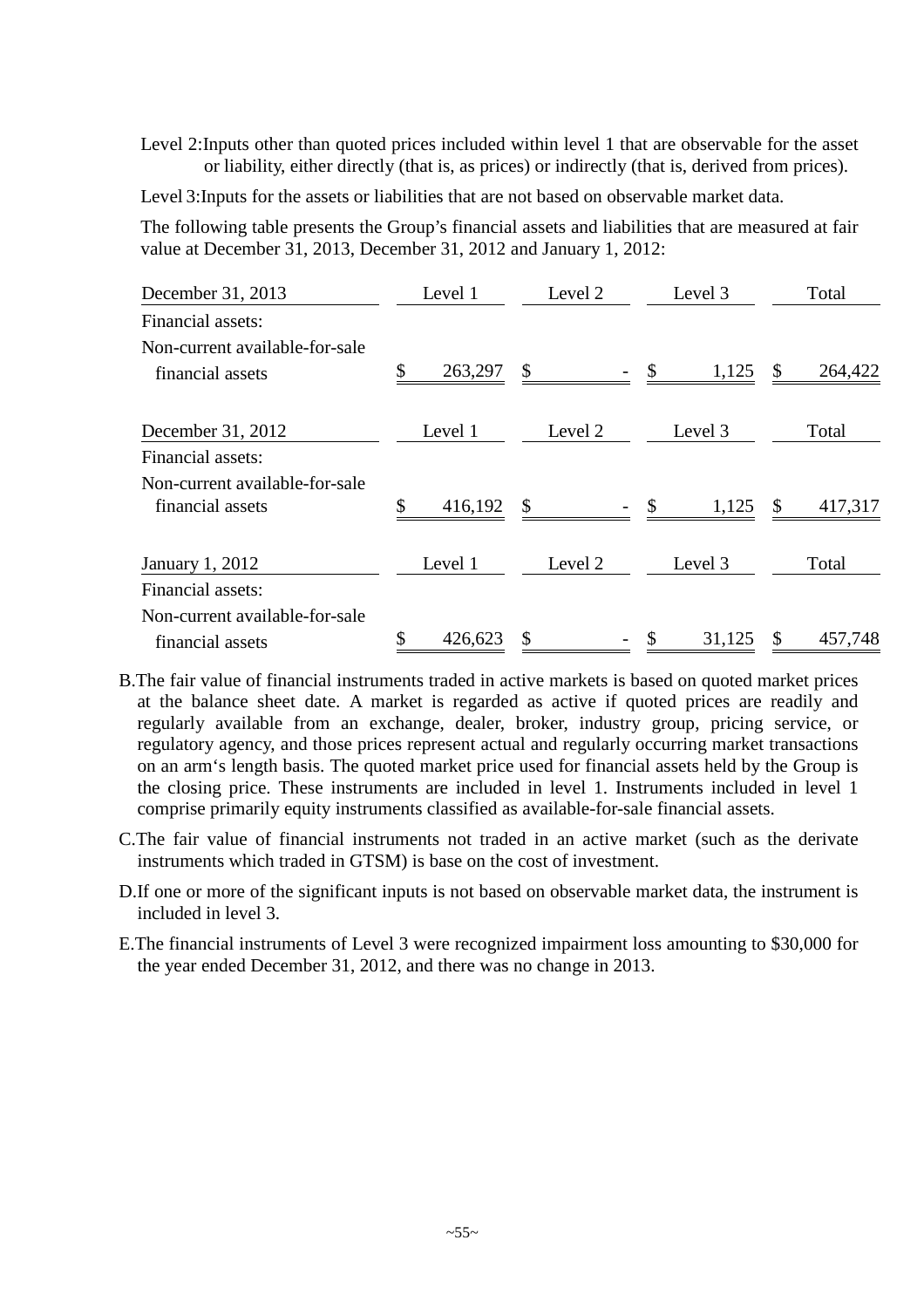#### 13. SUPPLEMENTARY DISCLOSURES

#### (1) Significant transactions information

A. Loans to others during the year ended December 31, 2013: None.

B. Provision of endorsements and guarantees to others during the year ended December 31, 2013:

|                                          |                 | Party being endorsed/guaranteed                            | Limit on                                                                  | Maximum outstanding                                                                    |                                                                                   |                                         | Amount of                                                 | Ratio of accumulated                                                                              | Ceiling on                                                | Provision of                                                                                  | Provision of Provision of                                                                                             |                   |  |
|------------------------------------------|-----------------|------------------------------------------------------------|---------------------------------------------------------------------------|----------------------------------------------------------------------------------------|-----------------------------------------------------------------------------------|-----------------------------------------|-----------------------------------------------------------|---------------------------------------------------------------------------------------------------|-----------------------------------------------------------|-----------------------------------------------------------------------------------------------|-----------------------------------------------------------------------------------------------------------------------|-------------------|--|
| Number Endorser/<br>$(Note 1)$ guarantor | Company<br>name | Relationship with<br>the<br>endorser/guarantor<br>(Note 2) | endorsements/<br>guarantees<br>provided for a<br>single party<br>(Note 3) | endorsement/guarantee<br>amount during the year<br>ended December 31,<br>2013 (Note 4) | Outstanding<br>endorsement/guarantee<br>amount at December<br>$31, 2013$ (Note 4) | Actual amount<br>drawn down<br>(Note 5) | endorsements/<br>guarantees<br>secured with<br>collateral | endorsement/guarantee<br>amount to net asset<br>value of the<br>endorser/guarantor<br>company (%) | of<br>endorsements/<br>guarantees<br>provided<br>(Note 6) | total amount endorsements/<br>guarantees by<br>parent<br>company to<br>subsidiary<br>(Note 7) | endorsements/endorsements/<br>guarantees by guarantees to Footnote<br>subsidiary to the party in<br>parent<br>company | Mainland<br>China |  |
| Transcend Transcend<br>Taiwan            | Japan Inc.      |                                                            | 3,964,842 \$                                                              | 425,850 \$                                                                             | 425,850 \$                                                                        | 283,900                                 | $\overline{\phantom{0}}$                                  |                                                                                                   | \$7,929,684                                               |                                                                                               |                                                                                                                       |                   |  |

Note 1: The numbers filled in for the endorsements/guarantees provided by the Company or subsidiaries are as follows

(a)The Company is '0'.

(b)The subsidiaries are numbered in order starting from '1'.

Note 2: Relationship between the endorser/guarantor and the party being endorsed/guaranteed is classified into the following six categories:

(a)Having business relationship.

(b)The endorser/guarantor parent company owns directly more than 50% voting shares of the endorsed/guaranteed subsidiary.

(c)The endorser/guarantor parent company and its subsidiaries jointly own more than 50% voting shares of the endorsed/guaranteed company.

(d)The endorsed/guaranteed parent company directly or indirectly owns more than 50% voting shares of the endorser/guarantor subsidiary.

(e)Mutual guarantee of the trade as required by the construction contract.

(f)Due to joint venture, each shareholder provides endorsements/guarantees to the endorsed/guaranteed company in proportion to its ownership.

Note 3: Not exceeding 20% of the Company's net asset value. (\$19,824,209\*20%=\$3,964,842)

Note 4: The maximum outstanding endorsement/guarantee amount during and as of December 31, 2013 is JPY\$1,500,000.

Note 5: The actual amount of endorsement drawn down is JPY\$1,000,000.

Note 6: Not exceeding 40% of the Company's net asset value. (\$19,824,209 \*40%=\$7,929,684)

Note 7: Fill in 'Y' for those cases of provision of endorsements/guarantees by listed parent company to subsidiary.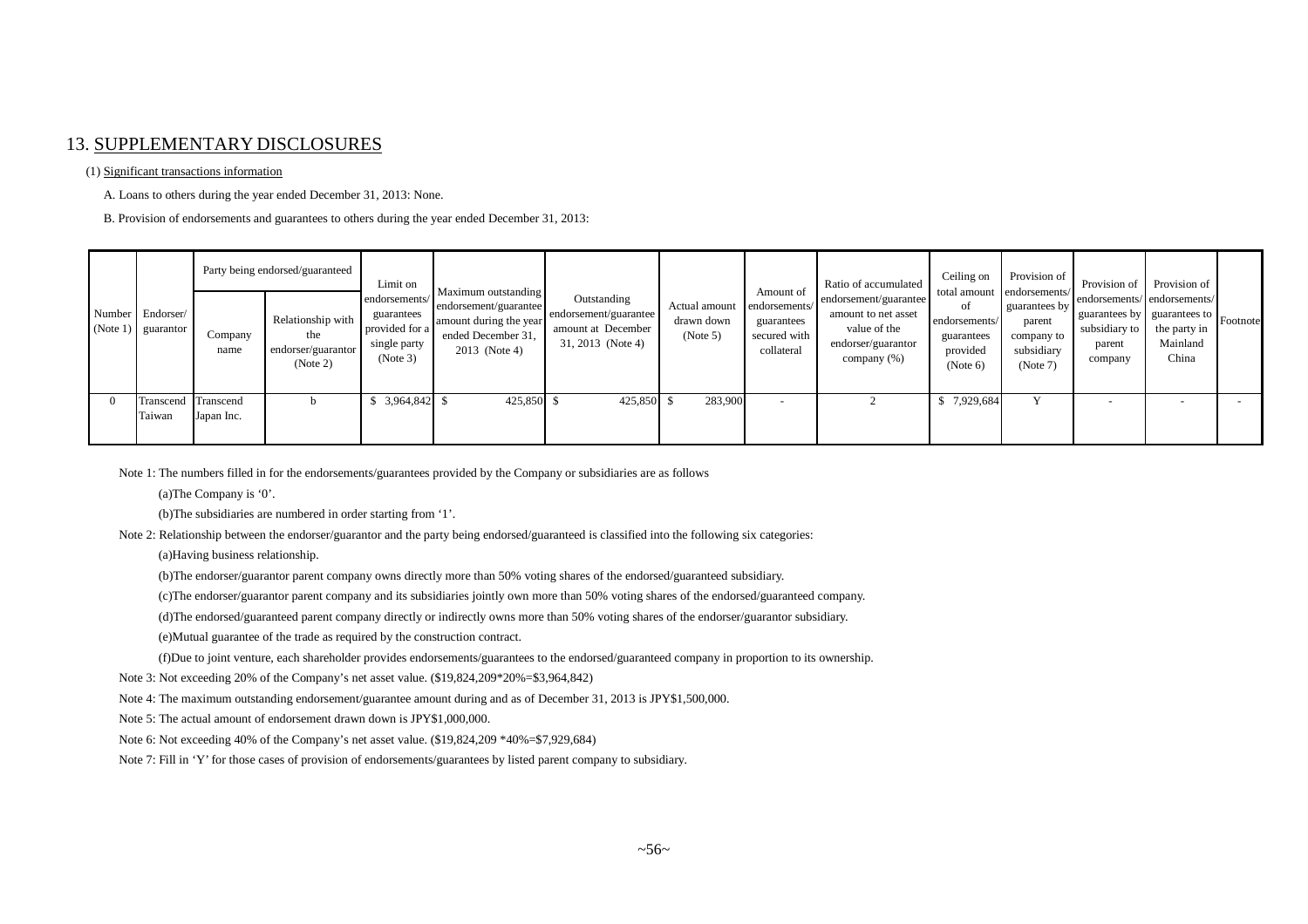|                         |                                                                                                       |                                                  |                                                       |                              | As of December 31, 2013 |                          |            |         |                          |
|-------------------------|-------------------------------------------------------------------------------------------------------|--------------------------------------------------|-------------------------------------------------------|------------------------------|-------------------------|--------------------------|------------|---------|--------------------------|
| Securities held by      | Marketable securities (Note 1)                                                                        | Relationship with the securities issuer (Note 2) | General ledger<br>account                             | Number of<br>shares or units | Book value (Note 3)     | Ownership<br>(% )        | Fair value |         | Footnote<br>(Note4)      |
| <b>Transcend Taiwan</b> | <b>Stocks</b>                                                                                         |                                                  |                                                       |                              |                         |                          |            |         |                          |
|                         | Alcor Micro Corp.                                                                                     | ٠                                                | Non-current<br>available-for-sale<br>financial assets | 6,220,933                    | \$<br>215,867           | 8                        | \$         | 215,867 | $\overline{\phantom{a}}$ |
|                         | Hitron Tech. Inc.                                                                                     | $\overline{\phantom{a}}$                         | $^{\prime\prime}$                                     | 3,060,017                    | 47,430                  |                          |            | 47,430  |                          |
|                         | Skyviia Corp.                                                                                         | ۰                                                | $\theta$                                              | 259,812                      |                         | $\overline{2}$           |            |         |                          |
|                         | Dramexchange Tech Inc.                                                                                |                                                  | $\theta$                                              | 60,816                       | 1,125<br>264,422        |                          |            | 1,125   |                          |
|                         | <b>Bonds</b>                                                                                          |                                                  |                                                       |                              |                         |                          |            |         |                          |
|                         | Bond with repurchase agreement                                                                        |                                                  | Current bond<br>investment without<br>active market   | ۰.                           | 74,513                  | $\overline{\phantom{a}}$ |            |         |                          |
| Transcend Shanghai      | Finance products                                                                                      |                                                  |                                                       |                              |                         |                          |            |         |                          |
|                         | 2013 Liduoduo financial planning<br>No.433, Financial products of Shanghai<br>Pudong Development Bank | $\overline{\phantom{a}}$                         | Current bond<br>investment without<br>active market   | ۰.                           | 49,185                  | $\overline{\phantom{a}}$ |            |         |                          |

As of December 31, 2013

C. Holding of marketable securities as of December 31, 2013(not including subsidiaries, associates and joint ventures):

Note 1: Marketable securities in the table refer to stocks, bonds, beneficiary certificates and other related derivative securities within the scope of IAS 39 'Financial instruments: recognition and measurement'.

Note 2: Leave the column blank if the issuer of marketable securities is non-related party.

Note 3: Fill in the amount after adjusted at fair value and deducted by accumulated impairment for the marketable securities measured at fair value; fill in the acquisition cost or amortised cost deducted by accumulated impairment for the marketable securities not measured at fair value.

Note 4: The number of shares of securities and their amounts pledged as security or pledged for loans and their restrictions on use under some agreements should be stated in the footnote if the securities presented herein such conditions.

D.Acquisition or sale of the same security with the accumulated cost exceeding NT\$300 million or 20% of the Company's paid-in capital: None.

E.Acquisition of real estate exceeding NT\$300 million or 20% of paid-in capital or more: None.

F.Disposal of real estate exceeding NT\$300 million or 20% of paid-in capital or more: None.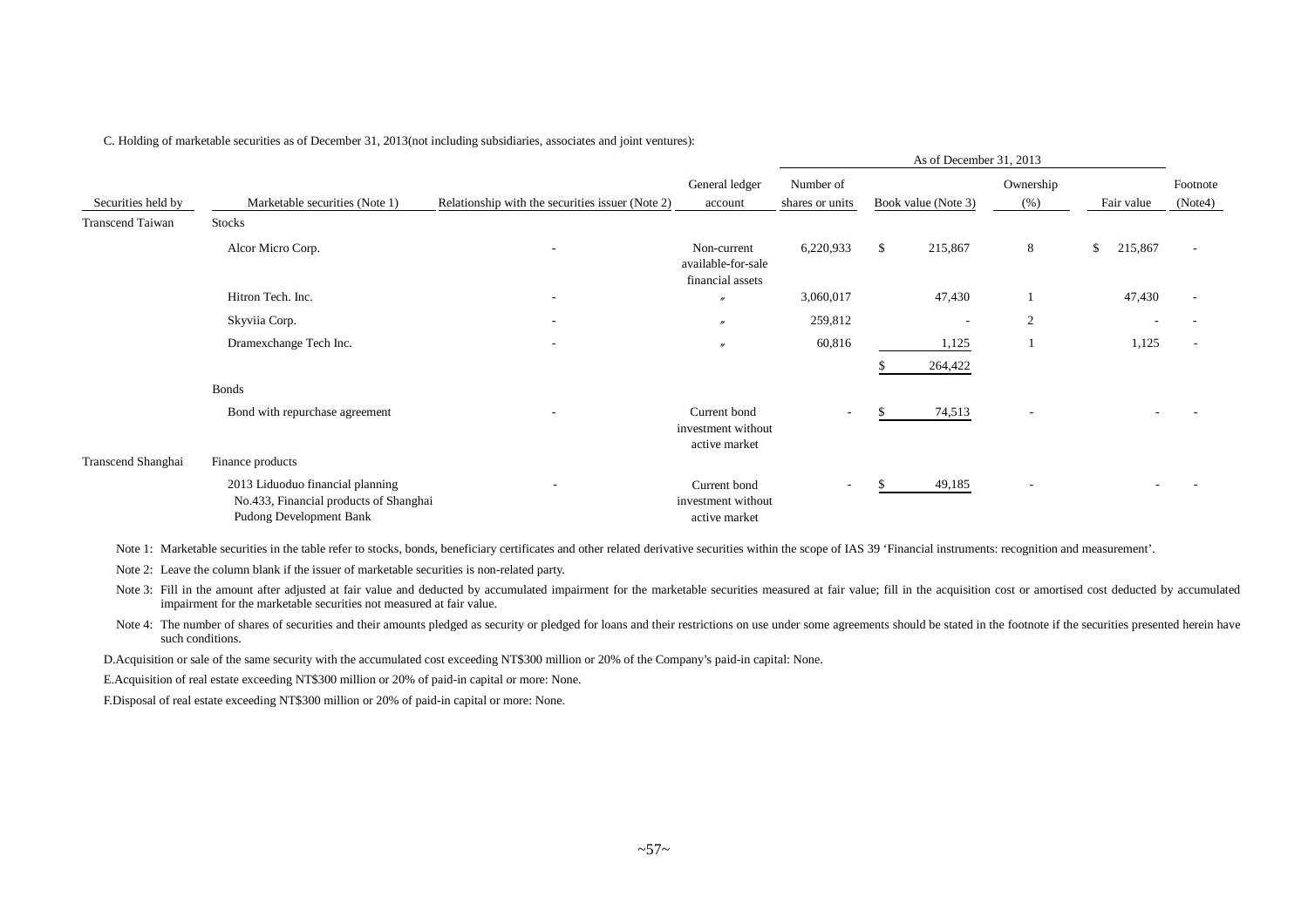G.Purchases or sales of goods from or to related parties exceeding NT\$100 million or 20% of the Company' paid-in capital or more:

|                                         |                                                       |                                                                                        |                   |             | Transaction                  |                                    |                              |                                                                          |            | Notes/accounts receivable (payable)                 |          |
|-----------------------------------------|-------------------------------------------------------|----------------------------------------------------------------------------------------|-------------------|-------------|------------------------------|------------------------------------|------------------------------|--------------------------------------------------------------------------|------------|-----------------------------------------------------|----------|
|                                         |                                                       |                                                                                        |                   |             | Percentage of<br>total sales |                                    |                              | Differences in transaction terms<br>compared to third party transactions |            | Percentage of total<br>notes/accounts<br>receivable |          |
| Purchaser/seller                        | Counterparty                                          | Relationship with the counterparty                                                     | Sales (purchases) | Amount      | (purchases)                  | Credit term                        | Unit price                   | Credit term                                                              | Balance    | (payable)                                           | Footnote |
| Transcend<br>Taiwan                     | Transcend Japan Inc.                                  | The Company's subsidiary                                                               | Sales             | \$2,673,875 | 11                           | 120 days after<br>monthly billings | No significant<br>difference | 30 to 60 days<br>- \$<br>after monthly<br>billings to third<br>parties   | 636,691    | 23                                                  |          |
| $\prime\prime$                          | <b>Transcend Information</b><br>Europe B.V.           | Subsidiary of Memhiro                                                                  | $^{\prime\prime}$ | 2,389,858   | 10                           |                                    | $^{\prime\prime}$            |                                                                          | 341,246    | 12                                                  |          |
|                                         | Transcend Information, Inc.                           | The Company's subsidiary                                                               |                   | 985,094     | $\overline{\mathcal{A}}$     |                                    | $^{\prime\prime}$            |                                                                          | 202,659    |                                                     |          |
| $^{\prime\prime}$                       | <b>Transcend Information</b><br>Trading GmbH, Hamburg | Subsidiary of Memhiro                                                                  |                   | 629,040     | 3                            |                                    | $^{\prime\prime}$            |                                                                          | 62,233     | 2                                                   |          |
|                                         | Transcend Korea Inc.                                  | The Company's subsidiary                                                               |                   | 502,588     | 2                            | 60 days after<br>monthly billings  |                              |                                                                          | 39,454     |                                                     |          |
|                                         | Transtech Shanghai                                    | Subsidiary of Memhiro                                                                  |                   | 329,250     |                              | 120 days after<br>monthly billings |                              |                                                                          | 77,917     | 3                                                   |          |
|                                         | Transcend Information (H.K.)<br>Ltd.                  | Subsidiary of Memhiro                                                                  |                   | 296,819     |                              |                                    | $^{\prime\prime}$            |                                                                          | 67,750     | 2                                                   |          |
| $^{\prime\prime}$                       | Transcend (H.K.)<br>Limited                           | Transcend H.K.'s chairman is the<br>Company's general manager                          |                   | 240,690     |                              |                                    | $^{\prime\prime}$            |                                                                          |            |                                                     |          |
| $^{\prime\prime}$                       | Transcend Shanghai                                    | Subsidiary of Memhiro                                                                  | $^{\prime\prime}$ | 174,314     | $\overline{1}$               |                                    |                              |                                                                          |            |                                                     |          |
| Transcend<br>Information<br>Europe B.V. | Transcend Information<br>Trading GmbH, Hamburg        | Together with Transcend<br>Information Europe B.V. are<br>controlled by parent company |                   | 715,905     | 26                           | 30 days after<br>receipt of goods  |                              | 7 to 60 days after<br>receipt of goods to<br>third parties               | 10,361     |                                                     |          |
| Transcend<br>Shanghai                   | Transcech Shanghai                                    | Together with Transcend Shanghai<br>are controlled by parent company                   |                   | 172,834     | 3                            | 60 days after<br>monthly billings  |                              | 30 to 60 days<br>after monthly<br>billings to third<br>parties           | 54,361     | 6                                                   |          |
| Transcend<br>Taiwan                     | Transcend Shanghai                                    | Subsidiary of Memhiro                                                                  | (Purchases)       | 1,030,425   | 5                            | 60 days after<br>receipt of goods  | Note 1                       | 7 to 30 days after (<br>receipt of goods to<br>third parties             | 1,288,421) | 33                                                  |          |

Note 1:The purchase transactions between Transcend Taiwan and Transcend Shanghai were attributed to processing of supplied materials. No other similar transactions can be used for comparison. Note 2:The Company's sales to subsidiaries were equivalent to subsidiaries's purchases from the Company; accordingly, the Company did not disclose the information on subsidiaries' purchases from the Company.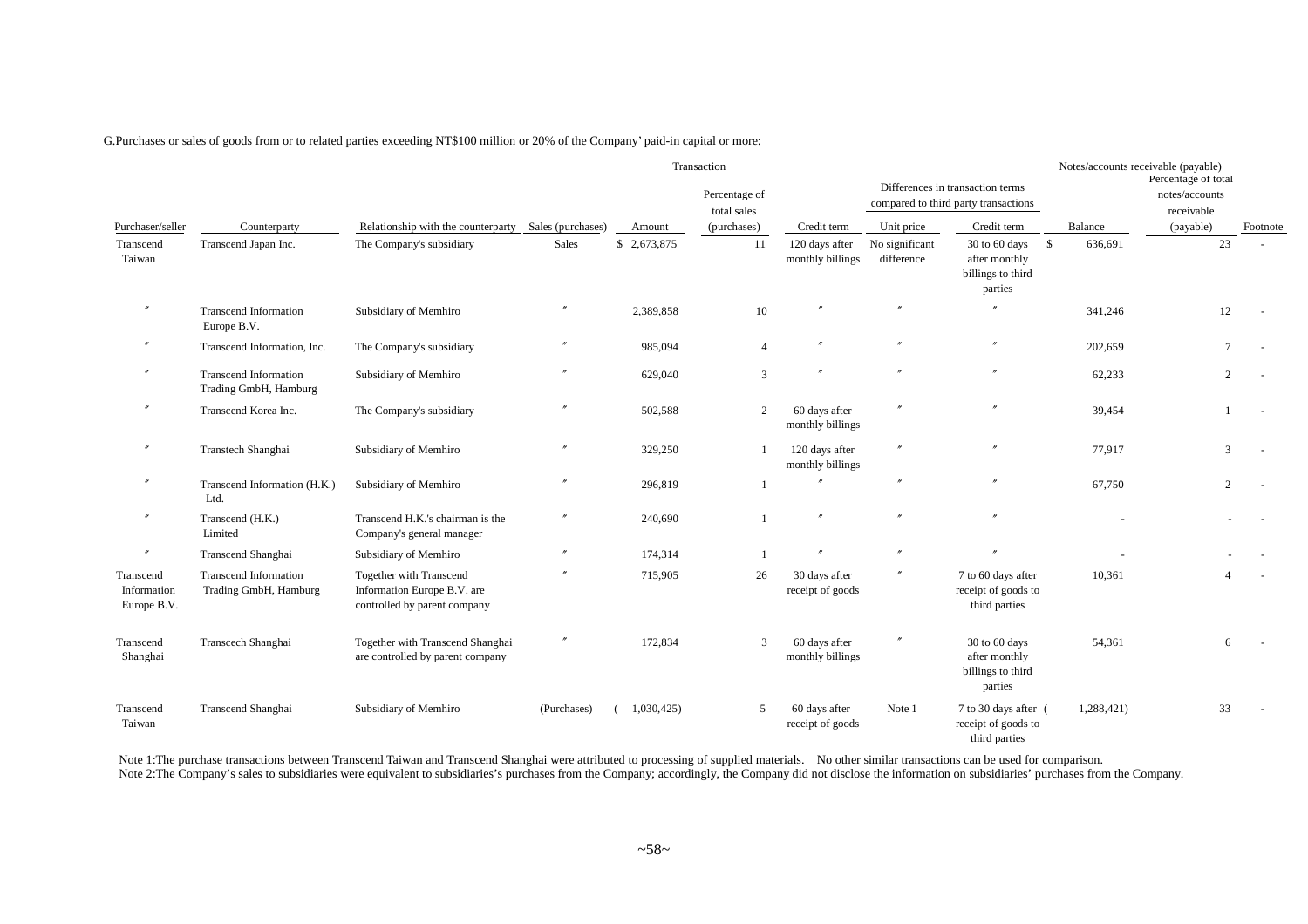|                         |                                             |                           |                   |                | Overdue receivables |                          |                                       |                   |
|-------------------------|---------------------------------------------|---------------------------|-------------------|----------------|---------------------|--------------------------|---------------------------------------|-------------------|
|                         |                                             | Relationship with the     | Balance as at     |                |                     |                          | Amount collected<br>subsequent to the | Allowance for     |
| Creditor                | Counterparty                                | counterparty              | December 31, 2013 | Turnover rate  | Amount              | Action taken             | balance sheet date                    | doubtful accounts |
| <b>Transcend Taiwan</b> | Transcend Japan Inc.                        | Subsidiary of the Company | 636,691           | $3.84 \quad $$ |                     | - \$                     | 636,691 \$                            |                   |
|                         | <b>Transcend Information</b><br>Europe B.V. | Subsidiary of Memhiro     | 341,246           | 5.82           |                     | $\overline{\phantom{a}}$ | 341,246                               |                   |
| $\overline{u}$          | <b>Transcend Information</b><br>Inc.        | Subsidiary of the Company | 202,659           | 3.87           |                     | $\overline{\phantom{a}}$ | 200,935                               |                   |
| Transcend Shanghai      | Transcend Taiwan                            | Parent company            | 1,288,421         | 4.70           | . .                 | $\overline{\phantom{0}}$ | 959,842                               |                   |

#### H.Receivables from related parties exceeding NT\$100 million or 20% of the Company's paid-in capital or more:

I.Derivative financial instruments undertaken during the year ended December 31, 2013: None.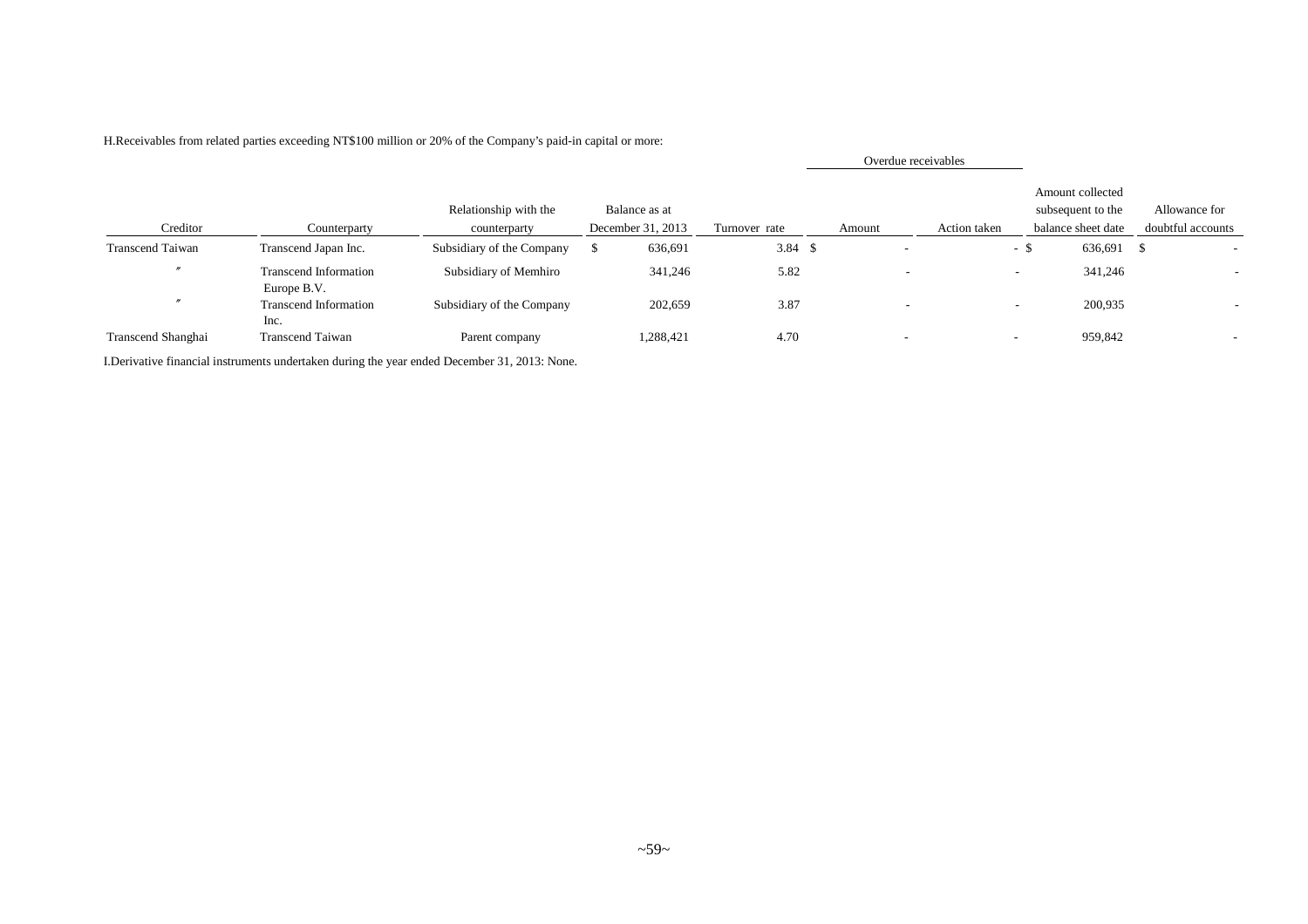J.Significant inter-company transactions during the year ended December 31, 2013:

|                    |                                             |                                                |                          |                            |                 | Transaction                                                                                      |                                                                                       |
|--------------------|---------------------------------------------|------------------------------------------------|--------------------------|----------------------------|-----------------|--------------------------------------------------------------------------------------------------|---------------------------------------------------------------------------------------|
| Number<br>(Note 1) | Company<br>name                             | Counterparty                                   | Relationship<br>(Note 2) | General ledger<br>account  | Amount          | Transaction terms                                                                                | Percentage of<br>consolidated total<br>operating revenues or<br>total assets (Note 3) |
| $\Omega$           | Transcend Taiwan                            | Transcend Japan Inc.                           | a                        | Sales                      | 2,673,875<br>\$ | There is no significant difference in unit price                                                 | 10%                                                                                   |
|                    |                                             | Transcend Information Europe B. V.             |                          |                            | 2,389,858       | from those to third parties.                                                                     | 9%                                                                                    |
|                    |                                             | Transcend Information, Inc.                    |                          |                            | 985,094         |                                                                                                  | 4%                                                                                    |
|                    |                                             | Transcend Information Trading GmbH,<br>Hamburg |                          |                            | 629,040         |                                                                                                  | 2%                                                                                    |
|                    |                                             | Transcend Korea Inc.                           |                          |                            | 502,588         |                                                                                                  | 2%                                                                                    |
|                    |                                             | Transtech Trading (Shanghai) Co., Ltd.         |                          |                            | 329,250         |                                                                                                  | 1%                                                                                    |
|                    |                                             | Transcend Information (Shanghai), Ltd.         |                          | Purchases                  | 1,030,425       | Processing with supplied materials. No other<br>similar transactions can be used for comparison. | 4%                                                                                    |
|                    |                                             | Transcend Japan Inc.                           |                          | <b>Accounts Receivable</b> | 636,691         | 120 days after monthly billings                                                                  | 3%                                                                                    |
|                    |                                             | Transcend Information Europe B. V.             | $\overline{p}$           |                            | 341,246         |                                                                                                  | 1%                                                                                    |
|                    |                                             | Transcend Information (Shanghai), Ltd.         | $\prime\prime$           | <b>Accounts Payable</b>    | 1,288,421       | 60 days after receipt of goods                                                                   | 5%                                                                                    |
|                    | <b>Transcend Information</b><br>Europe B.V. | Transcend Information Trading GmbH,<br>Hamburg | $\mathbf{C}$             | Sales                      | 715,905         | There is no significant difference in unit price<br>from those to third parties.                 | 3%                                                                                    |

Note 1: Transaction information between parent company and subsidiaries should be noted in the first column, the number is written as below:

(a) Parent company: 0

(b) Subsidiaries were numbered from 1.

Note 2: Relationship between transaction company and counterparty is classified into the following three categories:

(a) Parent company to subsidiary.

(b) Subsidiary to parent company.

(c) Subsidiary to subsidiaries.

Note 3: Regarding percentage of transaction amount to consolidated total operating revenues or total assets, it is computed based on period-end balance of transaction to consolidated total assets for balance sheet accounts based on accumulated transaction amount for the period to consolidated total operating revenues for income statement accounts.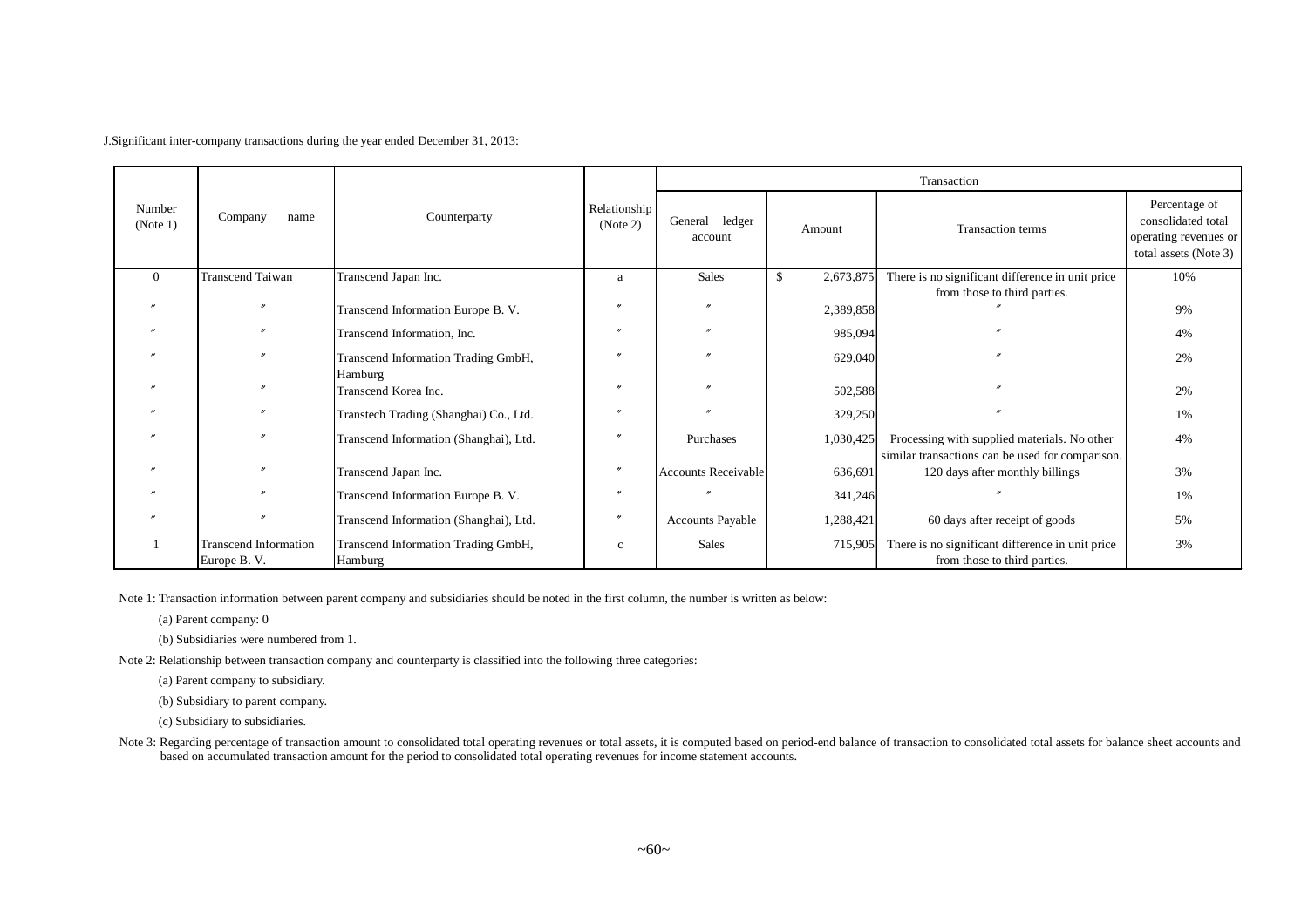#### (2) Information on investees (not including investees in Mainland China)

Initial investment amount Shares held at December 31, 2013

|                               |                                                               |                                           |                                                                        |                   |                           |               |           |            |                          | Investment income        |          |
|-------------------------------|---------------------------------------------------------------|-------------------------------------------|------------------------------------------------------------------------|-------------------|---------------------------|---------------|-----------|------------|--------------------------|--------------------------|----------|
|                               |                                                               |                                           |                                                                        |                   |                           |               |           |            | Net profit (loss) of the | (loss) recognized by the |          |
|                               |                                                               |                                           |                                                                        | Balance at        | Balance at                |               |           |            | investee for the year    | Company for the year     |          |
|                               |                                                               |                                           | Main business                                                          |                   | December 31, December 31, | No. of Shares | Ownership |            | ended December 31,       | ended December 31,       |          |
| Investor                      | Investee                                                      | Location                                  | activities                                                             | 2013              | 2012                      | (in units)    | (% )      | Book value | 2013                     | 2013 (Note 1)            | Footnote |
| Transcend<br>Taiwan           | Saffire Investment Ltd.                                       | B.V.I.                                    | Investments holding<br>company                                         | $$1,202,418$ \ \$ | 1,202,418                 | 36,600,000    | 100       |            | 130,340 \$               | 130,303                  | Note 2   |
|                               | Transcend Japan Inc.                                          | Japan                                     | Wholesaler of<br>computer memory<br>modules and peripheral<br>products | 89,103            | 89,103                    | 6,400         | 100       | 143,805    | 35,167                   | 35,167                   | Note 2   |
|                               | Transcend Information. Inc.                                   | United States of Wholesaler of<br>America | computer memory<br>modules and peripheral<br>products                  | 38,592            | 38,592                    | 625,000       | 100       | 114,911    | 13,074                   | 13,074                   | Note 2   |
|                               | Transcend Korea Inc.                                          | Korea                                     | Wholesaler of<br>computer memory<br>modules and peripheral<br>products | 6,132             | 6,132                     | 200,000,000   | 100       | 24,375     | 5,851                    | 5,851                    | Note 2   |
|                               | Transcend Information UK Limited United Kingdom Wholesaler of |                                           | computer memory<br>modules and peripheral<br>products                  | $\overline{a}$    | 2,883                     |               |           |            |                          |                          | Note 2   |
|                               | Taiwan IC Packaging Corp.                                     | Taiwan                                    | Packaging of Semi-<br>conductors                                       | 251,658           | $\sim$                    | 41,000,000    | 14        | 221,255 (  | $405,554$ (              | 30,403                   | Note 5   |
| Saffire<br>Investment<br>Ltd. | Memhiro Pte Ltd.                                              | Singapore                                 | Investments holding<br>company                                         | 1,156,920         | 1,156,920                 | 55,132,000    | 100       | 3,296,476  | 130,326                  | 130,326                  | Note 3   |
| Ltd.                          | Memhiro Pte Transcend Information Europe B.V                  | Netherlands                               | Wholesaler of<br>computer memory<br>modules and peripheral<br>products | 1,693             | 1,693                     | 100           | 100       | 179,091    | 19,256                   | 19,250                   | Note 4   |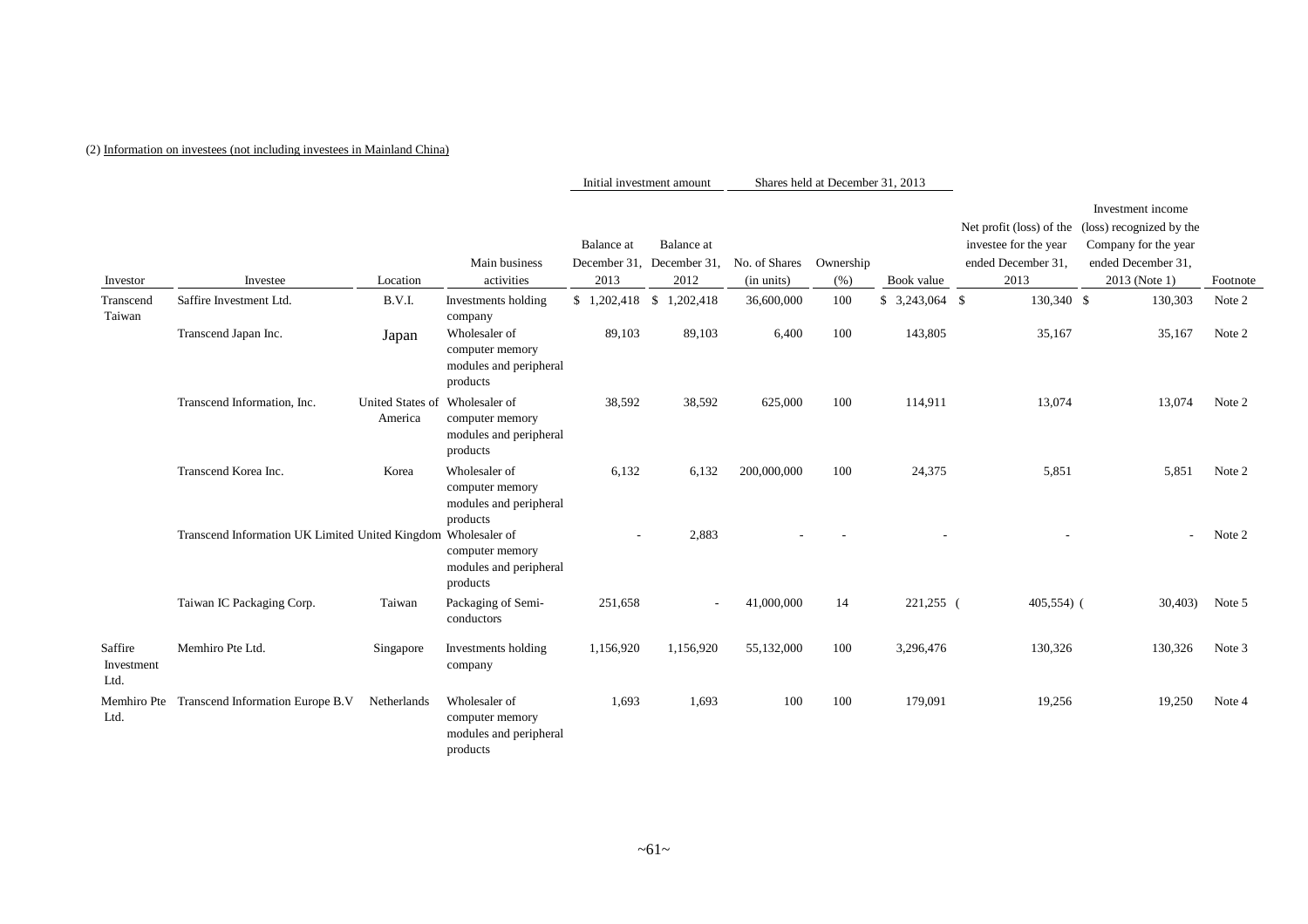| Initial investment amount | Shares held at December 31, 2013 |  |
|---------------------------|----------------------------------|--|
|---------------------------|----------------------------------|--|

|                     |                                                       |           |                                                                        |     | Balance at |      | Balance at               | December 31, December 31, No. of Shares Ownership |      |     |            |      | Net profit<br>investee for<br>the year ended | Investment income<br>(loss) of the (loss) recognized by<br>the Company for<br>the year ended<br>December 31, December 31, 2013 |          |
|---------------------|-------------------------------------------------------|-----------|------------------------------------------------------------------------|-----|------------|------|--------------------------|---------------------------------------------------|------|-----|------------|------|----------------------------------------------|--------------------------------------------------------------------------------------------------------------------------------|----------|
| Investors           | Investees                                             | Location  | Main activities                                                        |     | 2013       |      | 2012                     | (in units)                                        | (% ) |     | Book value |      | 2013                                         | (Note 1)                                                                                                                       | Footnote |
| Memhiro Pte<br>Ltd. | <b>Transcend Information Trading</b><br>GmbH, Hamburg | Germany   | Wholesaler of<br>computer memory<br>modules and peripheral<br>products | \$. | 2,288      | - \$ | 2,288                    | $\sim$                                            | 100  | \$. | 72,769     | - \$ | $9,201$ \$                                   | 9,201                                                                                                                          | Note 4   |
| $\sim$              | Transcend Information (H.K.) Ltd.                     | Hong Kong | Wholesaler of<br>computer memory<br>modules and peripheral<br>products |     | 7,636      |      | $\overline{\phantom{a}}$ | 2,000,000                                         | 100  |     | 8,206      |      | 520                                          | 520                                                                                                                            | Note 4   |

Note 1: The Company does not directly recognize the investment income (loss) except for the subsidiaries directly held.

Note 2: Subsidiaries of the Company.

Note 3: Subsidiary of Saffire.

Note 4: Subsidiaries of Memhiro.

Note 5: Please refer to Note 6 (6).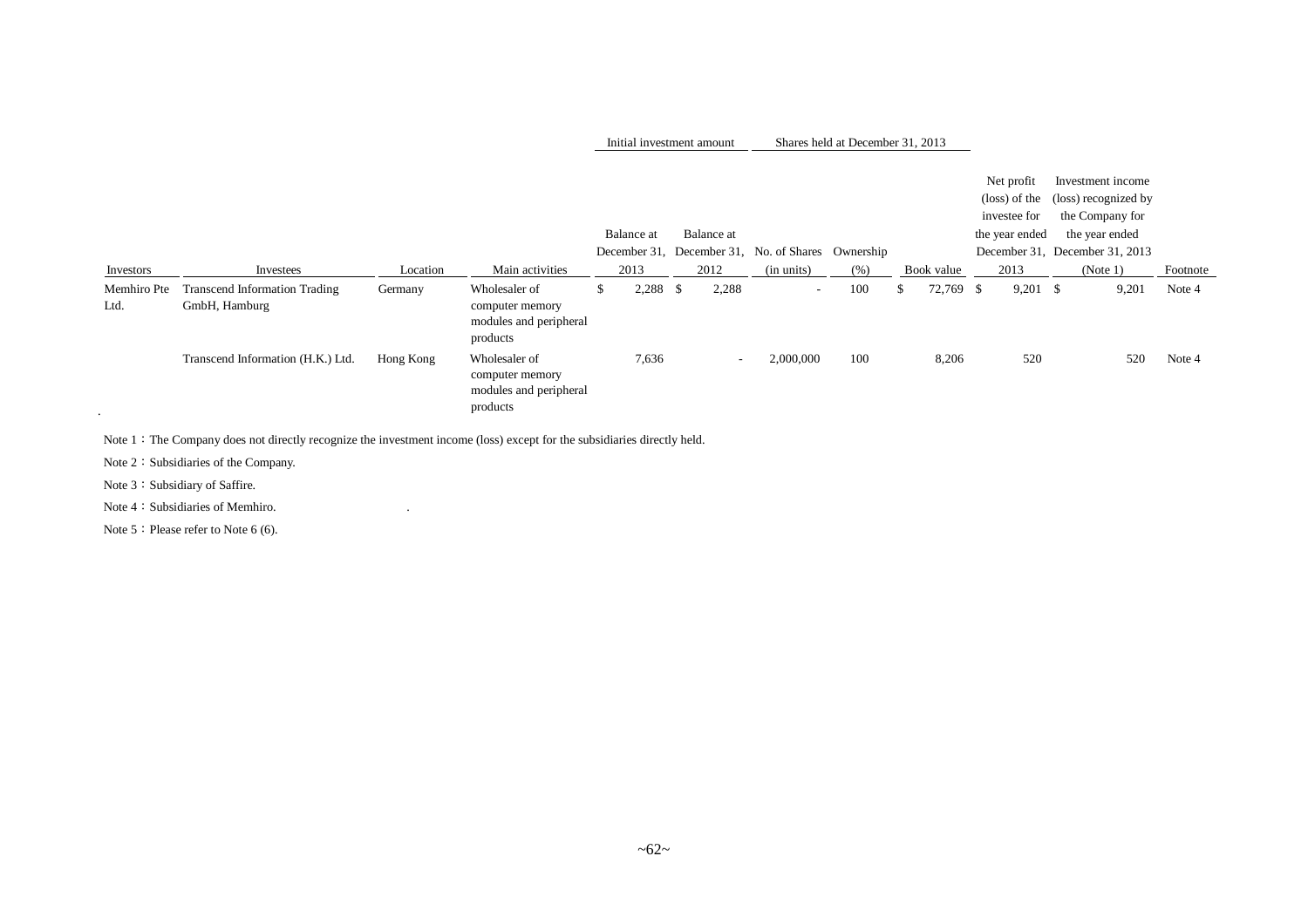#### (3) Information on investments in Mainland China

A.Basic information:

| Investee in<br>Mainland<br>China                | Main business activities                                                                                                                                                                                      | Paid-in<br>capital | Investment<br>method<br>(Note 1) | Accumulated<br>amount of<br>remittance<br>from Taiwan to<br>Mainland | Amount remitted from<br>Taiwan to Mainland<br>China/Amount remitted<br>back to Taiwan for the year<br>ended December 31, 2013 |                               | Accumulated<br>amount of<br>remittance from<br>Taiwan to<br>Mainland China as | Net income<br>investee as of<br>December 31 | Ownership<br>held by the<br>Company<br>(direct and | Investment<br>income (loss)<br>recognized by<br>the Company for<br>the year ended | Book value of<br>investments in<br>Mainland China as<br>of December 31, | Accumulated<br>amount of<br>investment income<br>remitted back to Footnote<br>Taiwan as of |  |
|-------------------------------------------------|---------------------------------------------------------------------------------------------------------------------------------------------------------------------------------------------------------------|--------------------|----------------------------------|----------------------------------------------------------------------|-------------------------------------------------------------------------------------------------------------------------------|-------------------------------|-------------------------------------------------------------------------------|---------------------------------------------|----------------------------------------------------|-----------------------------------------------------------------------------------|-------------------------------------------------------------------------|--------------------------------------------------------------------------------------------|--|
|                                                 |                                                                                                                                                                                                               |                    |                                  | China as of<br>January 1,<br>2013                                    | Remitted to<br>Mainland<br>China                                                                                              | Remitted<br>back to<br>Taiwan | of December 31,<br>2013                                                       | 2013                                        | indirect)                                          | December 31,<br>2013<br>(Note 2)                                                  | 2013                                                                    | December 31,<br>2013                                                                       |  |
| Transcend<br>Information<br>(Shanghai),<br>Ltd. | Manufacturer and seller of<br>computer memory modules,<br>storage products and disks                                                                                                                          | \$1,134,178        | (2)                              | 1,134,178<br>\$                                                      | $\sim$                                                                                                                        | $\overline{\phantom{a}}$      | \$                                                                            | 100,918                                     | 100                                                | $\mathcal{S}$<br>100,829                                                          | 3,000,484<br>\$                                                         |                                                                                            |  |
| Transtech<br>Trading<br>(Shanghai)<br>Co., Ltd. | Manufacturer and seller of<br>computer memory modules,<br>storage products and disks.<br>Wholesaler and agent of<br>computer memory modules<br>and Peripheral products.<br>Retailer of computer<br>components | 16,310             | (2)                              | 16,310                                                               |                                                                                                                               |                               | 16,310                                                                        | 762                                         | 100                                                | 762                                                                               | 13,773                                                                  |                                                                                            |  |

| Company name                           | Accumulated amount of remittance from Taiwan to<br>Mainland China as of December 31, 2012 | Investment amount approved by the Investment<br>Commission of the Ministry of Economic Affairs<br>(MOEA) | Ceiling on investments in Mainland China imposed by<br>the Investment Commission of MOEA |
|----------------------------------------|-------------------------------------------------------------------------------------------|----------------------------------------------------------------------------------------------------------|------------------------------------------------------------------------------------------|
| Transcend Information (Shanghai), Ltd. | 1,134,178   \$                                                                            | 1.134.178 S                                                                                              |                                                                                          |
| Transtech Trading (Shanghai) Co., Ltd. | 16.310                                                                                    | 16.310                                                                                                   |                                                                                          |
|                                        | .150,488                                                                                  | 1,150,488                                                                                                | 11.894.525                                                                               |

Note 1: Investment methods are classified into the following three categories:

(1) Directly invest in a company in Mainland China.

(2) Through investing in an existing company in the third area, which then invested in the invested in Mainland China.

 $(3)$  Others.

Note 2: The financial statements that are audited and attested by R.O.C. parent company's CPA.

Note 3: The numbers in this table are expressed in New Taiwan Dollars.

B.Significant transactions conducted with investees in Mainland China directly or indirectly through other companies in the third areas: None.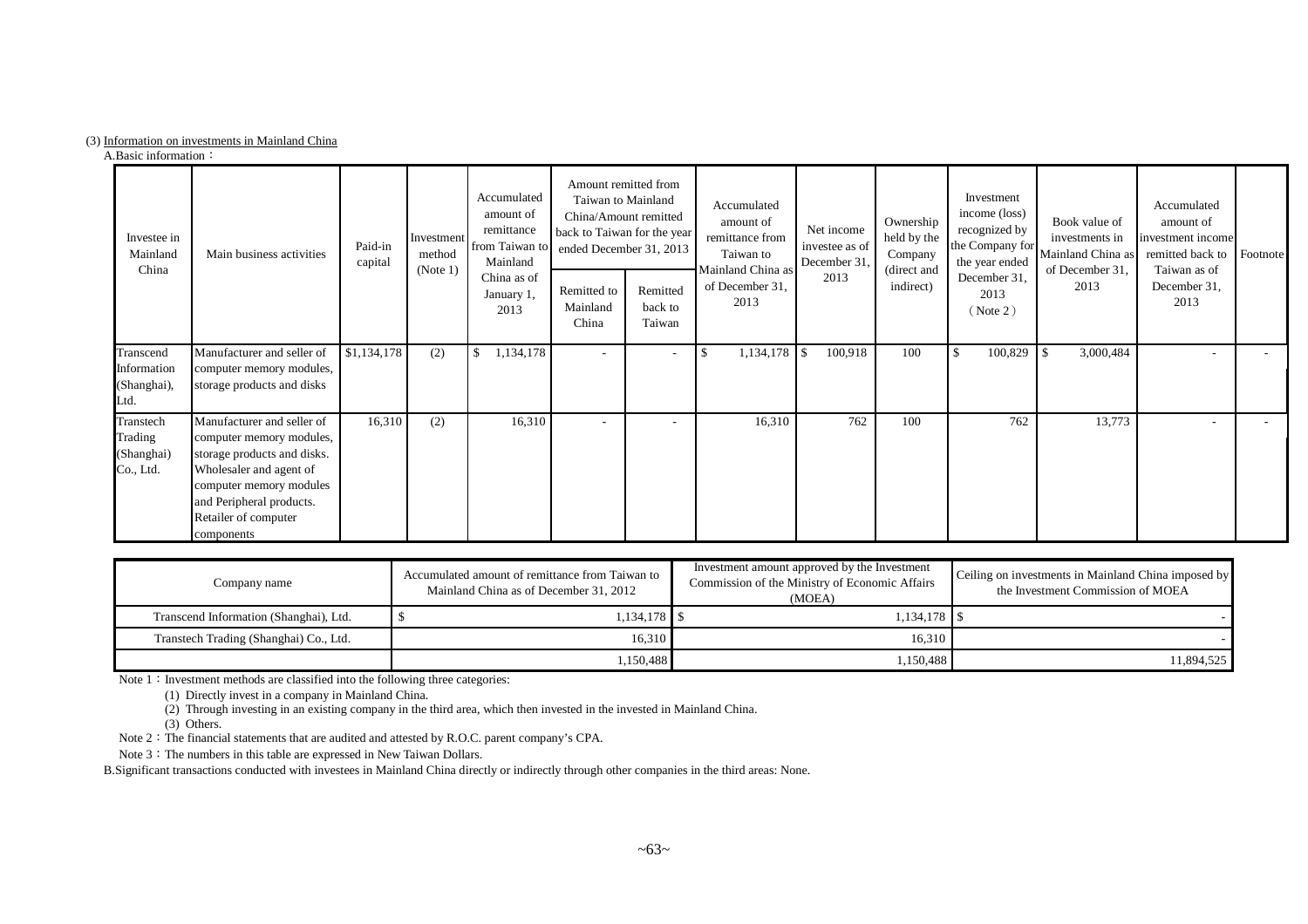#### 14. SEGMENT INFORMATION

#### (1) General information

The Group operates business only in a single industry, allocating resources and assessing performance of the Group as a whole, and has identified that the Group has only one reportable operating segment.

(2) Informaton on product and service

Not applicable as revenues from external customers are derived primarily from the sale of products.

(3) Geographical information

Geographical information for the years ended December 31, 2013 and 2012 is as follows:

|         | For the year ended and as of December 31, |               |             |      |             |        |           |  |  |  |  |  |  |  |
|---------|-------------------------------------------|---------------|-------------|------|-------------|--------|-----------|--|--|--|--|--|--|--|
|         |                                           | 2013          |             | 2012 |             |        |           |  |  |  |  |  |  |  |
|         |                                           |               | Non-current |      | Non-current |        |           |  |  |  |  |  |  |  |
|         | Revenue                                   | assets        |             |      | Revenue     | assets |           |  |  |  |  |  |  |  |
| Taiwan  | \$<br>3,853,004                           | $\mathcal{S}$ | 2,093,746   | \$   | 3,363,664   | \$     | 2,161,810 |  |  |  |  |  |  |  |
| Asia    | 9,145,221                                 |               | 1,627,345   |      | 9,696,174   |        | 1,681,771 |  |  |  |  |  |  |  |
| America | 2,160,047                                 |               | 59,554      |      | 2,768,115   |        | 59,024    |  |  |  |  |  |  |  |
| Europe  | 9,750,399                                 |               | 37,153      |      | 9,349,000   |        | 35,524    |  |  |  |  |  |  |  |
| Others  | 1,213,719                                 |               |             |      | 1,039,008   |        |           |  |  |  |  |  |  |  |
| Total   | 26,122,390                                |               | 3,817,798   | \$   | 26,215,961  |        | 3,938,129 |  |  |  |  |  |  |  |

#### (4) Major customers information

There is no sale to a single customer constituting more than 10% of the Group's consolidated net sales for the years ended December 31, 2013 and 2012.

### 15. INITIAL APPLICATION OF IFRSs

These consolidated financial statements are the first consolidated financial statements prepared by the Group in accordance with the IFRSs. The Group has adjusted the amounts as appropriate that are reported in the previous R.O.C. GAAP consolidated financial statements to those amounts that should be presented under IFRSs in the preparation of the opening IFRS balance sheet. Information about exemptions elected by the Group, exceptions to the retrospective application of IFRSs in relation to initial application of IFRSs, and how it affects the Group's financial position, operating results and cash flows in transition from R.O.C. GAAP to the IFRSs is set out below:

(1) Exemptions elected by the Group

### A.Business combinations

The Group has elected not to apply the requirements in IFRS 3, 'Business Combinations', retrospectively to business combinations that occurred prior to the date of transition to IFRSs ("the transition date"). This exemption also applies to the Group's previous acquisitions of investments in associates.

### B.Compound financial instruments

The Group has elected not to segregate between liability components and equity components of compound financial instruments whose liability components were no longer outstanding at the transition date.

### C.Designation of previously recognised financial instruments

The Group has elected to designate investments which were originally measured at cost, as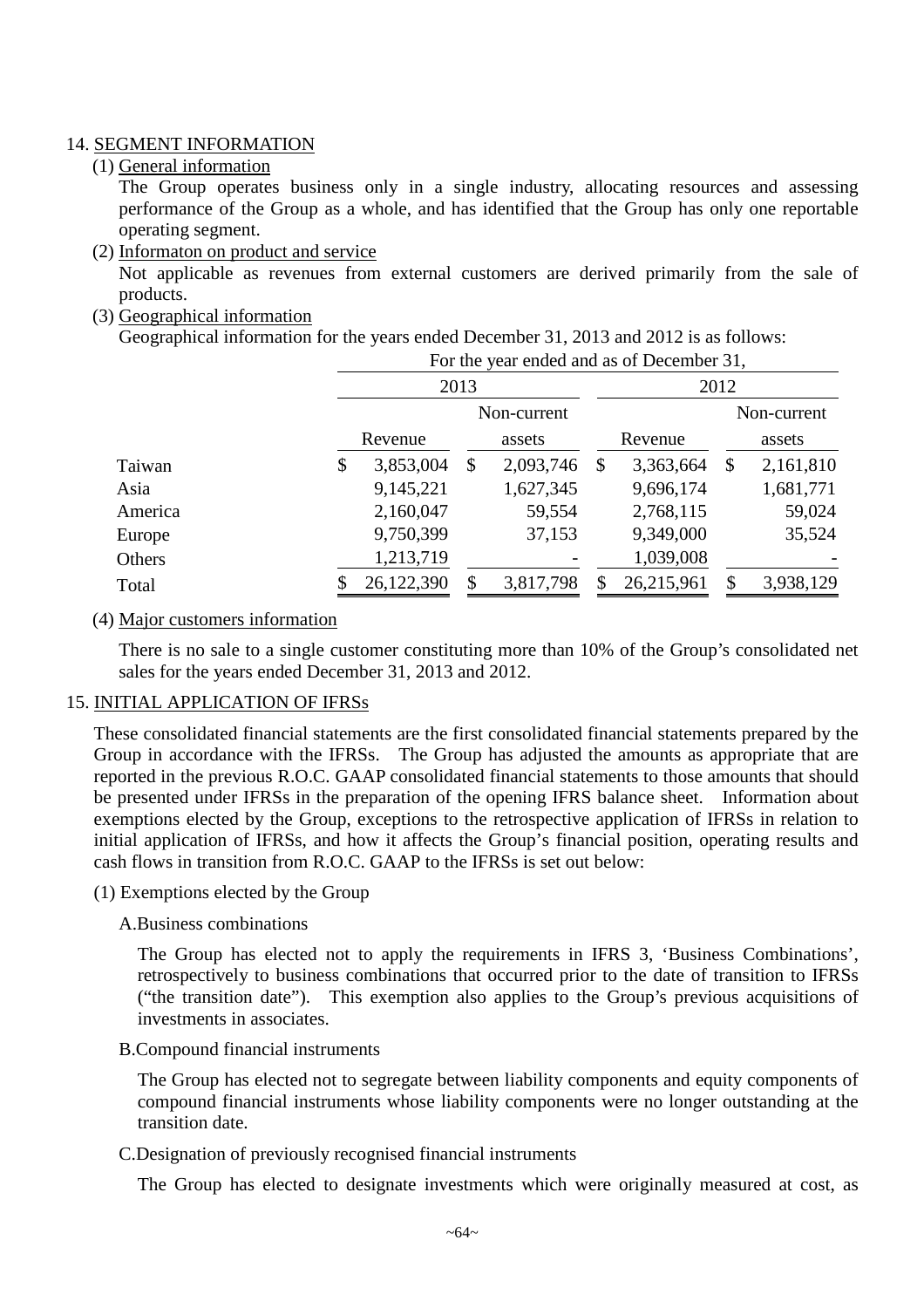available-for-sale financial assets.

D.Employee benefits

The Group has elected to recognise all cumulative actuarial gains and losses relating to all employee benefit plans in 'retained earnings' at the transition date, and to disclose the information of present value of defined benefit obligation, fair value of plan assets, gain or loss on plan assets and experience adjustments under the requirements of paragraph 120A (P), IAS 19, 'Employee Benefits', based on their prospective amounts for financial periods from the transition date.

E.Share-based payment transactions

The Group has elected not to apply the requirements in IFRS 2, 'Share-based Payment', retrospectively to equity instruments that were vested arising from share-based payment transactions prior to the transition date.

F.Cumulative translation differences

The Group has elected to reset the cumulative translation differences arising on the translation of the financial statements of foreign operations under R.O.C. GAAP to zero at the transition date, and to deal with translation differences arising subsequent to the transition date in accordance with IAS 21, 'The Effects of Changes in Foreign Exchange Rates'.

(2) Except for hedge accounting and non-controlling interest to which exceptions to the retrospective application of IFRSs specified in IFRS 1 are not applied as they have no relation with the Group, other exceptions to the retrospective application are set out below:

#### A.Accounting estimates

Accounting estimates made under IFRSs on January 1, 2012 are consistent with those made under R.O.C. GAAP on that day.

B.Derecognition of financial assets and financial liabilities

The derecognition requirements in IAS 39, 'Financial Instruments: Recognition and Measurement' shall be applied prospectively to transactions occurring on or after January 1, 2004.

(3) Requirement to reconcile from R.O.C. GAAP to IFRSs at the time of initial application

IFRS 1 requires that an entity should prepare reconciliations for equity, comprehensive income and cash flows for the comparative periods. The Group's initial application of IFRSs has no significant effect on cash flows from operating activities, investing activities and financing activities. Reconciliation for equity and comprehensive income for the comparative periods as to transition from R.O.C. GAAP to IFRSs is shown below: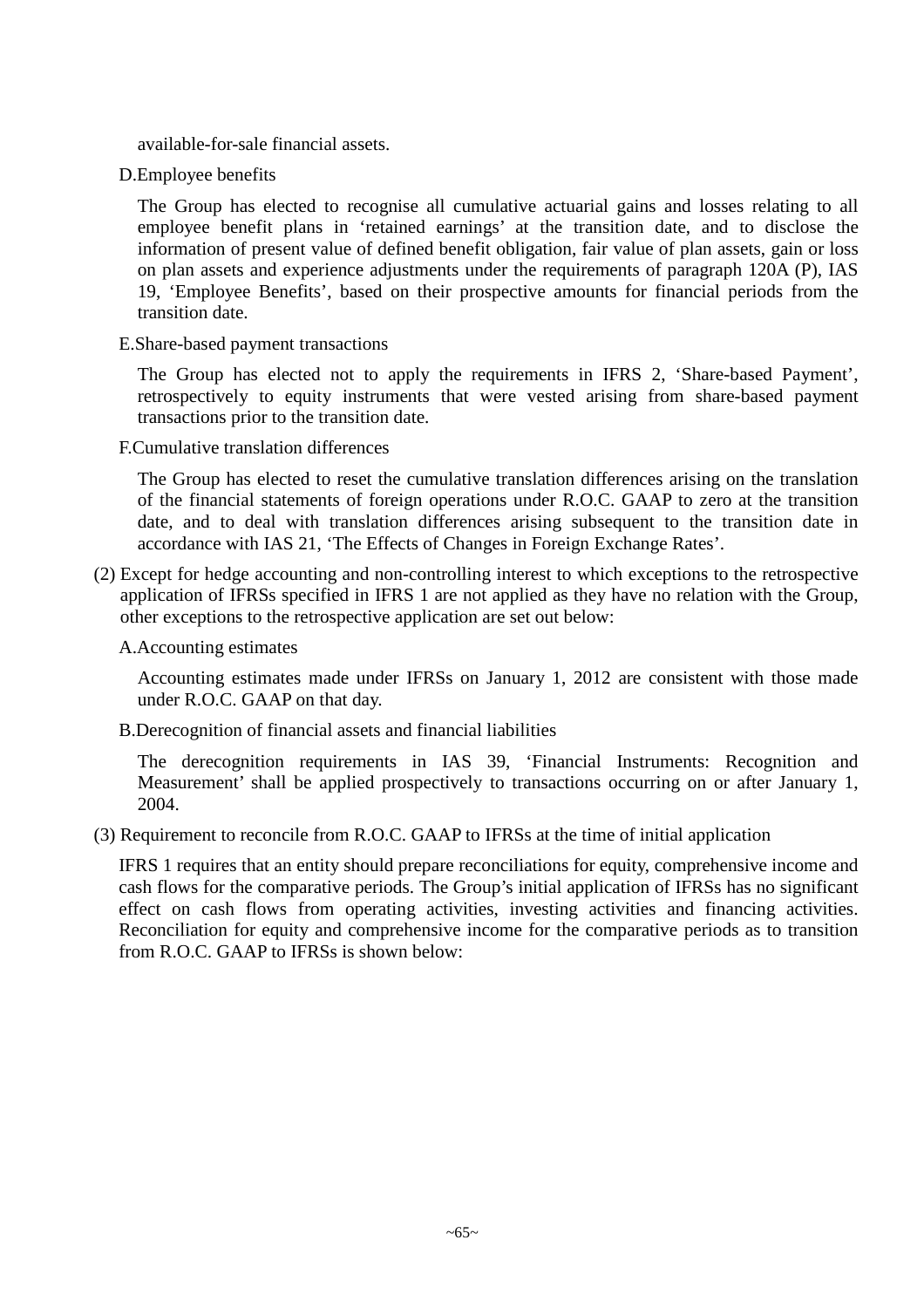A.Reconciliation for equity on January 1, 2012:

|                                                      |                 |             |               | Effect of   |               |              |                       |  |
|------------------------------------------------------|-----------------|-------------|---------------|-------------|---------------|--------------|-----------------------|--|
|                                                      | transition from |             |               |             |               |              |                       |  |
|                                                      |                 |             |               | R.O.C. GAAP |               |              |                       |  |
|                                                      |                 | R.O.C. GAAP |               | to IFRSs    |               | <b>IFRSs</b> | Remark                |  |
| <b>Current</b> assets                                |                 |             |               |             |               |              |                       |  |
| Cash and cash equivalents                            | \$              | 9,708,263   | $\mathcal{S}$ |             | $\mathcal{S}$ | 9,708,263    |                       |  |
| Current bond investment without<br>active market     |                 | 96,140      |               |             |               | 96,140       |                       |  |
| Notes receivable, net                                |                 | 7,780       |               |             |               | 7,780        |                       |  |
| Accounts receivable, net                             |                 | 2,430,418   |               |             |               | 2,430,418    |                       |  |
| Accounts receivable due from<br>related parties, net |                 | 108,774     |               |             |               | 108,774      |                       |  |
| Other receivables                                    |                 | 331,478     |               |             |               | 331,478      |                       |  |
| Inventories, net                                     |                 | 4,502,324   |               |             |               | 4,502,324    |                       |  |
| Deferred tax assets                                  |                 | 45,470 (    |               | 45,470)     |               |              | (7)                   |  |
| Other current assets                                 |                 | 47,386      |               |             |               | 47,386       |                       |  |
| Total current assets                                 |                 | 17,278,033  |               | 45,470)     |               | 17,232,563   |                       |  |
| Non-current assets                                   |                 |             |               |             |               |              |                       |  |
| Non-current available-for-sale<br>financial assets   | \$              | 204,922     | $\mathcal{S}$ | 252,826     | $\mathcal{S}$ | 457,748      | (1)                   |  |
| Non-current financial assets<br>carried at cost      |                 | 446,055 (   |               | 446,055)    |               |              | (1)                   |  |
| Property, plant and<br>equipment                     |                 | 4,051,878 ( |               | 343,688)    |               | 3,708,190    | (2),(6)               |  |
| Investment property, net                             |                 |             |               | 316,818     |               | 316,818      | (2)                   |  |
| Intangible assets                                    |                 | 119,576 (   |               | 119,576)    |               |              | $(4)$ , $(8)$         |  |
| Deferred tax assets                                  |                 |             |               | 76,064      |               | 76,064       | (3),<br>$(4)$ , $(7)$ |  |
| Other non-current assets                             |                 | 42,430      |               | 146,432     |               | 188,862      | $(6)$ , $(8)$         |  |
| Total non-current assets                             |                 | 4,864,861   |               | 117,179)    |               | 4,747,682    |                       |  |
| <b>Total Assets</b>                                  | \$              | 22,142,894  | $($ \$        | 162,649)    | \$            | 21,980,245   |                       |  |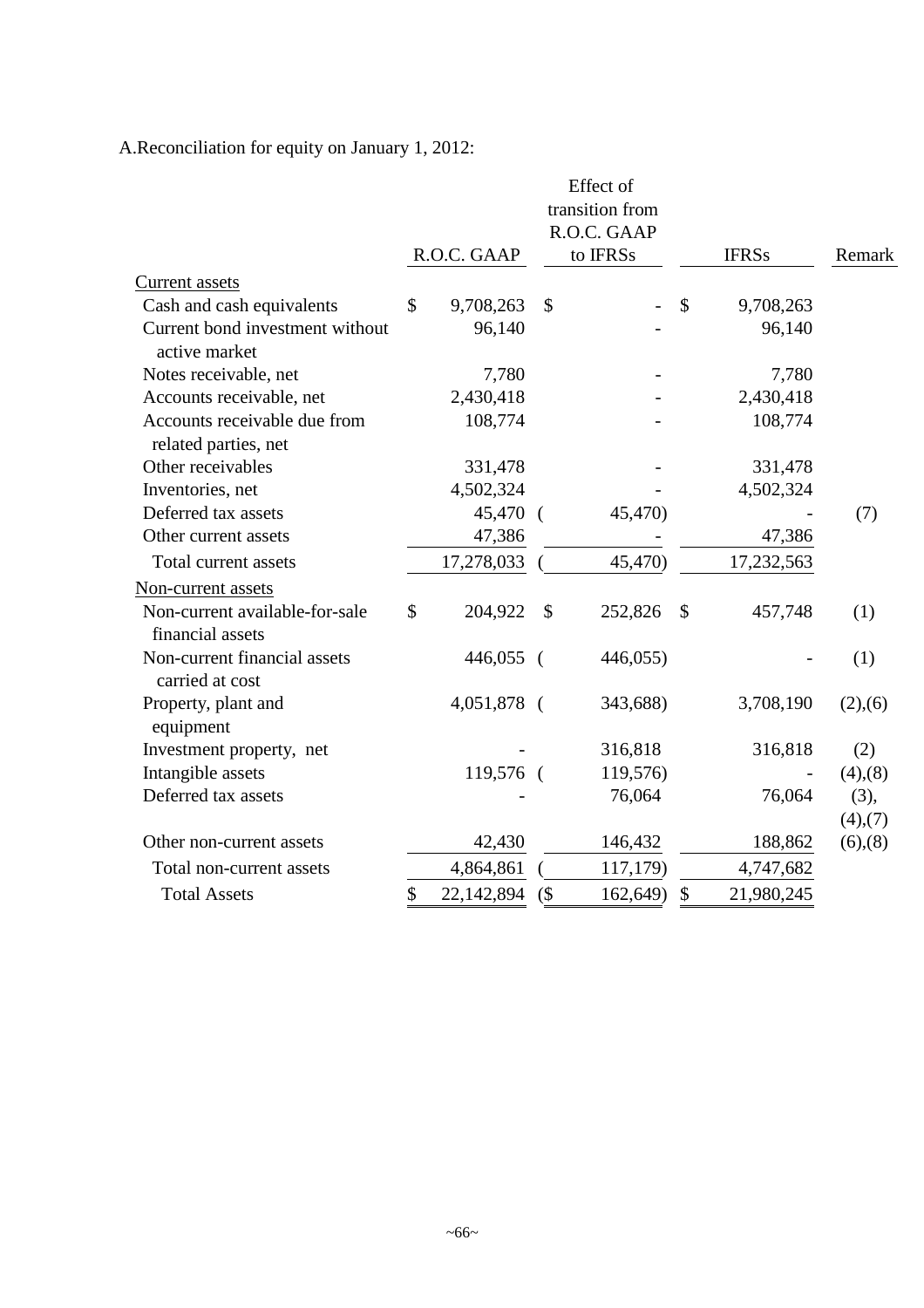|                                         |    |                         |                           | Effect of       |               |              |                            |
|-----------------------------------------|----|-------------------------|---------------------------|-----------------|---------------|--------------|----------------------------|
|                                         |    |                         |                           | transition from |               |              |                            |
|                                         |    |                         |                           |                 |               |              |                            |
|                                         |    | R.O.C. GAAP<br>to IFRSs |                           |                 |               | <b>IFRSs</b> | Remark                     |
| <b>Current liabilities</b>              |    |                         |                           |                 |               |              |                            |
| Notes payable                           | \$ | 167                     | $\boldsymbol{\mathsf{S}}$ |                 | \$            | 167          |                            |
| Accounts payable                        |    | 1,713,204               |                           |                 |               | 1,713,204    |                            |
| Other payables                          |    | 561,565                 |                           | 27,745          |               | 589,310      | (3)                        |
| <b>Current tax liabilities</b>          |    | 427,409                 |                           |                 |               | 427,409      |                            |
| Other current liabilities               |    | 59,540                  |                           |                 |               | 59,540       |                            |
| Total current liabilities               |    | 2,761,885               |                           | 27,745          |               | 2,789,630    |                            |
| Non-current liabilities                 |    |                         |                           |                 |               |              |                            |
| Deferred tax liabilities                |    | 300,478                 |                           | 4,400           |               | 304,878      | (7)                        |
| Other non-current liabilities           |    | 52,869                  |                           | 30,931          |               | 83,800       | (4)                        |
| Total non-current liabilities           |    | 353,347                 |                           | 35,331          |               | 388,678      |                            |
| <b>Total Liabilities</b>                |    | 3,115,232               |                           | 63,076          |               | 3,178,308    |                            |
| Equity attributable to owners of parent |    |                         |                           |                 |               |              |                            |
| Share capital                           |    |                         |                           |                 |               |              |                            |
| Common stock                            |    | 4,307,617               |                           |                 |               | 4,307,617    |                            |
| Capital surplus                         |    | 5,014,456               |                           |                 |               | 5,014,456    |                            |
| Retained earnings                       |    |                         |                           |                 |               |              |                            |
| Legal reserve                           |    | 2,162,186               |                           |                 |               | 2,162,186    |                            |
| Unappropriated retained                 |    |                         |                           |                 |               |              | (1), (3),                  |
| earnings                                |    | 7,369,980 (             |                           | 42,015          |               | 7,327,965    | $(4)$ , $(5)$ ,            |
|                                         |    |                         |                           |                 |               |              | (7)                        |
| Other equity interest                   |    | 173,423                 |                           | 183,710)        |               | 10,287       | (1), (3),<br>$(4)$ , $(5)$ |
| <b>Total Equity</b>                     |    | 19,027,662              |                           | 225,725)        |               | 18,801,937   |                            |
|                                         |    |                         |                           |                 |               |              |                            |
| <b>Total Liabilities and Equity</b>     | \$ | 22,142,894              | $($ \$                    | 162,649)        | $\mathcal{S}$ | 21,980,245   |                            |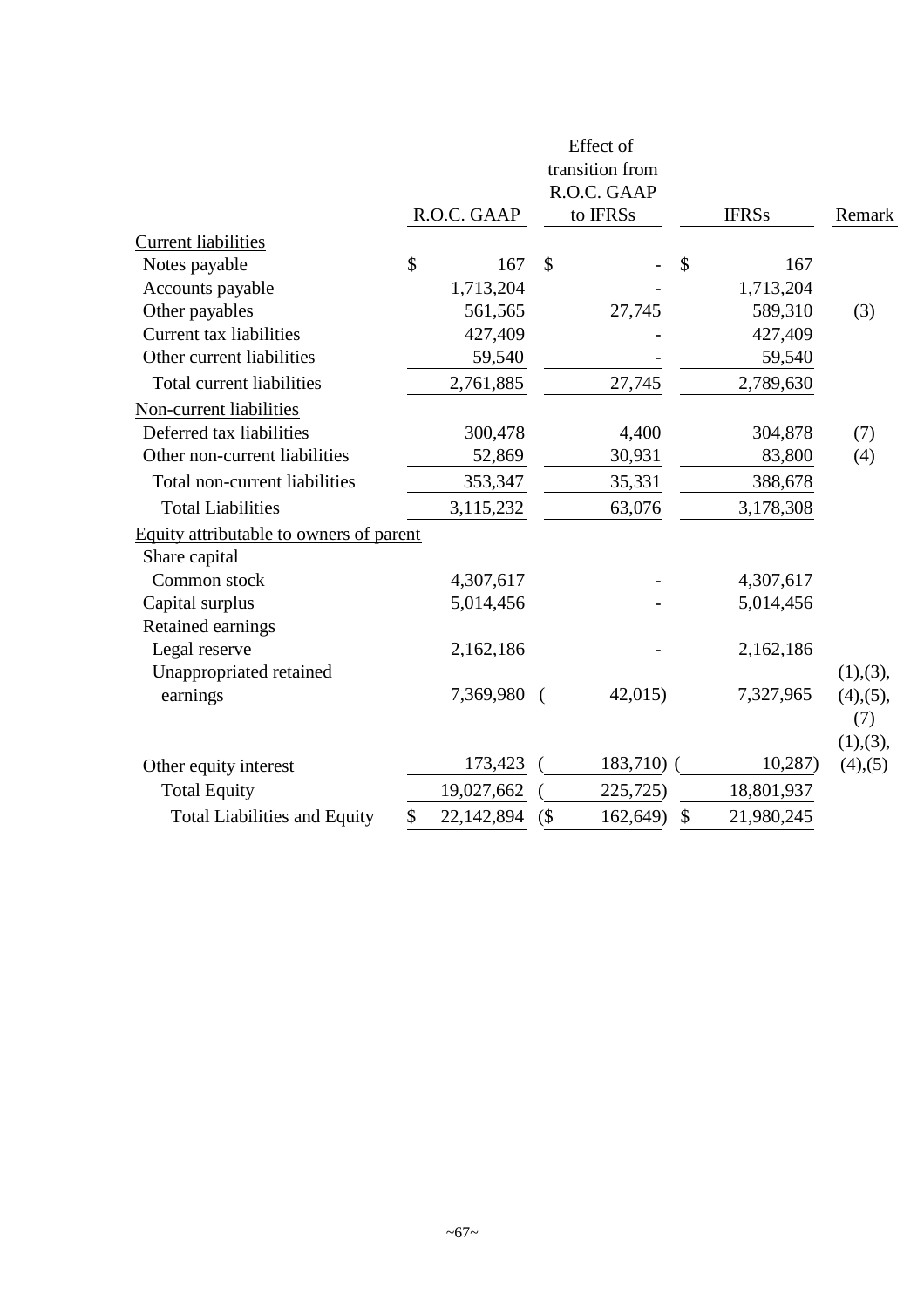| B. Reconciliation for equity on December 31, 2012: |  |  |  |
|----------------------------------------------------|--|--|--|
|                                                    |  |  |  |

|                                                   |                  |        | Effect of       |               |              |           |
|---------------------------------------------------|------------------|--------|-----------------|---------------|--------------|-----------|
|                                                   |                  |        | transition from |               |              |           |
|                                                   |                  |        | R.O.C. GAAP     |               |              |           |
|                                                   | R.O.C. GAAP      |        | to IFRSs        |               | <b>IFRSs</b> | Remark    |
| <b>Current</b> assets                             |                  |        |                 |               |              |           |
| Cash and cash equivalents                         | \$<br>9,872,243  | \$     |                 | $\mathcal{S}$ | 9,872,243    |           |
| Current bond investments without<br>active market | 470,064          |        |                 |               | 470,064      |           |
| Notes receivable, net                             | 9,987            |        |                 |               | 9,987        |           |
| Accounts receivable, net                          | 2,418,600        |        |                 |               | 2,418,600    |           |
| Accounts receivable due from                      | 162,247          |        |                 |               | 162,247      |           |
| related parties, net                              |                  |        |                 |               |              |           |
| Other receivables                                 | 278,281          |        |                 |               | 278,281      |           |
| Inventories, net                                  | 6,222,330        |        |                 |               | 6,222,330    |           |
| Deferred tax assets                               | $65,174$ (       |        | 65,174)         |               |              | (7)       |
| Other current assets                              | 58,898           |        |                 |               | 58,898       |           |
| Total current assets                              | 19,557,824       |        | 65,174)         |               | 19,492,650   |           |
| Non-current assets                                |                  |        |                 |               |              |           |
| Non-current available-for-sale                    | 176,989          |        | 240,328         |               | 417,317      | (1)       |
| financial assets                                  |                  |        |                 |               |              |           |
| Non-current financial assets                      | 326,055 (        |        | 326,055)        |               |              | (1)       |
| carried at cost                                   |                  |        |                 |               |              |           |
| Property, plant and<br>equipment                  | 3,623,106 (      |        | 149,215)        |               | 3,473,891    | (2),(6)   |
| Investment property, net                          |                  |        | 306,272         |               | 306,272      | (2)       |
| Intangible assets                                 | 113,244 (        |        | 113,244)        |               |              | (8)       |
|                                                   |                  |        |                 |               |              | (3), (4), |
| Deferred tax assets                               |                  |        | 84,314          |               | 84,314       | (7)       |
|                                                   |                  |        |                 |               |              | (2),(6),  |
| Other non-current assets                          | 201,779          |        | 43,813)         |               | 157,966      | (8)       |
| Total non-current assets                          | 4,441,173        |        | 1,413)          |               | 4,439,760    |           |
| <b>Total Assets</b>                               | \$<br>23,998,997 | $($ \$ | 66,587)         | \$            | 23,932,410   |           |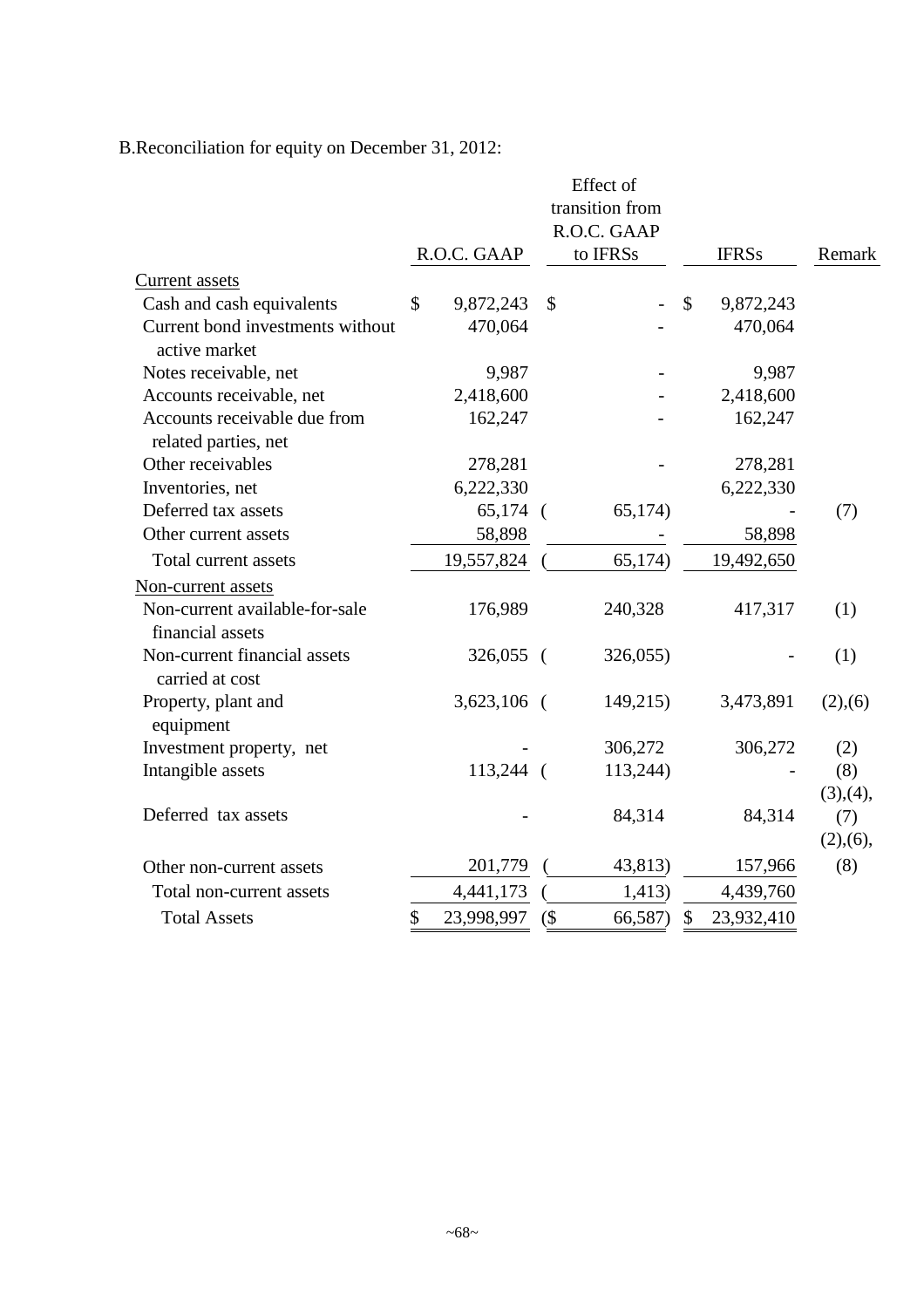|                                         |                  |        | Effect of<br>transition from |               |              |               |
|-----------------------------------------|------------------|--------|------------------------------|---------------|--------------|---------------|
|                                         |                  |        | R.O.C. GAAP                  |               |              |               |
|                                         | R.O.C. GAAP      |        | to IFRSs                     |               | <b>IFRSs</b> | Remark        |
| <b>Current liabilities</b>              |                  |        |                              |               |              |               |
| Short-term borrowings                   | \$<br>168,200    | \$     |                              | \$            | 168,200      |               |
| Notes payable                           | 3,608            |        |                              |               | 3,608        |               |
| Accounts payable                        | 3,323,331        |        |                              |               | 3,323,331    |               |
| Other payables                          | 459,905          |        | 8,297                        |               | 468,202      | (3)           |
| <b>Current tax liabilities</b>          | 248,417          |        | 378                          |               | 248,795      | (4)           |
| Other current liabilities               | 39,577           |        |                              |               | 39,577       |               |
| Total current liabilities               | 4,243,038        |        | 8,675                        |               | 4,251,713    |               |
| Non-current liabilities                 |                  |        |                              |               |              |               |
| Deferred tax liabilities                | 324,722          |        | 1,689                        |               | 326,411      | (7)           |
| Other non-current liabilities           | 44,643           |        | 15,224                       |               | 59,867       | (4)           |
| Total non-current liabilities           | 369,365          |        | 16,913                       |               | 386,278      |               |
| <b>Total Liabilities</b>                | 4,612,403        |        | 25,588                       |               | 4,637,991    |               |
| Equity attributable to owners of parent |                  |        |                              |               |              |               |
| Share capital                           |                  |        |                              |               |              |               |
| Common stock                            | 4,307,617        |        |                              |               | 4,307,617    |               |
| Capital surplus                         | 5,014,456        |        |                              |               | 5,014,456    |               |
| Retained earnings                       |                  |        |                              |               |              |               |
| Legal reserve                           | 2,448,801        |        |                              |               | 2,448,801    |               |
| Unappropriated retained                 |                  |        |                              |               |              | (1),          |
| earnings                                | 7,559,557        |        | 80,255                       |               | 7,639,812    | (3), (4),     |
|                                         |                  |        |                              |               |              | (5),(7)       |
|                                         |                  |        |                              |               |              | (1), (3),     |
| Other Equity interest                   | 56,163           |        | $172,430$ (                  |               | 116,267)     | $(4)$ , $(5)$ |
| <b>Total Equity</b>                     | 19,386,594       |        | 92,175)                      |               | 19,294,419   |               |
| <b>Total Liabilities and Equity</b>     | \$<br>23,998,997 | $($ \$ | 66,587)                      | $\mathcal{S}$ | 23,932,410   |               |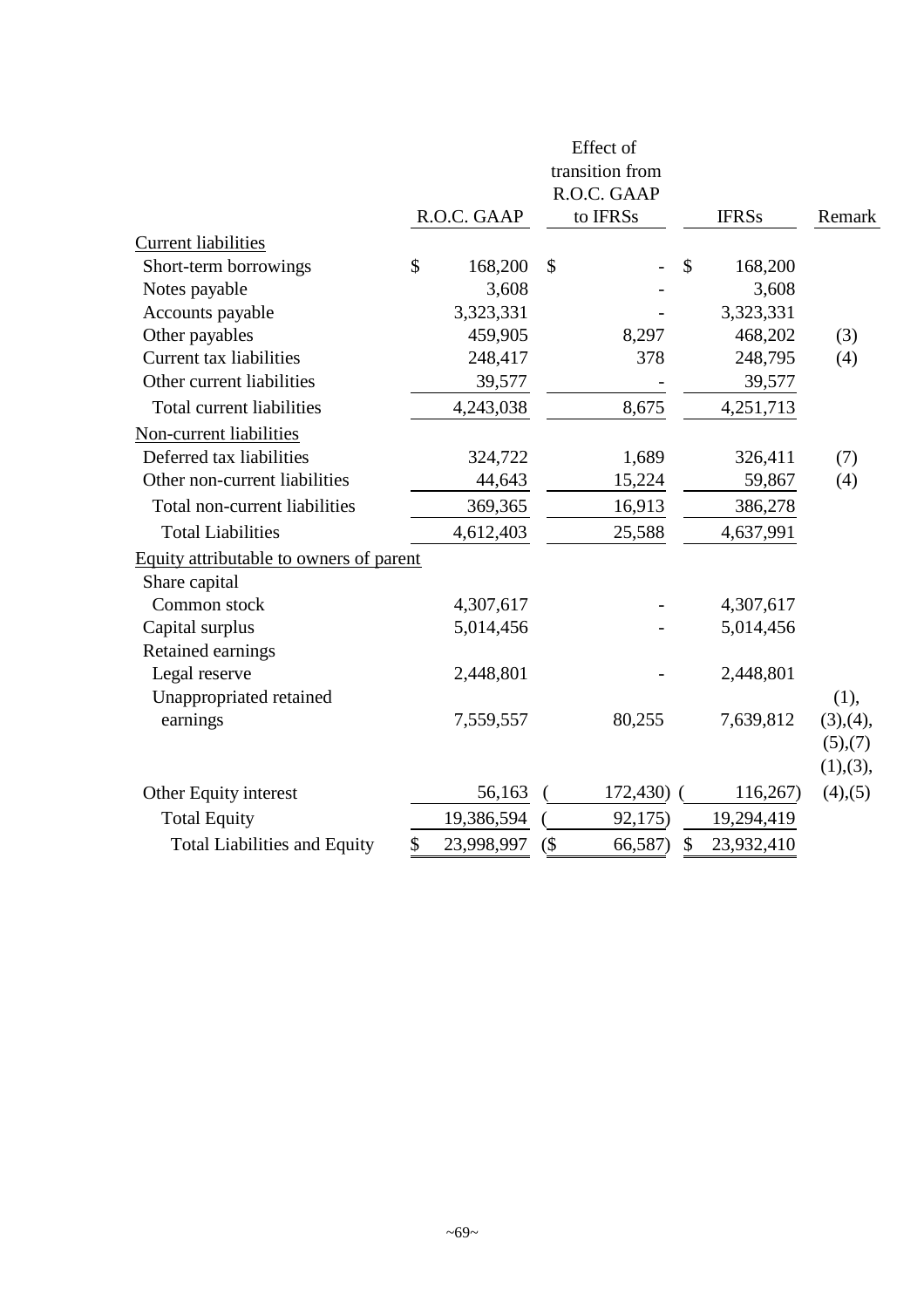C.Reconciliation for comprehensive income for the year ended December 31, 2012:

|                                                                       |                  |               | Effect of       |                |              |           |
|-----------------------------------------------------------------------|------------------|---------------|-----------------|----------------|--------------|-----------|
|                                                                       |                  |               | transition from |                |              |           |
|                                                                       |                  |               | R.O.C. GAAP     |                |              |           |
|                                                                       | R.O.C. GAAP      |               | to IFRSs        |                | <b>IFRSs</b> | Remark    |
| Operating revenue                                                     | \$<br>26,215,961 | $\mathcal{S}$ |                 | \$             | 26,215,961   |           |
| Operating costs                                                       | 21,268,979)      |               |                 |                | 21,268,979)  |           |
| Gross profit                                                          | 4,946,982        |               |                 |                | 4,946,982    |           |
| Operating expenses                                                    |                  |               |                 |                |              |           |
| Selling and marketing<br>expenses                                     | 982,033)         |               |                 | $\left($       | 982,033)     |           |
| General & administrative<br>expenses                                  | 415,845)         |               | $16,427$ (      |                | 399,418)     | (3),(4)   |
| Research and development<br>expense                                   | 145,155)         |               |                 |                | 145,155)     |           |
| Operating profit<br>Non-operating income and<br>expenses              | 3,403,949        |               | 16,427          |                | 3,420,376    |           |
| Other income                                                          | 109,938          |               |                 |                | 109,938      |           |
| Other gains and losses                                                | 170,140)         |               | 90,000          |                | 80,140)      | (1)       |
| Profit before income tax                                              | 3,343,747        |               | 106,427         |                | 3,450,174    |           |
|                                                                       |                  |               |                 |                |              | (3), (4), |
| Income tax expense                                                    | 498,365)         |               | 3,474)          |                | 501,839)     | (7)       |
| Net profit                                                            | 2,845,382        |               | 102,953         |                | 2,948,335    |           |
| Other comprehensive income                                            |                  |               |                 |                |              |           |
| Foreign exchange translation<br>differences for foreign<br>operations |                  |               |                 | $\overline{(}$ | 115,143)     |           |
| Unrealized loss on<br>available-for-sale-financial<br>assets          |                  |               |                 | (              | 10,431)      |           |
| Actuarial gain on defined<br>benefit plans<br>Income tax on other     |                  |               |                 |                | 19,317       |           |
| comprehensive income                                                  |                  |               |                 |                | 19,594       |           |
| Other comprehensive loss                                              |                  |               |                 |                | 86,663)      |           |
| Total comprehensive income                                            |                  |               |                 |                | 2,861,672    |           |
| Net profit attributable to:                                           |                  |               |                 |                |              |           |
| Owners of parent                                                      | 2,845,382        | $\mathcal{S}$ | 102,953         | \$             | 2,948,335    |           |
| Comprehensive income<br>attributable to:                              |                  |               |                 |                |              |           |
| Owners of parent                                                      |                  |               |                 | P              | 2,861,672    |           |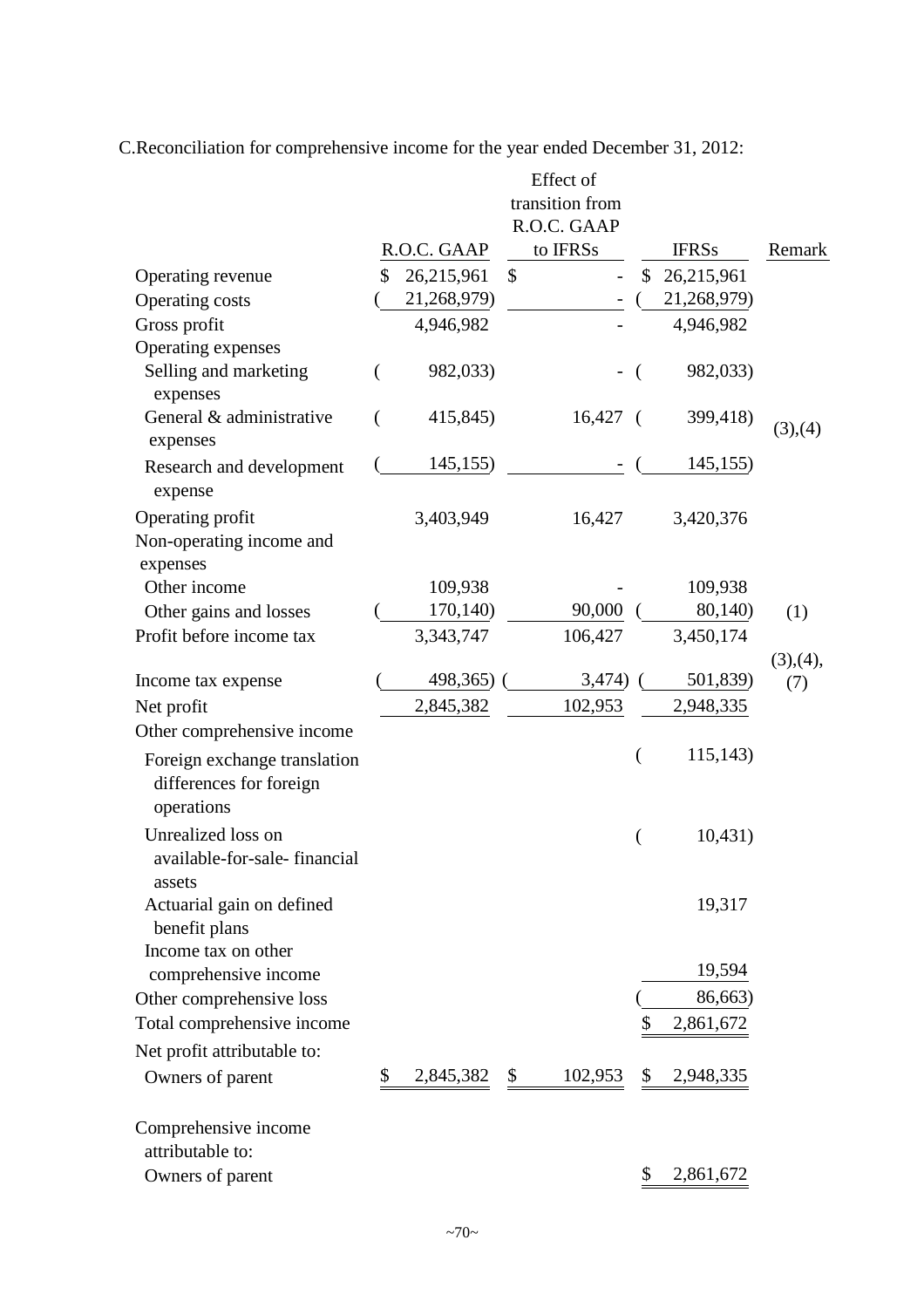Reasons for reconciliation are outlined below:

(a) Financial assets: equity instruments

In accordance with the "Rules Governing the Preparation of Financial Statements by Securities Issuers" before amendment on July 7, 2011, unlisted stocks and emerging stocks held by the Group were measured at cost and recognized as "Financial assets measured at cost". However, in accordance with IAS 39, "Financial Instruments: Recognition and Measurement", investments in equity instruments without an active market but with reliable fair value measurement (i.e. the variability in the range of reasonable fair value estimates is insignificant for that instrument, or the probabilities of the estimates within the range can be reasonably assessed and used in estimating fair value) should be measured at fair value. Therefore, in accordance with the amendment of "Rules Governing the Preparation of Financial statements by Securities Issuers" the Group designated "Non-current financial assets carried at cost" to "Non-current available-for-sale financial assets" at the date of transition to IFRSs.

At the date of transition to IFRSs, the Group decreased "Non-current financial assets carried at cost" by \$446,055, increased "Non-current available-for-sale financial assets" by \$252,826 and decreased retained earnings by \$176,020 and decreased other adjustments to stockholders' equity (presented as other equity interest) by \$17,209 for the difference between fair value and book value at the date of transition to IFRSs.

As of December 31, 2012, the Group decreased "Non-current financial assets carried at cost" by \$326,055, increased "Non-current available-for-sale financial assets" by \$240,328 and decreased retained earnings by \$176,020, increased non-operating revenue and expenses by \$90,000 and increased other adjustments to stockholders' equity (presented as other equity interest) by \$293 for the difference between fair value and book value at the date of transition to IFRSs.

(b) Investment property

In accordance with R.O.C. GAAP, the Group's property that is leased to others is presented in the "Property, Plant and Equipment" account. In accordance with IAS 40, "Investment Property", property that meets the definition of investment property is classified and accounted for as "Investment property".

At the date of transition to IFRSs, the Group increased "Investment property" by \$316,818 and decreased "Property, plant and equipment" by \$316,818, respectively.

As of December 31, 2012, the Group increased "Investment property" by \$306,272, decreased "Property, plant and equipment" by \$146,317 and decreased "Rental assets - net" (presented as "other non-current assets") by \$159,955, respectively.

(c) Employee benefits

R.O.C. GAAP does not specify the rules on the cost recognition for accumulated unused compensated absences. The Group recognizes such costs as expenses upon actual payment. However, IAS 19, "Employee Benefits", requires that the costs of accumulated unused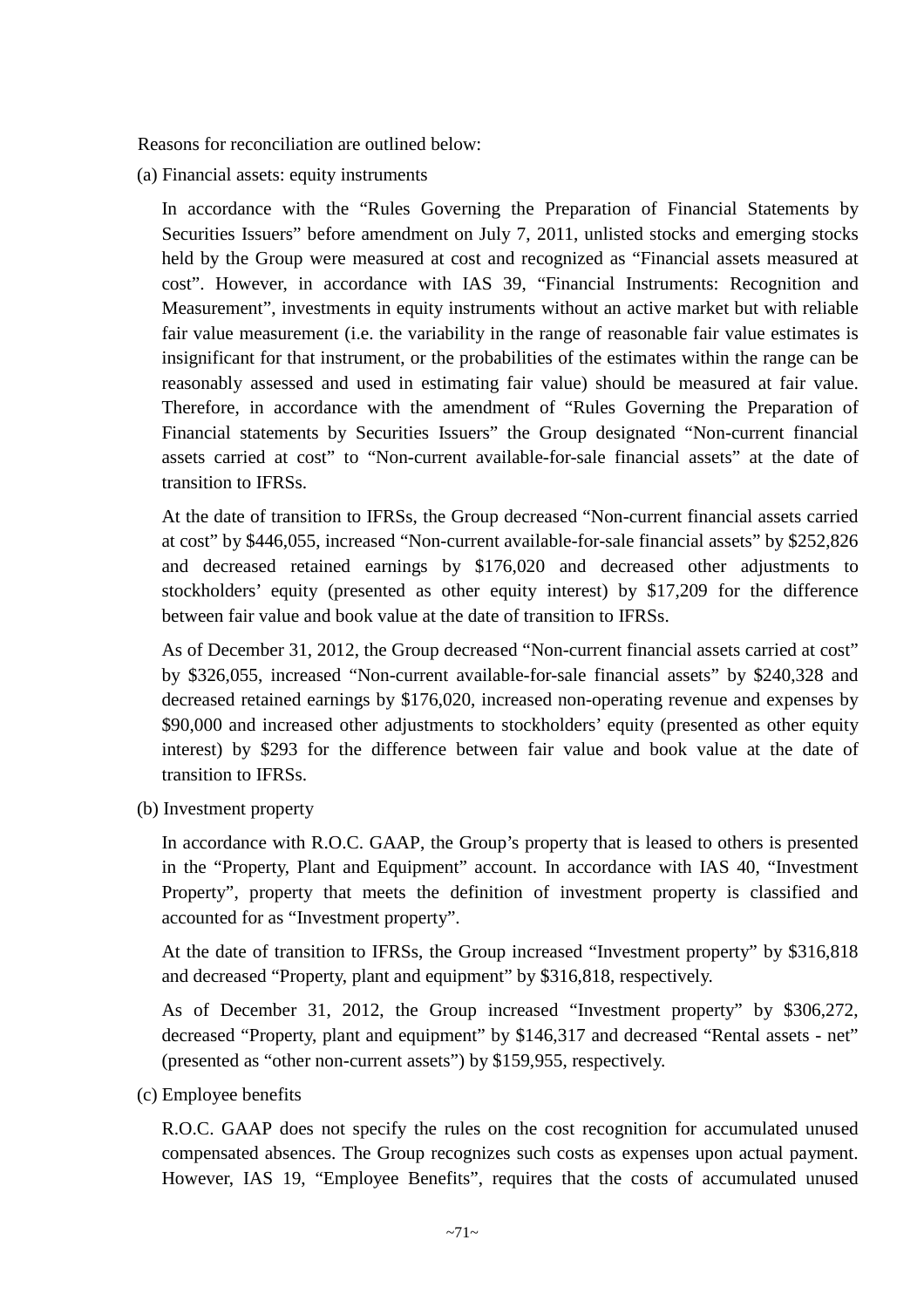compensated absences should be accrued as expenses at the end of the reporting period.

Therefore, the Group increased accrued expenses (presented as "other payables") by \$27,745, decreased retained earnings by \$21,986, decreased cumulative translation differences (presented as "other equity interest") by \$112 and inecreased deferred tax assets by \$5,647, respectively, at the date of transition to IFRSs.

Therefore, the Group decreased retained earnings by \$21,986, increased accrued expenses (presented as "other payables") by \$8,297, decreased salary expenses (presented as "general and administration expenses") by \$13,689, increased deferred tax assets by \$1,411 and decreased income tax expense by \$1,411, respectively, as of December 31, 2012.

(d) Pensions

- i. The discount rate used to calculate pensions shall be determined with reference to the factors specified in R.O.C. SFAS 18, paragraph 23. However, IAS 19, 'Employee Benefits', requires an entity to determine the rate used to discount employee benefits with reference to market yields at the end of the reporting period on high quality corporate bonds of a currency and term consistent with the currency and term of the benefit obligation; when there is no deep market in corporate bonds, an entity is required to use market yields on government bonds (at the end of the reporting period) instead.
- ii. In accordance with the Group's accounting policies, unrecognized transitional net benefit obligation should be amortized on a straight-line basis over the average remaining service period of employees still in service and expected to receive benefits. However, the transitional provisions in IAS 19 are not applied to the Group as the first-time adopter of IFRSs, so the Group has no unrecognized transitional liabilities.
- iii. In accordance with R.O.C. GAAP, the excess of the accumulated benefit obligation over the fair value of the pension plan (fund) assets at the balance sheet date is the minimum amount of pension liability that is required to be recognized on the balance sheet ("minimum pension liability"). However, IAS 19, 'Employee Benefits', has no regulation regarding the minimum pension liability.
- iv. In accordance with R.O.C. GAAP, actuarial pension gain or loss of the Group is recognized in net pension cost of current period using the "corridor" method. However, in accordance with IAS 19, "Employee Benefits", the Group elects to recognize immediately actuarial pension gain or loss in other comprehensive income.
- v. At the date of transition to IFRSs, the Group increased accrued pension liabilities (presented as "other non-current liabilities") by \$30,931, decreased deferred pension cost (presented as "intangible assets") by \$14, decreased retained earnings by \$30,942, increased unrecognized pension cost (presented as "other equity interest") by \$6,334 and increased deferred tax assets by \$6,337, respectively.

As of December 31, 2012, the Group increased accrued pension liabilities (presented as "other non-current liabilities") by \$15,224, decreased retained earnings by \$30,942, increased other comprehensive income-actuarial gain from defined benefit plans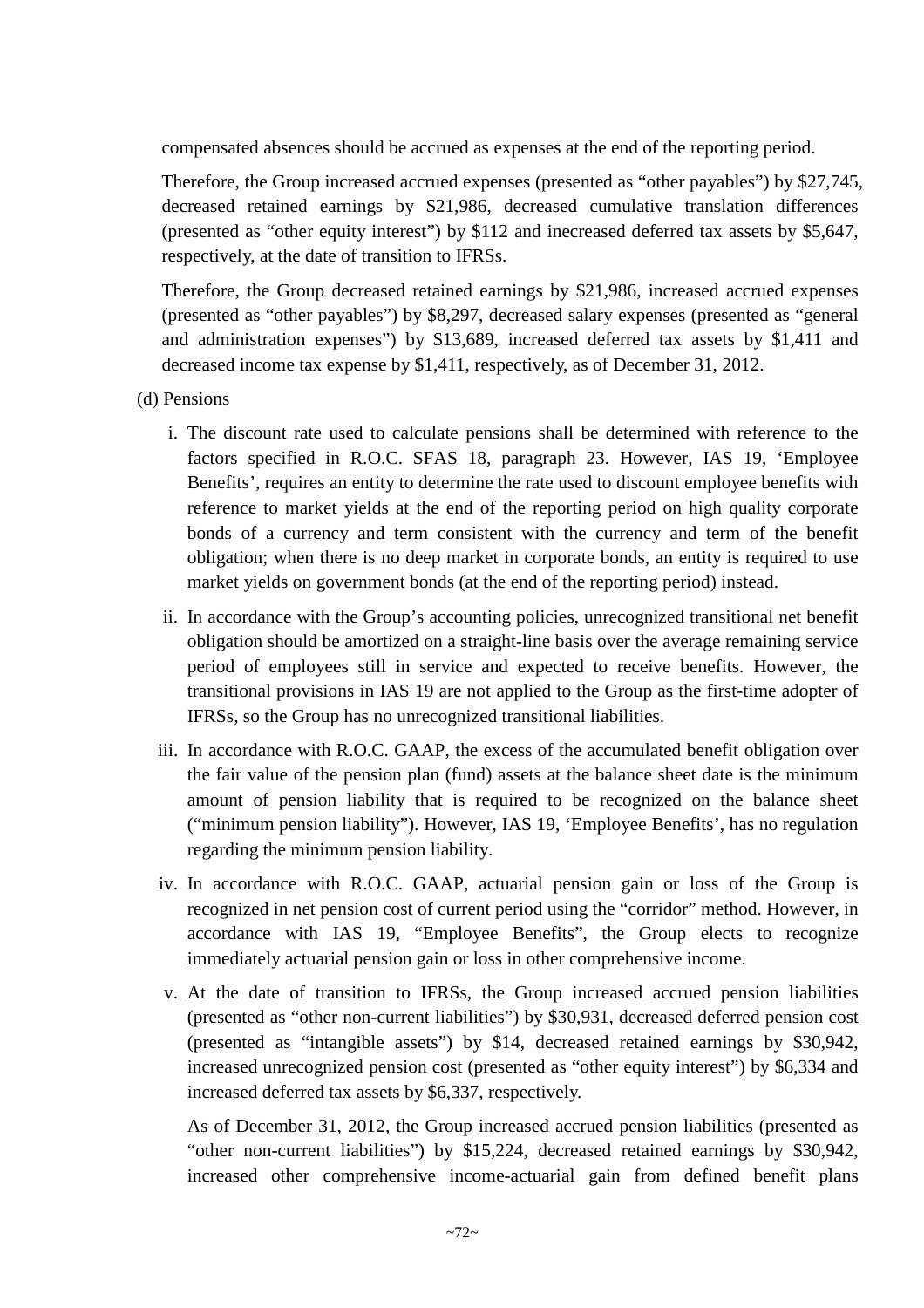(presented as "retained earnings") by \$19,317, increased income tax expense by \$465, decreased operating expenses (presented as "general and administration expenses") by \$2,738, increased deferred tax assets by \$6,250 and increased current tax payable by \$378, respectively.

(e) Foreign exchange translation differences for foreign operations

The Group elected to recognize foreign exchange translation differences for foreign operations as zero at the date of transition to IFRSs. Therefore, the Group decreased the foreign exchange translation differences for foreign operations (presented as "other equity interest") by \$172,723 and increased retained earnings by \$172,723 at the date of transition to IFRSs.

On December 31, 2012, the reconciliations are the same as those at the date of transition to IFRSs.

(f) Property, plant and equipment

Prepayment for acquisition of property, plant and equipment is presented in "Property, plant and equipment" in accordance with the "Rules Governing the Preparation of Financial Statements by Securities Issuers". However, such prepayment should be presented in "Other non-current assets" based on its nature under IFRSs.

At the date of transition to IFRSs, the Group decreased property, plant and equipment by \$26,870 and increased other non-current assets by \$26,870, respectively.

As of December 31, 2012, the Group decreased property, plant and equipment by \$2,898 and increased other non-current assets by \$2,898, respectively.

(g) Deferred income tax

Regarding tax rates that shall apply to the deferred income tax assets or liabilities associated with unrealized gains or losses arising from transactions between parent company and subsidiaries by buyer tax rate or seller tax rate, the current R.O.C. GAAP. does not specify the rules for this issue; while, the Group adopts seller tax rate for computation. However, under IAS 12, 'Income Taxes', temporary differences in the consolidated financial statements are determined by comparing the carrying amounts of assets and liabilities in those statements and applicable taxation basis. The Company's taxation basis is determined by reference to the Group entities' income tax returns. Accordingly, buyer tax rate shall apply to the deferred tax assets or liabilities in the consolidated financial statements. In accordance with R.O.C. GAAP, a deferred tax asset or liability should, according to the classification of its related asset or liability, be classified as current or noncurrent. However, a deferred tax asset or liability that is not related to an asset or liability for financial reporting, should be classified as current or noncurrent according to the expected time period to realize or settle a deferred tax asset or liability. However, under IAS 1, 'Presentation of Financial Statements', an entity should not classify a deferred tax asset or liability as current. Deferred income tax assets and liabilities cannot be offset as they do not meet the criteria of offsetting assets and liabilities under IAS 12, 'Income Taxes'. Thus, the Group reclassified deferred income tax